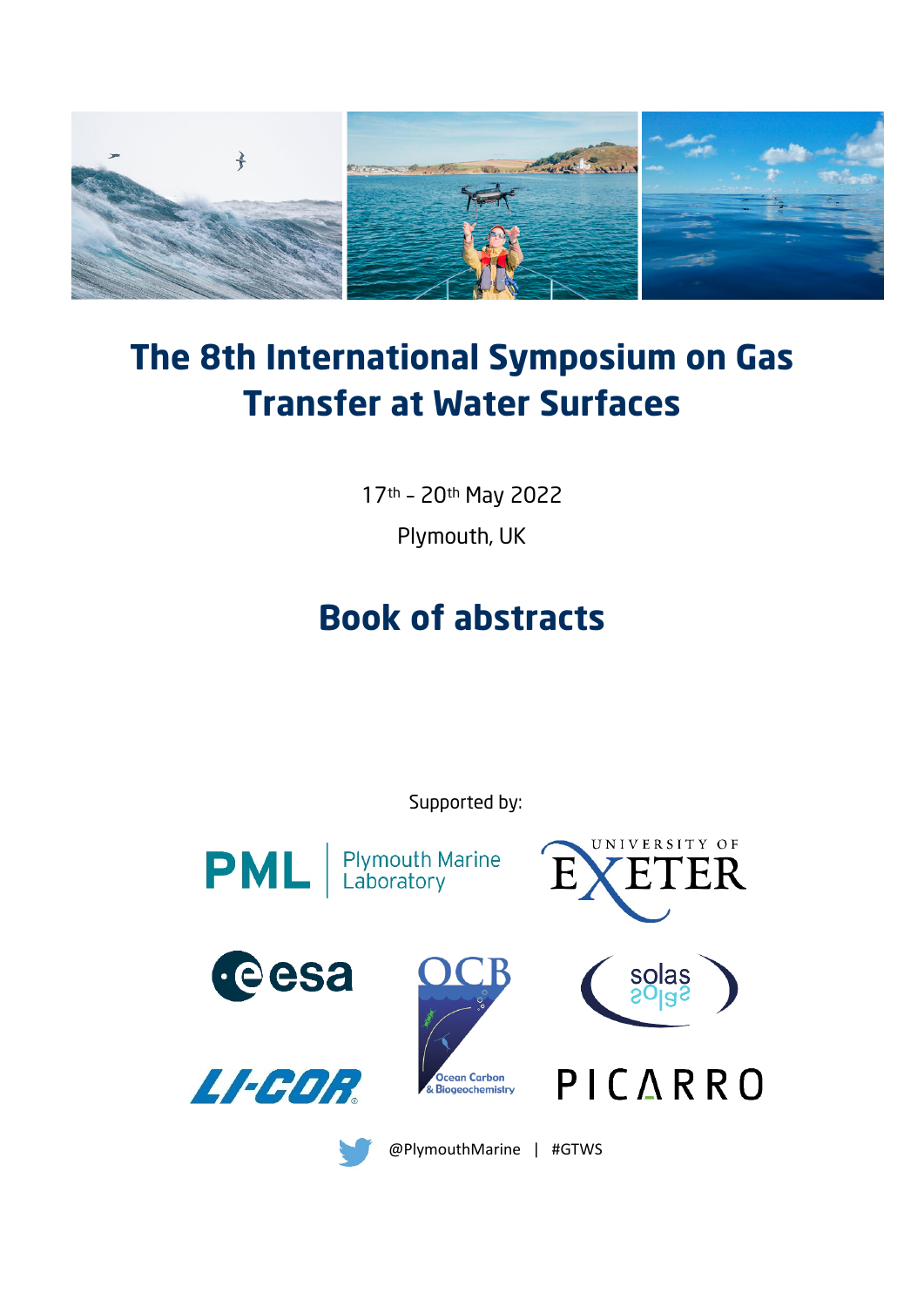### **Contents**

| navigate to the corresponding page to read the full abstract.                                                                                                        |
|----------------------------------------------------------------------------------------------------------------------------------------------------------------------|
| Influence of carbonate chemistry on mangrove-dominated estuarine system and carbon dioxide<br>fluxes in Indian Sundarban                                             |
| Laboratory investigation of significant gas transfer enhancement via capillary-gravity bow waves                                                                     |
| Comparing in-situ and earth-observation derived CO <sub>2</sub> fluxes to assess uncertainties in global<br>estimates                                                |
| Seasonal and Diurnal Variations in Organic Matter Composition Influence the Biogenic Surfactant<br>Pool in the Coastal Baltic Sea                                    |
| Relationships between $CO2$ gas transfer velocity, radar backscatter and wave properties                                                                             |
| Greenhouse gases in the urban Clyde estuary: Physical estuarine processes and nutrient loading<br>impact greenhouse gas generation                                   |
| Energy dissipation-based estimates of whitecap coverage and air entrainment rates in whitecaps                                                                       |
| Observations of breaking wave bubbles and air entrainment in varying wave and wind conditions                                                                        |
| Towards estimating the air-sea gas exchange velocity from a statistical reconstruction of<br>observations of ocean turbulence                                        |
| The role of chemistry in air-sea fluxes                                                                                                                              |
| Bubble size distributions in spilling breakers with different phase shifts                                                                                           |
| The Thermal Signature of the Residual Foam in Breaking Waves                                                                                                         |
| Jungle BOOGIE: Investigating the impact of terrestrial organic matter on surfactant control of air-<br>water gas exchange along a land-ocean tropical river transect |
| Bubble size distributions measured in high wind conditions, and their potential contribution to<br>oxygen update during winter storms                                |
| Understanding and modeling bubble mediated gas transfer by breaking waves                                                                                            |

*Abstracts are listed in alphabetical order by author surname. Click on the abstract title/author to*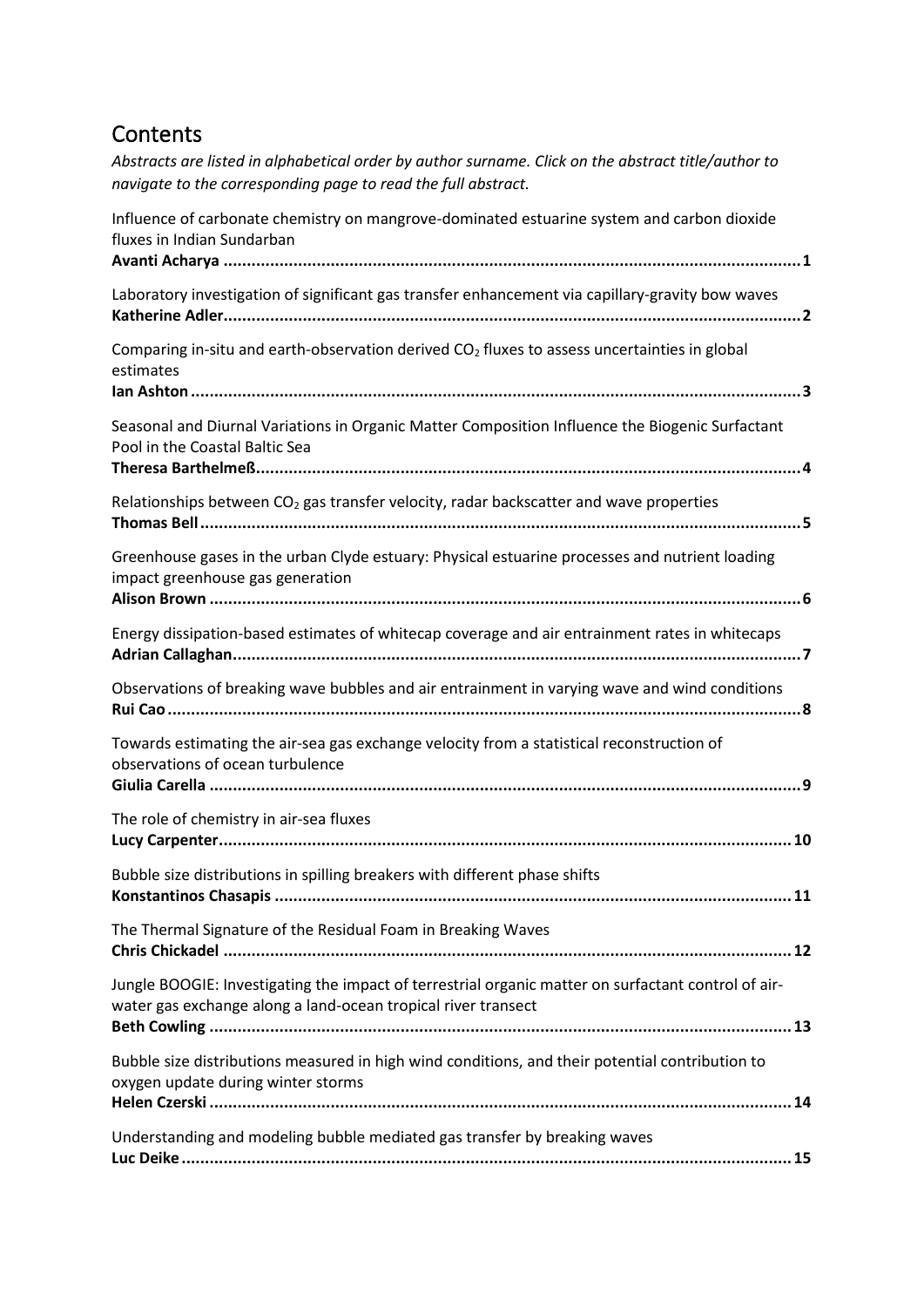| Air-sea gas exchange in a seagrass ecosystem                                                                             |
|--------------------------------------------------------------------------------------------------------------------------|
| Near-surface stratification biases the Arctic and global air-sea CO <sub>2</sub> flux estimates                          |
| Uncertainties in eddy covariance air-sea $CO2$ fluxes and implications for gas transfer velocity<br>parameterisations    |
| The effect of non-local processes on eddy covariance air-lake gas fluxes                                                 |
| Turbulence-based air-sea $CO2$ exchange in the Jade Bay                                                                  |
| The effect of biogenic surfactants on the spatial variability of surface water temperature under low-<br>wind conditions |
| Air-water momentum exchange in Lake Geneva under light wind conditions: the effect of natural<br>surfactants             |
| Multiscale temporal variability of the global air-sea $CO2$ flux anomaly                                                 |
| Controls of air-sea CO <sub>2</sub> exchange under high and low wind-speed conditions                                    |
| Air-sea scalar transfer - effects of wind and waves on equivalent roughness length                                       |
| Laboratory measurements of size-dependent spray distributions above both fresh and seawater.                             |
| Simulation of high-intensity isotropic turbulence driven gas transfer                                                    |
| Relationship between wind speed and gas exchange in the coastal Baltic Sea                                               |
| What Do Flux Chambers Really Measure? A Proposal for Comparative Measurements at the<br><b>Heidelberg Aeolotron</b>      |
| On the Limitations of Current Field Measuring Techniques and Measurements for Air-Sea Gas<br>Exchange                    |
| IRISS, an IR Radiometer System for Measurement of Skin Temperature from USVs and Buoys                                   |
| Nineteen years of surface ocean nitrous oxide along the Atlantic Meridional Transect                                     |
| Gas transfer at high wind speeds: extrapolating concurrent CO <sub>2</sub> /DMS field measurements to SF6                |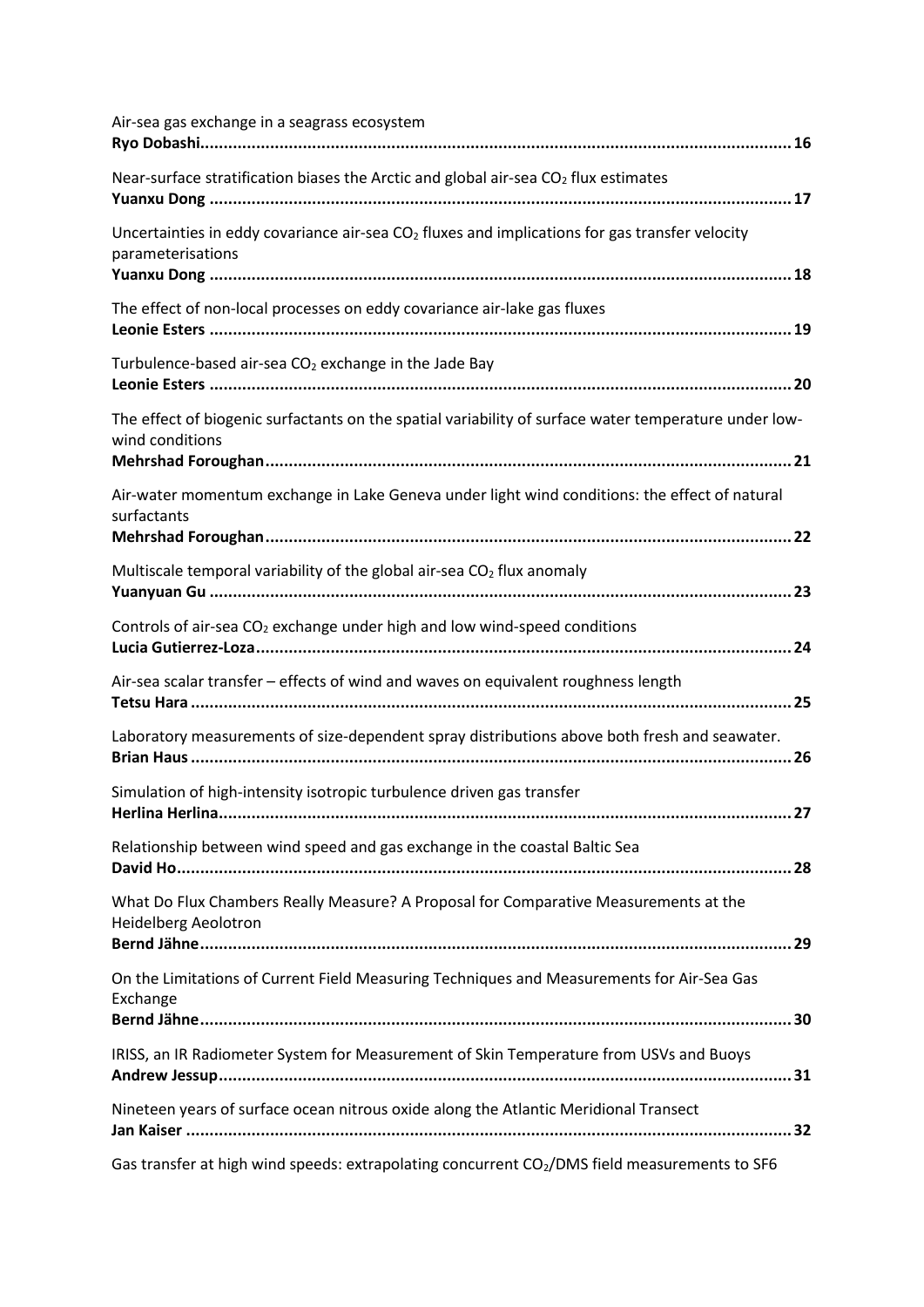| How to cross-link lab and field measurements                                                                                                                               |
|----------------------------------------------------------------------------------------------------------------------------------------------------------------------------|
| Sufficiently Realistic Simulation of Oceanic Conditions for Air-Sea Gas Exchange at the Re-Engineered<br><b>Heidelberg Aeolotron</b>                                       |
| The impact of rain on ocean surface waves and currents                                                                                                                     |
| Observations of mean and wave orbital flows in the upper centimeters of the ocean surface layer                                                                            |
| CLAW: Dead or Alive?                                                                                                                                                       |
| Working Towards Improved Gas Transfer Prediction by Understanding the Impact of Gustiness on<br><b>Momentum Fluxes</b>                                                     |
| Near-surface Turbulence in Arctic, Temperate, and Tropical Inland Waters: Implications for Gas<br><b>Fluxes</b>                                                            |
| Concurrent, open ocean eddy covariance flux measurements of dimethylsulfide and carbon dioxide:<br>What have they taught us about gas transfer and what should we do next? |
| Airborne observations over the North Atlantic Ocean reveal urea is a missing component of<br>atmospheric reduced nitrogen                                                  |
| Rethinking Arctic Ocean CO <sub>2</sub> Fluxes                                                                                                                             |
| Measurements of surface-cooling induced gas-transfer using fluorescence-lifetime imaging (FLI)<br>technique                                                                |
| Constraining the role of the surface micro layer in tropical riverine headwaters of Amazonia                                                                               |
| The $CO2$ fluxes at the ocean-atmosphere interface on the Brazilian continental shelf: a review of its<br>behavior as a source or sink of atmospheric CO <sub>2</sub>      |
| Statistical distributions of whitecap variables using a novel remote sensing technique to detect and<br>track individual whitecaps in digital sea surface images           |
| Breathing Oceans: understanding the role of surface-active organic matter composition in the ocean<br>skin layer to modulate gas exchange between the atmosphere and ocean |

[Air-sea exchange of acetaldehyde, acetone and DMS at a UK coastal site.](#page-58-0)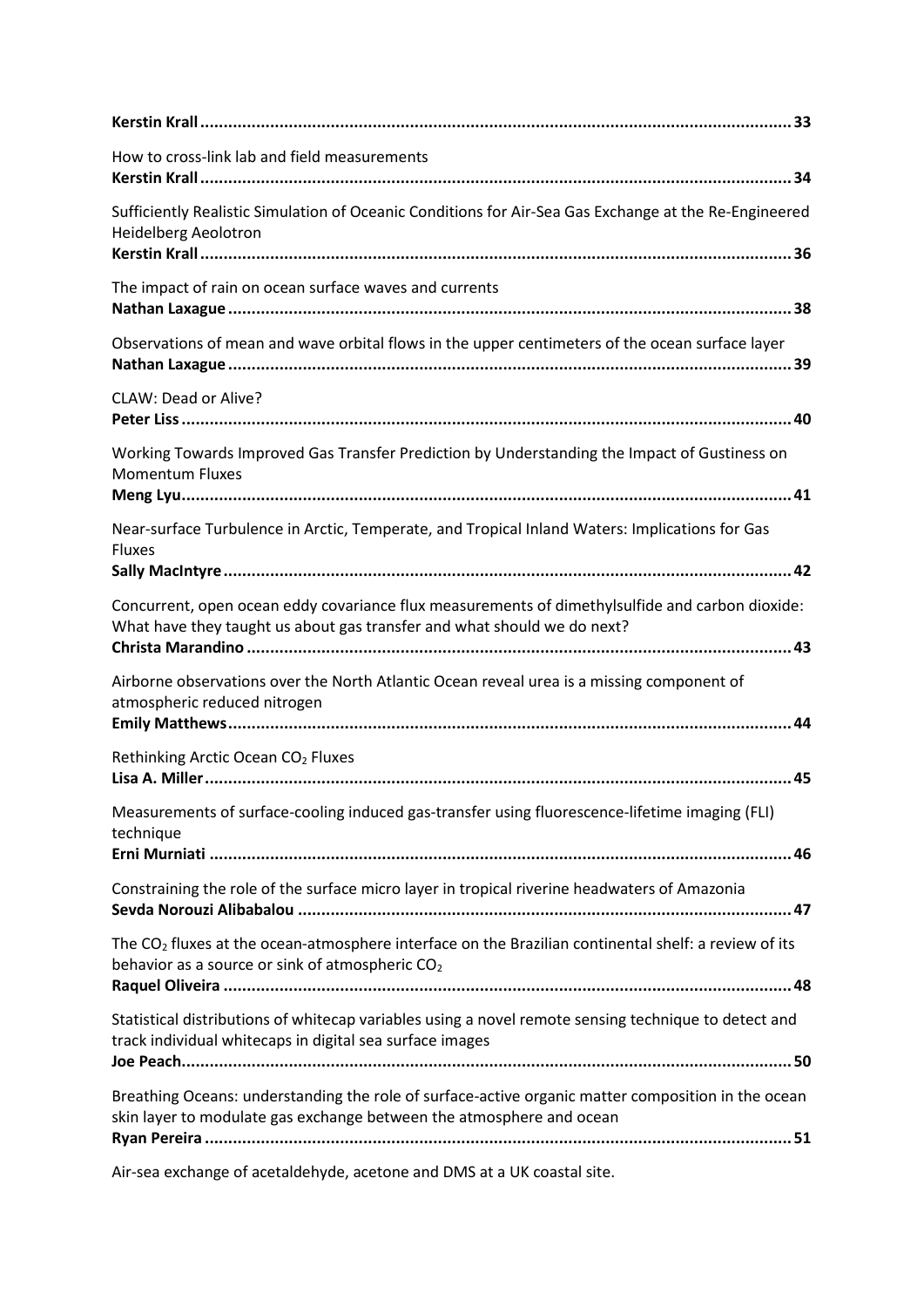| Shipboard Infrared and Visible Remote Sensing of Whitecaps                                                                                                                          |
|-------------------------------------------------------------------------------------------------------------------------------------------------------------------------------------|
| A Field Experiment to Determine the Impact of Nearshore Processes on Air-Sea Mass, Momentum,<br>and Heat Fluxes                                                                     |
| Wind and fetch dependent gas transfer velocity in an Arctic sea-ice lead determined from eddy<br>covariance CO <sub>2</sub> flux measurements                                       |
| The role of sea ice in CH4 and CO <sub>2</sub> air-sea gas transfer in the central Arctic Ocean                                                                                     |
| pCO <sub>2</sub> gradient in the near surface ocean                                                                                                                                 |
| Surfactant control on air-water gas exchange in freshwater lakes                                                                                                                    |
| Should we account for the skin temperature effect in model simulations?                                                                                                             |
| Gas transfer velocities for greenhouse gases (CO <sub>2</sub> , CH4, N <sub>2</sub> O) along the river-estuary continuum                                                            |
| Using land-based stations for air-sea interaction studies, issues with land influence and non-<br>stationarity                                                                      |
| Bubble break-up and the formation of sub-Hinze scale bubbles in turbulence                                                                                                          |
| Testing and application of a diffusion-based method for sampling DMS in the Sea Surface Microlayer                                                                                  |
| Evidence that differences between the dominant drivers of surface air-sea exchange and those of<br>surface cross-shelf transport are controlling continental shelf-sea carbon sinks |
| Reassessing the 4.33% / °C constant used for temperature partitioning of the inorganic carbonate<br>system, how do derived constants impact the air-sea CO2 flux?                   |
| Direct flux measurements of carbon dioxide and methane in the Canadian Archipelago in variable<br>sea ice conditions                                                                |
| Quantifying the decadal and global scale impact of tropical cyclones on the ocean carbon sink using<br>remote sensing, in situ and models                                           |
| On the parameterisation of air-sea gas transfer of CO <sub>2</sub> via wave breaking energy dissipation rate                                                                        |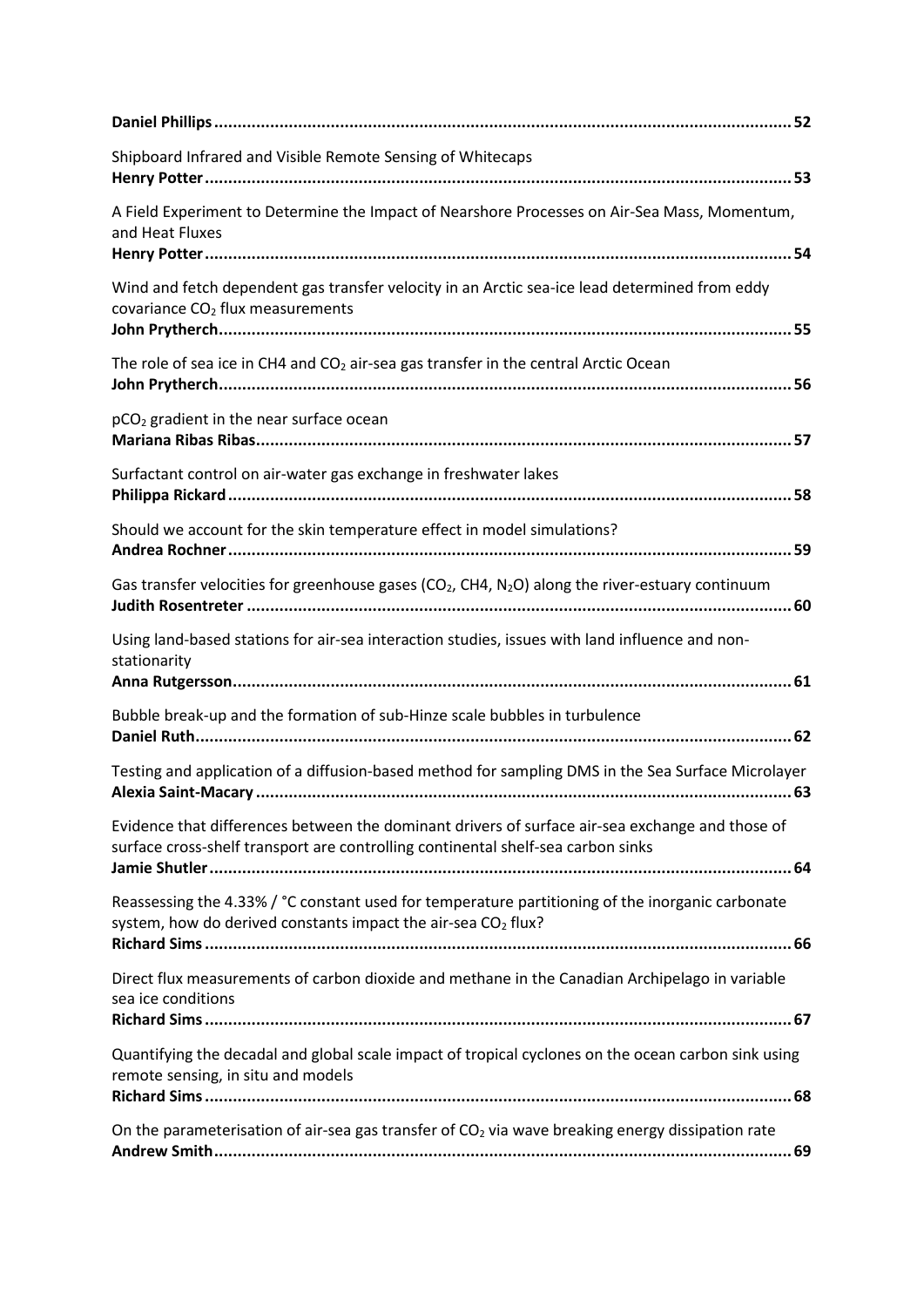| Modeling Air-Sea Gas Transfer Under Tropical Cyclone Conditions                                                                                                                                 |
|-------------------------------------------------------------------------------------------------------------------------------------------------------------------------------------------------|
| Air-sea gas exchange and connections to bubble fluxes at high wind speeds, as revealed by noble<br>gases                                                                                        |
| Air-sea gas exchange fluxes and steady state saturation anomalies at very high wind speeds, as<br>revealed by noble gases                                                                       |
| Greenhouse gas fluxes over a boreal river measured with eddy covariance                                                                                                                         |
| Greenhouse gases (CO 2, CH 4 and N 2 O) emissions from a tropical micro- tidal estuary (Cochin,<br>India)                                                                                       |
| A thermographic approach to measure the wind shear stress at the water surface                                                                                                                  |
| Diurnal BOOGIE: An investigation into spatiotemporal and climate change effects on organic matter<br>in the sea surface microlayer and its movement between marine and atmospheric environments |
| Global estimates of air-sea CO <sub>2</sub> fluxes: Contributions of Wallace Broecker and Taro Takahashi                                                                                        |
| New, substantially larger, estimates of global air-sea CO <sub>2</sub> flux from surface data                                                                                                   |
| The effects of surfactants on air-water gas transfer.                                                                                                                                           |
| Underway seawater and atmospheric measurements of volatile organic compounds in the Southern<br>Ocean                                                                                           |
| Sea ice concentration impacts dissolved organic gases in the Canadian Arctic                                                                                                                    |
| The peculiar characteristics of air-water gas transfer across a broken surface                                                                                                                  |
| Autonomous eddy covariance system for long-term shipboard measurements of CO2 flux - setup,<br>data processing, and uncertainty analysis                                                        |
| Natural variability in air-sea gas transfer efficiency of CO <sub>2</sub>                                                                                                                       |
| Global synthesis of air-sea CO <sub>2</sub> transfer velocity estimates from ship-based eddy covariance<br>measurements                                                                         |
| Whitecaps Identification and Extraction in Infrared Imagery Using Machine Learning                                                                                                              |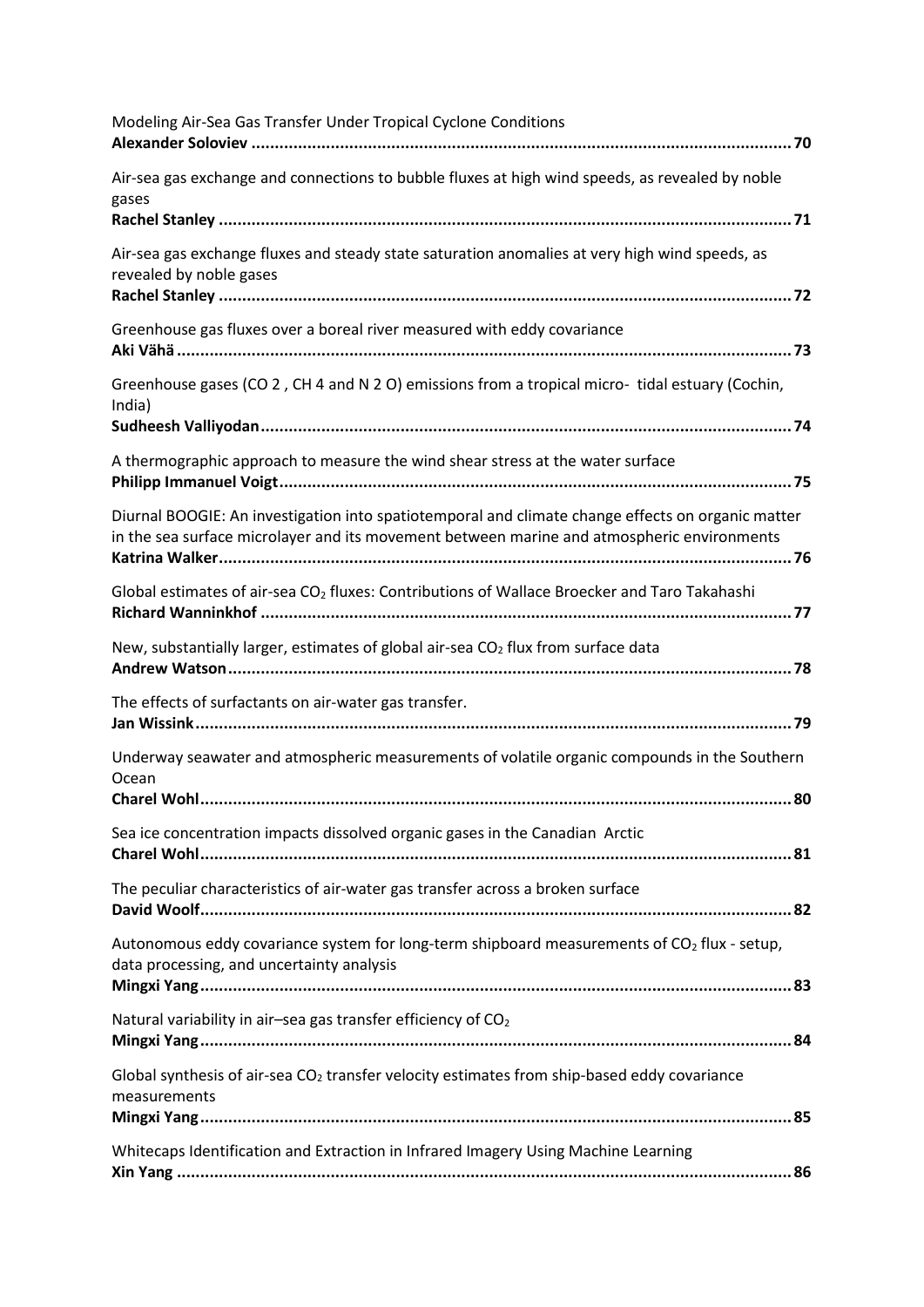| The Impact of Wind Gusts on the Ocean Skin Layer                                               |  |
|------------------------------------------------------------------------------------------------|--|
|                                                                                                |  |
| Using Ship-Deployed High-Endurance Unmanned Aerial Vehicles for the Study of Ocean Surface and |  |
| <b>Atmospheric Boundary Layer Processes</b>                                                    |  |
|                                                                                                |  |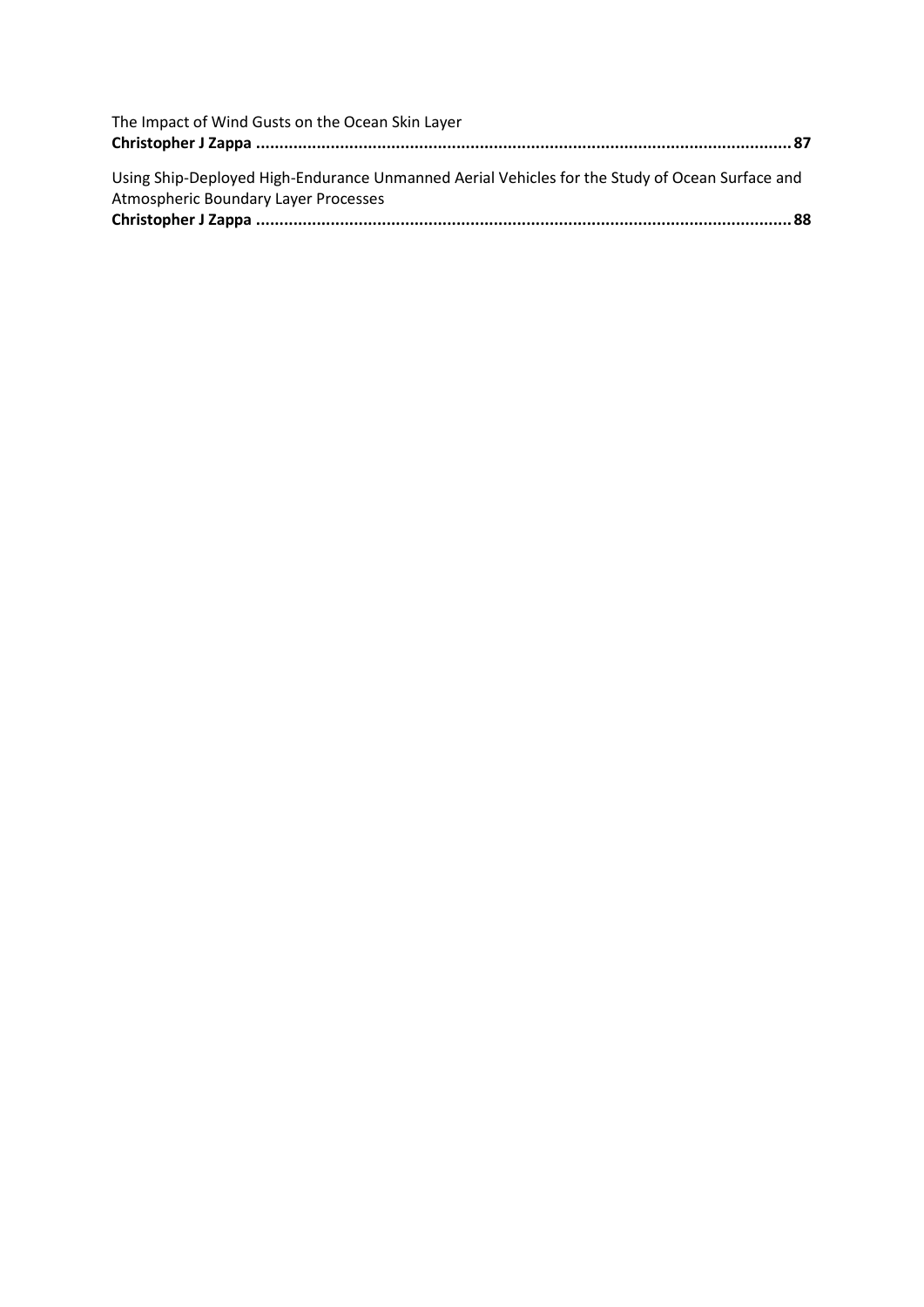### <span id="page-7-0"></span>Influence of carbonate chemistry on mangrove-dominated estuarine system and carbon dioxide fluxes in Indian Sundarban

Author list (presenting author in bold):

#### <span id="page-7-1"></span>**Avanti Acharya**

**avantiacharya23@gmail.com (Department of Marine Science, University of Calcutta)** Madhusudan Paul (Department of Marine Science, University of Calcutta) Prasun Sanyal (Department of Marine Science, University of Calcutta) Vandana Kumari Gupta (Department of Marine Science, University of Calcutta) Sneha Bakshi (Department of Marine Science, University of Calcutta) Sandip Kumar Mukhopadhyay (Department of Marine Science, University of Calcutta)

#### **Abstract**

We investigated the response of estuarine system in Indian Sundarban to varying carbonate system parameters like total alkalinity (TA) and dissolved inorganic carbon (DIC), pH and pCO<sub>2</sub> along with salinity, water temperature, chlorophyll-a and dissolved oxygen (DO) from rivers Saptamukhi, Thakuran, and Matla from October 2012 to August 2019. Using TA-DIC couple, the carbonate system parameters like carbon dioxide partial pressure (pCO<sub>2</sub>), bicarbonate (HCO3-), carbonate (CO32-), saturation states of calcite and aragonite (ΩC and ΩA) and Revelle Factor (RF) were calculated along with CO<sub>2</sub> flux (FCO<sub>2</sub>). Results show significant negative correlations of DIC/TA ratio with oxygen saturation (DO%) and pH. Furthermore, DO% shows an exponential negative correlation with  $pCO<sub>2</sub>$ . These results indicate that the estuarine DO% and pH are sensitive to increase in DIC and TA levels which results in an exponential rise in  $pCO<sub>2</sub>$  in the system. Dissolved  $pCO<sub>2</sub>$  rises to a maximum of 914 µatm in the waters during monsoon consequent to possible conversion of incoming DIC from land run-off. Increasing DIC/TA ratio also corresponds with High Revelle Factor (12-16) meaning decrease in buffering capacity of the waters. However with DIC/TA ratio beyond 1, the Revelle Factor falls sharply. The rising ratios did not affect calcite and aragonite saturation states which were found well above 1 although a sharp seasonal drop was observed from pre-monsoon to monsoon. The carbon dioxide fluxes also remained feeble between 0.67±1.47 and 1.96±3.63 mmol m-2 h-1. Further, DO% remains 90-96% indicating the surface depletion is not severe. This indicates that seasonal productivity (average chl-a at 3.6±1.8 µg l-1) and marine water intrusion into the waters optimise the elevated dissolved  $CO<sub>2</sub>$  levels through consumption and dilution processes respectively thereby modulating the negative impacts of increasing DIC/TA ratio by consuming  $CO<sub>2</sub>$ . But the significant fall in buffering capacity (high Revelle Factor) is a cause of concern and might indicate the need to regulate anthropogenic carbon footprints in the mangrove-dominated areas to retain this natural compensation.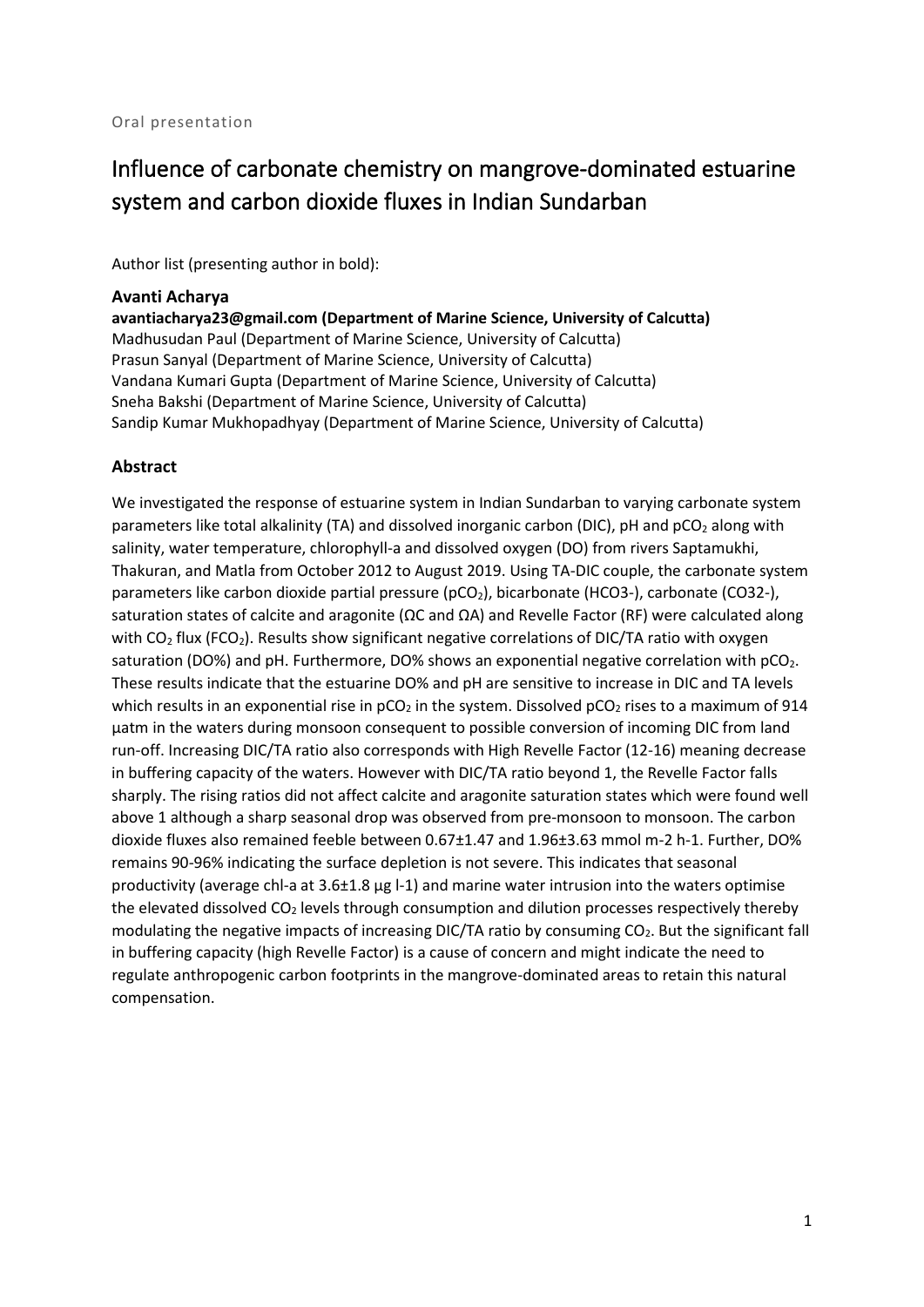# <span id="page-8-0"></span>Laboratory investigation of significant gas transfer enhancement via capillary-gravity bow waves

Author list (presenting author in bold):

<span id="page-8-1"></span>**Katherine Adler kea75@cornell.edu (Cornell University)** Edwin Cowen (Cornell University)

#### **Abstract**

Air-water gas exchange increases significantly at the onset of wind waves (e.g., Kanwisher, 1963; Broecker et al., 1978), and this gas transfer rate, k, scales with the waves' mean square slope (Jähne et al., 1987). Capillary-gravity waves are of particular interest because they are ubiquitous on water surfaces exposed to wind and are steeper and shorter than gravity waves. Saylor and Handler (1997) isolated non-breaking capillary waves and achieved almost two orders-of-magnitude enhancement in k compared to the static case, over a 0.016-m2 cross-sectional surface area. Analytical models have yet to explain this dramatic increase, predicting up to only 3.5-fold enhancement due to the steepest capillary waves (Szeri, 1997; MacIntyre, 1971). Isolating the effects of these waves from the effects of wind-driven shear is difficult over a large area.

To further investigate the interfacial scalar flux enhancement due to capillary-gravity waves over a large area, several reaeration experiments were conducted in a straight, open channel, recirculating flume. Capillary-gravity bow waves were generated over a 2.7-m2 area using an array of hanging 3.2 mm-diameter cylinders mounted on a motor-driven conveyor belt. Cases with no cylinders, stationary cylinders, and moving cylinders were compared at several relative (water to cylinder) velocities. So far, the presence of the capillary-gravity bow waves increases gas transfer velocity by at least ~40% at modest relative velocities of about 30 cm/s. Analytical capillary-gravity wave dynamics models suggest that the maximum wave slope (ak) of these waves increase with relative velocity, but the function describing this dependence varies with which assumptions about the applied external pressure field or force are made (Chevy & Raphaël, 2003; Raphaël & de Gennes, 1996). Experiments with higher relative velocities are in progress. The results of these experiments will be used to derive an empirical model relating gas transfer enhancement due to these waves and relative velocity, and thus wave steepness.

Note that the impact of these waves in salty water should be greater than that observed in our experiments, which are thus far conducted in fresh water, because reducing surface tension would increase the steepness of these waves. These results further support the significant role that capillary-gravity waves play in the transportation of greenhouse gases between the atmosphere and water bodies, even in the presence of other mixing-driving mechanisms, such as boundary layer shear. These results also provide a path to engineered solutions for carbon capture by using shallow ponds as large-scale air contactors.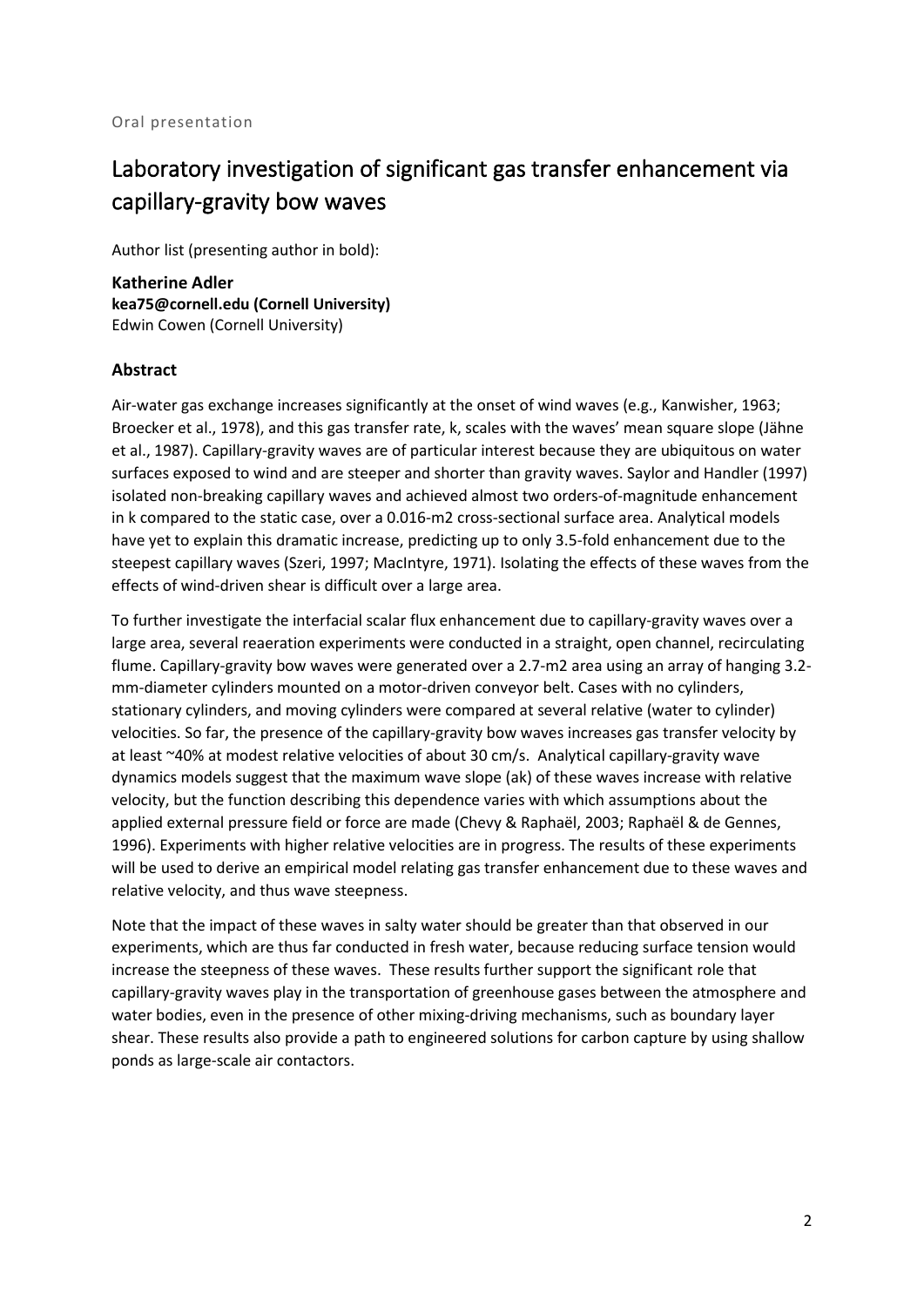### <span id="page-9-0"></span>Comparing in-situ and earth-observation derived  $CO<sub>2</sub>$  fluxes to assess uncertainties in global estimates

Author list (presenting author in bold):

#### <span id="page-9-1"></span>**Ian Ashton**

**iga202@ex.ac.uk (University of Exeter)** Sophie Corrigan (University of Exeter) Tom Holding (University of Exeter) Jamie Shutler (University of Exeter) Tom Bell (Plymouth Marine Laboratory) Ming-Xi Yang (Plymouth Marine Laboratory) Vassilis Kitidis (Plymouth Marine Laboratory) Werenfrid Wimmer (University of Southampton) Gavin Tilstone (Plymouth Marine Laboratory)

#### **Abstract**

Methods for estimating global air-sea  $CO<sub>2</sub>$  flux have evolved rapidly due to research into the environmental controls on air-sea gas transfer, advances in Earth-observation (EO) data and novel in situ technologies for direct surface exchange measurements. However, uncertainties in calculations and global estimates remain, predominately relating to the gas transfer velocity or the interfacial gas concentration gradient. This study uses concurrent air-sea  $CO<sub>2</sub>$  flux and gas transfer velocity estimates from eddy-covariance techniques, and indirect techniques based on wind-speed parametrisations from both in-situ oceanographic data and EO measurements in the South Atlantic. All three methods show good general agreement and implicate the subtropical South Atlantic as a significant atmospheric  $CO<sub>2</sub>$  sink. The largest differences in net flux between the three estimates result from variation in waterside  $pCO<sub>2</sub>$ , sea surface temperature and wind speed data. Eddycovariance estimates were consistently higher than those produced using indirect techniques, which may indicate surface microlayer processes have a strong influence on flux dynamics, as these are not detected using other techniques. Continued work on these data will improve analysis of the accuracy of wind speed-based parameterisations to calculate gas transfer velocities. These results indicate that the focus should be on precisely quantifying waterside  $pCO<sub>2</sub>$ , sea surface temperature and wind-speed to further reduce uncertainties in global air-sea  $CO<sub>2</sub>$  flux estimates.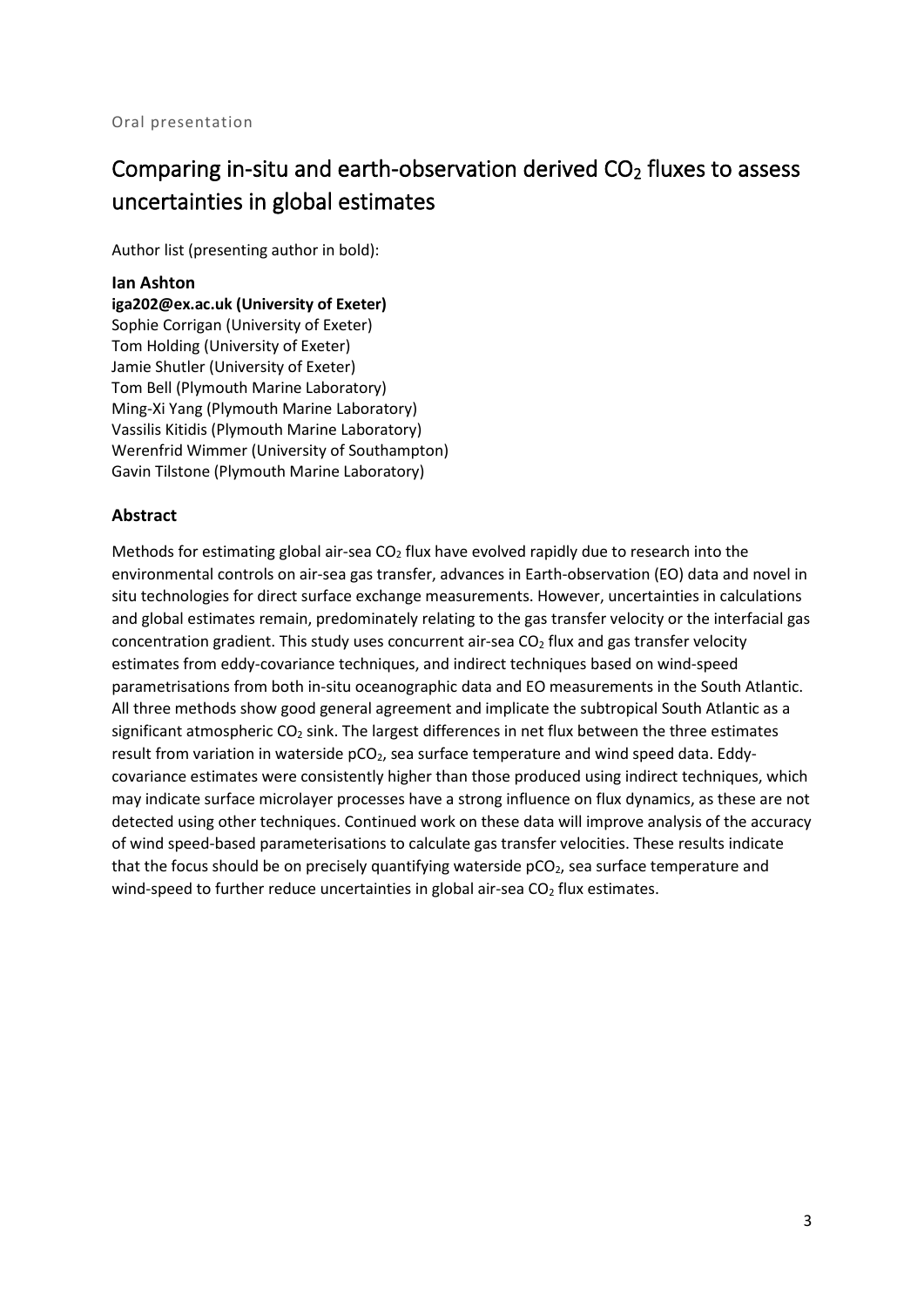# <span id="page-10-0"></span>Seasonal and Diurnal Variations in Organic Matter Composition Influence the Biogenic Surfactant Pool in the Coastal Baltic Sea

Author list (presenting author in bold):

#### <span id="page-10-1"></span>**Theresa Barthelmeß**

**tbarthelmess@geomar.de (GEOMAR Helmholtz Centre for Ocean Research Kiel, Germany)** Anja Engel (GEOMAR Helmholtz Centre for Ocean Research Kiel, Germany) Engel (GEOMAR Helmholtz Centre for Ocean Research Kiel, Germany)

#### **Abstract**

Biogenic surfactants can hamper gas exchange by up to 50% in coastal seas, however, their smallscale temporal and spatial dynamics are poorly constrained. Classically, it is assumed that surfactants origin from primary production. Alternative hypotheses suggest that microbial or photochemical degradation of organic matter replenishes the surfactant pool. This study investigated possible biogenic sources of surfactants in the sea surface microlayer (SML) and the underlying water at a coastal Baltic Sea site. The focus was set on amino acids and carbohydrates as the main components of phytoplankton-derived organic matter. We aim to resolve similarities and dissimilarities between two seasons (early summer and autumn 2018). The composition of the biochemicals provided further insights into microbial degradation dynamics and was complemented by flow-cytometry-based community analysis. In total, 76 samples were collected within a radius of less than ~8 NM allowing for high spatial resolution. Moreover, morning and afternoon sampling enabled us to investigate diurnal cycles. In summer, surfactant concentrations were generally lower than in autumn. In summer, surfactant concentration was best explained by the combined effect of the particulate fraction of the non-essential amino acid serine, particulate combined carbohydrates (PCHO), and dissolved organic carbon (DOC). Surfactant and PCHO concentrations were significantly enriched in the SML and followed a pronounced diurnal cycle. In contrast, the surfactant pool in autumn corresponded to a diverse mixture of semi-labile organic matter components, represented best by the dissolved fractions of glucose and the essential amino acid isoleucine. Surfactant concentration correlated significantly with the abundance of nano-phytoplankton cells. Therefore, we hypothesize that the surfactant pool is mainly composed of recalcitrant organic matter components that resist rapid microbial degradation. Elevated surfactant concentrations, on the other hand, are triggered by the release of fresh organic matter. While the effect of the resistant but less surface-active stock is potentially longer-lasting, the effect of labile, highly surface-active agents on gas exchange may diminish within days.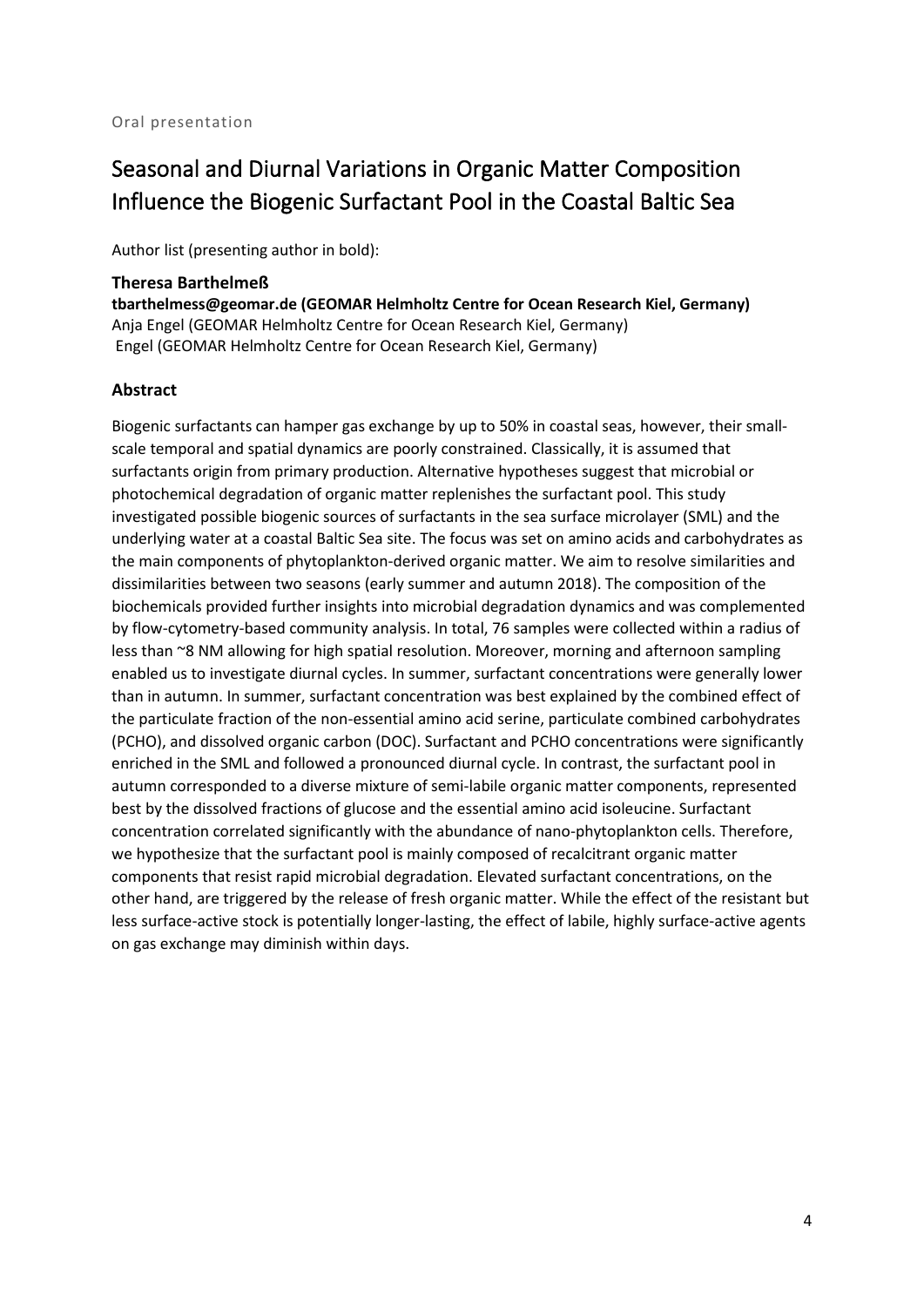# <span id="page-11-0"></span>Relationships between CO<sub>2</sub> gas transfer velocity, radar backscatter and wave properties

Author list (presenting author in bold):

<span id="page-11-1"></span>**Thomas Bell tbe@pml.ac.uk (PML)** Mingxi Yang (PML) Tim Smyth (PML) Louis Marie (LOPS, UMR6523 CNRS/IFREMER/IRD/UDO) Vas Kitidis (PML) Ian Brown (PML) Jean Bidlot (ECMWF Coupled Processes Team)

#### **Abstract**

The gas transfer velocity of carbon dioxide ( $KCO<sub>2</sub>$ ) is influenced by surface turbulence or roughness, but in practice is typically parameterized using wind speed. Satellite microwave backscatter/roughness measurements are typically used to infer sea surface wind stress/speed. Wind speeds determined from satellite measurements of roughness are used to estimate the global  $CO<sub>2</sub>$  air/sea flux. CO<sub>2</sub> air/sea fluxes could be estimated more directly using KCO<sub>2</sub> parameterized from satellite observations of sea surface backscatter.

We have made the first concurrent observations of KCO<sub>2</sub> and high resolution, shipborne C-band synthetic aperture radar (SAR) backscatter during an Atlantic Meridional Transect cruise (AMT-28, Oct. 2018). KCO<sub>2</sub> data were derived from air/sea CO<sub>2</sub> concentration differences and eddy covariance flux observations (KCO<sub>2</sub> = FCO<sub>2</sub>/ $\triangle CO_2$ ). Data were collected at wind speeds between 4 m/s and 14 m/s, which encompasses the wind speed range where waves break and bubbles are formed. In situ wind speed explains approximately half of the variance in the AMT-28 KCO<sub>2</sub> data. Polarized SAR data are used to assess the different contributions to surface roughness (e.g. from non-breaking and breaking waves). Different polarizations and incidence angles were investigated, with the horizontalvertical polarization at 40 $^{\circ}$  explaining more of the variance in KCO<sub>2</sub> than the wind speed.

KCO2-wind speed relationships from previous studies diverge at intermediate-high wind speeds. Recent work suggests that some of the variability in  $KCO<sub>2</sub>$  may be explained by accounting for wave field properties. We will discuss whether a combination of wave information from the ECMWF wave model (ECWAM) and satellite backscatter retrievals can be used to predict the wind-wave dependence of  $KCO<sub>2</sub>$  and thus estimate global  $CO<sub>2</sub>$  fluxes.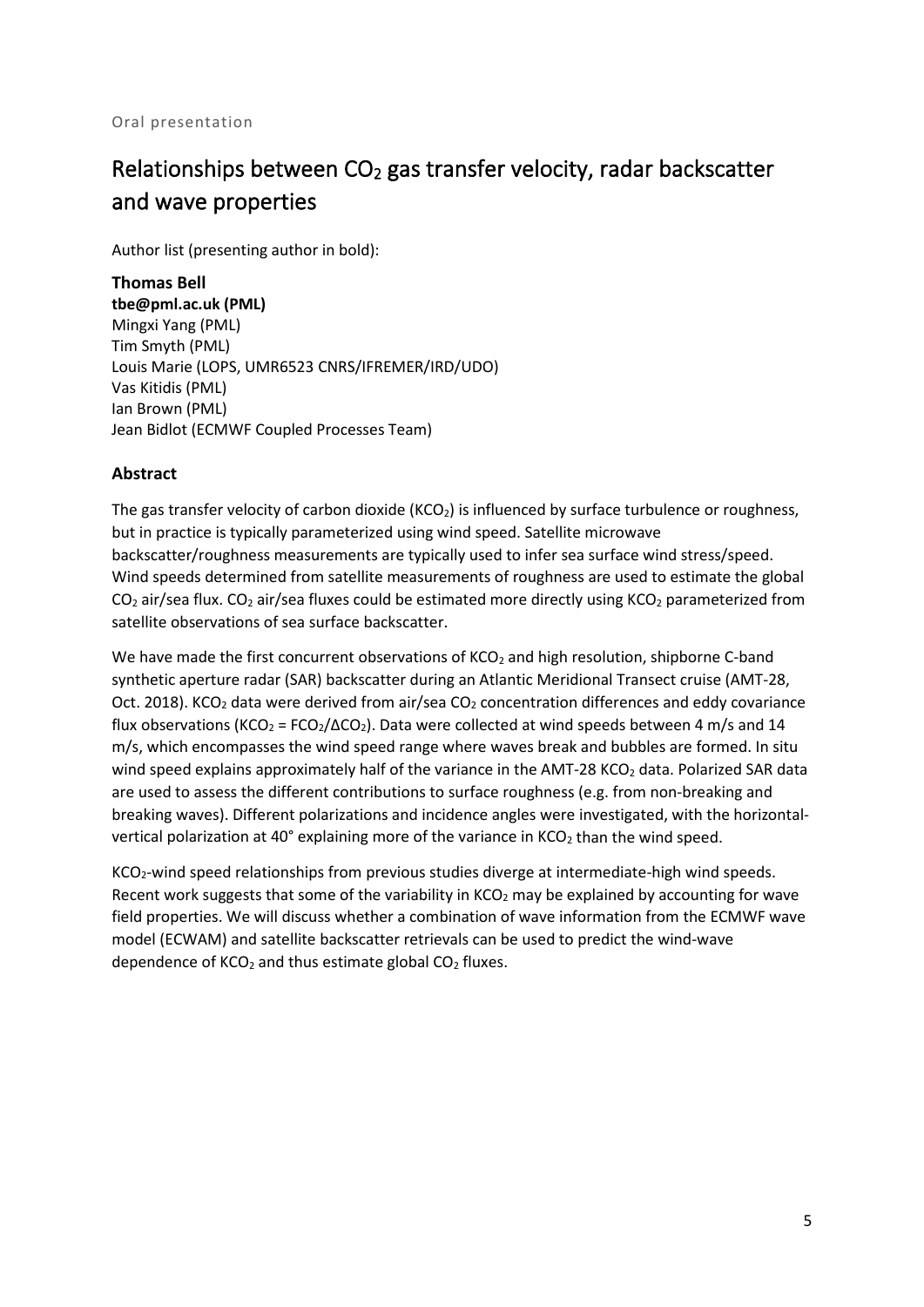### <span id="page-12-0"></span>Greenhouse gases in the urban Clyde estuary: Physical estuarine processes and nutrient loading impact greenhouse gas generation

Author list (presenting author in bold):

#### <span id="page-12-1"></span>**Alison Brown**

**albrown52@ceh.ac.uk (UK Centre for Ecology & Hydrology)** Stella White (UK Centre for Ecology & Hydrology) Adrian Bass (University of Glasgow) Elliot Hurst (UK Centre for Ecology & Hydrology) Ute Skiba (UK Centre for Ecology & Hydrology) John Macdonald (University of Glasgow) Amy Pickard (UK Centre for Ecology & Hydrology)

#### **Abstract**

Biologically productive regions such as estuaries, even though they only cover a small percentage of the world's oceans, contribute significantly to methane and nitrous oxide emissions. This paper synthesises greenhouse gas (GHG) and nutrient data measured in the Clyde estuary; including data measured at the near-surface and near-bed, through the tidal cycle and longitudinally through the estuary to determine the main physical and biogeochemical mechanisms that influence GHG sources and sinks, and ultimately lead to high GHG evasion. The Clyde estuary, an urban mesotidal system, is often highly stratified with reduced mixing and a high loading of nutrients both from agricultural and urban wastewater sources. The physical processes within the estuary are strongly influenced by river flow and tide, which significantly impact the saline extent and flushing times. These, together with nutrient loading, impact the physical water properties and the amount and location of GHG generation. Nitrous oxide  $(N_2O)$  concentrations can be predicted in both the upper fresh and lower saline layers throughout the inner estuary primarily by consideration of: the total dissolved nitrogen (TDN) concentration, oxygen saturation and conductivity. The linear increase in the percentage of TDN converted to  $N_2O$  with decreasing oxygen saturation implies that denitrification is triggered in lower oxygen conditions. The consistency of the prediction in both layers suggests there is limited diffusion of  $N_2O$  through the pycnocline until mixing occurs. The apparent rapid response of  $N_2O$ production to increases in TDN concentration in the surface layer implies that most nitrogen processing is occurring in the water column despite the low turbidity. Methane (CH4) concentrations are more variable and show clear differences between the upper fresh and lower saline layers. Methane in the surface layer, above the saline intrusion, typically increases and peaks at the start of the surface saline transition. This increase within the estuary before subsequent dilution confirms that CH4 generation occurs within the estuary rather than only being passed from the river. Methane concentrations within the lower saline layer are significantly higher than the surface layer suggesting generation within the bed and for a specific salinity regime they increase in low oxygen conditions. The prolonged low river levels that occurred between June and September 2021, and caused high salinity throughout the inner estuary, appear to prevent CH4 generation. Understanding these dynamics helps to improve our knowledge of estuarine environments and their potential for GHG release to atmosphere.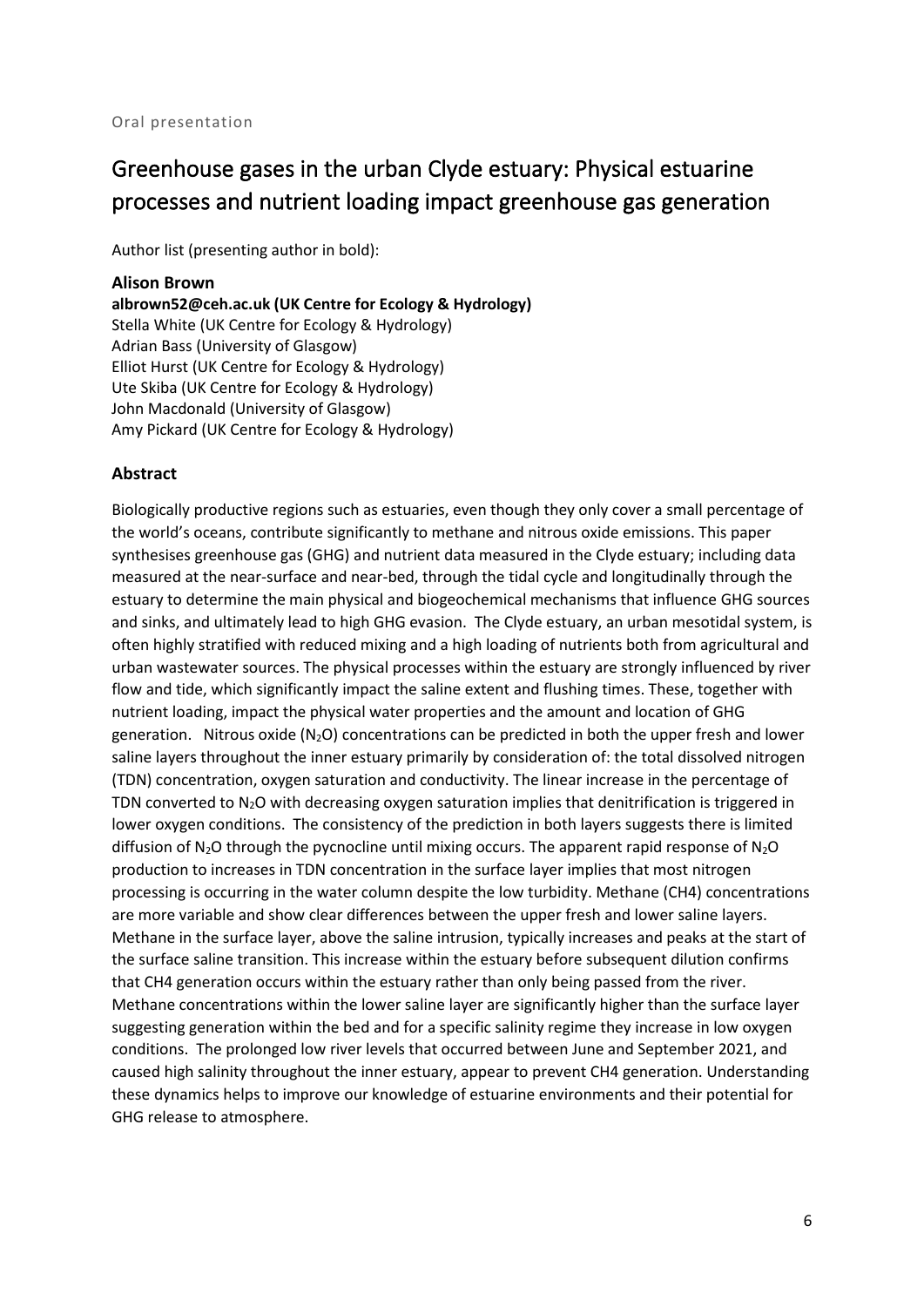### <span id="page-13-0"></span>Energy dissipation-based estimates of whitecap coverage and air entrainment rates in whitecaps

Author list (presenting author in bold):

<span id="page-13-1"></span>**Adrian Callaghan a.callaghan@imperial.ac.uk (Imperial College London)** Jean-Raymond Bidlot (European Centre for Medium Range Weather Forecasts (ECMWF))

#### **Abstract**

Direct estimates of bubble-mediated gas exchange are not well constrained, in part, due to a lack of in-situ data related to air entrainment rates and bubble size distributions in oceanic whitecaps. This has led to the development of some parameterisations of bubble-mediated gas exchange in terms of the coverage of the ocean surface in whitecap foam. These parameterisations in turn rely on parameterisations of either total whitecap coverage (W), or the whitecap coverage associated with actively breaking waves when air is entrained below the sea surface. The majority of W parameterisations are driven by estimates of the 10m (neutral) wind speed. However, wind-speed only parameterisations of W have inherent uncertainty which ultimately feeds into estimates of bubble-mediated gas exchange models. More recently, several authors have progressed the field and developed sea-state dependent W parameterisations which recognise the fact that myriad different sea states can exist at a given wind speed.

Here, we present a model of W that is forced by the energy dissipation rate of the surface wave field, thus allowing W to be easily estimated from modern 3rd generation spectral wave models. The European Centre for Medium Range Weather Forecasts (ECMWF) spectral wave model (ecWAM) was operated at a spatial resolution of 11 km and 1-hour temporal resolution to estimate W. These model W estimates are compared to photographic-based W measurements made in the North Atlantic during the 2006 MAP cruise and show good agreement. The energy dissipation-based W model is then developed and extended to estimate energy-dissipation based air entrainment rates in whitecaps. These model values also show good agreement with more recent sea-state dependent parameterisations of air entrainment rates and some existing laboratory data.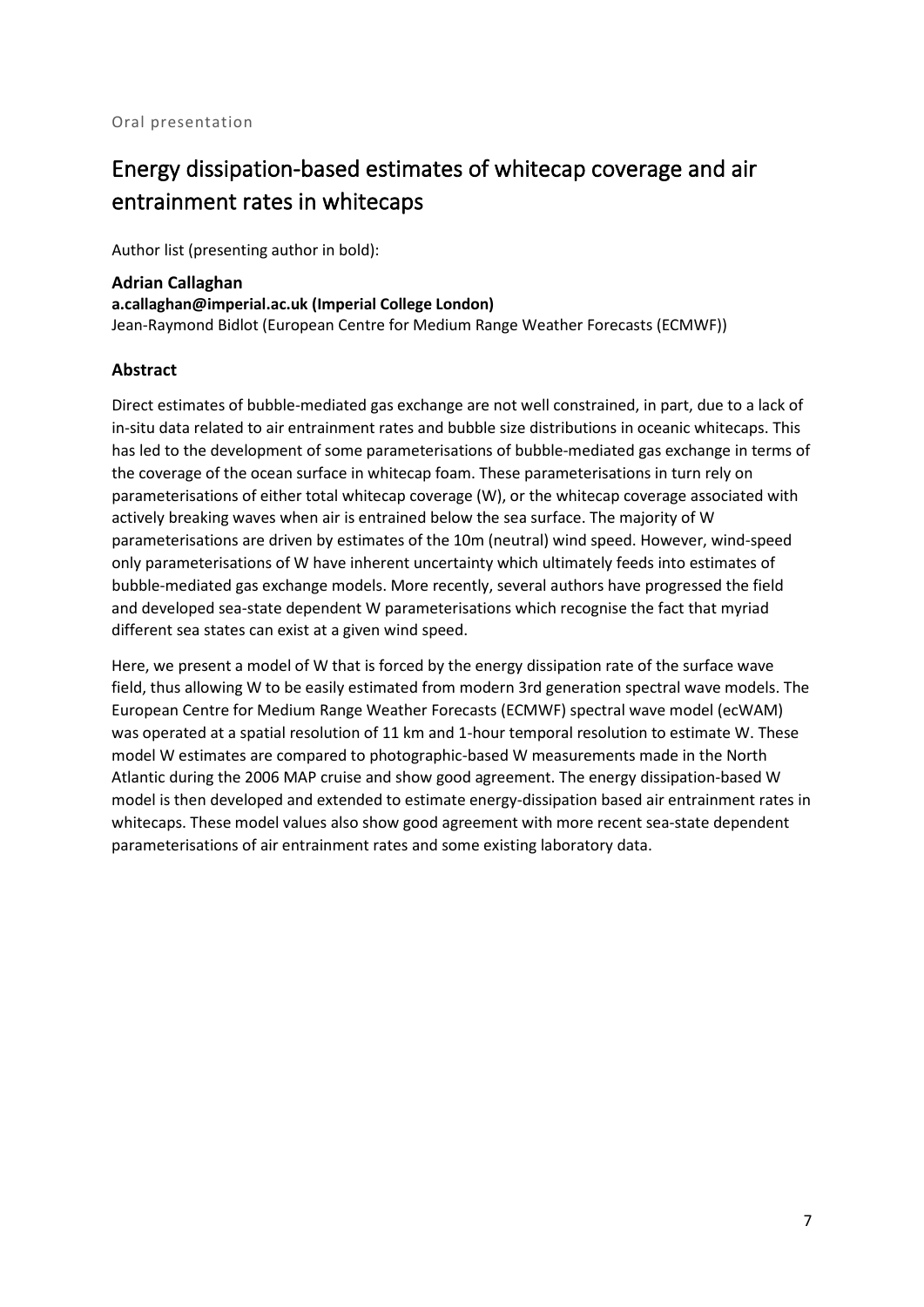# <span id="page-14-0"></span>Observations of breaking wave bubbles and air entrainment in varying wave and wind conditions

Author list (presenting author in bold):

<span id="page-14-1"></span>**Rui Cao rui.cao17@imperial.ac.uk (Imperial College London)** Adrian Callaghan (Imperial College London)

#### **Abstract**

Bubble clouds within the two-phase flow as a result of white-capping is critical to the enhancement of the exchange of mass and gas between the ocean and atmosphere. Upon breaking, bubbles of radius ranging from order tens of microns to centimetres are produced. Therefore, more accurate models of bubble-mediated gas exchange and aerosol production flux require accurate determinations of air entrainment rates and bubble size distributions.

We report experimental measurements of time- and space-evolving bubble size distribution in 2-D breaking waves. The bubbles were measured with high resolution digital images using a range of novel image processing and object detection techniques. A wide range of breaking waves were considered by altering the underlying scale, nonlinearity and spectral bandwidth of the dispersivelyfocused wave groups. The experiments were initially conducted in the absence of wind, and again under influence of direct wind of varying wind speeds. This is to replicate the effects of different wave age on the breaking process, air entrainment and resulting bubble size distribution.

The experimental results demonstrate that underlying wave scale, non-linearity, spectral bandwidth and wind speed (wave age) all have a measurable influence on the evolution of the two-phase flow and bubble size distributions within the breaking waves studied here, highlighting the complexity of the air entrainment over the breaking process. The relative magnitude and importance of these influences will be discussed in detail in the present study. For instance, compared to breaking waves without wind stress, waves in the presence of wind tend to break at lower wave steepness, resulting in a reduction of total air entrainment and significantly different spatial distribution of bubbles.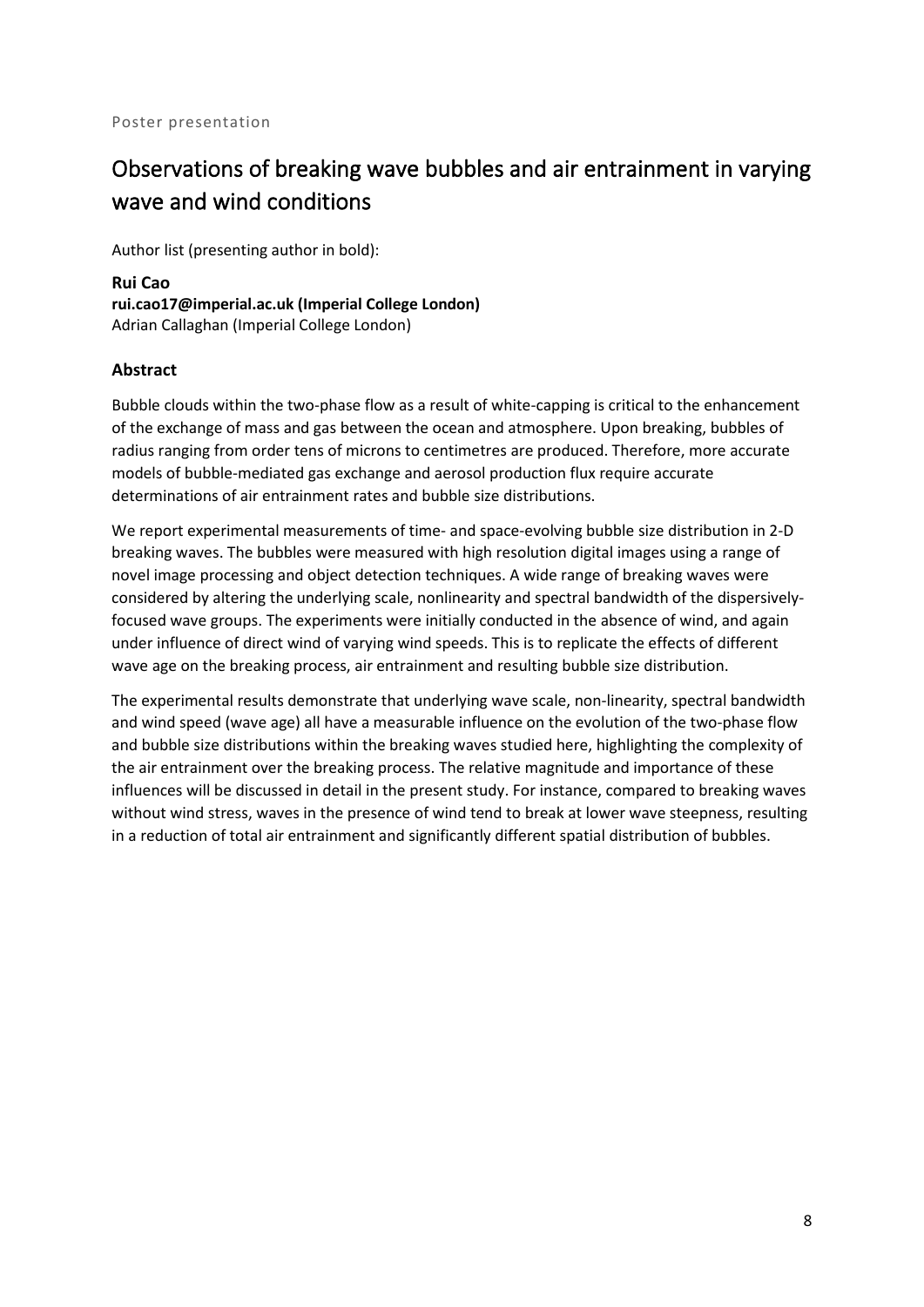# <span id="page-15-0"></span>Towards estimating the air-sea gas exchange velocity from a statistical reconstruction of observations of ocean turbulence

Author list (presenting author in bold):

#### <span id="page-15-1"></span>**Giulia Carella**

giuli.carella@gmail.com (Barcelona Supercomputing Center) Marti Gali Tapias (Institut de Ciencies del Mar) Carlos Gomez Gonzalez (Barcelona Supercomputing Center) Raffaele Bernardello (Barcelona Supercomputing Center) **Leonie Esters (Uppsala University)**

#### **Abstract**

Although the air-sea gas transfer velocity is usually parameterized with wind speed, there are attempts to relate it to oceanic turbulence. For example, the so-called small-eddy model suggests a relationship between the gas transfer velocity and the ocean surface turbulence in the form of the dissipation rate of turbulent kinetic energy ε.

Available observations of ε are spatially and temporally sparse. In this study, we use observations of ε and co-located atmospheric and oceanic fields from the ERA5 reanalysis. We apply a Gaussian Process model to this combined data set to investigate the relationship between the observed profiles of ε and the ERA5 fields. Using the model, we construct monthly maps of ε and estimate the climatological air-sea gas transfer velocity from existing parametrizations based on the small-eddy model. The resulting air-sea gas transfer velocities are validated with independent measurements that again are co-located with fields from the ERA5 re-analysis.

In order to test the impact of the limited sample on the model results, we used simulations from an ocean-based model to perform a perfect-model experiment where a statistical model was fitted only using data limited to the profiles' sampling sites and times. The simulations are monthly runs from NEMO forced with ERA5.

Our results provide a new look at the interaction between wind-induced turbulence, sea state and heat fluxes in driving gas transfer velocity, and point to data sparseness as a major source of uncertainty for large-scale estimation of gas exchange.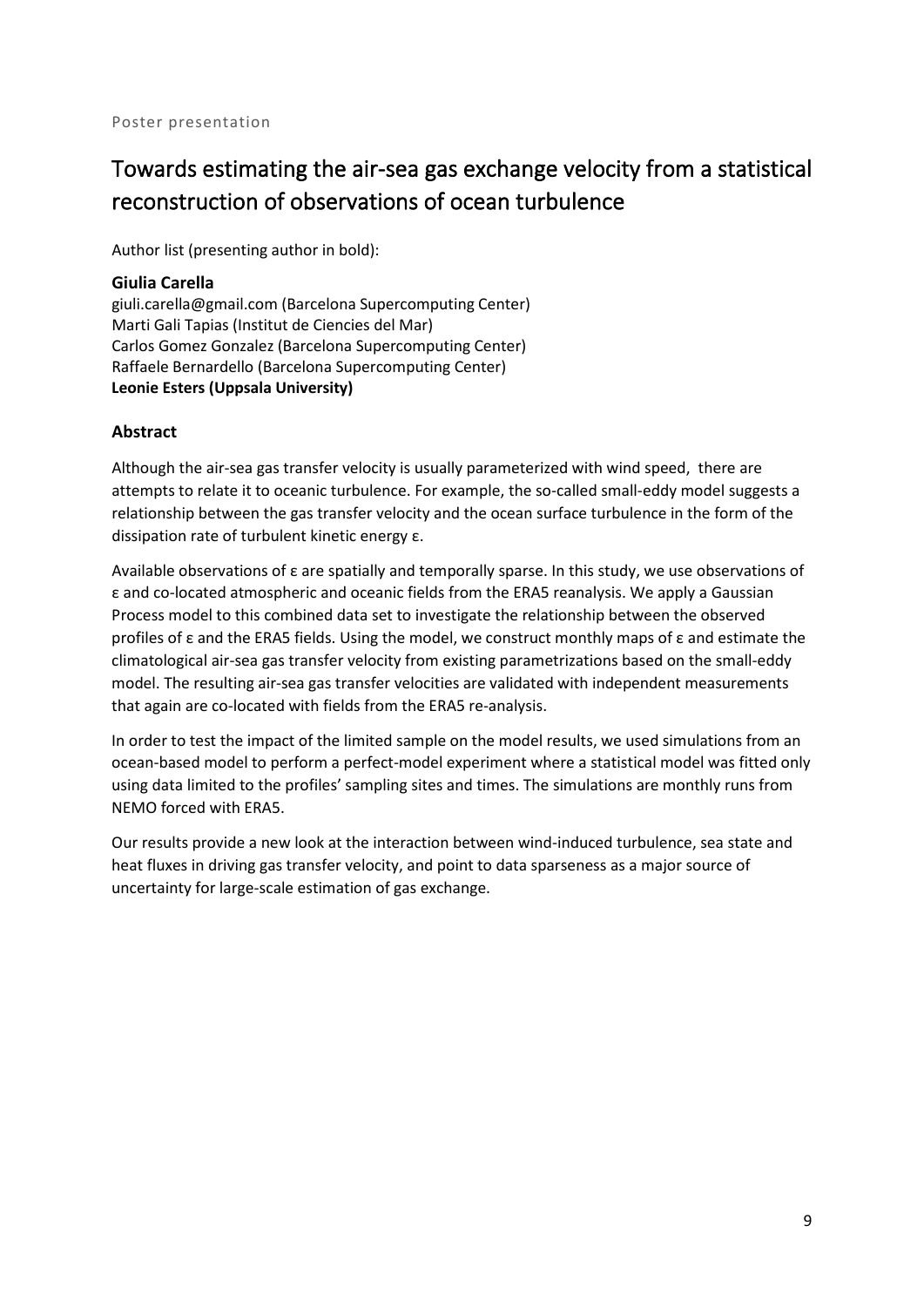### <span id="page-16-0"></span>The role of chemistry in air-sea fluxes

Author list (presenting author in bold):

#### <span id="page-16-1"></span>**Lucy Carpenter**

**Lucy.carpenter@york.ac.uk (Wolfson Atmospheric Chemistry Laboratories (WACL), UK)** Lucy Brown<sup>1</sup>, David Loades<sup>1</sup>, Adam Vaughan<sup>1</sup>, Matthew Jones<sup>1</sup>, Liselotte Tinel1, Rosie Chance<sup>1</sup>, Steve Andrews<sup>1</sup>, Ryan Pound<sup>1</sup>, Mat Evans<sup>1</sup>, Tom Bell<sup>2</sup>, Mingxi Yang<sup>2</sup>, Rebecca May<sup>2</sup>

<sup>1</sup> Wolfson Atmospheric Chemistry Laboratories (WACL), UK 2 Plymouth Marine Laboratory, UK

#### **Abstract**

The exchange of chemical species across the air-sea interface is a key component of Earth's biogeochemical cycling and exerts a profound influence on the chemistry of the atmosphere with impacts on climate and regional air quality. The sea surface microlayer represents a particularly reactive region that can lead to the production of chemicals and particles and/or modify air-sea exchange rates. For example, deposition of ozone and subsequent reactions at the sea surface is an important global loss term for tropospheric ozone and a dominant production pathway of volatile ozone-destroying halogens. This presentation discusses advances made in understanding sea surface microlayer chemical reactions with ozone and iodine, the exchange of these gases across the air-sea interface, and the subsequent impacts on the atmosphere.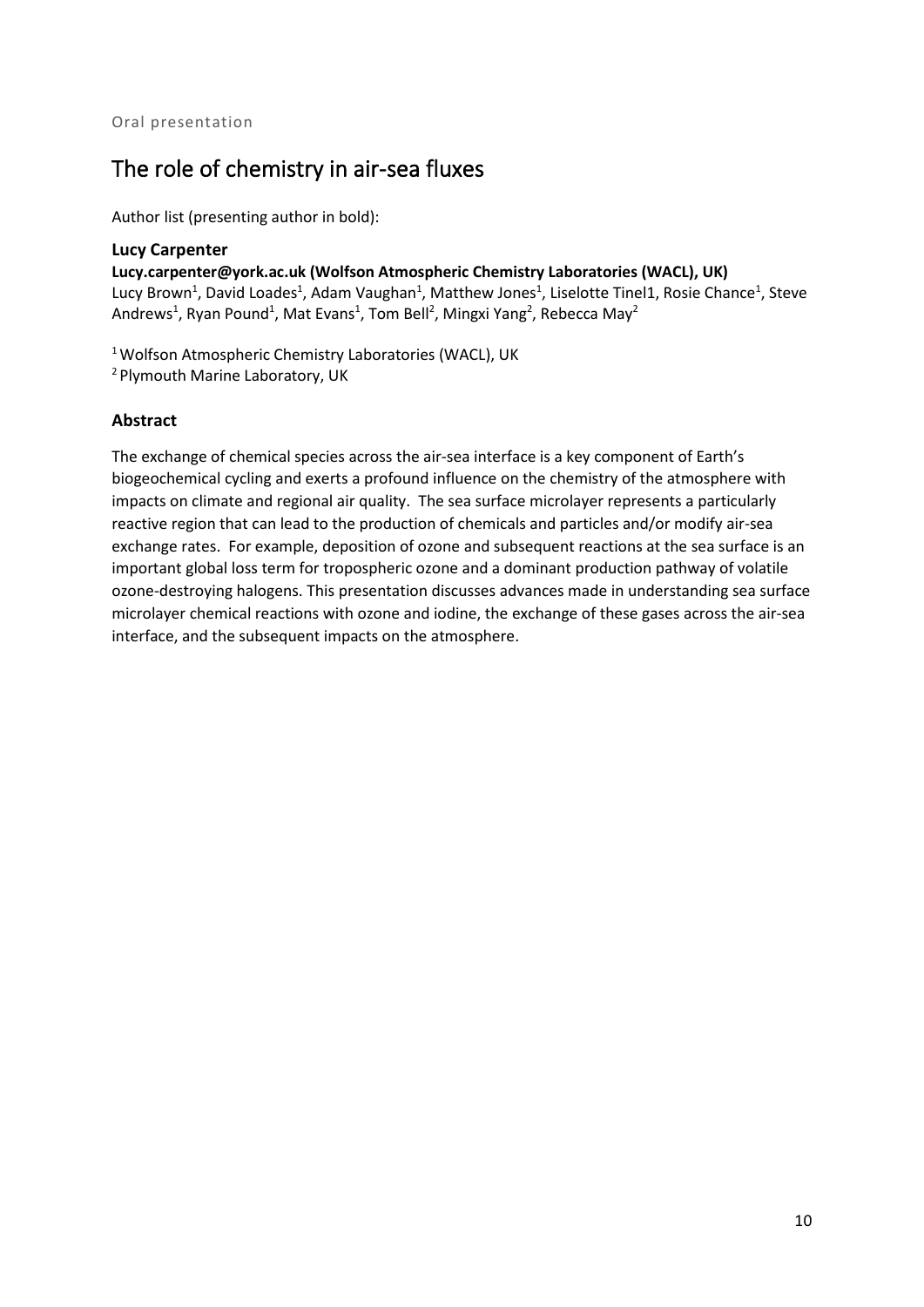# <span id="page-17-0"></span>Bubble size distributions in spilling breakers with different phase shifts

Author list (presenting author in bold):

#### <span id="page-17-1"></span>**Konstantinos Chasapis**

**konstantinos.tassinis.17@ucl.ac.uk (University College London)** Helen Czerski (University College London, Mechanical Engineering) Eugeny Buldakov (University College London, Civil Environmental and Geomatic Engineering,)

#### **Abstract**

The bubbles generated by breaking waves in the open ocean are an important feature of the ocean surface. They affect optical and acoustical properties of the top few meters of the ocean, influence surfactant scavenging, aerosol production and air-sea gas transfer. The bubble populations formed by breaking waves are complex, but can broadly be split into two categories: short-lived larger bubbles which resurface and burst and longer-lasting smaller bubbles which form deep diffuse plumes. The first category appears to dominate the transfer of less soluble gases (such as carbon dioxide). However, our understanding of the mechanistic link between the type of breaking wave and the consequent bubble behaviour is limited. Breaking waves may vary in terms of their steepness, phase and spectrum, and we do not know how these parameters affect bubble populations, their penetration depth and their residence time underwater. The aim of this study is to address this gap in understanding, by examining the breaking process and bubbles generated for a range of different wave types.

Breaking waves in the open ocean are most commonly of the spilling type. In this paper we calculate characteristic bubble size distributions for spilling breakers generated in the laboratory with dispersive focusing. The waves have a prescribed linear target spectrum (a Gaussian spectrum). The method ensures control over the focus location of the breaking wave group and a high level of repeatability of experiments. Experimental runs with different phase shifts of the same amplitude spectrum show that when a peak-focussed wave (zero phase shift) breaks, then wave groups with other added phase shifts break as well. A laser induced fluorescence (LIF) technique is used to capture wave crests. Images from high speed cameras are analysed with an algorithm that extracts the moving shape of the breaking crest. An algorithm processes high speed images of bubbles and detects with a modified Hough transform their circular shapes for radii  $r \ge 0.1$  mm. The bubble number per radius is identified in successive snap shots, initiating at wave breaking.

The results from the proposed framework indicate that phase shifted breakers demonstrate different behaviour, that affects distribution of bubbles. Our approach is to parametrise the wave crest shapes and to examine the causal links to derived typical bubble distributions. The observed differences in the latter, suggest that we should further employ our experimental methods to investigate formulation of wave properties in existing bubble generation models.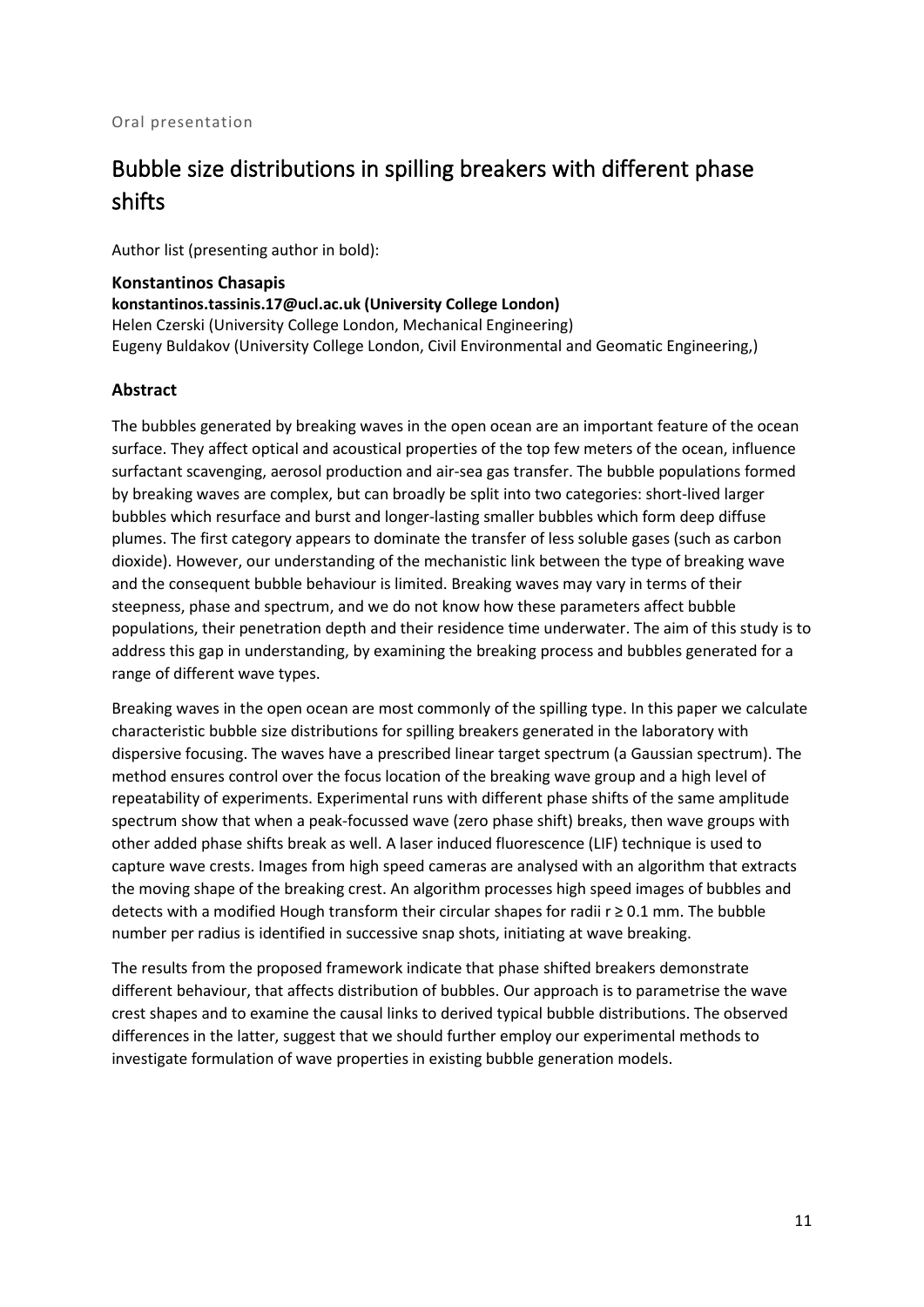### <span id="page-18-0"></span>The Thermal Signature of the Residual Foam in Breaking Waves

Author list (presenting author in bold):

<span id="page-18-1"></span>**Chris Chickadel chickadel@apl.uw.edu (University of Washington - Applied Physics Lab.)** Naeem Masnadi (University of Washington - Applied Physics Lab.) Andrew Jessup (University of Washington - Applied Physics Lab.)

#### **Abstract**

Quantifying energy dissipation due to wave breaking remains an essential but elusive goal for studying and modeling air-sea fluxes of heat, gas, and momentum. Previous observations have shown that lifetimes of bubble plumes and surface foam are directly related to the dissipated energy. Specifically, the foam decay time can be used to estimate the timescale of the subsurface bubble plume and the energy dissipated in the breaking process. A mitigating factor is that the foam decay time can be significantly affected by the surfactant concentration. We present an experimental investigation of a new technique that exploits the thermal signature of cooling foam to infer wave breaking dynamics. The experiments were conducted in a laboratory wave tank using artificial seawater with and without the addition of a surfactant. We show that the time from the start of the breaking process to the onset of cooling scales with the bubble plume decay time and the dissipated energy, and is not significantly affected by the presence of additional surfactants. We confirm observations from the field of the spatial variability of the temperature of foam generated by an individual breaking event, which has implications for inferring the spatial variability of bubble plume depth.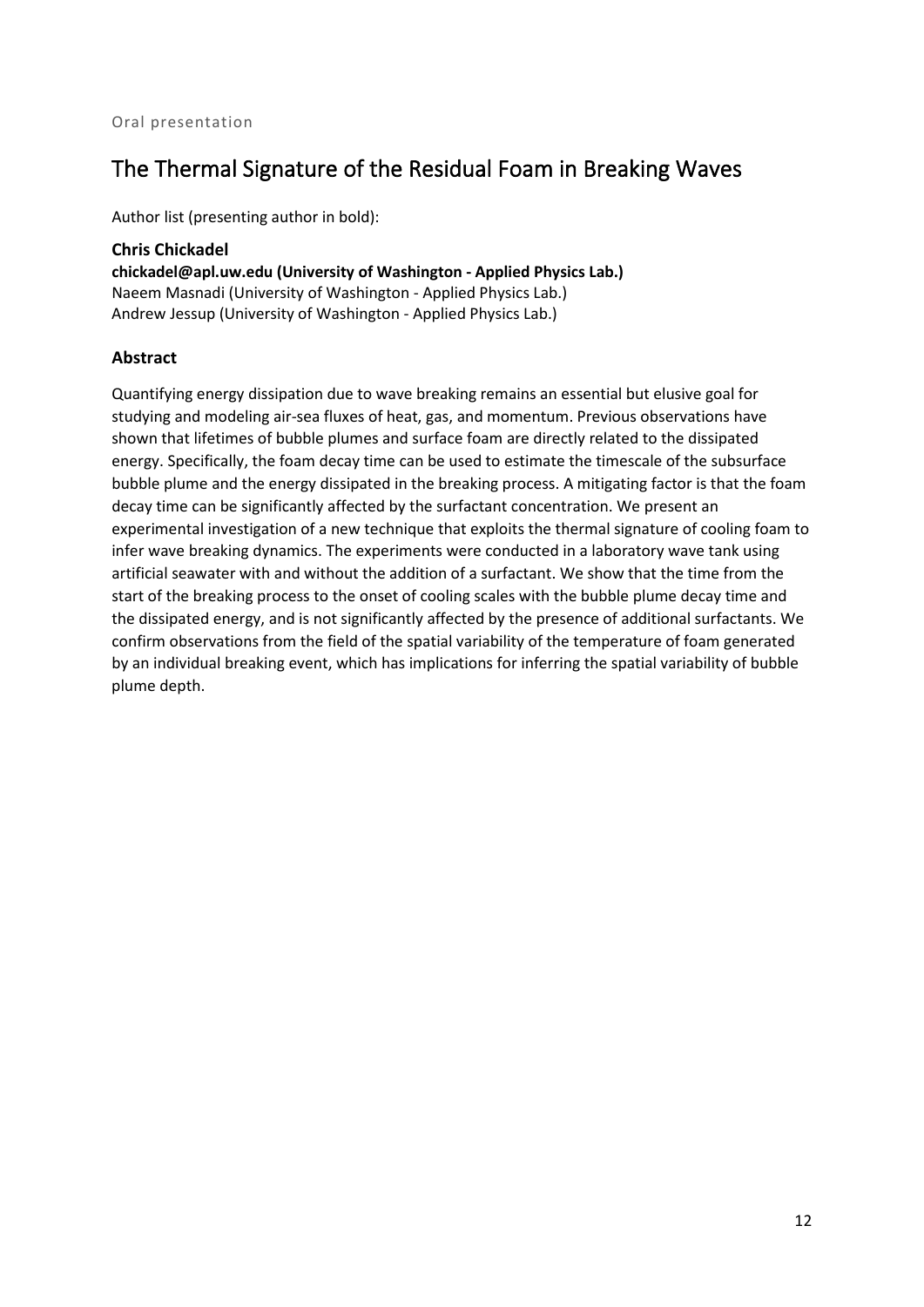# <span id="page-19-0"></span>Jungle BOOGIE: Investigating the impact of terrestrial organic matter on surfactant control of air-water gas exchange along a land-ocean tropical river transect

Author list (presenting author in bold):

<span id="page-19-1"></span>**Beth Cowling bac2000@hw.ac.uk (The Lyell Centre, Heriot-Watt University)** Ryan Pereira (The Lyell Centre, Heriot-Watt University) Geoff Parkin (Newcastle University) Thomas Wagner (The Lyell Centre, Heriot-Watt University)

#### **Abstract**

Understanding how the ocean's organic skin layer modulates gas exchange is critical to estimating how the intrinsic oceanic sinks and sources of carbon dioxide  $(CO<sub>2</sub>)$  and other greenhouse gases are changing, both now and in the future. Organic substances in the skin layer, known as surfactants, are known to influence this gas exchange. Reduced exchange by the suppression of the gas transfer velocity (kw) from surfactants, known as the 'surfactant suppression effect' (SSE), has been shown to reduce the amount of CO<sub>2</sub> stored annually in the Atlantic Ocean. Surfactants are difficult to characterise through traditional definitions but are known to be derived from multiple organic matter sources undergoing biogeochemical transformations along the land-ocean continuum. The BOOGIE project (Breathing Oceans: understanding the organic skin that modulates the exchange of greenhouse gases between the atmosphere and the ocean) investigates organic matter control of air-water gas exchange along a land-ocean transect across the tropical Atlantic from South America to the African continent. Contributing to this wider research, the Jungle BOOGIE project specifically explores the fate of terrestrially derived organic material transported along the Essequibo River in Guyana, focusing on the connectivity between river and ocean. Previous research has identified the presence of invisible dissolved organic matter (iDOM) during high discharge events, potentially influencing surface enrichment of DOM in the lower river and estuary. We propose to use a combination of nested techniques to analyse DOM compositions and concentrations using fluorescence indexes and stable carbon isotope signatures. This will determine how DOM varies in relation to hydrological changes and whether iDOM is enhancing surfactant suppression of air-water gas exchange in both the river and ocean surface microlayer (SML). Sampling will take place during wet and dry seasons in intensive periods at four key locations, targeting the upper and lower river, estuary and coastal regions. Lab experiments will also be conducted to assess the degradation potential of DOM under different scenarios, including the effects of salinity and photo-oxidation, and the resulting effect on surfactant suppression. We anticipate presenting the first results and interpretation in May 2022.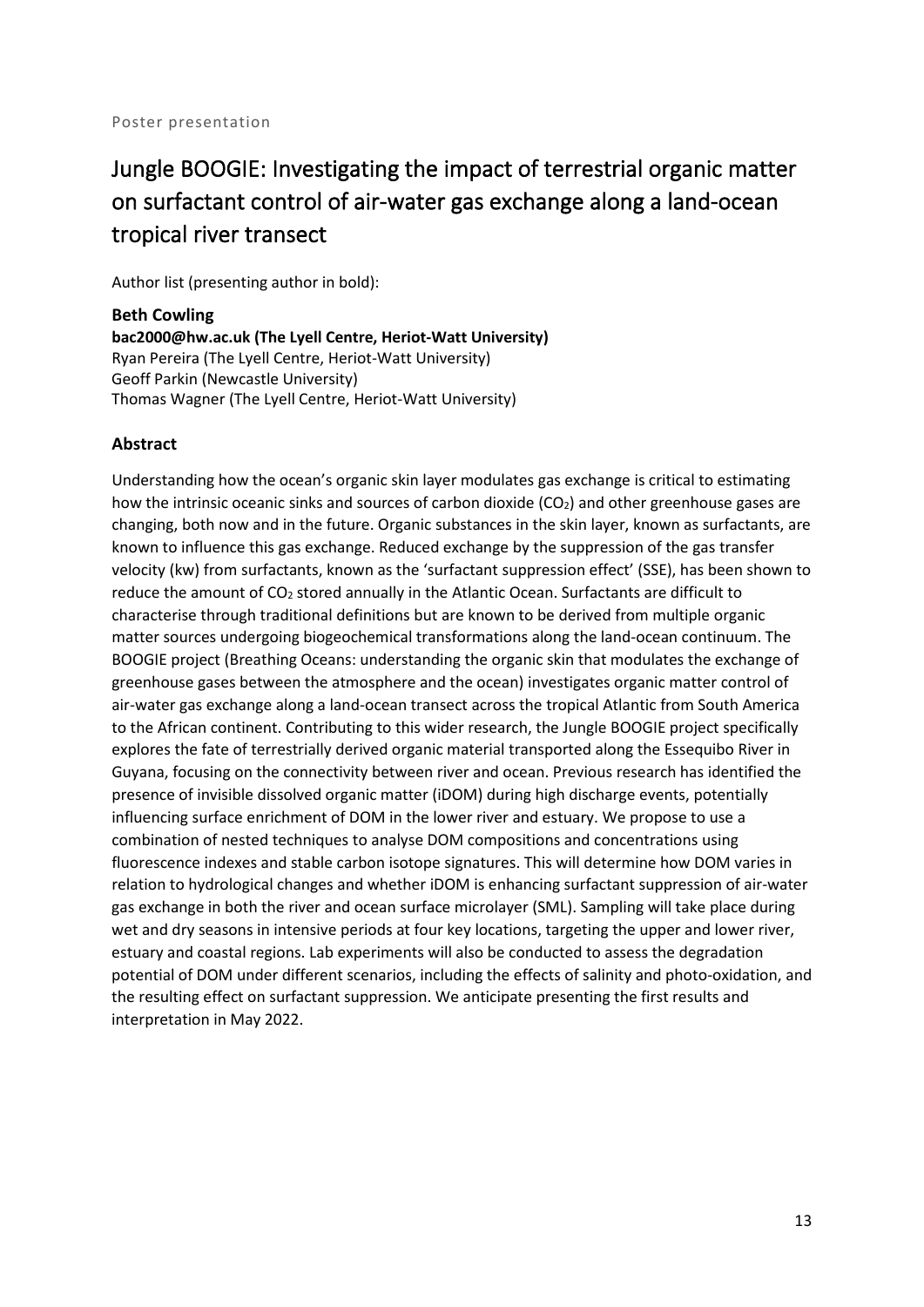## <span id="page-20-0"></span>Bubble size distributions measured in high wind conditions, and their potential contribution to oxygen update during winter storms

Author list (presenting author in bold):

<span id="page-20-1"></span>**Helen Czerski h.czerski@ucl.ac.uk (University College London)** Ian Brooks (University of Leeds) Steve Gunn (University of Southampton)

#### **Abstract**

The bubble-mediated gas transfer caused by breaking waves in the open ocean is a complex and poorly-understood process. We still lack a detailed mechanistic understanding of the formation and evolution of bubble plumes beneath breaking waves and also of the consequent contribution that these plumes make to gas transfer. The major focus has traditionally been on the larger short-lived bubbles which exist in the top metre of the ocean in the few seconds after a wave breaks, because these are thought to make a significant contribution to carbon dioxide transfer. However, a very recent study (by other authors) has suggested that bubble-mediated gas transfer could also be important for oxygen uptake during winter in the open ocean, and that this could explain some inconsistencies in current model predictions. The bubbles most likely to be significant for oxygen transfer are the deeper longer-lasting plumes of very small bubbles.

During the HiWINGS (High Wind speed Gas exchange Study) expedition in the North Atlantic in autumn 2013, bubble size distributions and plume spatial distributions were measured in detail in the top eight metres of the water. During the four major storms when we had the opportunity to conduct bubble measurements, the wind speed varied from 10 m/s to 28 m/s, providing an ideal situation to study deep bubble plumes in detail. Bubble size distributions were measured simultaneously by a specialised bubble camera at 2m depth, and an acoustical resonator at 4m depth (both making continuous measurements at 1 Hz). An upward-pointing sonar at 8m depth provided information about plume morphology. The results suggest that bubbles at 2m depth and below are not rising back to the surface, but remain trapped in the ocean. There are clear patterns in bubble size distributions and void fraction distributions over time. This study uses those data to estimate the bubble-mediated oxygen uptake associated with the observed plumes, and to compare it to the numbers predicted by current models. This preliminary work allows an assessment of the contribution of these bubbles to overall oxygen transfer in high wind conditions, based on direct bubble measurements made at sea.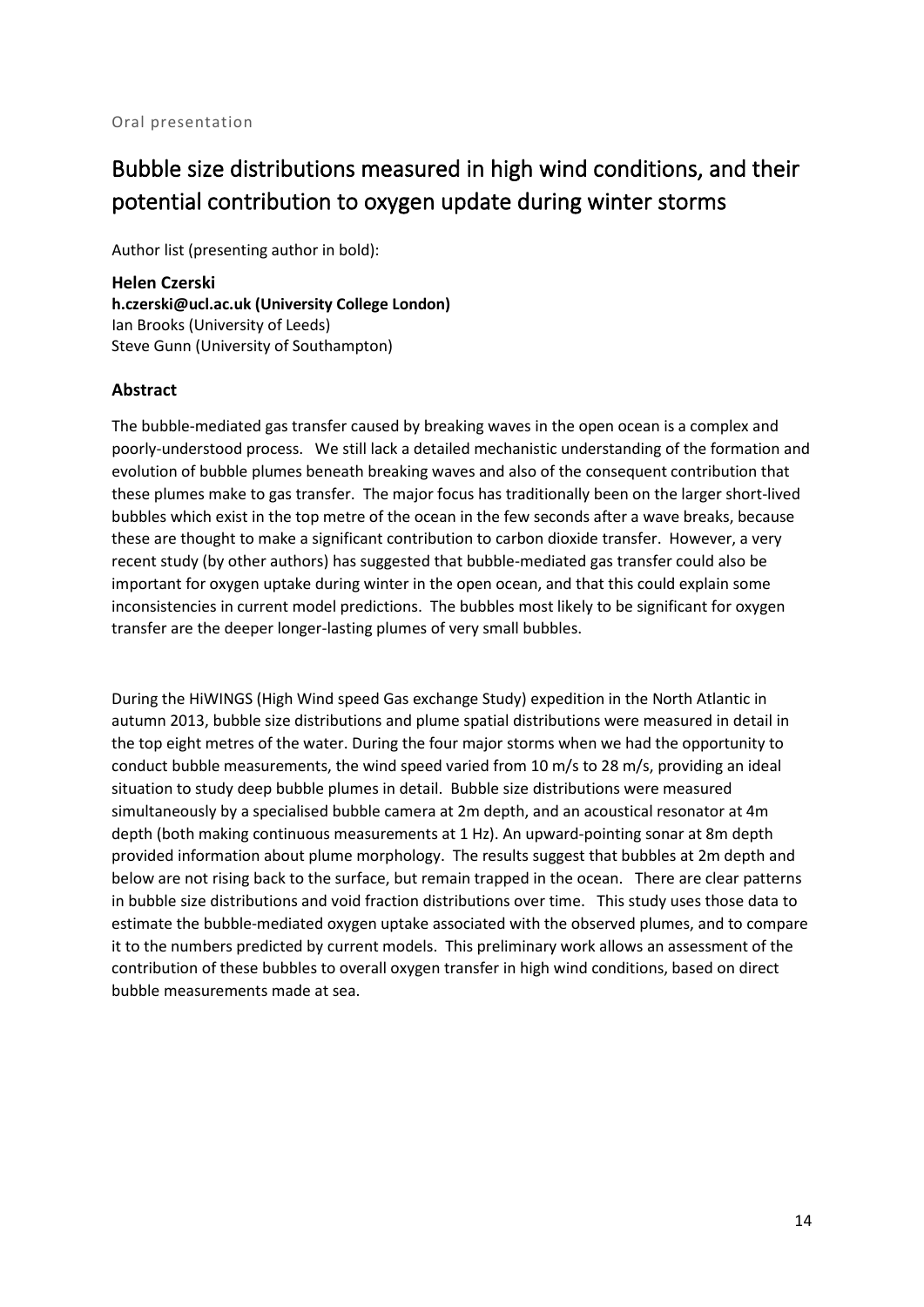# <span id="page-21-0"></span>Understanding and modeling bubble mediated gas transfer by breaking waves

Author list (presenting author in bold):

<span id="page-21-1"></span>**Luc Deike ldeike@princeton.edu (Princeton University)**

#### **Abstract**

Physical processes at the ocean-atmosphere interface have a large effect on climate and weather by controlling the transfer of momentum and mass. Without wave breaking, transport between the ocean and the atmosphere is through slow conduction and molecular diffusion, while wave breaking is a transitional process from laminar to turbulent flow. When waves are breaking, the surface experiences dramatic changes, with sea spray ejection in the atmosphere and air entrainment into the ocean water. The complex dynamics and statistics of wave breaking in a particular ocean location depends mainly on the local wave state not the wind velocity, while current parameterizations for ocean-atmosphere interactions are based almost exclusively on the wind speed.

In this talk I will discuss recent efforts towards improving parameterizations of gas transfer through a multi-scale approach. We present a general theoretical framework to account for the complex nature of wave breaking and air entrainment, a two-phase turbulent process, and the very large range of scales involved in the process, from wave statistics scales of order of km, O(1m-1km), to wave breaking dynamics, O(1-10m), air bubble entrainment, bubble dynamics in turbulence and finally bubble bursting at the first surface, O(microns to mm).

The wave and wave breaking statistics are described through spectral representation, through the wave spectrum and the distribution of length of breaking crest, while breaking waves energetics, air entrainment and spray production are investigated by direct numerical simulations and laboratory experiments. We describe the statistics of air bubbles under breaking waves and due to turbulent break-up, as well as the residence time in turbulence and combine these data with a chemical model to estimate the gas transfer of various species.

This theoretical framework can then be implemented in regional and global wave simulations with spectral wave models such as WavewatchIII. We show that bubble mediated gas transfer accounts for about 40% of the total  $CO<sub>2</sub>$  flux, with significant seasonal and regional variability. The role of such sea-state dependent variability in global geochemical cycle remains to be tested, which could be done by implementing our formulation in ocean and climate models, and should reduce the uncertainties at moderate to high wind speeds.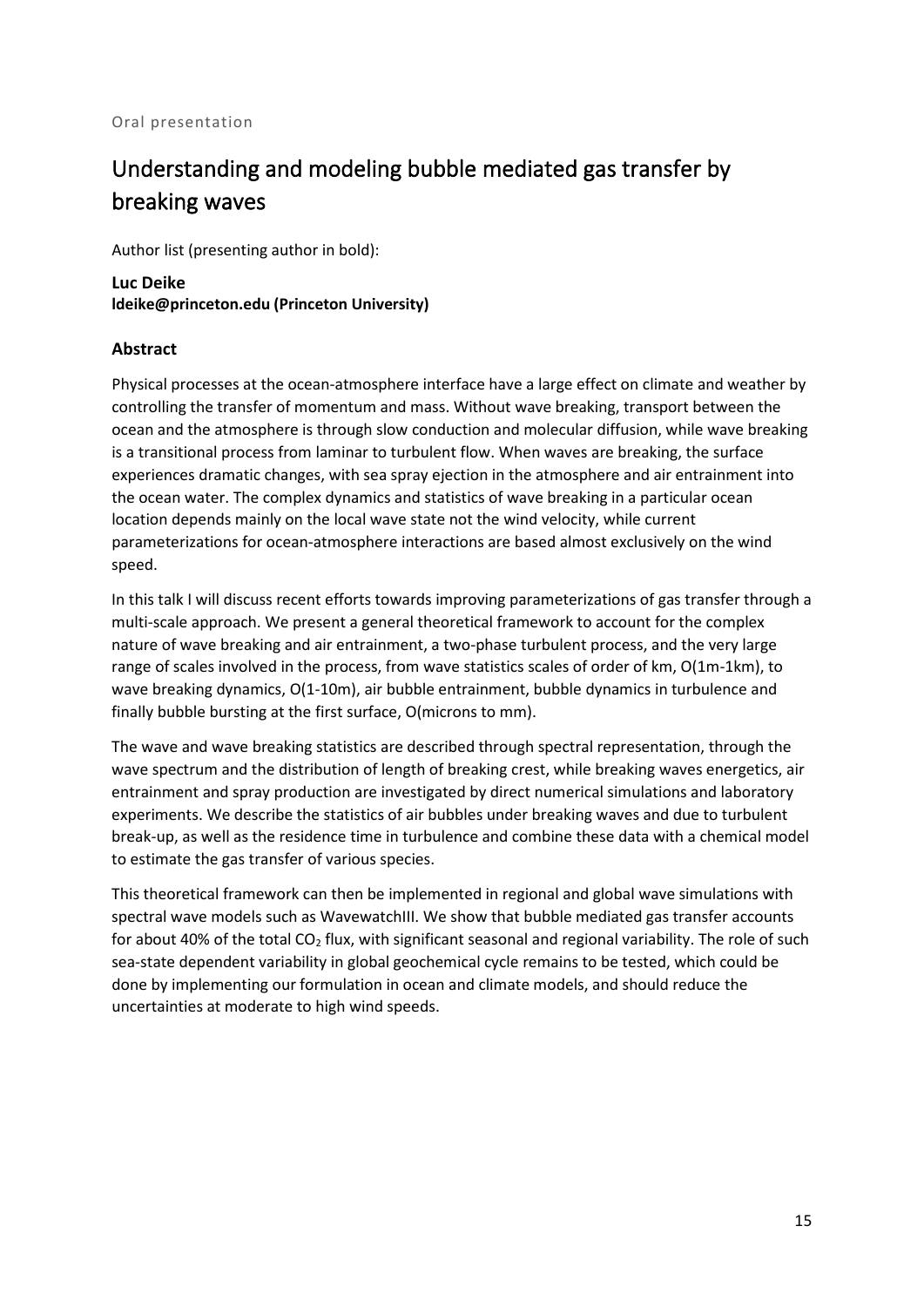### <span id="page-22-0"></span>Air-sea gas exchange in a seagrass ecosystem

Author list (presenting author in bold):

#### <span id="page-22-1"></span>**Ryo Dobashi**

**rdobashi@hawaii.edu (University of Hawaii at Manoa)** Ryo Dobashi (University of Hawaii at Manoa) David Ho (University of Hawaii at Manoa) Nicholas Chow (University of Hawaii at Manoa) Benjamin Hickman (University of Hawaii at Manoa)

#### **Abstract**

Seagrass meadow are one of the most productive ecosystems in the world, and could play a role in mitigating the increase of atmospheric  $CO<sub>2</sub>$  from human activities. However, to understand their role in the global carbon cycle requires knowledge of air-water  $CO<sub>2</sub>$  fluxes, which in turns require knowledge of the gas transfer velocity. Gas transfer velocity was determined using the 3He and SF6 dual tracer technique in Florida Bay near Bob Allen Keys (25.027°N, -80.681°W) between April 3 and 8, 2015. The average gas transfer velocity,  $k(600)$ , was 4.67  $\pm$  1.76 cm hour^(-1). When correlated with wind speed, the results show that gas transfer velocities were lower than previous experiments in the coastal and open oceans, and that using published wind speed/gas exchange parameterizations would overpredict gas transfer velocities in this area. The deviation from other settings was examined from tidal velocity and air-sea temperature difference; tidal amplitude was small implying tidal velocity was weak, and the relationship between the deviation and air-sea temperature difference was weak. It was clear that wind remained the dominant factor driving gas exchange, and the decrease in gas transfer velocity was due to wave attenuation by sea grass and limited wind fetch in this area. A new wind speed/gas exchange parameterization for wind fetch limited environments was produced, which can be applied to other seagrass ecosystems.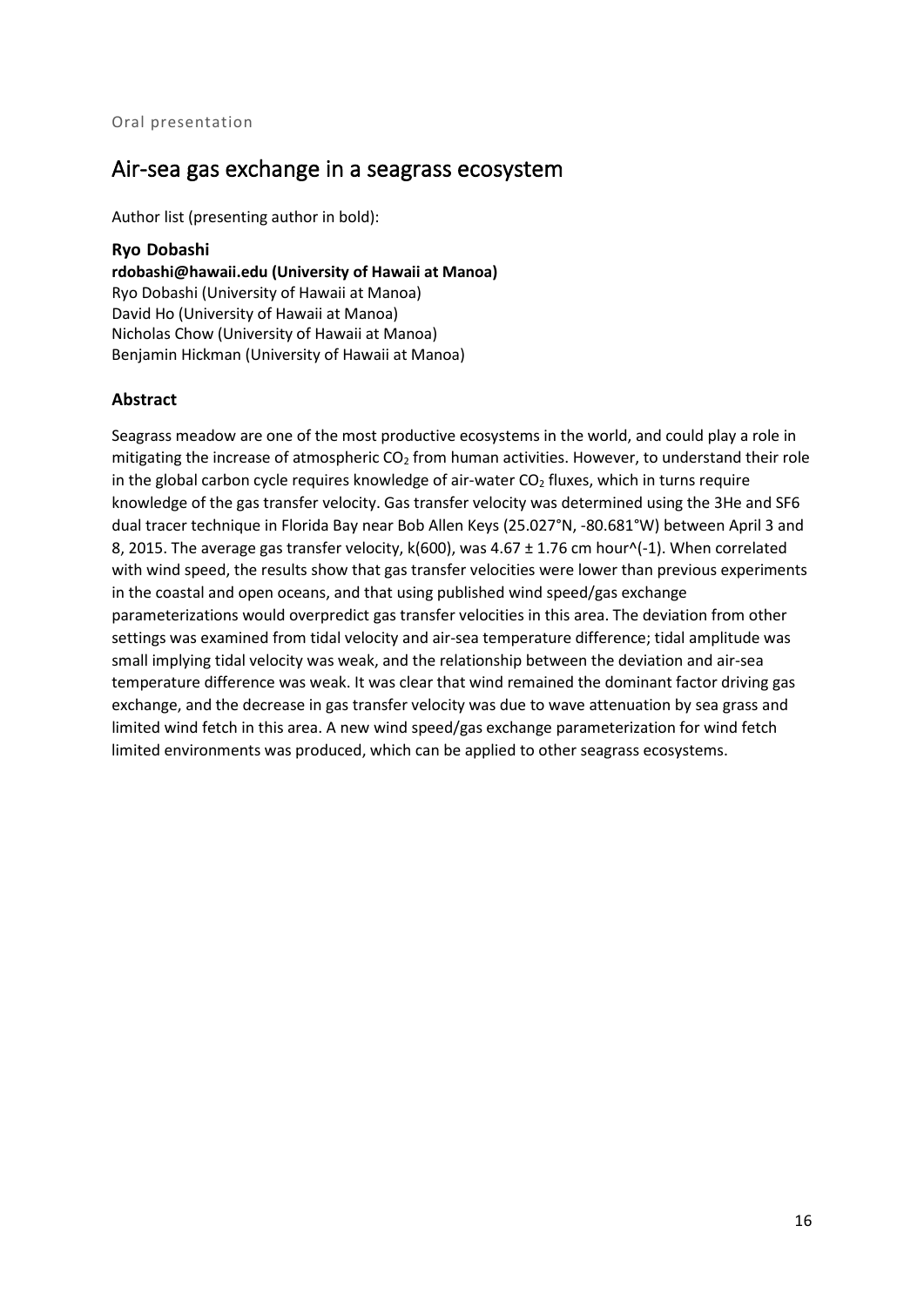# <span id="page-23-0"></span>Near-surface stratification biases the Arctic and global air-sea  $CO<sub>2</sub>$  flux estimates

Author list (presenting author in bold):

#### <span id="page-23-1"></span>**Yuanxu Dong**

**Yuanxu.Dong@uea.ac.uk (University of East Anglia, Plymouth Marine Laboratory)** Mingxi Yang (Plymouth Marine Laboratory, Plymouth, UK) Dorothee Bakker (Centre for Ocean and Atmospheric Sciences, School of Environmental Sciences, University of East Anglia, Norwich, UK,) Peter Liss (Centre for Ocean and Atmospheric Sciences, School of Environmental Sciences, University of East Anglia, Norwich, UK,) Peter Landschützer (Max Planck Institute for Meteorology, Hamburg, 20146, Germany) Vassilis Kitidis (Plymouth Marine Laboratory, Plymouth, UK) Ian Brown (Plymouth Marine Laboratory, Plymouth, UK) Thomas Bell (Plymouth Marine Laboratory, Plymouth, UK)

#### **Abstract**

The global oceans are considered to be a major sink for atmospheric carbon dioxide ( $CO<sub>2</sub>$ ). Air-sea  $CO<sub>2</sub>$  flux is generally estimated by the bulk method using a parameterised gas transfer velocity and upper ocean CO<sub>2</sub> fugacity (fCO<sub>2</sub>w) measurements. The fCO<sub>2</sub>w and seawater temperature are often taken from a ship's seawater inlet at ~5 m depth (fCO<sub>2</sub>w bulk and Tbulk) by assuming that the upper ocean seawater is well-mixed. However, in the summertime Arctic, sea-ice melt results in shallow stratification (top ~10 m), which can bias bulk CO<sub>2</sub> flux estimates when the fCO<sub>2</sub>w measured at ~5 m depth is used. The micrometeorological eddy covariance flux technique is not affected by stratification. Here for the first time, we employ eddy covariance air-sea  $CO<sub>2</sub>$  flux measurements during two Arctic cruises to assess the impact of sea-ice melt on Arctic Ocean CO<sub>2</sub> uptake estimates. In sea-ice melt regions,  $fCO<sub>2</sub>w$  surface values are consistently lower than  $fCO<sub>2</sub>w$  bulk by an average of 39 µatm. Lower fCO<sub>2</sub>w\_surface can be partially accounted for by fresher ( $\geq$ 27%) and colder (17%) meltwaters. A back-of-the-envelope calculation shows that neglecting the summertime sea-ice melt could lead to a ~10% underestimate of the annual Arctic Ocean CO2 uptake.

Sea surface temperature (SST) is key for the global air-sea  $CO<sub>2</sub>$  flux estimates. Any bias in in-situ SST and/or any upper ocean vertical temperature change such as the cool skin effect can generate a bias in air-sea  $CO<sub>2</sub>$  flux estimates. We assess a slight warm bias in the in-situ SST dataset using an accurate drifting buoy SST dataset. We propose that the cool skin correction should vary with latitude. The adjusted estimate of the ocean  $CO<sub>2</sub>$  uptake derived from an ensemble of upscaled estimates is able to fill the gap between surface fluxes and the ocean carbon inventory.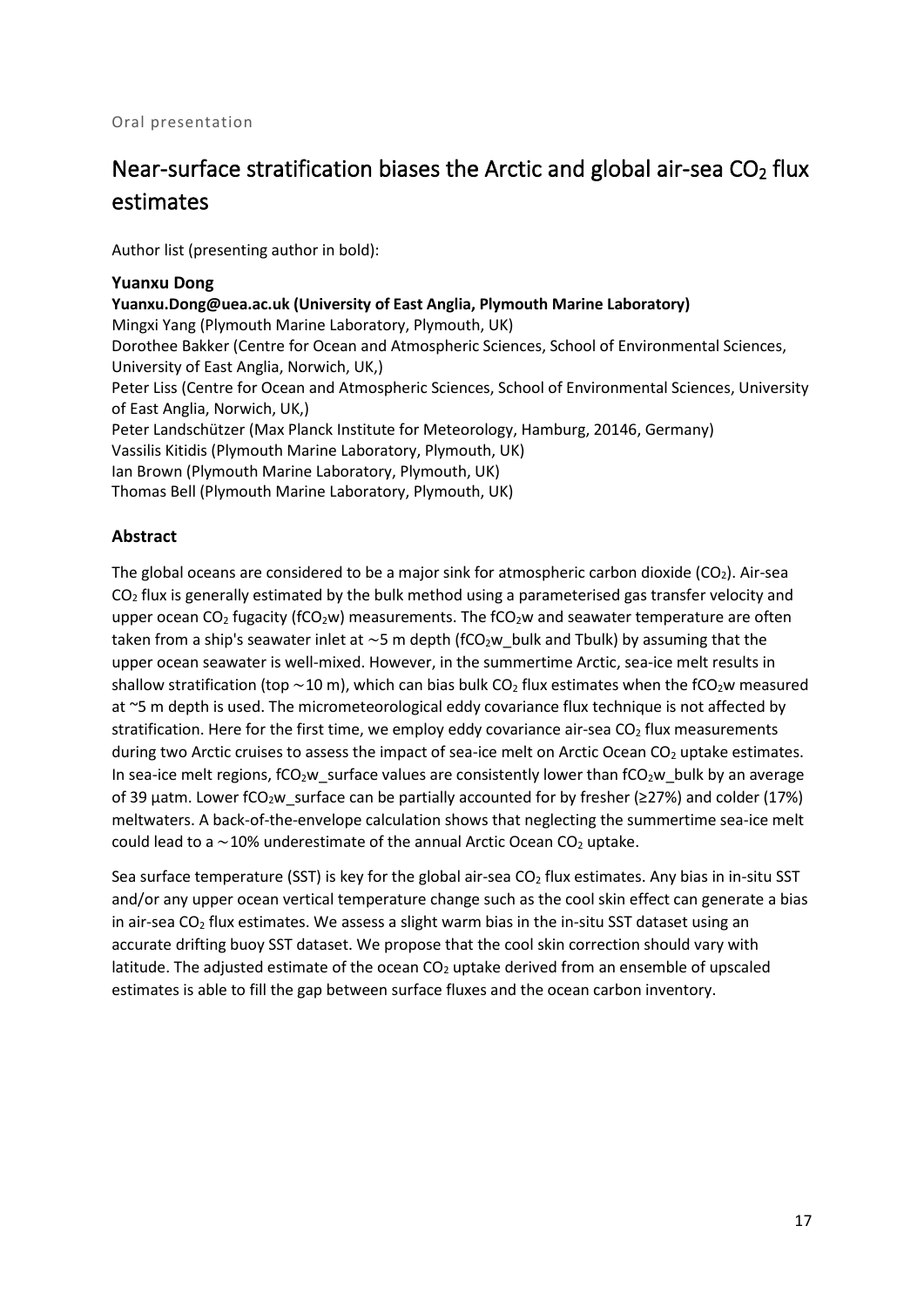# <span id="page-24-0"></span>Uncertainties in eddy covariance air-sea  $CO<sub>2</sub>$  fluxes and implications for gas transfer velocity parameterisations

Author list (presenting author in bold):

#### <span id="page-24-1"></span>**Yuanxu Dong**

**Yuanxu.Dong@uea.ac.uk (University of East Anglia, Plymouth Marine Laboratory)**

Mingxi Yang (Plymouth Marine Laboratory, Prospect Place, Plymouth, UK) Dorothee Bakker (Centre for Ocean and Atmospheric Sciences, School of Environmental Sciences, University of East Anglia, Norwich, UK)

Peter Liss (Centre for Ocean and Atmospheric Sciences, School of Environmental Sciences, University of East Anglia, Norwich, UK)

Vassilis Kitidis (Plymouth Marine Laboratory, Prospect Place, Plymouth, UK)

Thomas Bell (Plymouth Marine Laboratory, Prospect Place, Plymouth, UK)

#### **Abstract**

Air-sea carbon dioxide ( $CO<sub>2</sub>$ ) flux is often indirectly estimated by the bulk method using the air-sea difference in CO<sub>2</sub> fugacity ( $EfCO<sub>2</sub>$ ) and a parameterisation of the gas transfer velocity (K). Direct flux measurements by eddy covariance (EC) provide an independent reference for bulk flux estimates and are often used to study processes that drive K. However, inherent uncertainties in EC air-sea  $CO<sub>2</sub>$ flux measurements from ships have not been well quantified and may confound analyses of K. This talk will present a thorough analysis of the uncertainties in EC  $CO<sub>2</sub>$  fluxes from four cruises measured with two state-of-the-art closed-path  $CO<sub>2</sub>$  analysers on two ships. The mean bias in the EC CO<sub>2</sub> flux is low but the random error is relatively large over short time scales. The relative uncertainty in hourly averaged EC air-sea CO<sub>2</sub> fluxes (cruise-mean) was ~20% during two Arctic cruises that observed large  $CO<sub>2</sub>$  flux magnitude. The relative uncertainty was ~50% when the  $CO<sub>2</sub>$  flux magnitude was small during two Atlantic cruises. Auto-covariance analysis of  $CO<sub>2</sub>$  fluxes suggests that the optimal timescale for averaging EC  $CO<sub>2</sub>$  flux measurements ranges from 1–3 hours, which increases the mean signal-to-noise ratio of the four cruises to higher than 3. Applying an appropriate averaging timescale and suitable  $EfCO<sub>2</sub>$  threshold (20 µatm) to EC flux data enables an optimal analysis of K.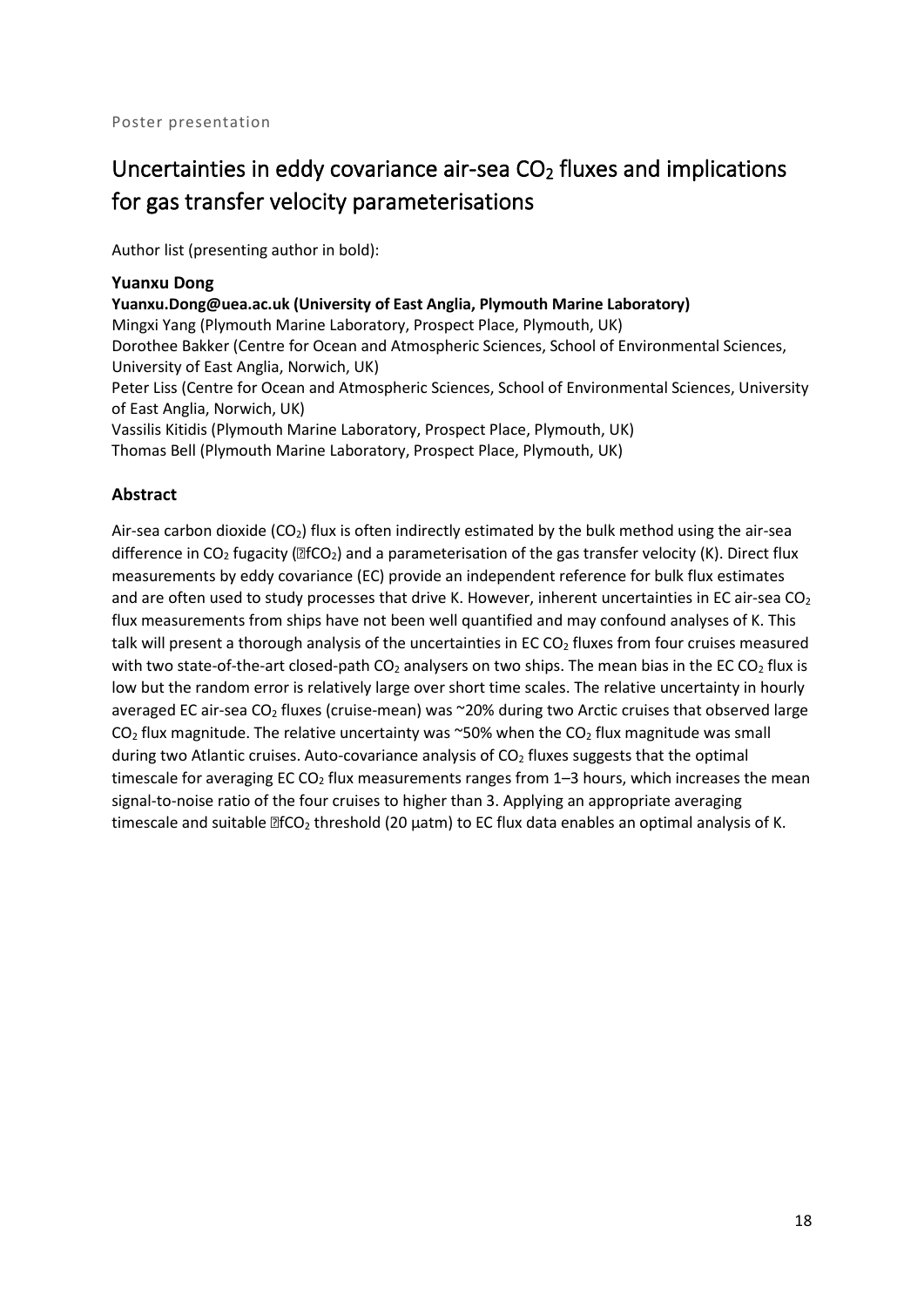#### Oral presentation

## <span id="page-25-0"></span>The effect of non-local processes on eddy covariance air-lake gas fluxes

Author list (presenting author in bold):

#### <span id="page-25-1"></span>**Leonie Esters**

**leonie.esters@geo.uu.se (Uppsala University, Department of Earth Sciences)** Anna Rutgersson (University of Uppsala, Department of Earth Sciences) Erik Nilsson (University of Uppsala, Department of Earth Sciences) Erik Sahlée (University of Uppsala, Department of Earth Sciences)

#### **Abstract**

Inland freshwater bodies such as lakes provide the largest contribution of natural carbon to the atmosphere. To address this carbon contribution to the atmosphere, eddy covariance flux measurements at lake sites have received increasing attention. The eddy covariance method is formulated for air-water gas fluxes, which are driven by local surface processes. Large-scale nonlocal processes such as advection or entrainment can potentially add erroneous contributions to the eddy covariance flux estimations. Scalar characteristics from the lakes' topographic surroundings can be horizontally advected to the measurement site. Also, scalar characteristics from the above-lying free atmosphere can be entrained into the boundary layer. The entrained signal can be strong enough to affect the characteristics down to the surface. Both processes will be erroneously captured by an installed eddy covariance instrumentation as local fluxes.

During four years of eddy covariance measurements at Lake Erken, a Swedish freshwater lake, we found that upward carbon dioxide fluxes were observed even when the lake was entirely covered with ice. In order to investigate these unexpected fluxes, we used a statistical approach, which uses only on surface-layer data (van de Boer et al., 2014). This analysis revealed that non-local processes caused the fluxes. The strength and onset of these non-local processes depend on a combination of wind speed and fetch from the measurement tower. The shorter the fetch and the faster the wind, the higher is the contribution of the non-local processes to the measured eddy covariance flux estimates. We corrected the contribution of the non-local processes on the fluxes during the icecovered and open-water periods. Using the corrected fluxes to calculate the air-lake gas transfer velocity, revealed values that fall closer to frequently used wind-speed based parametrizations than the ones based on the uncorrected fluxes.

Here, we propose analysis methods to correct for eddy covariance measurements at lake sites by the example of Lake Erken. These methods are potentially of great importance for better quantification of the carbon exchange between lakes and other freshwater bodies to the atmosphere.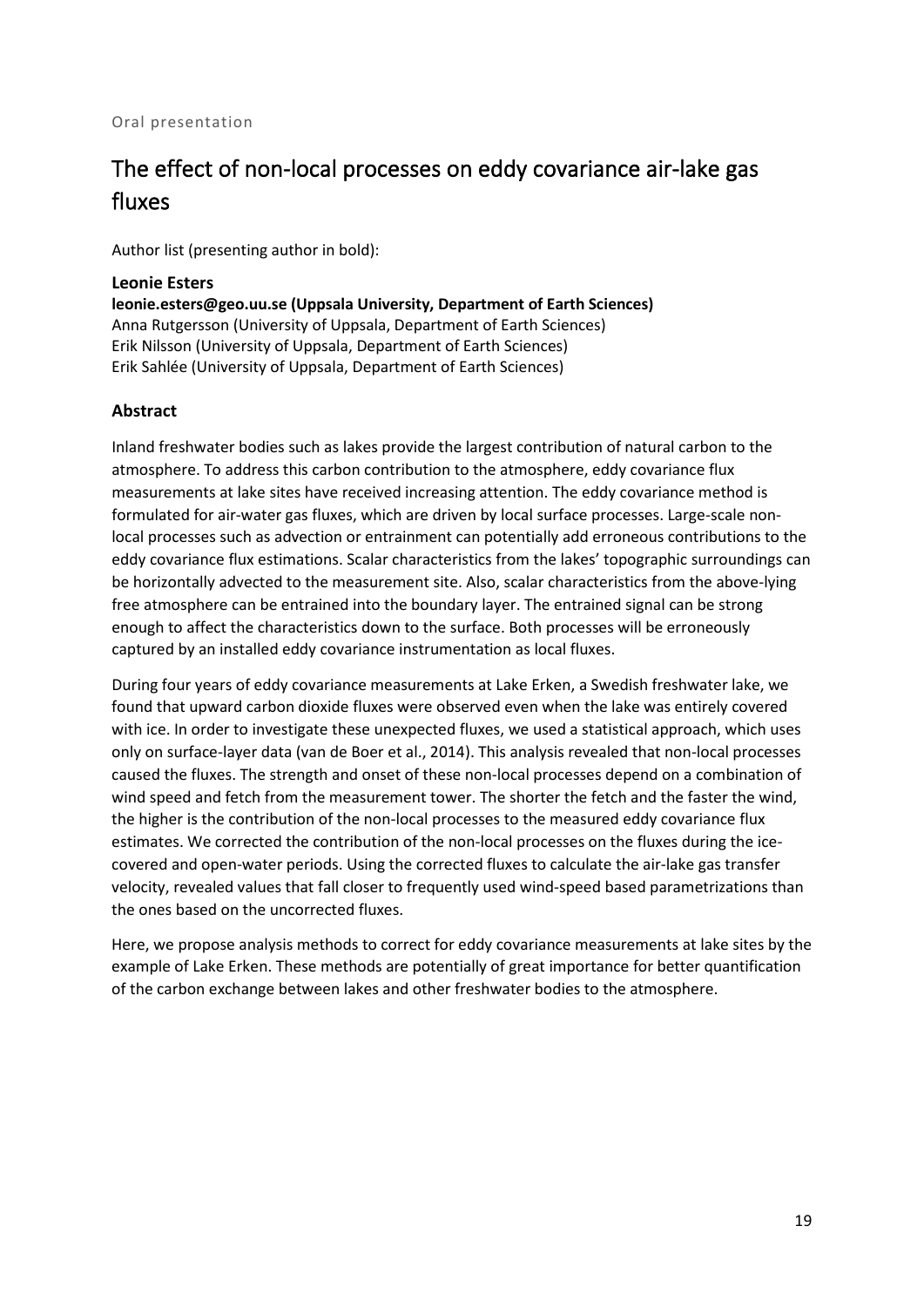### <span id="page-26-0"></span>Turbulence-based air-sea  $CO<sub>2</sub>$  exchange in the Jade Bay

Author list (presenting author in bold):

#### <span id="page-26-1"></span>**Leonie Esters**

#### **leonie.esters@geo.uu.se (Uppsala University)**

Hannes Veerkamp (Institute for Chemistry and Biology of the Marine Environment) Carola Lehners (Institute for Chemistry and Biology of the Marine Environment) Mariana Ribas-Ribas (Institute for Chemistry and Biology of the Marine Environment)

#### **Abstract**

An accurate description of the air-sea gas exchange is crucial e.g. for climate predictions. The gas transfer velocity describes the efficiency of the gas fluxes. It is challenging to measure the gas transfer velocity in the field. Therefore, it is commonly parameterized as a function of wind speed, which is a more accessible parameter. However, the gas transfer velocity is known to be actually driven by surface ocean turbulence. Existing uncertainties in the attempts to parameterize the gas transfer velocity with turbulence are caused by the lack of accurate observations of oceanic turbulence. Conventional methods to measure oceanic turbulence are temporally and spatially restricted. In order to overcome the restrictions and gain observational information on turbulence, we combine oceanic turbulence measurements with measurements of the carbon dioxide ( $CO<sub>2</sub>$ ) flux in the same measurement platform: the unique Sniffle buoy. The turbulence is measured with a Nortek Signature1000 Acoustic Doppler Current Profiler (ADCP) as well as two Acoustic Doppler Velocimeters (ADVs). The CO<sub>2</sub> flux and air/water  $pCO<sub>2</sub>$  concentrations are measured with a SubCtech surface buoy and floating chamber technique The measurements are conducted in the coastal Jade Bay of the North Sea. Existing uncertainties are particularly high in coastal regions, which feature higher dynamic variability than the open ocean. Our final aim is to reduce uncertainties in the air-sea gas exchange descriptions in coastal areas and better understand the specific processes that control the exchange. Based on the observations, the Jade Bay in autumn 2021 and winter 2022 is a sink of CO2. This study highlights the importance of multidisciplinary research within the SOLAS (Surface Ocean Lower Atmosphere Study) community, with the need to merge biogeochemistry and physics on individual projects.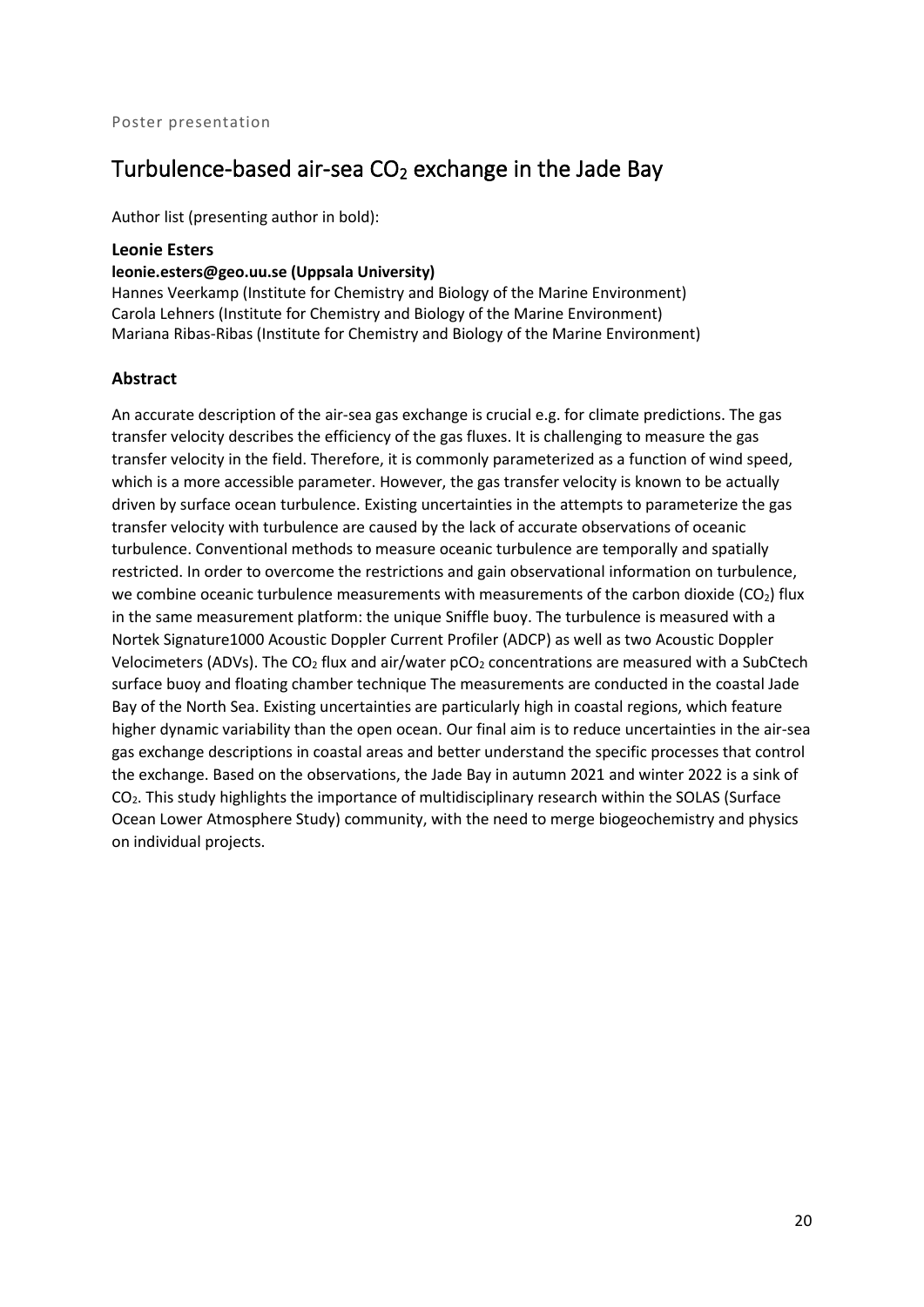# <span id="page-27-0"></span>The effect of biogenic surfactants on the spatial variability of surface water temperature under low-wind conditions

Author list (presenting author in bold):

#### <span id="page-27-1"></span>**Mehrshad Foroughan**

**mehrshad.foroughan@epfl.ch (École Polytechnique Fédérale de Lausanne (EPFL))**

David Andrew Barry (Ecological Engineering Laboratory (ECOL), Environmental Engineering Institute (IIE), Faculty of Architecture, Civil and Environmental Engineering (ENAC), Ecole Polytechnique Fédérale de Lausanne (EPFL), Lausanne, Switzerland)

Ulrich Lemmin (Ecological Engineering Laboratory (ECOL), Environmental Engineering Institute (IIE), Faculty of Architecture, Civil and Environmental Engineering (ENAC), Ecole Polytechnique Fédérale de Lausanne (EPFL), Lausanne, Switzerland)

#### **Abstract**

Natural slicks are manifested by changing the reflective property of water surfaces through inhibition of wave-growth and damping short gravity-capillary waves. Such influence on near-surface hydrodynamics can affect the air-water exchange of momentum, heat, and gas. Here, we present observations from a field campaign carried out in Lake Geneva in the Spring of 2019, which show the response of Lake Surface Water Temperature (LSWT) to transient light winds. For this research, we used an autonomous catamaran equipped with near-surface water temperature sensors, a weather station, and an RGB camera taking slanted-view images of the water surface. The second imagery package included an LWIR camera carried by a balloon, providing thermal images with a resolution of O(1m) from an altitude of about 500m. As our result demonstrates, shortly after wind speed exceeded a threshold (U10 > 2m/s), smooth and rippled patches appeared on the surface, resembling slick/non-slick regions commonly observed on water bodies. Such patterns have an exact correspondence with surface temperature contrasts of up to 2℃. To associate these surface patches with the wave-damping effect of biogenic surfactants, the enrichment factor of Fluorescence Dissolved Organic Matter is measured as a proxy from samples collected during other field campaigns. The results point to the spatial variability of LSWT at the sub-pixel satellite scale. It is shown that such warm and cool patches can persist on the water surface after waves disappeared in very low-wind conditions (U10 < 2m/s). Hence, such interaction between transient wind and random-like distribution of natural slicks leads to heterogeneous near-surface mixing. This can, in turn, play a role in the generation of intermittency of air-water fluxes, particularly during strong lake stratification and low-wind conditions.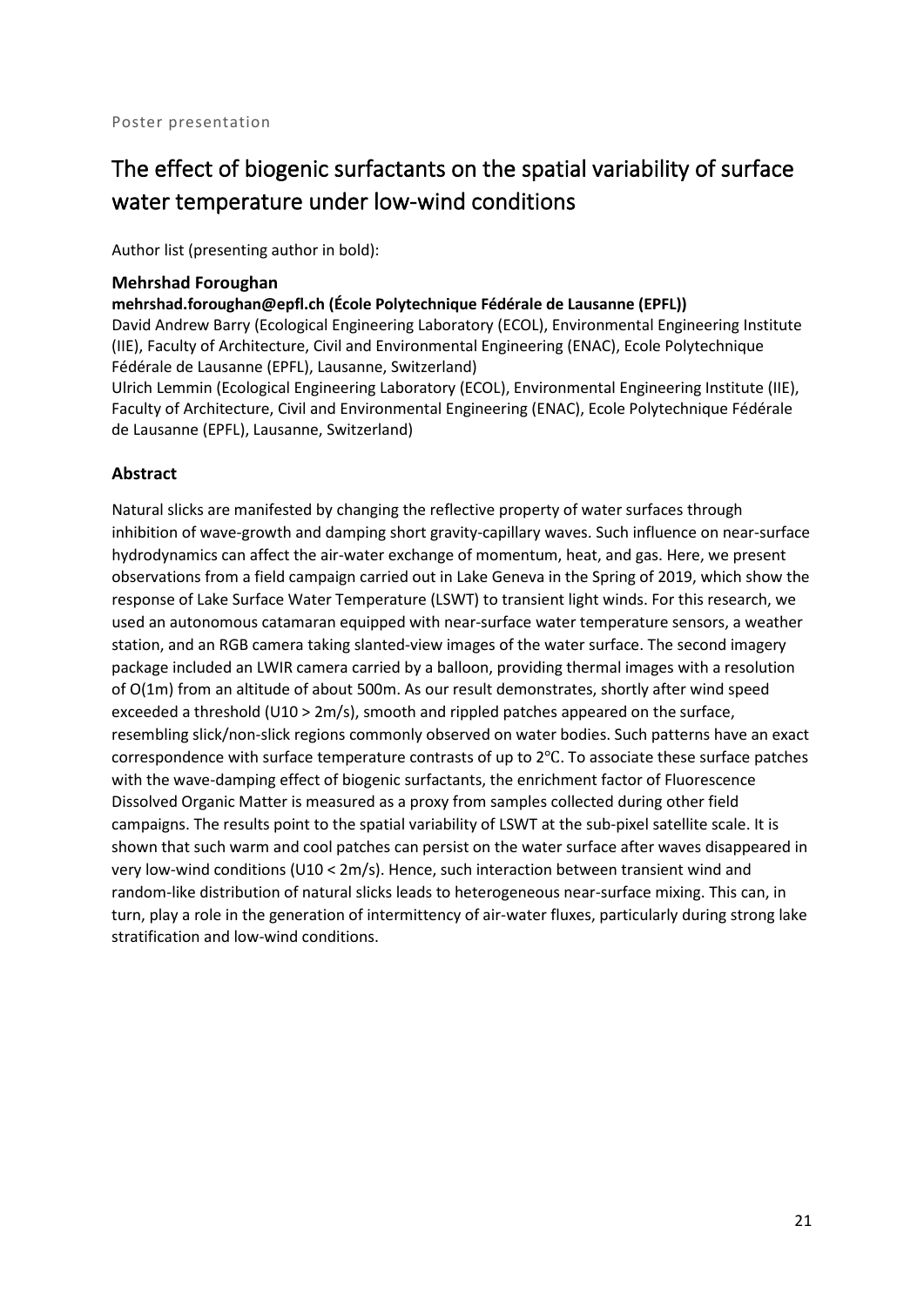### <span id="page-28-0"></span>Air-water momentum exchange in Lake Geneva under light wind conditions: the effect of natural surfactants

Author list (presenting author in bold):

#### <span id="page-28-1"></span>**Mehrshad Foroughan**

**mehrshad.foroughan@epfl.ch (Ecole Polytechnique Fédérale de Lausanne (EPFL))**

Ulrich Lemmin (Ecological Engineering Laboratory (ECOL), Environmental Engineering Institute (IIE), Faculty of Architecture, Civil and Environmental Engineering (ENAC), Ecole Polytechnique Fédérale de Lausanne (EPFL), 1015 Lausanne, Switzerland)

D. Andrew Barry (Ecological Engineering Laboratory (ECOL), Environmental Engineering Institute (IIE), Faculty of Architecture, Civil and Environmental Engineering (ENAC), Ecole Polytechnique Fédérale de Lausanne (EPFL), 1015 Lausanne, Switzerland)

#### **Abstract**

Randomly distributed patches of smooth surfaces are readily observed on most water bodies. They are called natural slicks when biogenic surfactants in the surface microlayer accumulate above a certain threshold. Slicks typically form under low wind conditions (< 6 m s-1), having spatial scales from tens of meters to kilometers. They suppress the formation of wind-induced Gravity-Capillary Waves (GCW), leading to altered surface reflectance of light and microwaves, and can also affect near-surface convective motions. Therefore, it is of interest to understand how slicks affect the airwater exchange of momentum, heat, and gas, which can influence the biogeochemical dynamics in the near-surface layer of lakes and oceans. We examined the spatiotemporal variability of momentum flux caused by slicks in Lake Geneva using eddy covariance instrument setups mounted on an autonomous catamaran during several field campaigns. These measurements were combined with aerial and shore-based imagery (both RGB and thermal). We also sampled surface microlayers in an accompanying boat to determine whether visually-identified smooth patches had higher concentrations of fluorescent dissolved organic matter, a proxy for natural surfactants. Using wavelet analysis, we investigated short-time O(1 min) averaged air-water momentum flux variations associated with the transition from smooth slicks to rough surface areas, which could not be captured by conventional eddy covariance analysis. Results suggest that under light wind conditions and in the absence of short GCW, wind stress cannot effectively be transferred to the water leading to a reduction of momentum exchange within slicks in comparison to the surrounding non-slick areas. The resulting slick-induced horizontal gradients in vertical mixing can contribute to spatial variability in surface temperature and near-surface heat content, which in turn affects air-water exchange processes.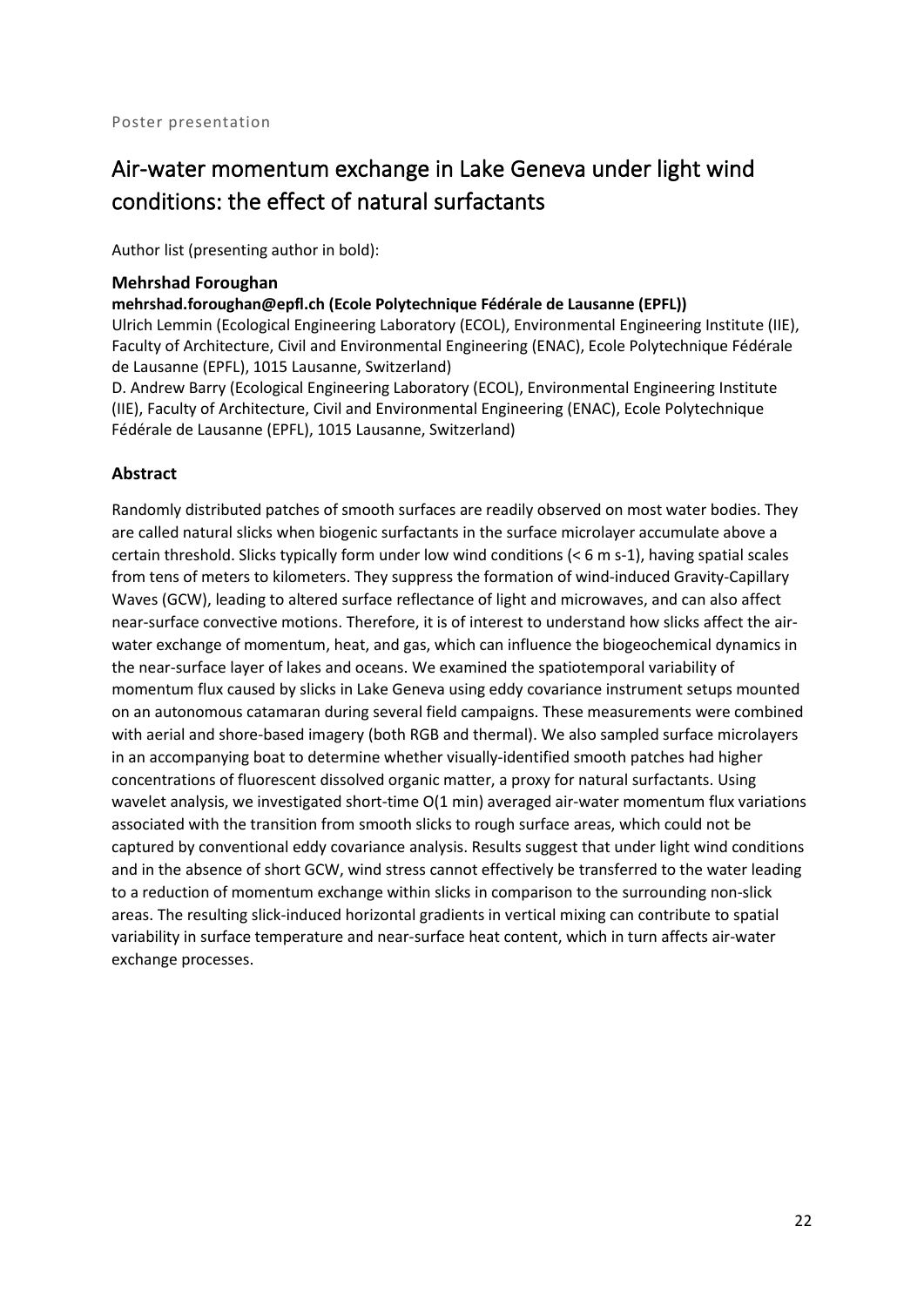### <span id="page-29-0"></span>Multiscale temporal variability of the global air-sea  $CO<sub>2</sub>$  flux anomaly

Author list (presenting author in bold):

<span id="page-29-1"></span>**Yuanyuan Gu yuanyuan.gu1@hotmail.com (Southern University of Science and Technology)** Nicolas Cassar (Duke University) Gabriel Katul (Duke University)

#### **Abstract**

The global air-sea  $CO<sub>2</sub>$  flux (F) impacts and is impacted by a plethora of climate-related processes operating at multiple time scales. In bulk mass transfer formulations, F is driven by the partial pressure difference between air and water ( $\Delta pCO<sub>2</sub>$ ), and by physico- and bio-chemical factors such as the gas transfer velocity, sea surface temperature and salinity–all varying at multiple time scales. To deconvolve the impact of these factors on F variability at different time scales, time-resolved estimates of F were computed using a global data set assembled between 1988 and 2015. F anomalies were defined as temporal deviations from the 28-year averaged value. Spectral analysis revealed four dominant time scales of variability in F – subseasonal, seasonal, interannual, and decadal with relative amplitude differences varying across regions. A second order Taylor series expansion was then conducted along these four timescales to separate drivers across differing regions in space. The analysis showed that on subseasonal time scales, wind speed variability explains some 65% of the global F anomaly and is the dominant driver. On longer timescales (i.e., seasonal, interannual and decadal timescales), the  $\Delta pCO_2$  effect, controlled by the  $\Delta pCO_2$  anomaly, explained much of the F anomaly. On decadal timescales, the F anomaly was almost entirely governed by the ∆pCO<sub>2</sub> effect with large contributions from high latitudes. Finally, the drivers of the  $\Delta pCO_2$  effect was shown to be closely connected with the atmospheric pCO<sub>2</sub> anomaly and nonthermal component of oceanic pCO<sub>2</sub> anomaly conjectured to be associated with dissolved inorganic carbon and alkalinity.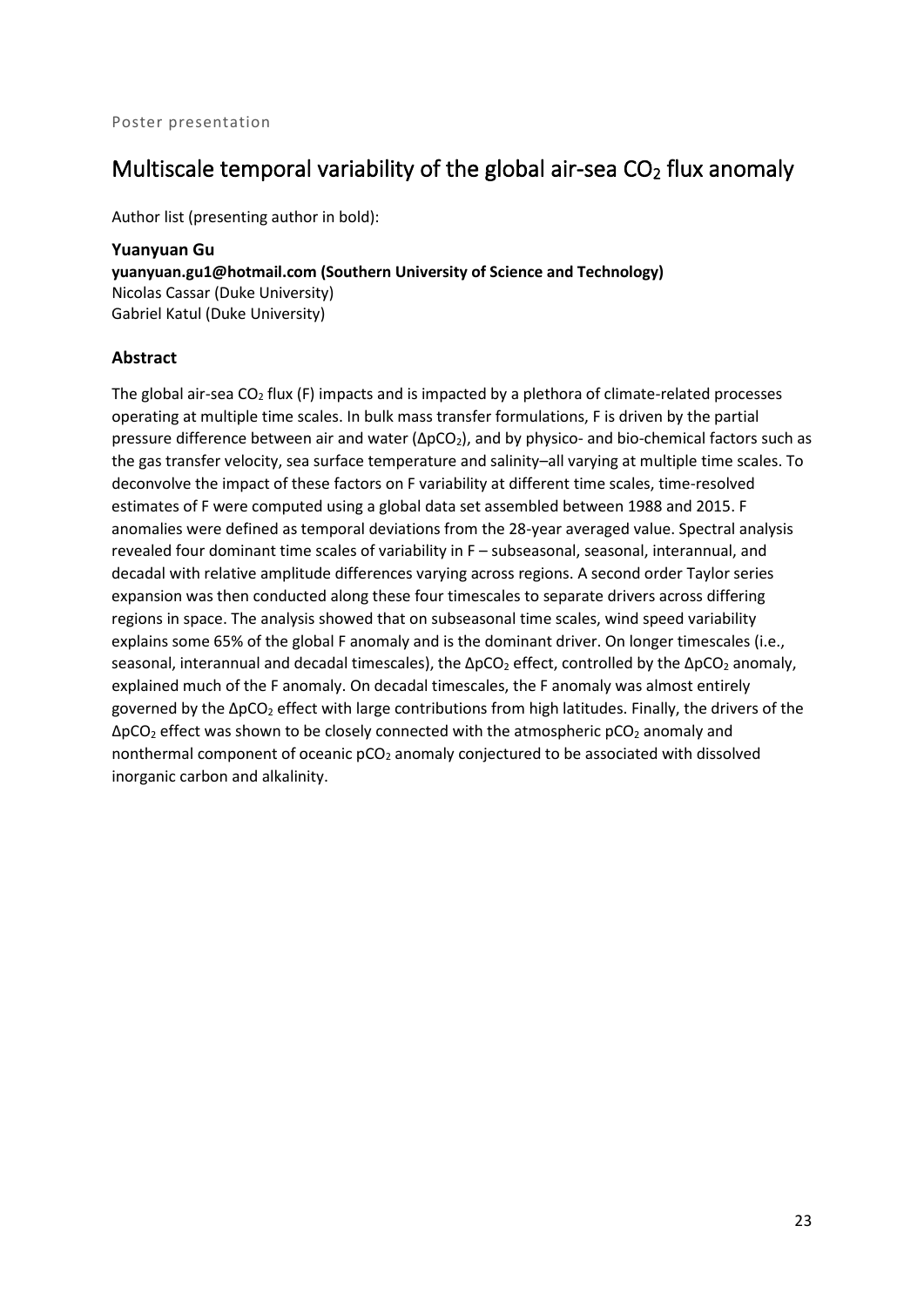#### Oral presentation

## <span id="page-30-0"></span>Controls of air-sea  $CO<sub>2</sub>$  exchange under high and low wind-speed conditions

Author list (presenting author in bold):

<span id="page-30-1"></span>**Lucia Gutierrez-Loza lucia.gutierrez\_loza@geo.uu.se (Uppsala University)** Erik Nilsson (Uppsala University) Marcus Wallin (Swedish University of Agricultural Sciences) Erik Sahlee (Uppsala University) Anna Rutgersson (Uppsala University)

#### **Abstract**

Coastal and marginal seas play a relevant role in the global carbon system. In terms of air-sea  $CO<sub>2</sub>$ fluxes, these regions represent a disproportionately large contribution compared to the open ocean. The spatial and temporal variability of the fluxes in these regions is often attributed to the heterogeneity of the physical and biogeochemical processes. In the Baltic Sea, the  $pCO<sub>2</sub>$  in the seawater presents large spatial and seasonal variability caused by different physical forcings and biogeochemical processes. Such mechanisms also play a key role on modulating the efficiency of the transfer across the air-sea interface. Further understanding of the relevant driving mechanisms in these areas is essential to address the variability of the  $CO<sub>2</sub>$  fluxes and their contribution to the regional budgets.

In this study, we evaluate the effect of forcing mechanism on the air-sea  $CO<sub>2</sub>$  flux under different wind-speed regimes. The fluxes and associated gas transfer velocities (k 660) are calculated from eight years (2013-2021) of eddy covariance data and sea surface  $pCO<sub>2</sub>$  measurements from the station Östergarnsholm in the Baltic Sea. The resulting k\_660 values show a good agreement with commonly used wind-based parameterizations, but only under particular conditions on both sides of the interface. The mechanisms that seem to explain the remaining observed variability in k 660 vary significantly depending on the wind-speed regime. At high wind speeds (U10 > 8 m/s), both atmospheric and water-side controls are necessary to explain the rapid increase of k\_660. Waterside processes are well known to be of relevance in the transfer of slightly soluble gases. However, at high wind speeds, atmospheric stability conditions, relative humidity and the enthalpy fluxes seem to play a relevant role in modulating the effect of the water-side processes on the gas exchange. On the contrary, at wind speeds lower than 6 m/s, atmospheric controls are not relevant for the exchange, and processes such as water-side convection seem to explain most of the variability.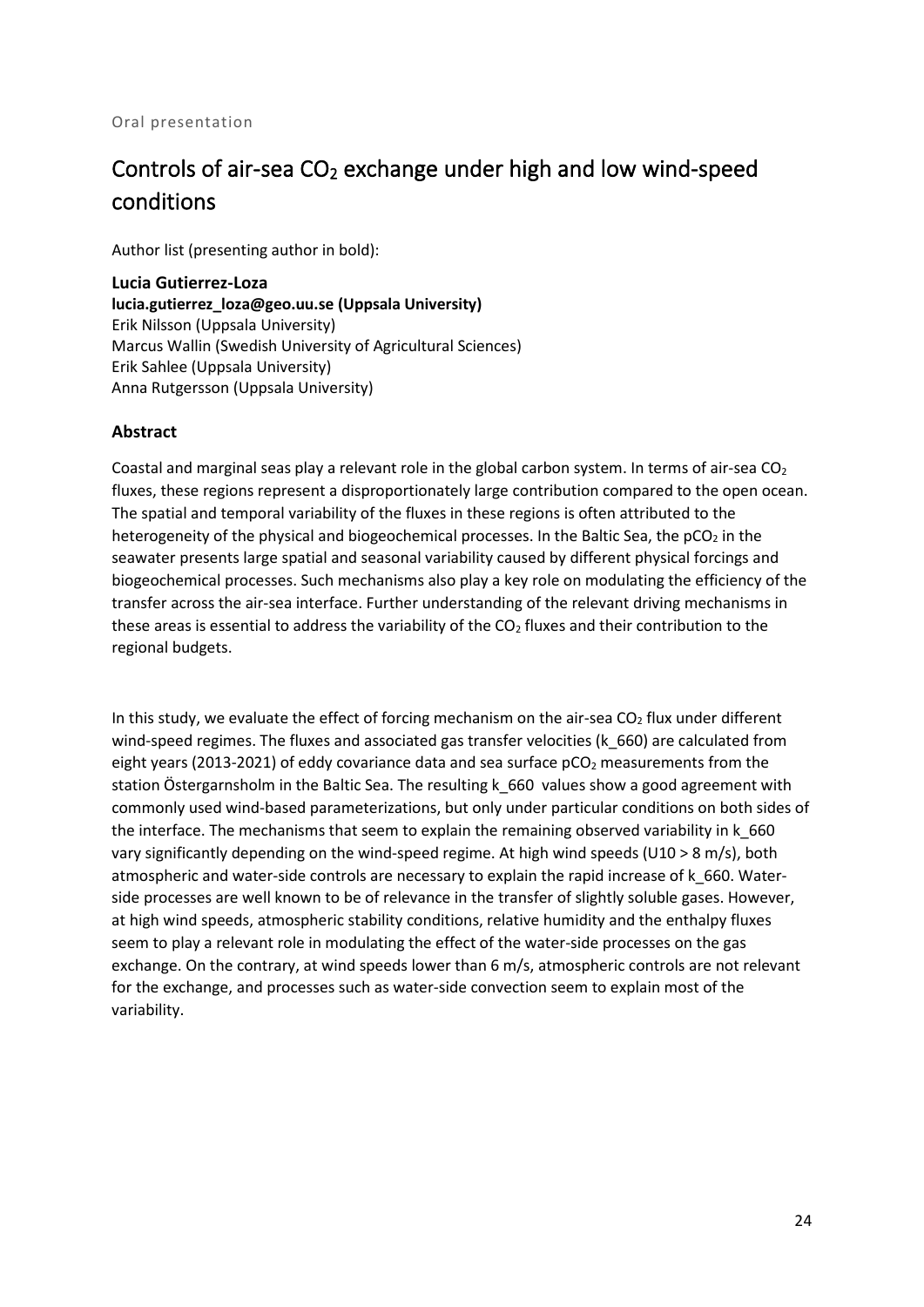#### Oral presentation

### <span id="page-31-0"></span>Air-sea scalar transfer – effects of wind and waves on equivalent roughness length

Author list (presenting author in bold):

<span id="page-31-1"></span>**Tetsu Hara tetsuhara@uri.edu (University of Rhode Island)** Nyla Husain (University of Rhode Island) Peter Sullivan (National Center for Atmospheric Research)

#### **Abstract**

The air-sea transfer coefficients of heat, humidity, and soluble gases (air-side controlled fluxes) are normally assumed to be independent of wind speed or sea states. However, the scalar transfer coefficient depends on both the equivalent roughness of the mean wind profile (z\_o) and the equivalent roughness of the mean scalar concentration profile (z s). Since z o is known to increase significantly as wind speed increases and/or the sea surface becomes rougher, z\_s must simultaneously decrease so that the transfer coefficient remains unchanged. In this study we employ large eddy simulations to investigate how z\_o and z\_s are modified by surface waves of different wavelength, amplitude, and direction. The results confirm that z\_s generally decreases as z\_o increases. However, the mechanism of z\_o increase is strongly dependent on strength and frequency of airflow separation events that determine the pressure form drag. Whereas, the decrease of z\_s is mostly related to the decrease in the frictional stress along the air-water interface. Therefore, the cancellation of z\_o increase and z\_s decrease is not always perfect, that is, the scalar transfer coefficient can depend on sea states in a complex manner. Since existing studies suggest that the sea state dependence of z\_o is particularly important in high wind speeds (storms) and in coastal (shallow water) regions, it is possible that z\_s also becomes more sea state dependent in such conditions.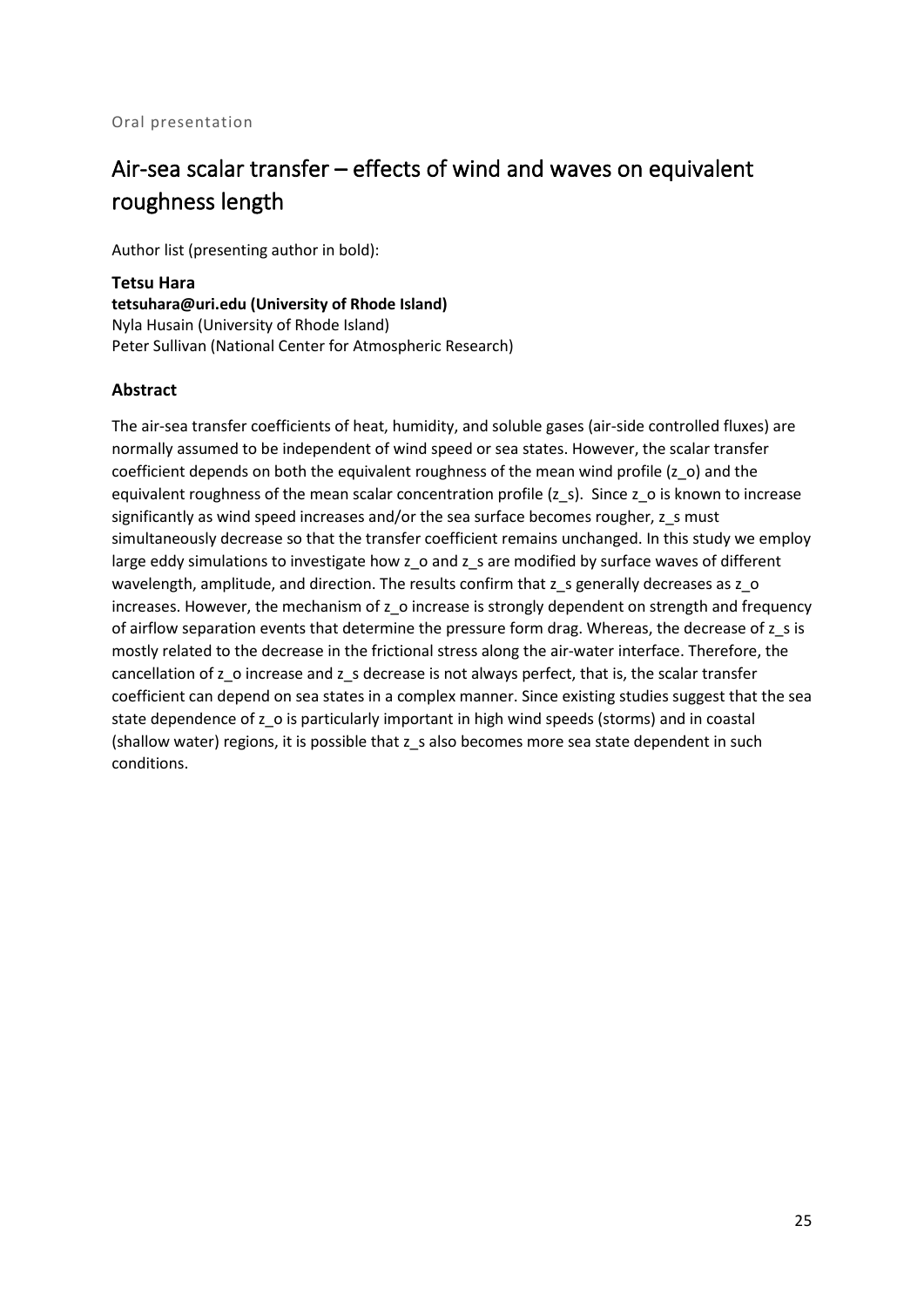### <span id="page-32-0"></span>Laboratory measurements of size-dependent spray distributions above both fresh and seawater.

Author list (presenting author in bold):

<span id="page-32-1"></span>**Brian Haus bhaus@rsmas.miami.edu (University of Miami)** Sanchit Mehta (University of Miami) David Ortiz-Suslow (Naval Postgraduate School)

#### **Abstract**

The size-dependent production of spume particles in high wind conditions and their transport away from the air-water interface is necessary to understand the interfacial fluxes of heat, momentum and gases. Because of the inherent difficulties of directly measuring spray exiting the ocean surface in highly energetic conditions, investigators have instead typically observed the size-dependent spray concentration just above the surface and have estimated the spray production production based on empirical functions . This laboratory study follows this strategy but extends the range of observed winds to hurricane strength. Previous work has also focused predominantly on the marine environment, with the assumption that the spray production is primarily a mechanical process. Spray dynamics in non-seawater bodies have not been extensively studied, and any significant differences between sea and freshwater remain unquantified. To address this gap, we have conducted the first laboratory experiments directly comparing spume concentrations above fresh and real seawater for 10-m equivalent wind speeds of 36-54 m/s. Droplets in the air above the intensely breaking wind-waves were directly observed and their distribution as functions of wind speed, height, and droplet radius was compared between the two water types. From these unique measurements, parameterizations of the spray generation source functions have been developed, which can be incorporated into numerical models. Substantially higher concentrations of seawater spume were observed as compared to freshwater across all particle sizes and wind speeds. The seawater particles' vertical distribution was concentrated near the surface, whereas the freshwater droplets were more uniformly distributed. Seawater and freshwater height-dependent distributions also exhibited different wind-speed dependences. Incorporating these new concentration dependencies in the interfacial transfer models may enable improved representation of spray mediated fluxes. These findings were generally unexpected and point to an unanticipated role of physiochemical processes in the spume generation mechanism which may impact spray-mediated flux parameterization over water bodies of different salinities. This may also be critical to future labbased spray studies which up to this point assumed droplets produced from fresh and sea water were essentially interchangeable.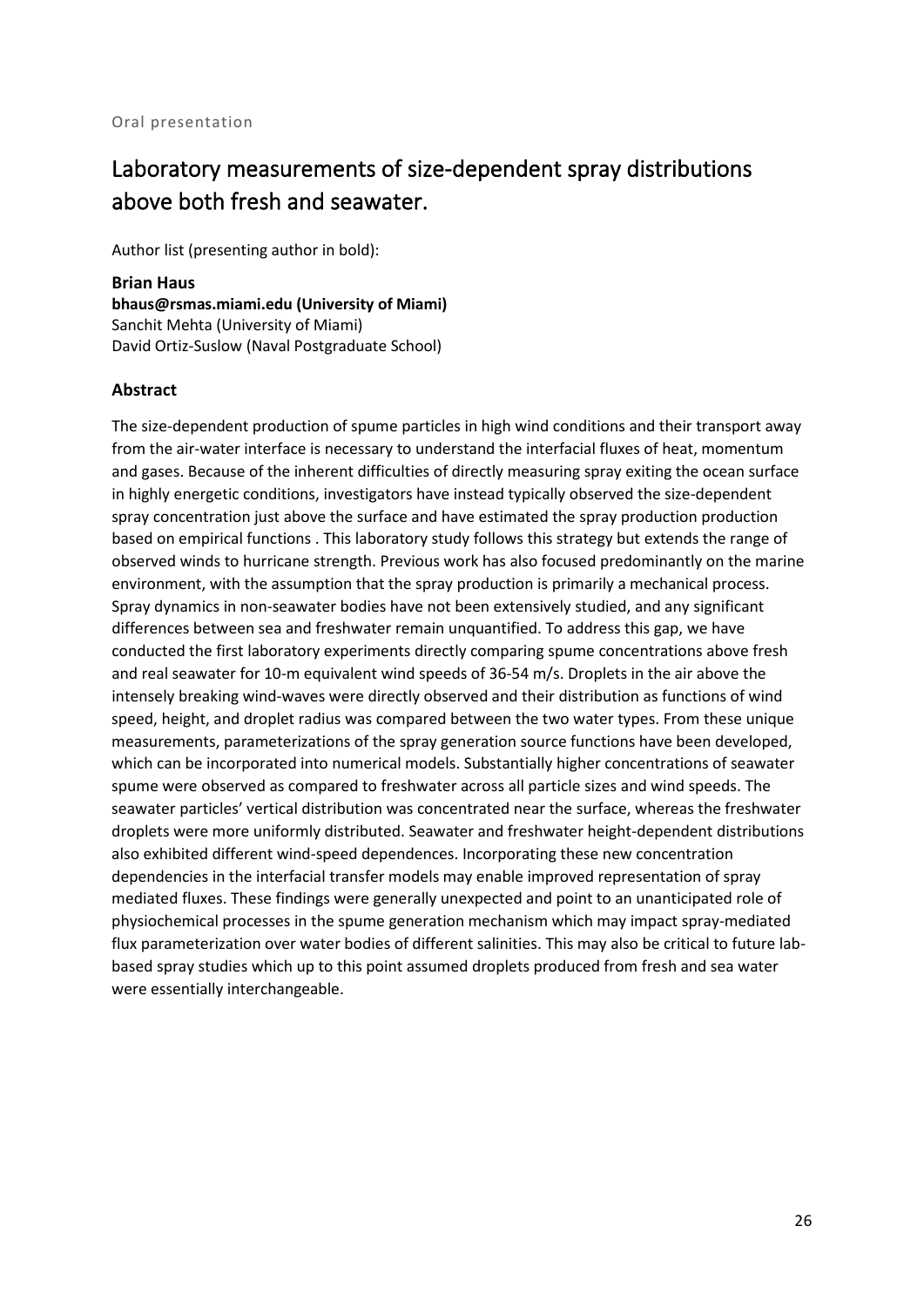### <span id="page-33-0"></span>Simulation of high-intensity isotropic turbulence driven gas transfer

Author list (presenting author in bold):

<span id="page-33-1"></span>**Herlina Herlina herlina.herlina@kit.edu (Karlsruhe Institute of Technology)** Jan Wissink (Brunel University London)

#### **Abstract**

It is known that the atmospheric gas (high-Schmidt number) transfer process is characterised by a concentration boundary layer thickness that is smaller than the Kolmogorov length scale of the turbulent flow. This fact has posed a challenge for numerical, laboratory and field experiments, as an extremely fine resolution is required to fully resolve the gas transfer dynamics. Consequently, previous direct numerical simulations (DNS) were limited to low turbulent Reynolds and/or Schmidt numbers. The present work was motivated by the need for highly accurate unbiased data in the high turbulent Reynolds number (Rt) regime. Here, we present the results of a large-scale DNS of gas transfer driven by isotropic turbulence, with an intensity that is significantly higher (Rt up to 1856) than the critical turbulent Reynolds number (Rt = 500). To fully resolve all scales, we employed a dual-mesh strategy, where the gas concentration field with Schmidt number Sc = 500 was resolved on a finer mesh (65.5 x 10^9 grid-points) than the flow field (524 x 10^6 grid-points).

Compared to the data from our previous DNS performed at low turbulent Reynolds numbers, spectral analysis shows that with increasing turbulent intensity the contribution of small-eddies to the turbulent mass flux increases significantly. Furthermore, by comparing snapshots of the surface divergence and the instantaneous transfer velocity, it was observed that footprints of small-scale structures are more pronounced in the gas transfer velocity contour maps than in the surface divergence contour maps. Therefore, the time-averaged spatial correlation between the transfer velocity and surface divergence was found to decrease with increasing turbulent Reynolds number. This indicates that the surface divergence model may not be applicable for high turbulent Reynolds numbers. Also, with the new high-turbulent Reynolds number data, for the first time the existence of the small- and large-eddy regimes, at least in the case of isotropic turbulence driven gas transfer, could be clearly identified numerically.

In addition, the correlation between transfer velocity and near-surface vortical structures was investigated. Because of the flat, free-slip surface boundary condition employed, the turbulent flow was forced to become more and more two-dimensional when approaching the surface causing the vortical structures to become orientated either parallel or normal to the surface. The contribution of both parallel and normal vortical structures to the gas transfer will be discussed.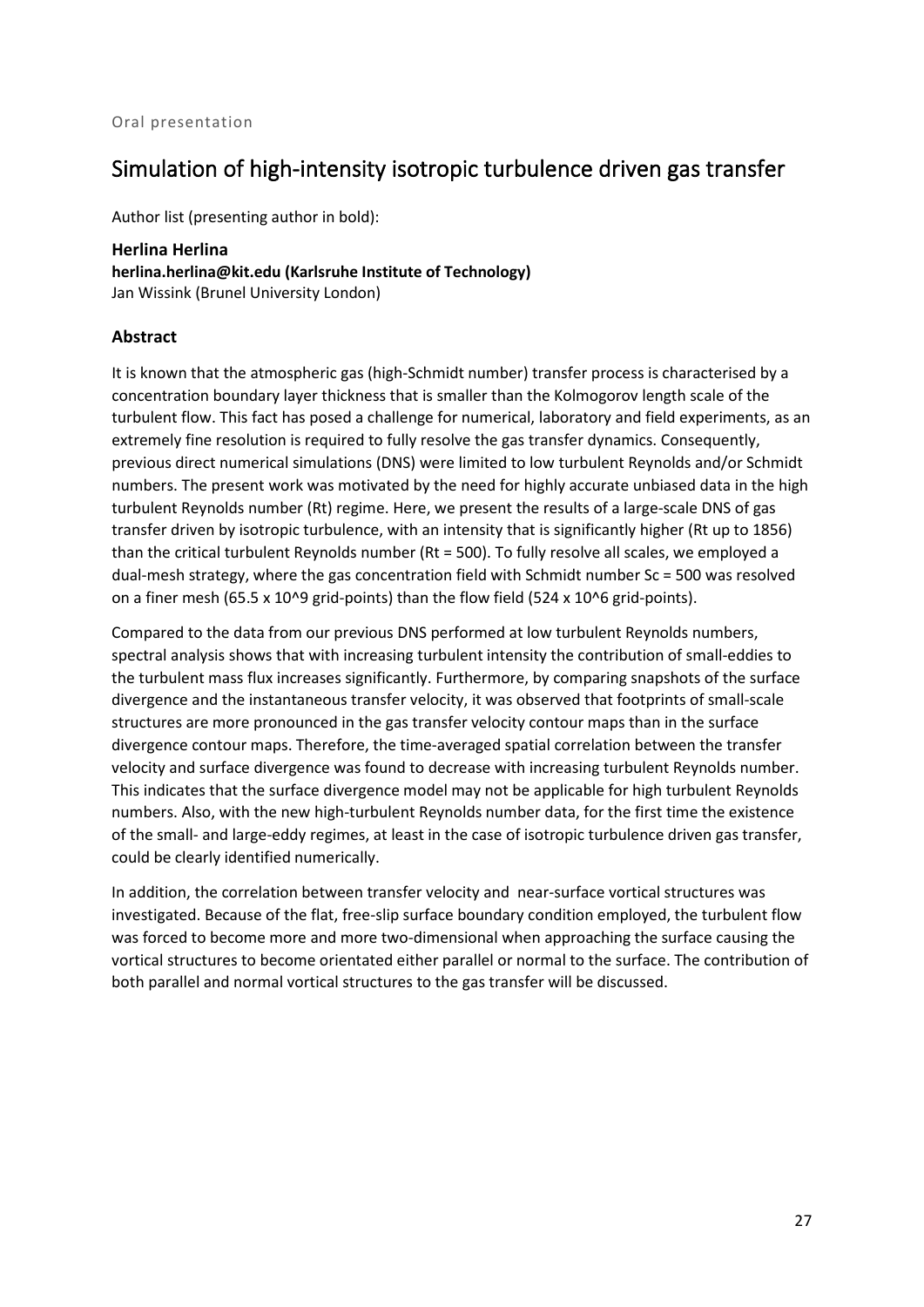#### Oral presentation

# <span id="page-34-0"></span>Relationship between wind speed and gas exchange in the coastal Baltic Sea

Author list (presenting author in bold):

<span id="page-34-1"></span>**David Ho ho@hawaii.edu (University of Hawaii at Manoa)** Peter Schlosser (Arizona State University)

#### **Abstract**

3He/SF6 experiments conducted over the past several decades in the coastal and open oceans show similar results, and indicate that existing wind speed/gas exchange parameterizations are applicable to the coastal and open oceans at moderate wind speeds. Despite these findings, there are still topics that remain underexplored, including whether these parameterizations could be applied to inland seas such as the Baltic. 3He/SF6 experiments were conducted in the coastal Baltic Sea, and results show that commonly use wind speed/gas exchange parameterizations for the coastal and open oceans might over-predict gas transfer velocities in that region.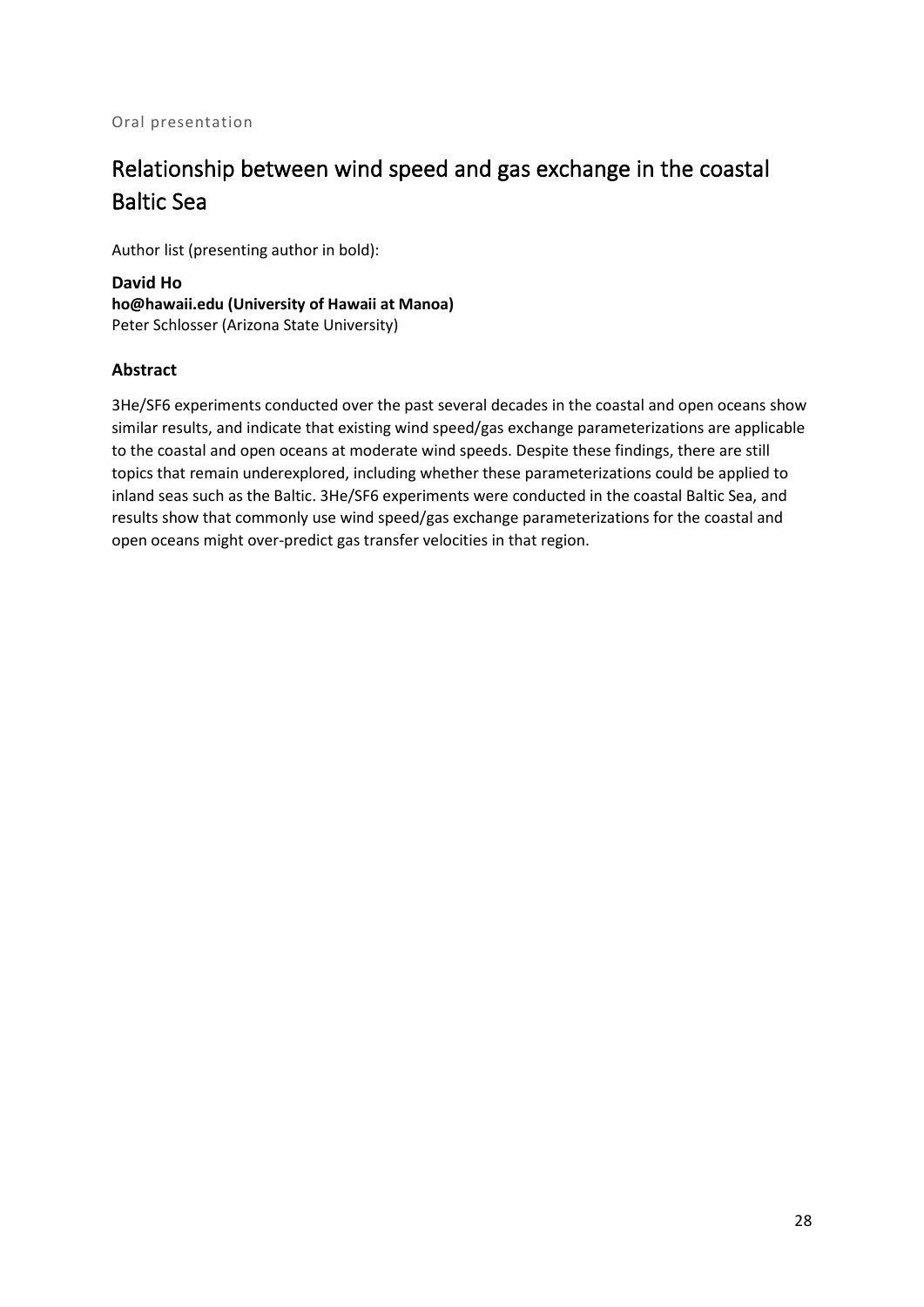# <span id="page-35-0"></span>What Do Flux Chambers Really Measure? A Proposal for Comparative Measurements at the Heidelberg Aeolotron

Author list (presenting author in bold):

<span id="page-35-1"></span>**Bernd Jähne bernd.jaehne@iwr.uni-heidelberg.de (Heidelberg University, HCI at IWR and Institute of Environmental Physics)** Kerstin Krall (Heidelberg University, Institute of Environmental Physics)

#### **Abstract**

The flux chamber, floating box or direct flux measurement is one of the oldest techniques to measure the gas flux between the ocean and the atmosphere. But its usefulness is highly controversial. Liss and Merlivat [1] wrote in a review paper 1986: "Normal interaction between wind and water is severely inhibited by the presence of the box. Since wind stress is, from the results of wind tunnel experiments, an important control on kw, there are large doubts as to what the method actually measures, and therefore about its usefulness." The flux chamber technique is still being used extensively in field measurements, predominately in lakes and estuaries, but also in coastal waters. It has been augmented recently [2] by turbulence measurements to correct for the turbulence distortion introduced by it. But it is still an open question whether theses corrections result in correct transfer velocities. Accurate comparisons with other techniques in the field are hardly possible because of the different temporal scales and foot prints of the different techniques.

Accurate comparative measurements are, however, possible in the annular Heidelberg Air-Sea Interaction Facility, the Aeolotron, with a diameter of 10 m and a water channel 0.6 m wide. Because of its geometry, the conditions are homogeneous all over the water interface, in contrast to linear facilities, and a floating chamber can drift freely with the water flow. Therefore a small floating chamber with a diameter of 0.2 m and a Styrodur foam ring was designed. A new technique is proposed to perform fast flux measurements within the chamber by flushing the chamber continuously with nitrogen. In this way transfer velocities can be measured with a time constant better than one minute, well matching the fast gas transfer velocity measurements that are possible in the Aeolotron. Possible tracers for the measurements are oxygen, carbon dioxide and nitrous oxide. Input from the community for the optimal setup and operation conditions of this new approach is very welcome.

#### References

[1] Liss, P. S., and Merlivat, L. (1986). "Air-sea gas exchange rates: Introduction and synthesis," The Role of Air-Sea Exchange in Geochemical Cycling, ed. P. Buat-Menard (Boston, MA: Reidel), 113–129. doi:10.1007/978-94-009-4738-2\_5

[2] Ribas-Ribas, M., Kilcher, L. F., and Wurl, O. (2018). Sniffle: a step forward to measure in situ  $CO<sub>2</sub>$ fluxes with the floating chamber technique. Elem. Sci. Anth. 6, 14. doi:10.1525/elementa.275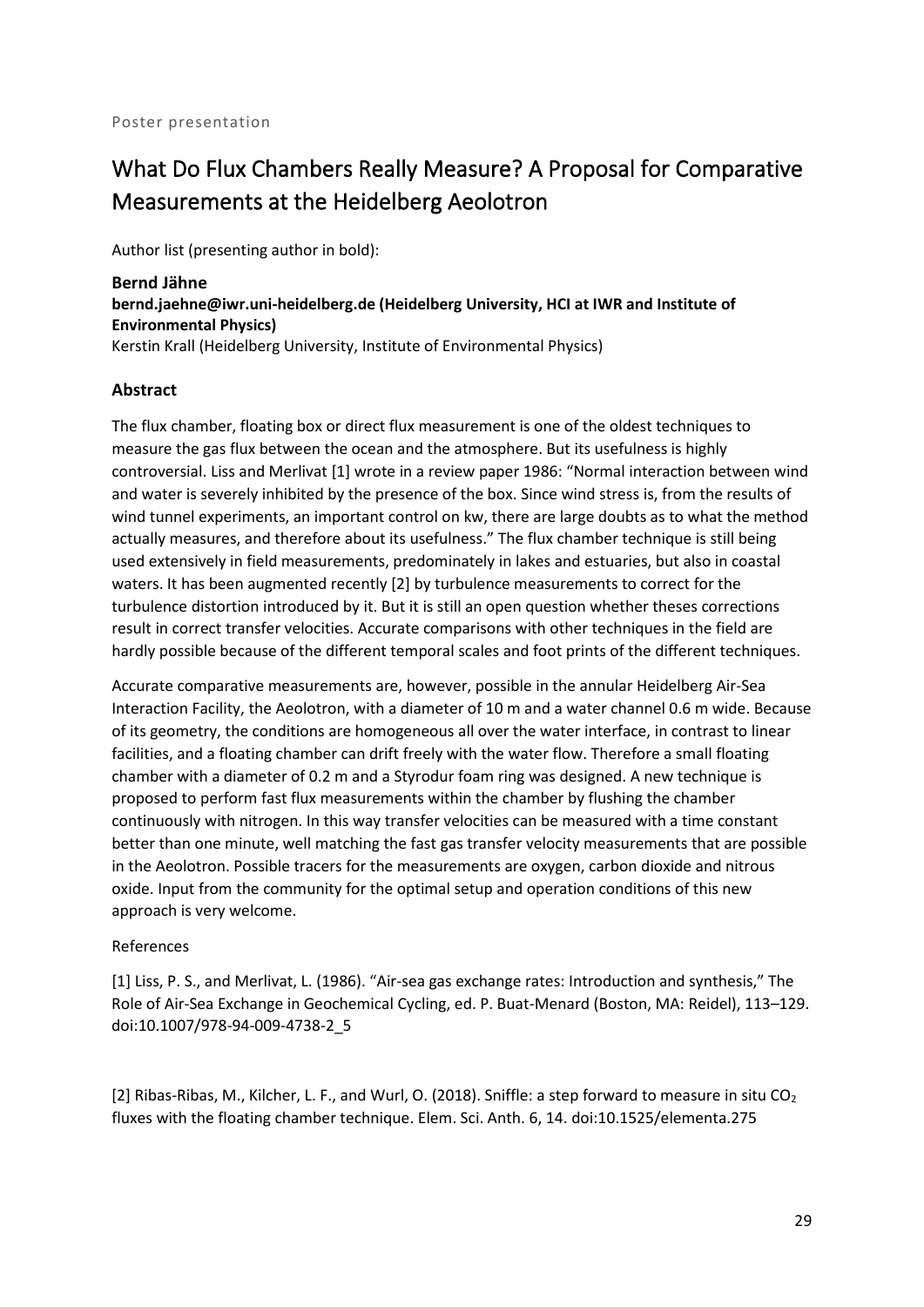# On the Limitations of Current Field Measuring Techniques and Measurements for Air-Sea Gas Exchange

Author list (presenting author in bold):

**Bernd Jähne bernd.jaehne@iwr.uni-heidelberg.de (Heidelberg Univeristy, HCi at IWR and Institute of Environmental Physics)** Kerstin Krall (Heidelberg University, Institute of Environmental Physics)

#### **Abstract**

Despite many field measurements of the gas transfer velocity, the measurements cover only a limited wind speed range from about 4 to 20 m/s. Why are no measurements available for lower wind speeds? An analysis shows that none of the currently used field measuring techniques is really suitable for low-wind speeds. Mass balance methods suffer from large time constants and eddy covariance measurements from too low fluxes. Active thermography does not work either, because of the need to heat a too large patch at the water surface. Therefore the community is in need to develop improved or even better novel field measuring techniques.

Secondly, it is investigated what can be learned form the collection of all available oceanic field measurements. Because only the wind speed is given as a parameter for all measurements, only the relation between the gas transfer velocity corrected to a constant Schmidt number and the wind speed can be analyzed. A general regression is applied with an unknown offset at zero wind speed and an increase with any combination from linear to cubic. Using discrete inverse theory, the uncertainty of the estimated transfer velocity is computed as a function of the wind speed. This analysis is based on the hypothesis that the measurements are not biased by any systematic errors and is performed separately for dual tracer and eddy covariance measurements. The main findings are:

 • In a narrow wind speed range (for dual tracer measurements between 8 and 16 m/s) the onesigma uncertainty of the transfer velocity is less than 10%.

 • For wind speeds lower than 3 m/s the estimates are too uncertain. It can only be said that the transfer velocity is lower than about 14 cm/h.

 • The uncertainties of all regression coefficients are larger than the values themselves. It is not possible to distinguish between a quadratic or cubic increase with the wind speed.

Given the fact that in reality the gas transfer velocity depends on other parameters than the wind speed, it is obvious that it will hardly be possible to infer more complex relations based on field data only. This emphasizes the importance of systematic wind-wave tank experiments to resolve the basic mechanisms under conditions which are as close to oceanic conditions as possible. The predictions gained from such investigations can then be tested with a small number of field experiments under well chosen environmental conditions.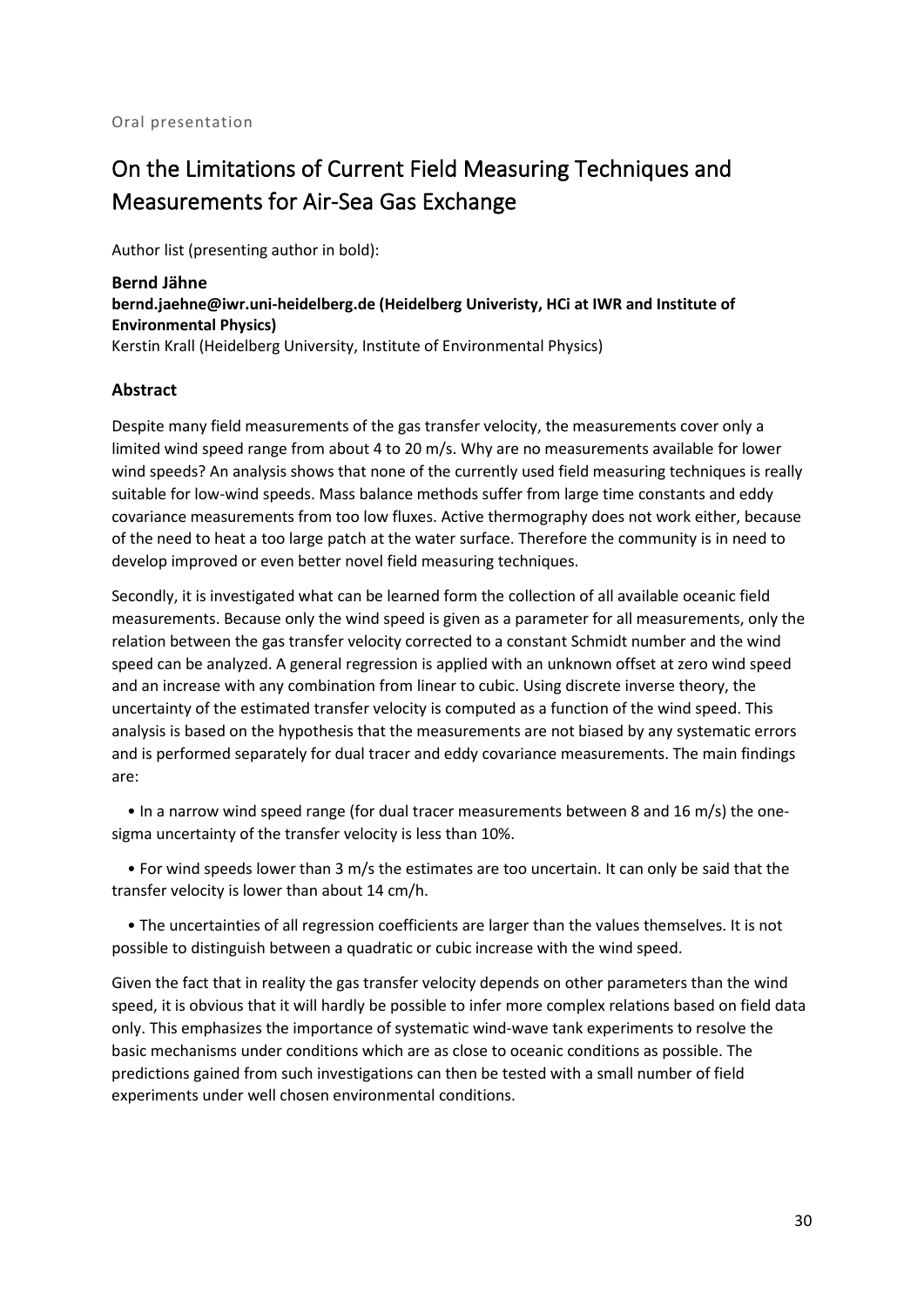# IRISS, an IR Radiometer System for Measurement of Skin Temperature from USVs and Buoys

Author list (presenting author in bold):

**Andrew Jessup jessup@uw.edu (University of Washington)** Elizabeth Thompson (NOAA Physical Sciences Laboratory) Richard Jenkins (Saildrone, Inc.) David Peacock (Saildrone, Inc.)

#### **Abstract**

The turbulent exchange of heat across the air-sea interface occurs in the topmost layer, making the accurate parameterization of sea surface temperature (SST) of fundamental importance for air-sea process studies. At the surface of the ocean, the typically net upward heat flux results in a cool skin layer of  $O(1 \text{ mm})$  in thickness. The temperature at the top of this layer, known as the "skin" temperature SSTskin, can be up to 0.5 K less than the temperature directly below.

The impact of the cool skin on gas exchange was first estimated to be significant by Robertson and Watson (1992). Although McGillis and Wanninkhof (2006) later reported its effect is minimal, Woolf et al. (2016) recently revisited its impact and concluded the effect of the cool skin on  $CO<sub>2</sub>$  fluxes is large and globally significant. Woolf et al. also noted that warm layers can result in a locally large reduction in gas exchange. Most recently, Watson et al. (2020) applied the corrections for the cool skin and warm layer effects and found an increase in the  $CO<sub>2</sub>$  sink by up to 0.9 PgC yr-1.

The advent of reliable uncrewed surface vehicles (USVs) has fostered a growing community consensus for the need to make accurate flux measurements autonomously. Here we report on the development of IRISS (InfraRed In situ Skin System), an infrared radiometer system to remotely measure SSTskin under all weather conditions for routine deployment on USVs and buoys. IRISS is designed to be compact, low-power, and cost effective by exploiting the increased stability of commercially-available sensors and is intended to provide measurements with accuracy comparable to current systems.

The S-MODE pilot cruise on the R/V Oceanus took place off the US West Coast in Fall 2021. An IRISS prototype was deployed sided-by-side with two ROSR instruments, which are established ship-based systems measuring SSTskin with demonstrated state-of-the-art accuracy. The cruise included five Saildrone USVs, three of which included IR radiometer configurations based on the IRISS design. During the course of the 3-week experiment, the Oceanus shadowed the saildrones for extended periods. Here we report on the comparison of the ship- and saildrone-based IRISS sensors to the ROSR measurements. We also compare the measured bulk-skin temperature difference to the COARE model.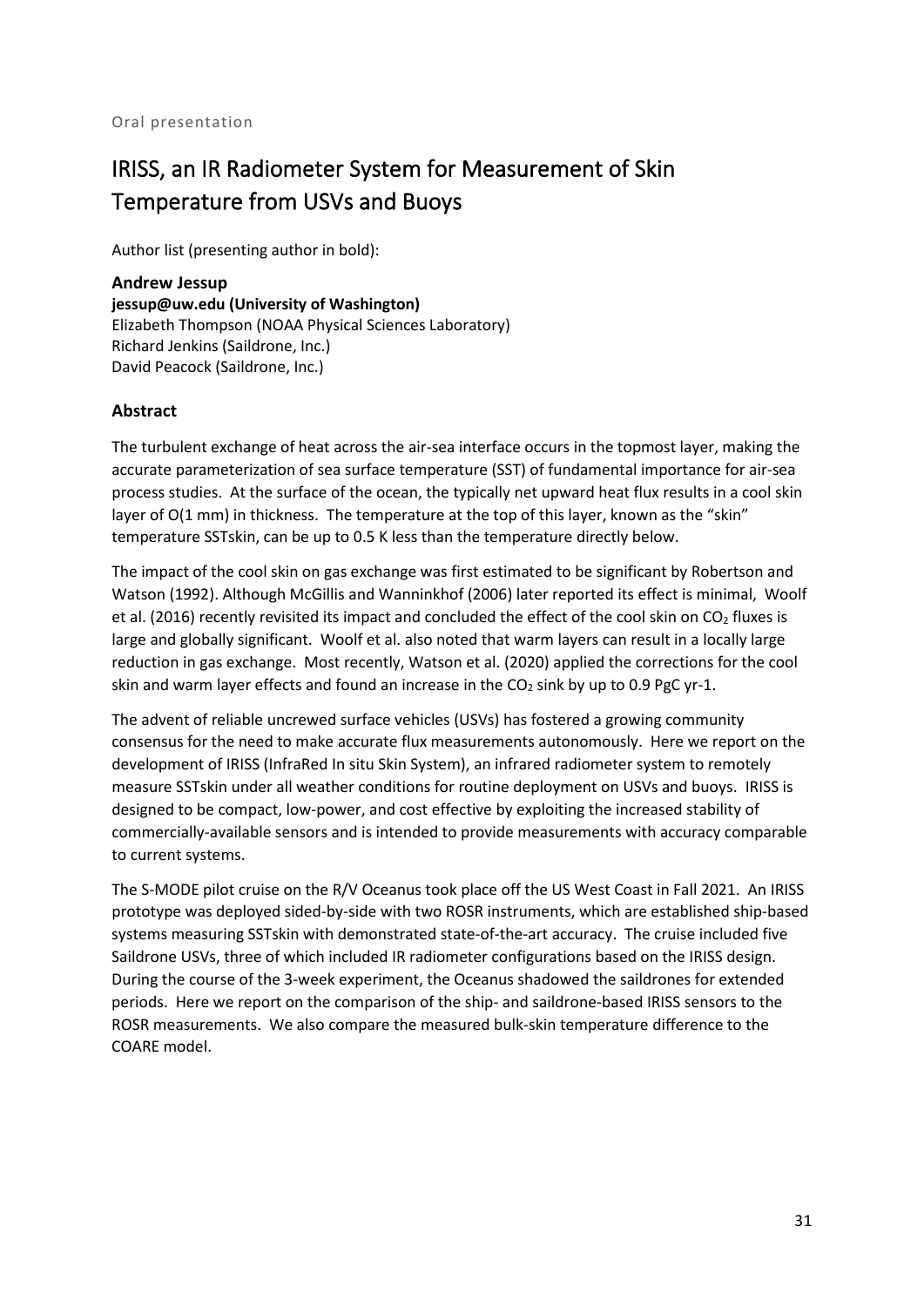# Nineteen years of surface ocean nitrous oxide along the Atlantic Meridional Transect

Author list (presenting author in bold):

#### **Jan Kaiser**

**J.Kaiser@uea.ac.uk (University of East Anglia)** Natalie Wager (University of East Anglia) Dorothee Bakker (University of East Anglia) Martin Johnson (University of East Anglia) Grant Forster (University of East Anglia) Tae Siek Rhee (Korea Polar Research Institute) Andrew P. Rees (Plymouth Marine Laboratory) Ian Brown (Plymouth Marine Laboratory)

#### **Abstract**

Nitrous oxide is the third most important anthropogenic greenhouse gas and the most important stratospheric ozone depleting substance in terms of current emissions. Approximately 25 % of global nitrous oxide emissions originate from the oceans, coasts and estuaries, produced during microbial nitrification and denitrification. However, the uncertainty around the relative contribution from the ocean is large and our current best estimates range from 11 to 69 % of total emissions.

Only very few open ocean regions have been occupied by sufficiently frequent repeat transects to provide robust constraints on seasonal and internannual variations in nitrous oxide emissions, which would help reduce budget uncertainties, offer potential mechanistic insights into the biogeochemical and physical processes responsible for oceanic nitrous oxide cycling and study the effects of climate change.

Here, we present eight boreal autumn and austral spring ocean surface water datasets for nitrous oxide spanning a 19-year period from 1996 to 2014, acquired during Atlantic Meridional Transect (AMT) research cruises AMT3 to AMT24. These are used to consider whether a change in the surface ocean nitrous oxide budget has occurred during this period. The datasets combine high-resolution (equilibrator-based) and discrete (CTD rosette) measurements, analysed by different instruments including gas-chromatographic separation and electron capture detection (GC-ECD) and as well as integrated cavity output laser spectrometry (ICOS).

Perhaps surprisingly, all eight datasets displayed regions of nitrous oxide undersaturations in contrasting hemispheres and seasons in the Atlantic Ocean. This was more pronounced in the recent datasets (AMT20, 22, 23 and 24), where most of the Atlantic Ocean acted as a small nitrous oxide sink. Seasonal variations between the two hemispheres were found, with autumn cooling producing surface waters more undersaturated for nitrous oxide in the northern than the southern hemisphere. The surface concentration of nitrous oxide between 10 to 30° S appeared to be influenced by increases in the atmospheric concentration of nitrous oxide, with the surface waters remaining at around saturation (98 to 102 %). Recommendations for future oceanic nitrous oxide observation programmes include interlaboratory calibration against reference standards and maintaining repeat transects for longer durations and along the same geographic coordinates.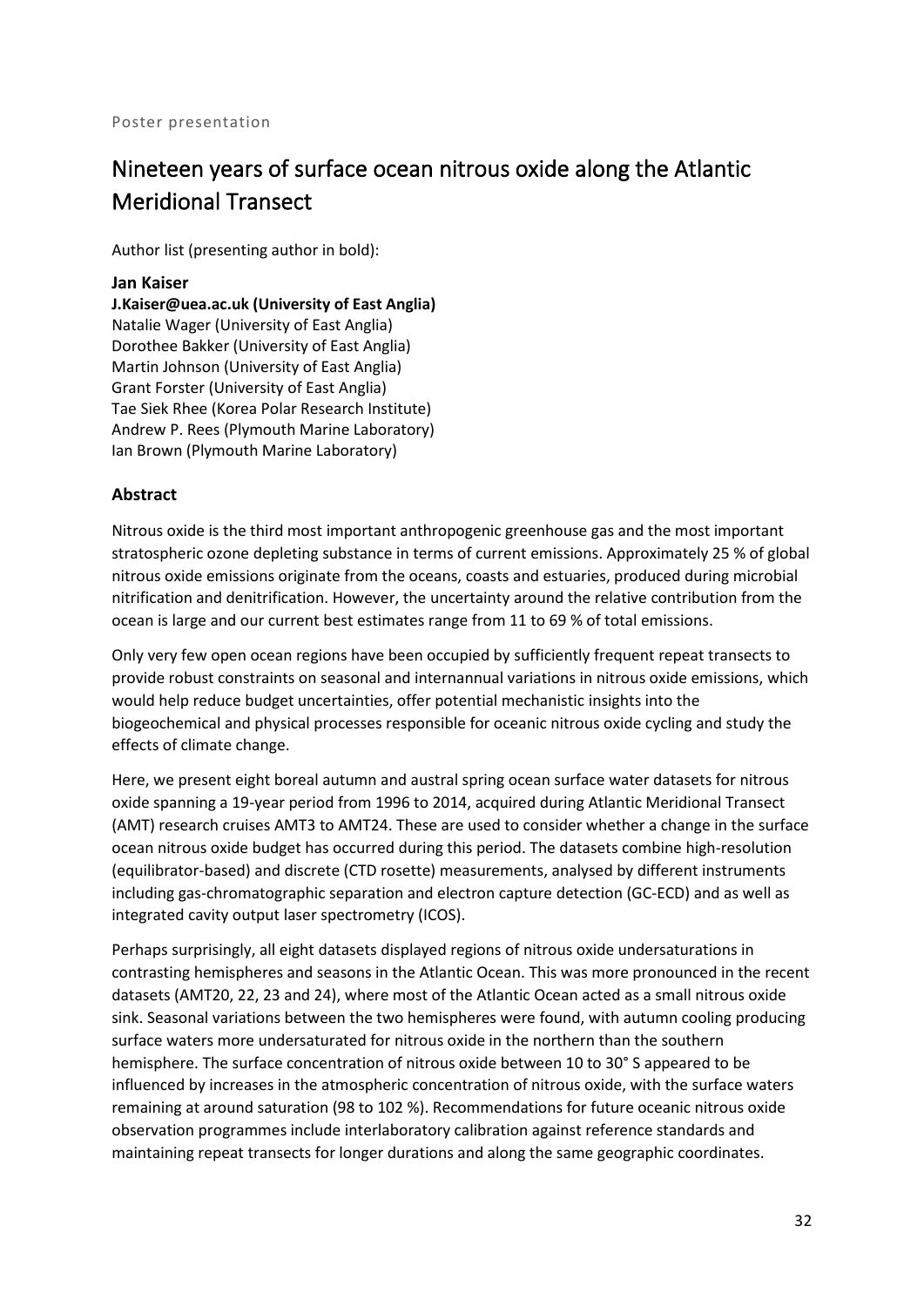# Gas transfer at high wind speeds: extrapolating concurrent  $CO<sub>2</sub>/DMS$ field measurements to SF6

Author list (presenting author in bold):

#### **Kerstin Krall**

**kerstin.krall@iup.uni-heidelberg.de (Institute of Environmental Physics, Heidelberg University)** Bernd Jähne (Institute of Environmental Physics and Heidelberg Collaboratory for Image Processing, Heidelberg University)

#### **Abstract**

In several field studies (e.g.  $[1,2]$ ), the transfer velocities of DMS and CO<sub>2</sub> were measured simultaneously using eddy covariance techniques. In most of these studies, a difference between DMS and CO<sub>2</sub> transfer was found, which was attributed to bubble mediated gas transfer. Several models predict the magnitude of this bubble mediated gas transfer [3,4]. However, most of them require too many tuning parameters, such that it is very difficult to extrapolate the gas transfer velocities measured for  $CO<sub>2</sub>$  and DMS to gases with much lower solubility such as SF6 and He. A recently developed bubble model [4] only requires one tunable parameter, the transition solubility, which parameterizes the relative importance of the bubble surface area and the bubble volume for bubble mediated transfer, is used to estimate the transfer velocity of SF6 from concurrent DMS and CO2 measurements in the field. The required parameter, the transition solubility, was measured in a recent wind-wave tank study, where transfer velocities a total of 12 trace gases with solubilities between 0.005 and 15 were studied at wind speeds between 7 and 85m/s in two wind-wave tanks using fresh and salt water [4]. Using this method, SF6 transfer velocities extrapolated from measured DMS and CO<sub>2</sub> transfer velocities under the assumption, that all differences found between DMS and  $CO<sub>2</sub>$  are due to bubbles, are found to be much higher than those measured by the dual-tracer method (e.g. [1,2]). Possible reasons and explanations for this discrepancy will be discussed.

#### References

[1] A. Zavarsky et al. (2018), "Bubble-Mediated Gas Transfer and Gas Transfer Suppression of DMS and CO2," J. Geophys. Res., vol. 123, no. 12, pp. 6624–6647, https://doi.org/10.1029/2017JD028071

[2] T. G. Bell et al. (2017) "Estimation of bubble-mediated air--sea gas exchange from concurrent DMS and CO2 transfer velocities at intermediate-high wind speeds," Atmos. Chem. Phys., vol. 17, no. 14, pp. 9019–9033, https://doi.org/10.5194/acp-17-9019-2017

[3] D. K. Woolf et al. (2007), Modelling of bubble-mediated gas transfer: Fundamental principles and a laboratory test. J. Marine Syst. 66, 71–91, doi:10.1016/j.jmarsys.2006.02.011.

[4] K. E. Krall et al. (2019), Air-sea gas exchange at wind speeds up to 85 m/s, Ocean Sci., 15, 1783- 1799, https://doi.org/10.5194/os-15-1783-2019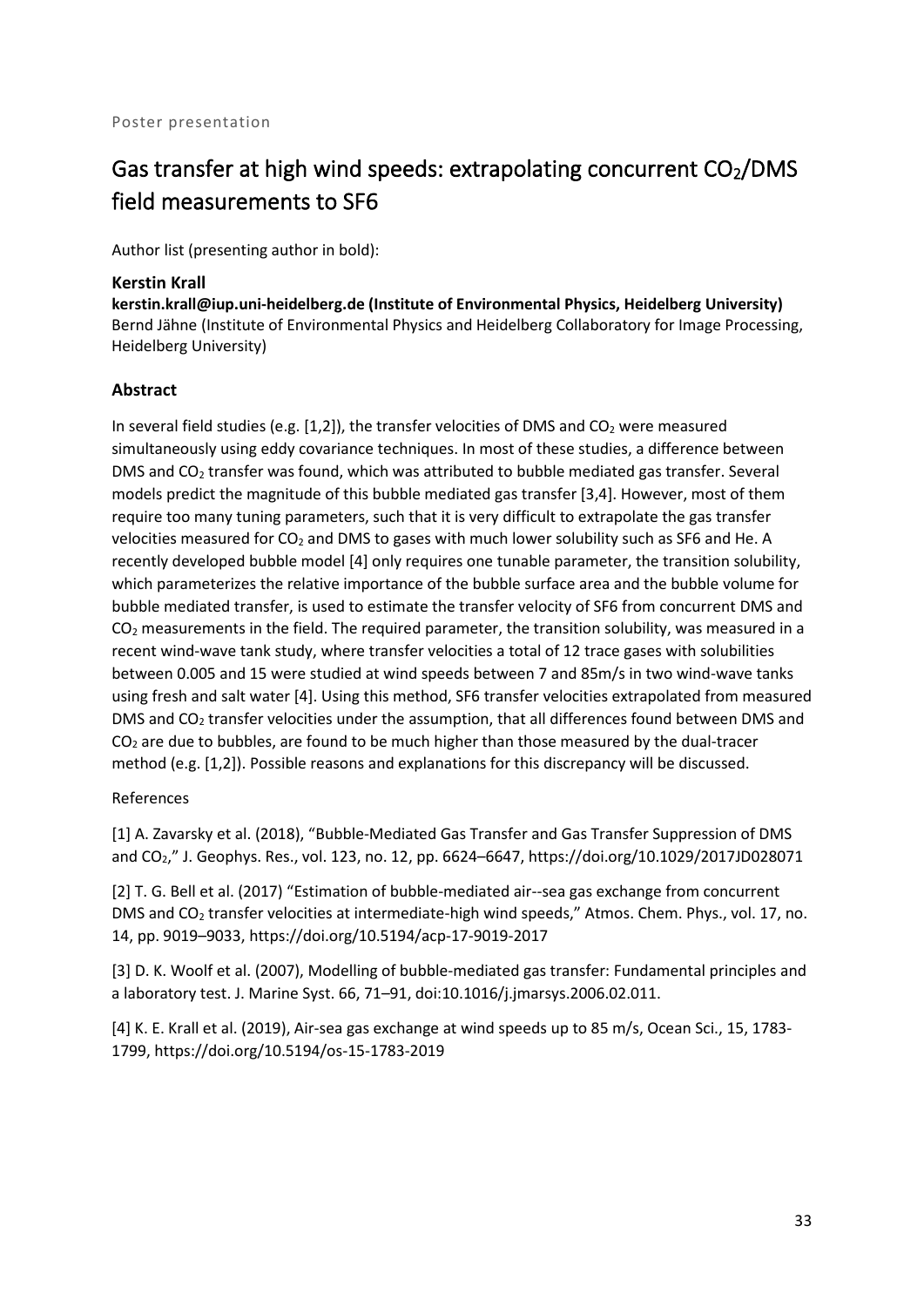### How to cross-link lab and field measurements

Author list (presenting author in bold):

#### **Kerstin Krall**

**kerstin.krall@iup.uni-heidelberg.de (Institute of Environmental Physics, Heidelberg University)** Christa Marandino (GEOMAR Helmholtz Centre for Ocean Research Kiel, Germany) Bernd Jähne (Heidelberg Collaboratory for Image Processing, Heidelberg University, Germany)

#### **Abstract**

Field measurements showed to be useful for finding empirical gas transfer velocity - wind speed relations. However, identifying and quantifying the mechanisms of the small-scale mass exchange processes from field measurements alone remains challenging. This is due to many factors influencing the gas transfer velocity besides the wind speed, including buoyancy effects at low wind speeds, the state of the wind wave field (wave age, swell), rain, bubbles and spray and last but not least surface films. In addition, measurements both at very low wind speeds and high wind speeds are fundamentally difficult. Thus, fully resolving the mechanisms of air-sea gas exchange even with a significant effort towards more and larger field campaigns only is not expected to be successful in the near future.

In contrast, systematic studies isolating individual influencing factors are easy to perform in windwave tank facilities. However, the question remains how to simulate realistic oceanic conditions. In linear facilities measurements can be conducted at very low fetch conditions only, and even in annular facilities high wave ages are not possible because of the limited water depth. No lab facility is currently available to perform measurements with large oceanic gravity waves. Still, in recent years, major advances in understanding the small scale physical processes governing air-sea interactions have been made in wind-wave tank studies, e. g. the equivalency of heat and gas transfer (Nagel et al. 2015), the structure of the airflow above water waves (Buckley and Veron, 2016), the identification of the dominant mechanism of spray production at high wind speeds (Troitskaya, 2017), the enhancement of heat transfer at low fetch conditions (Kunz and Jähne, 2018) and bubble mediated gas transfer at extremely high wind speeds up to 85 m/s (Krall et al. 2019)

The fundamental question is what we can achieve by systematically combining knowledge from laboratory and field experiments. More specifically:

Which measuring conditions in laboratory facilities are most useful for field conditions?

What kind of field measurements could and should be performed to verify that lab results can be transferred to oceanic conditions?

How can lab studies help with development of measurement techniques to be used in the field and with the verification of currently used techniques?

Should a workshop be organized with this topic, e. g. within the SOLAS initiative? Who could contribute what?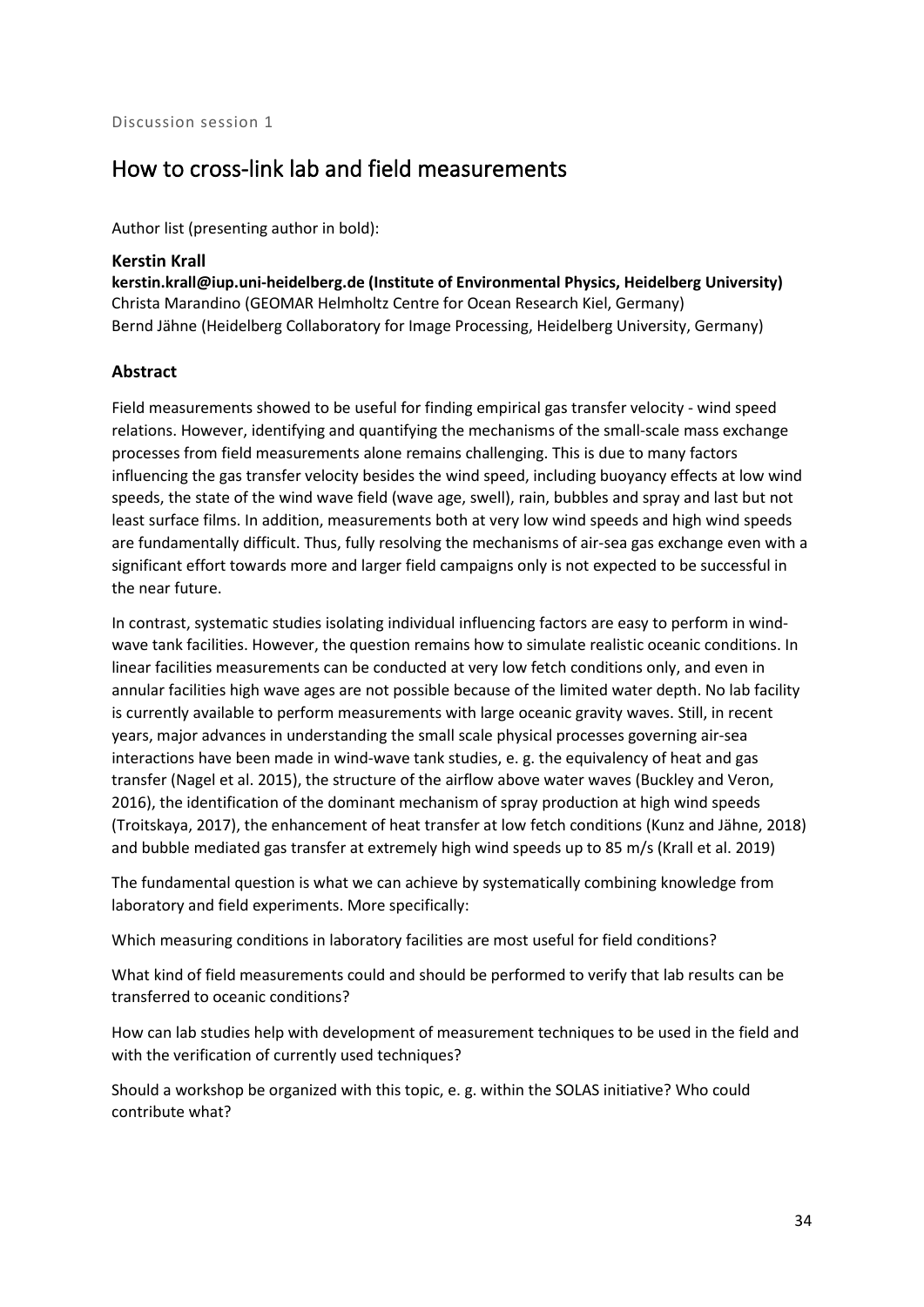References: L. Nagel, K. E. Krall, and B. Jähne, "Comparative heat and gas exchange measurements in the Heidelberg Aeolotron, a large annular wind-wave tank," Ocean Sci., vol. 11, pp. 111–120, 2015, doi: 10.5194/os-11-111-2015.

M. P. Buckley and F. Veron, "Structure of the airflow above surface waves," J. Phys. Oceanogr., vol. 46, no. 5, Art. no. 5, 2016, doi: 10.1175/JPO-D-15-0135.1. Y. Troitskaya, A. Kandaurov, O. Ermakova, D. Kozlov, D. Sergeev, and S. Zilitinkevich, "Bag-breakup fragmentation as the dominant mechanism of sea-spray production in high winds," Sci. Rep., vol. 7, p. 1614, 2017, doi: 10.1038/s41598-017- 01673-9.

J. Kunz and B. Jähne, "Investigating small scale air-sea exchange processes via thermography," Front. Mech. Eng., vol. 4, p. 4, 2018, doi: 10.3389/fmech.2018.00004.

K. E. Krall, A. W. Smith, N. Takagaki, and B. Jähne, "Air–sea gas exchange at wind speeds up to 85 m/s," Ocean Sci., vol. 15, pp. 1783–1799, 2019, doi: 10.5194/os-15-1783-2019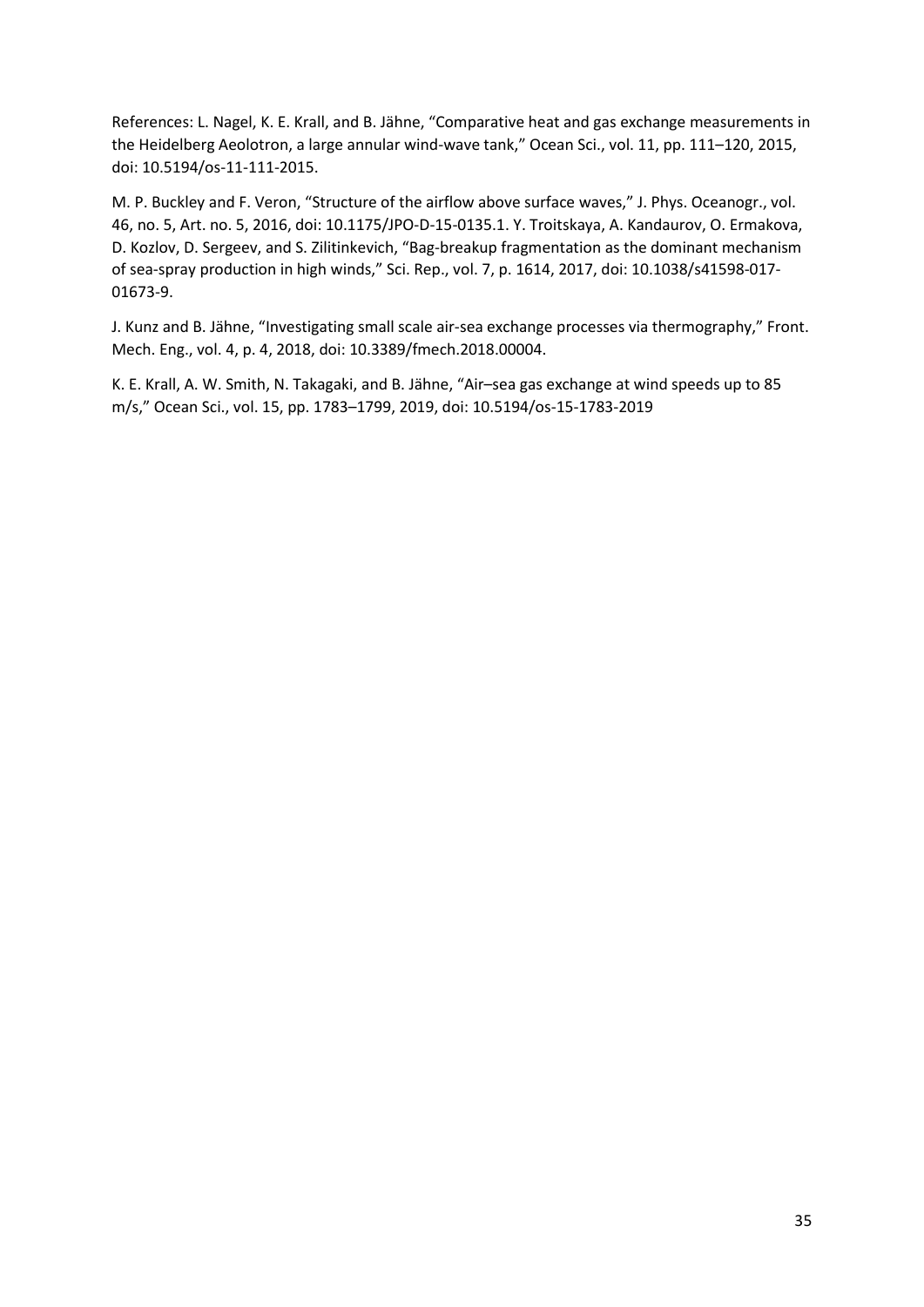# Sufficiently Realistic Simulation of Oceanic Conditions for Air-Sea Gas Exchange at the Re-Engineered Heidelberg Aeolotron

Author list (presenting author in bold):

#### **Kerstin Krall**

**kerstin.krall@iup.uni-heidelberg.de (Institute of Environmental Physics, Heidelberg University)** Bernd Jähne (Institute of Environmental Physics and Heidelberg Collaboratory for Image Processing, Heidelberg University) Dennis Hofmann (Institute of Environmental Physics, Heidelberg University) Lucas Warmuth (Institute of Environmental Physics, Heidelberg University) Pernilla Kühn (Institute of Environmental Physics, Heidelberg University)

Roman Stewing (Institute of Environmental Physics, Heidelberg University)

#### **Abstract**

While many gas exchange measurements in wind-wave tanks have been made decades ago, almost none are performed nowadays. One reason is certainly the growing knowledge that with the available facilities oceanic conditions cannot be simulated adequately. Linear facilities offer only short-fetch wind conditions with very young wave fields, leaving a "fetch gap" to long fetch open ocean conditions. In an annular tank, such as the Heidelberg Air-Sea Interaction Facility, the Aeolotron [1], the wave field can come into equilibrium with the wind, because of the virtually unlimited interaction time. But because of the limited water depth (a problem of all lab facilities), the wave field has a limited phase speed and therefore high wave ages cannot be reached ("wave age gap").

Here we propose a novel approach to air-sea gas transfer measurements in the lab, which allow to cover a much wider range of conditions than in any previous lab study, using the recently remodeled Aeolotron and novel measuring techniques. Now, sufficiently realistic simulation of oceanic conditions with respect to air-sea gas exchange are possible. These systematic measurements can lead to a prediction of oceanic gas exchange rates from lab measurements.

The new approach includes four key elements: (1) Measurements are performed under nonstationary wind conditions. Within a few seconds, it is possible to switch on the wind, so that measurements over the whole fetch range are possible. To this end, three techniques for fast measurements of the gas transfer velocity with a temporal resolution of only several seconds to minutes have been developed. (2) The wave age effect can be studied by changing the water depth in the facility from 15 to 90 cm. In this way the limiting phase speed (and thus the wave age) of the wind speed can be lowered by more than a factor of two. Using a heavier gas than air as an atmosphere in the Aeolotron, it is possible to reach even higher wave ages. (3) Experiments at different water temperatures will be performed to investigate if other effects than just the change in the Schmidt number influences the gas transfer velocity. (4) The walls of the Aeolotron have been covered by a Teflon layer so that more reliable measurements with different types of surfactants are possible.

In this presentation, first proof of concept measurements will be shown.

References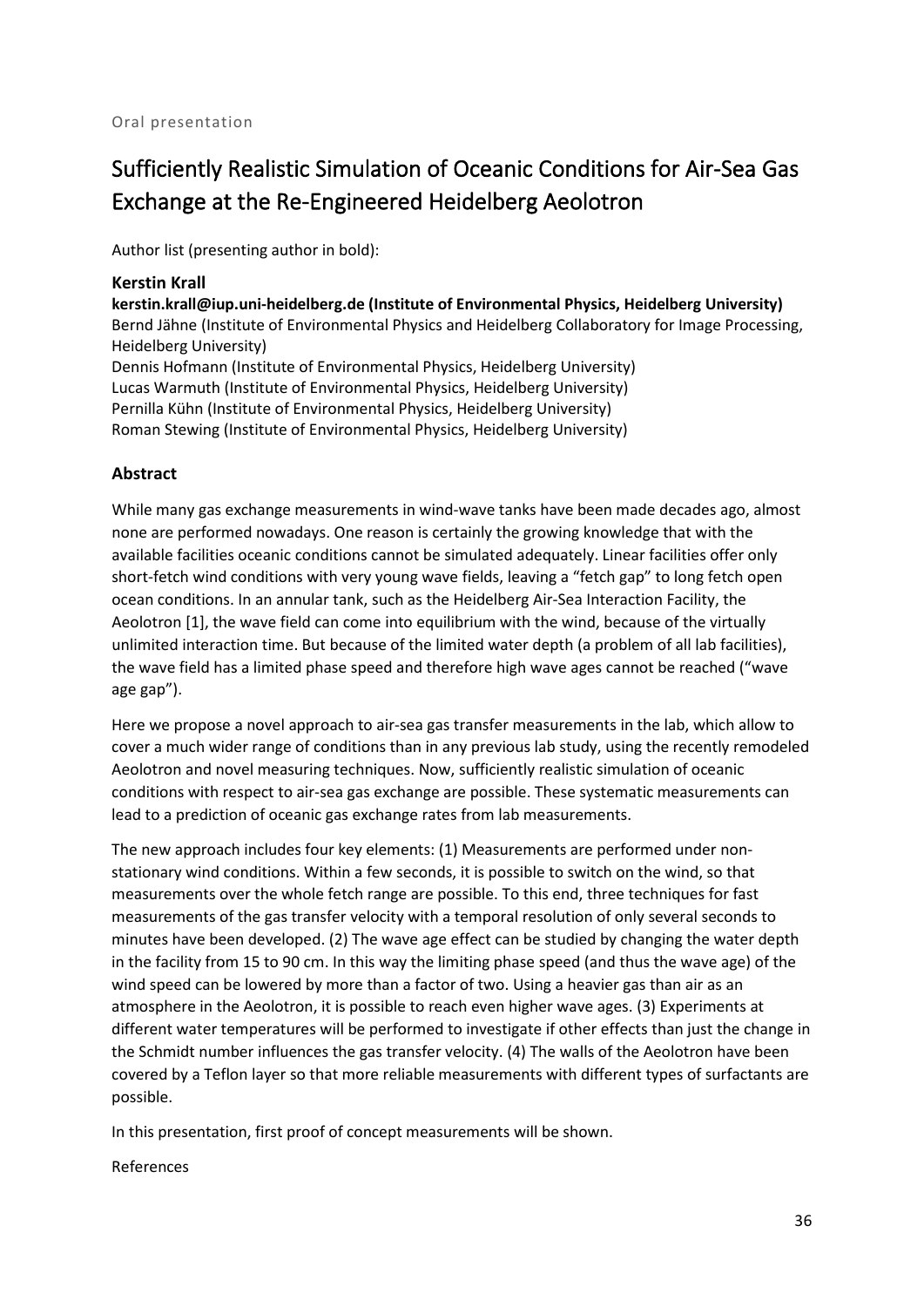[1] Jähne, B. (2001). Aeolotron: the Heidelberg air sea interaction facility. Zenodo. https://doi.org/10.5281/zenodo.10281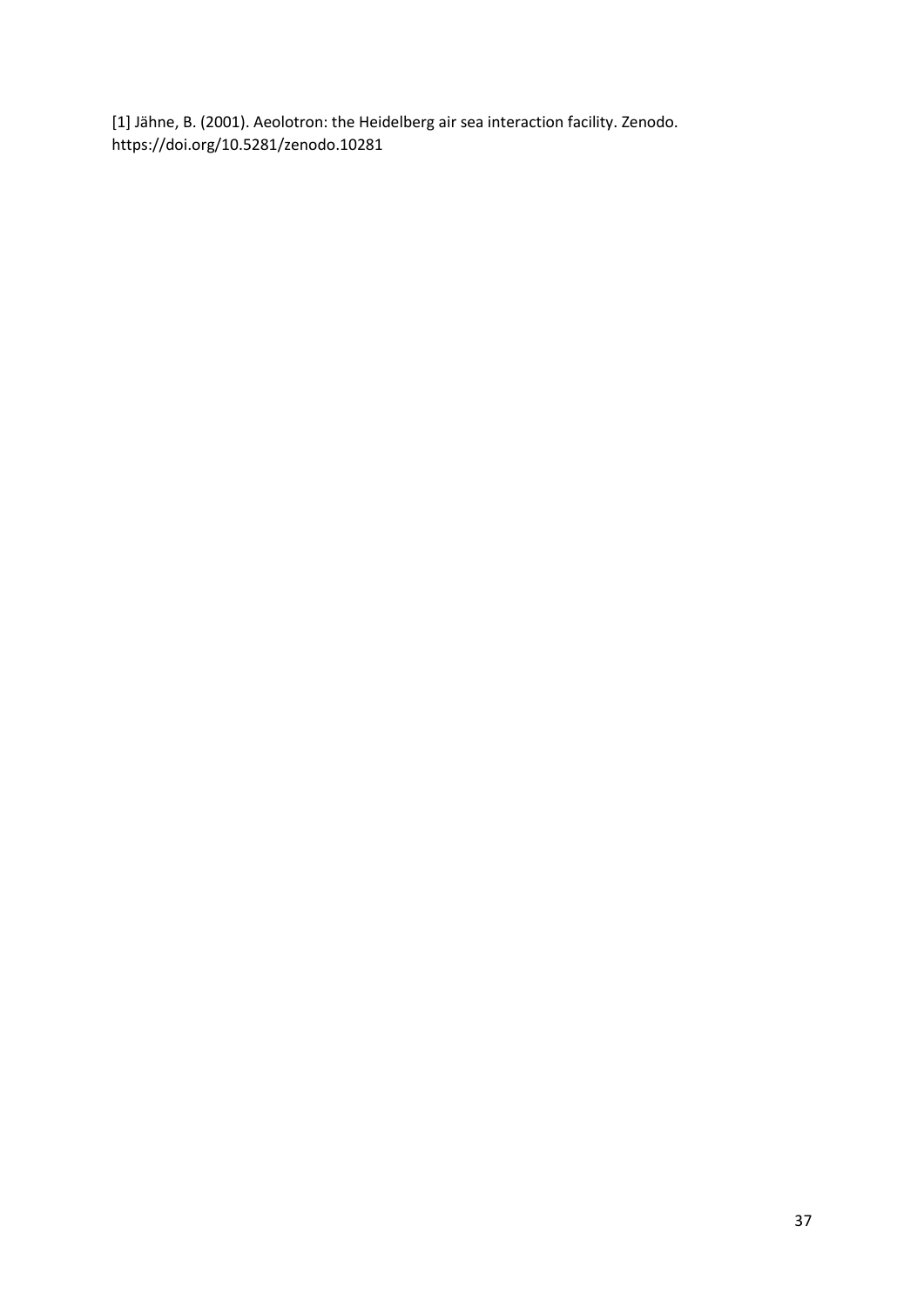### The impact of rain on ocean surface waves and currents

Author list (presenting author in bold):

**Nathan Laxague laxague@ldeo.columbia.edu (Lamont-Doherty Earth Observatory of Columbia University)** Christopher Zappa (Lamont-Doherty Earth Observatory of Columbia University)

#### **Abstract**

Precipitation is an important component of the interaction between earth's atmosphere and oceans, modifying air-sea fluxes of momentum, heat, and gas. It has been hypothesized that rain's suppression of ocean surface gravity waves and centimeter-scale wave enhancement should alter the nature of air-sea momentum flux, resulting in increased near-surface current. Here, we use field observations to describe this impact and measure the very near-surface current response to rainfall. During heavy rain, surface-roughening ring waves were generated and longer gravity waves were suppressed; immediately following, the magnitude of the near-surface current increased in response to wind forcing, but died as the rain subsided and long waves recovered. These first-of-their-kind field observations indicate that rain reduces ocean wave form drag in favor of tangential stress, resulting in the acceleration of current near the sea surface.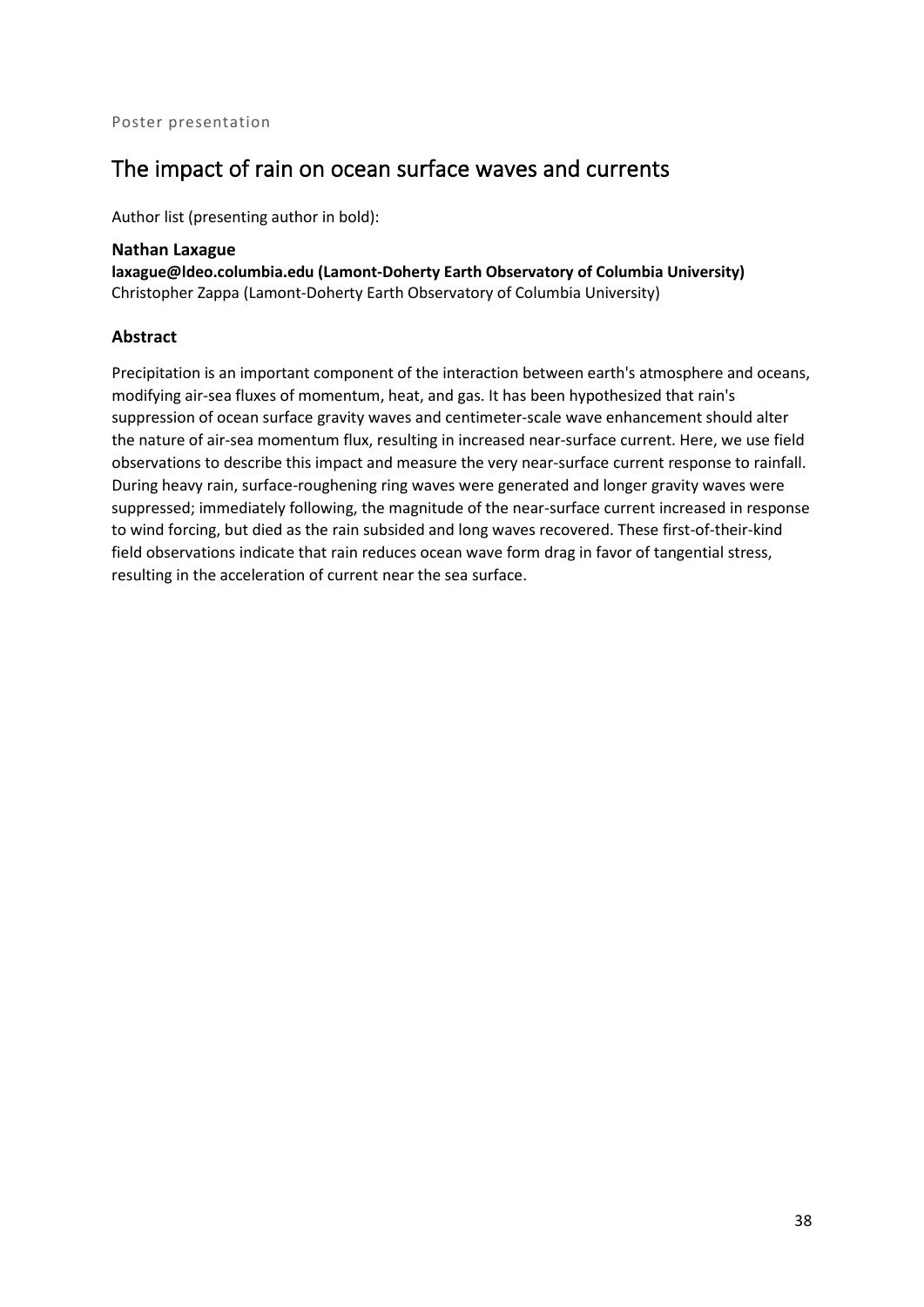# Observations of mean and wave orbital flows in the upper centimeters of the ocean surface layer

Author list (presenting author in bold):

#### **Nathan Laxague**

**laxague@ldeo.columbia.edu (Lamont-Doherty Earth Observatory of Columbia University)** Christopher Zappa (Lamont-Doherty Earth Observatory of Columbia University)

#### **Abstract**

The near-surface current response to wind forcing and wave-induced motions is a topic of fundamental interest within air-sea interaction. However, obtaining measurements of fluid velocity close to an undulating boundary presents a unique observational challenge. Here we describe firstof-their-kind thermal and polarimetric camera-based observations of wave orbital velocities and mean shear flows in the upper centimeters of the ocean surface layer, gathered aboard the "laboratory at sea" R/P FLIP. Measurements reveal a well defined logarithmic layer as seen in laboratory measurements and described by classical surface layer theory. Measured orbital velocity magnitudes are generally found to agree well with the prescriptions of linear wave theory, with departures at high levels of wind forcing attributed to the effects of microscale wave breaking. Measurements of wave characteristics and near-surface current during heavy rain indicate an acceleration of current near the sea surface. These phenomena are broadly important to the processes of upper-ocean mixing and global ocean-atmosphere interaction.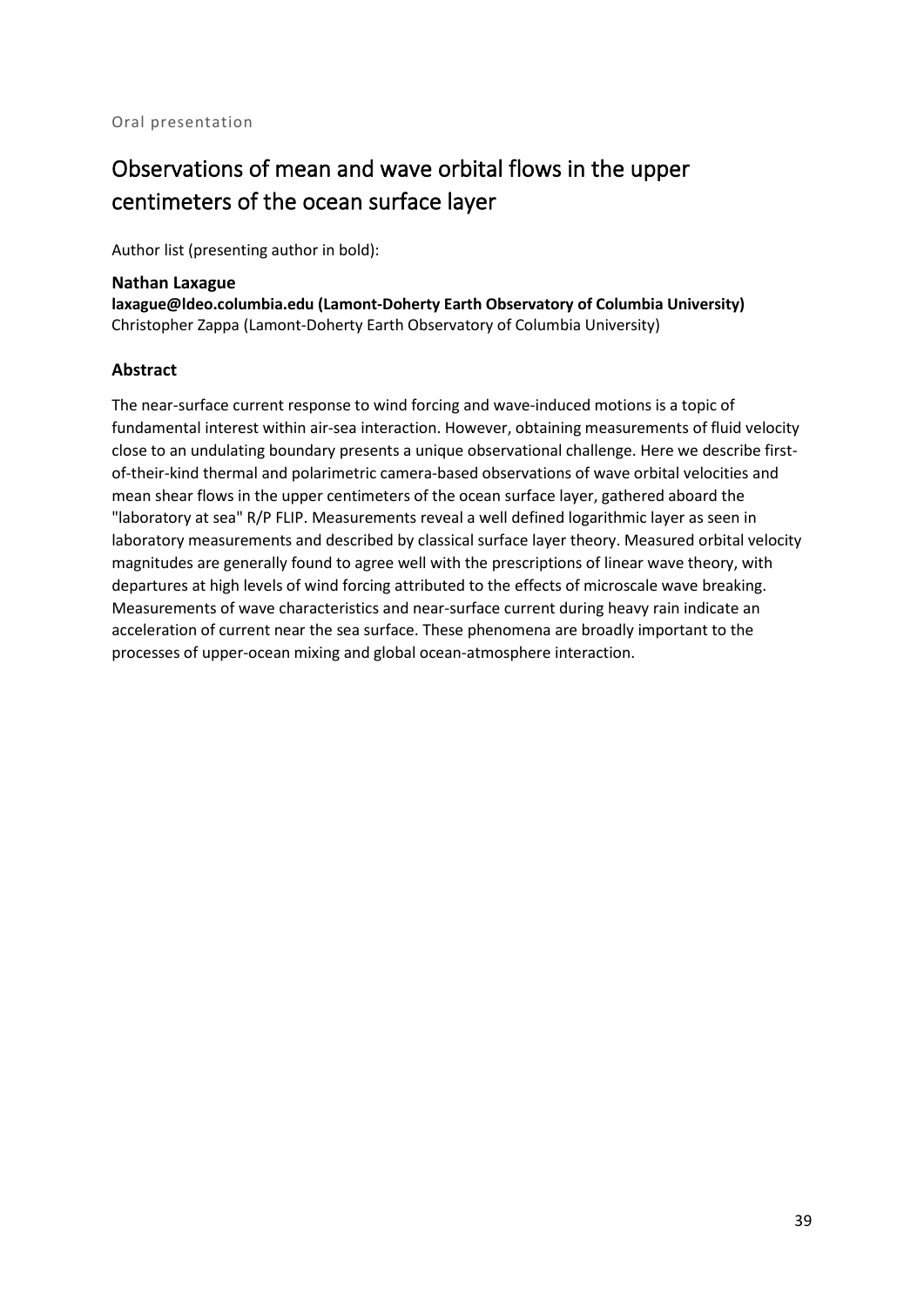### CLAW: Dead or Alive?

Author list (presenting author in bold):

#### **Peter Liss**

**p.liss@uea.ac.uk (School of Environmental Sciences, University of East Anglia, UK)**

#### **Abstract**

A quarter of a century ago a paper was published that would have a profound influence on ocean biogeochemistry, atmospheric chemistry/physics and also possibly climate (Charlson, Lovelock, Andreae, Warren, aka CLAW; 1987, 'Oceanic phytoplankton, atmospheric sulphur, cloud albedo and climate,' Nature, 326: 655-661). In the paper the idea was proposed that the gas dimethylsulphide (DMS) emitted by marine phytoplankton could, after passage across the air-sea interface, form particles on oxidation in the atmosphere which could affect cloud albedo and climate.

When it was published the idea was novel and far reaching in its implications for atmospheric properties. But even moreso for the suggestion that biological processes in the ocean could play an important role in controlling those properties. Because the idea was quite radical it led to much discussion as well as laboratory, field and modelling studies to assess its relevance and quantitative importance.

In this talk I will review the evidence both for and against and how the discussion has moved over time. Further I will discuss how the CLAW idea has affected how we view the Earth as a biogeochemical system and how it has also led to studies of the role of other volatile biogenic gases,, as well as DMS in the atmosphere.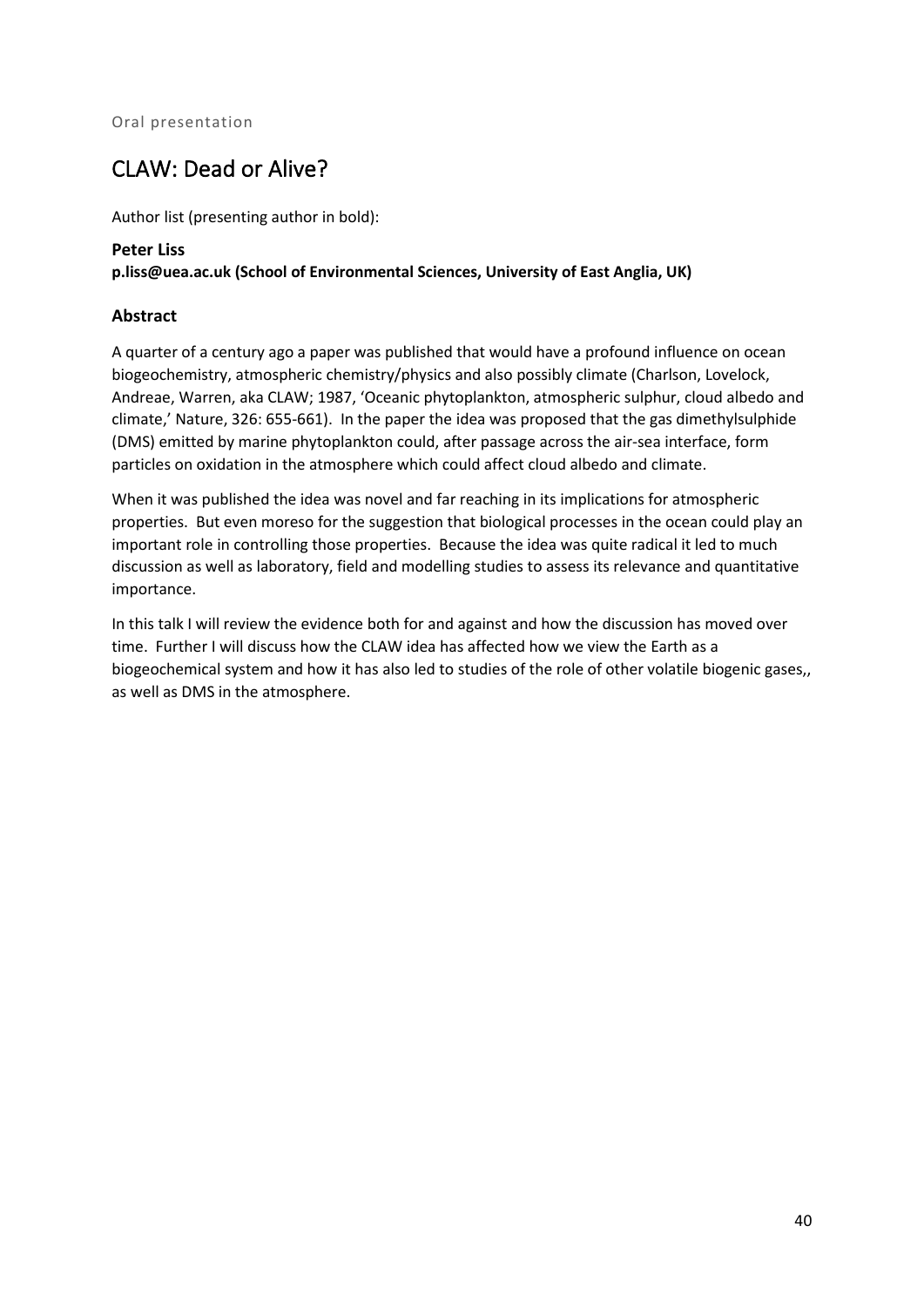# Working Towards Improved Gas Transfer Prediction by Understanding the Impact of Gustiness on Momentum Fluxes

Author list (presenting author in bold):

**Meng Lyu Mengmeng92@tamu.edu (Texas A&M University)** Henry Potter (Texas A&M Univeristy)

#### **Abstract**

Momentum transfer is important to wave growth and breaking, ocean currents and global circulation, and ocean mixing, all of which, to a greater or lesser extent, impact air-sea gas fluxes by altering conditions at the air-sea interface. Hence, a robust parameterization of the momentum flux is necessary to accurately predict air-sea gas exchange. However, while significant improvements have been made to momentum flux parameterization in recent decades, the impact of gustiness remains underexplored. Using direct flux measurements captured at sea, we investigate the influence of gustiness, i.e., rapid fluctuations in wind speed or direction, on the momentum flux. We will show that gustiness has a profound impact on the marine boundary layer by reducing air-to-sea momentum transfer. We will also explore the interaction between waves and gustiness which may have important implications for gas transfer prediction.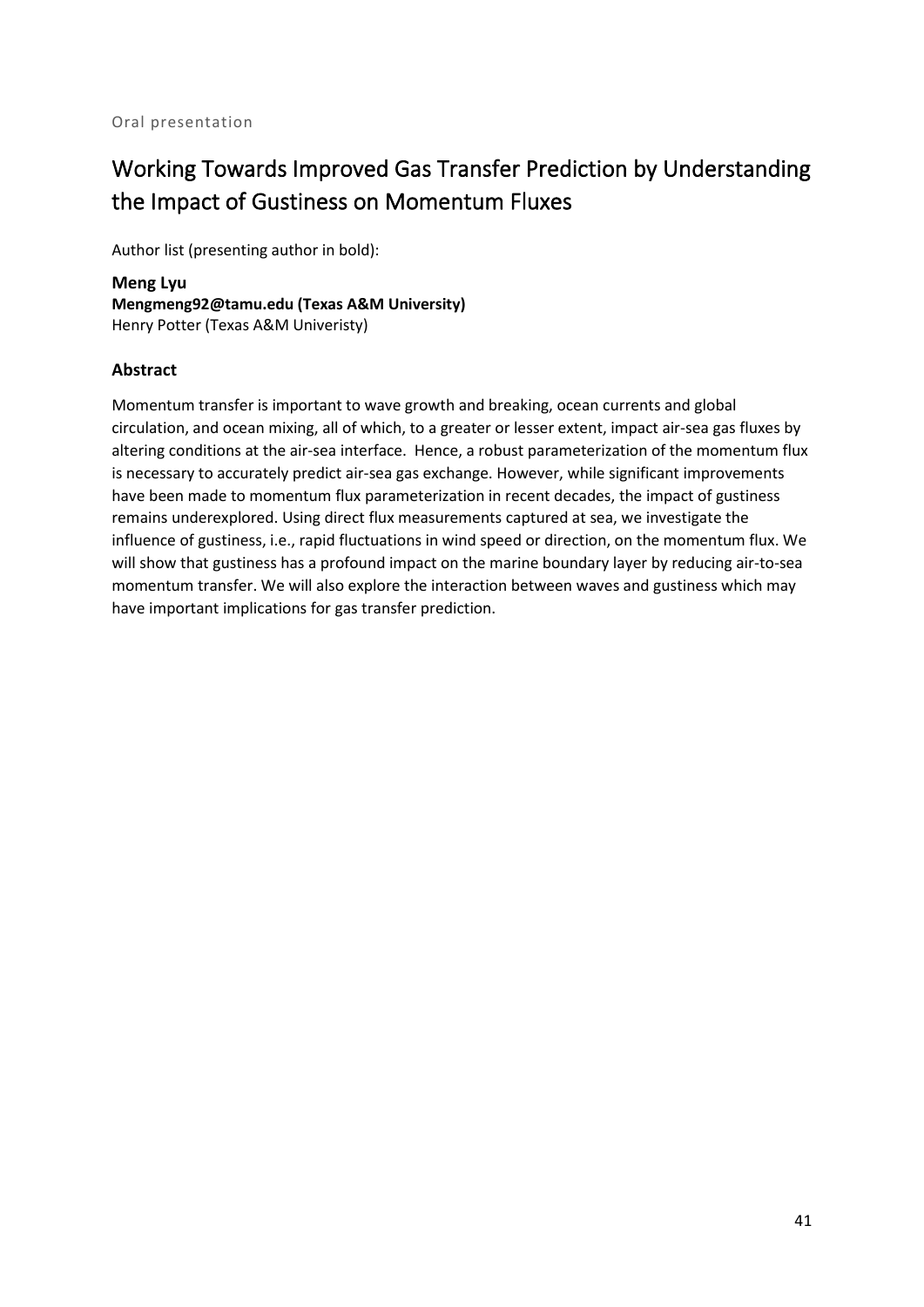## Near-surface Turbulence in Arctic, Temperate, and Tropical Inland Waters: Implications for Gas Fluxes

Author list (presenting author in bold):

#### **Sally MacIntyre (Marine Science Institute, University of California)**

#### **Abstract**

Near-surface turbulence is a key determinant of gas exchange velocities (k) used to compute fluxes of climate forcing trace gases under light to moderate winds. Scaling approaches to accurately predict turbulence would enable modeling of fluxes from diverse water bodies over large spatial scales. While wind based models have been used frequently, heating (buoyancy flux,  $\beta$  +) or cooling (β-) in the upper water column are likely to moderate turbulence relative to predictions from wind. Monin-Obukhov similarity theory (MOST) estimates turbulence, as rate of dissipation of turbulent kinetic energy ( $\epsilon$ ), taking into account the relative contributions of wind and β. With MOST,  $\epsilon$  can be computed from time series meteorological and temperature data. The accuracy of MOST was evaluated in tropical floodplains and adjacent lakes and rivers, tropical reservoirs, temperate, boreal and Arctic lakes, and in Arctic ponds and rivers using measurements of  $\epsilon$  from temperature-gradient microstructure profilers and acoustic Doppler velocimeters. Within sheltered flooded forests where cooling predominated and wind was negligible, measured dissipation rates were 10-8 m2 s-3, similar to predictions from buoyancy flux under cooling based on MOST. With increased flow during falling water, dissipation rates were two orders of magnitude higher. This change effectively doubled predicted gas transfer velocities to 6 cm hr-1. Diel cycles of stratification and mixing are accentuated in tropical water bodies with their intense heating during the day. In open waters under heating, winds up to 3.5 m s-1, and waves which varied from ripples on the surface to 10 cm, maximum likelihood estimates of near-surface ε were independent of wind speed and high, ~5x10-6 m2 s-3, one to three orders of magnitude higher than predictions from wind shear, and increased with heating. The accentuation of dissipation rates from β+ followed MOST with the accentuation higher than in atmospheric boundary layers as the mixing efficiency was low near the air-water interface. Thus, turbulence production was nearly balanced by dissipation.  $\varepsilon$  was  $\sim$  10 times higher during heating than cooling. Gas transfer velocities for  $CO<sub>2</sub>$  at 20oC, k 600, estimated using measured ε, were ~10 cm hr-1, validated with k obtained from chamber measurements, and 2.5 to 5 times higher than computed from wind-based models. Our predicted dissipation rates, from which k was computed, were validated with chamber measurements of  $CO<sub>2</sub>$  and CH4 at these sites. Under cooling conditions with moderate winds, measured dissipation rates tended to be less than predictions from MOST, similar to our observations from a temperate lake. There, the discrepancy increased as wind speeds increased. We found similar patterns of enhanced dissipation rate under heating in the Arctic lake. Merging variable mixing efficiency with MOST will lead to improved time series estimates of k needed for modeling fluxes of dissolved gases over regional scales.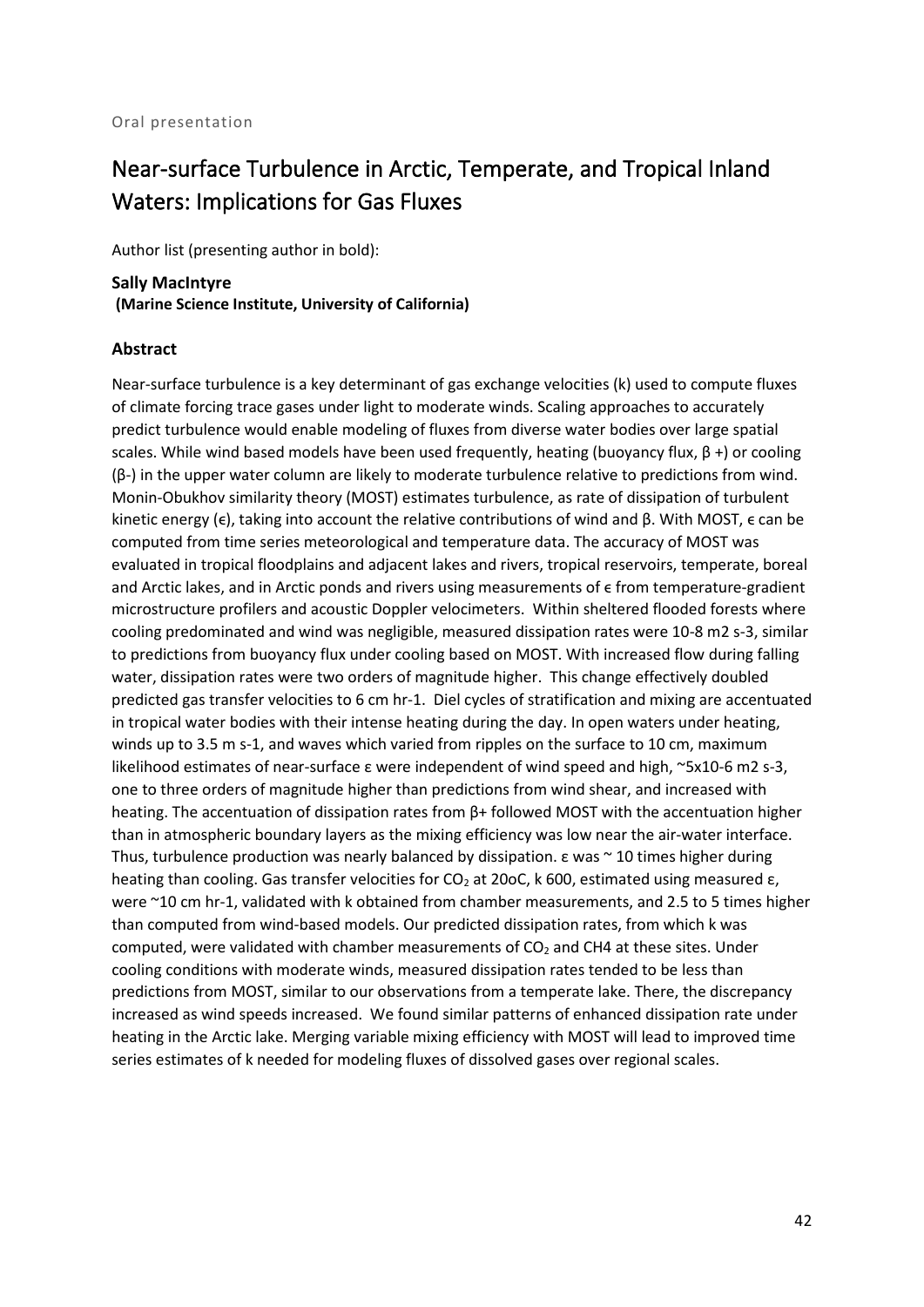# Concurrent, open ocean eddy covariance flux measurements of dimethylsulfide and carbon dioxide: What have they taught us about gas transfer and what should we do next?

Author list (presenting author in bold):

**Christa Marandino cmarandino@geomar.de (GEOMAR)** Eric Saltzman (UCI) Tom Bell (PML) Ming Yang (PML) Byron Blomquist (CU Boulder) Alex Zavarsky (German Federal Institute of Hydrology)

#### **Abstract**

Direct flux observations using the eddy covariance (EC) technique can help us understand and quantify the global biogeochemical cycles of important elements, such as sulfur and carbon, as well as unravel the multiple physical forcings on gas transfer at the air-sea interface. By measuring compounds with different biogeochemical and physical properties simultaneously, we can gain insight into interfacial gas transfer, bubble-mediated gas transfer, and influence of efflux vs. influx on gas exchange, among other processes. Here I will present simultaneous DMS and  $CO<sub>2</sub>$  EC datasets measured to date and examine what they have taught us about gas exchange in the open ocean. Finally, I will present a research cruise we are planning to address these issues in the Labrador Sea with a focus on oxygen (Bubble mediated exchange in the Labrador Sea, BELS).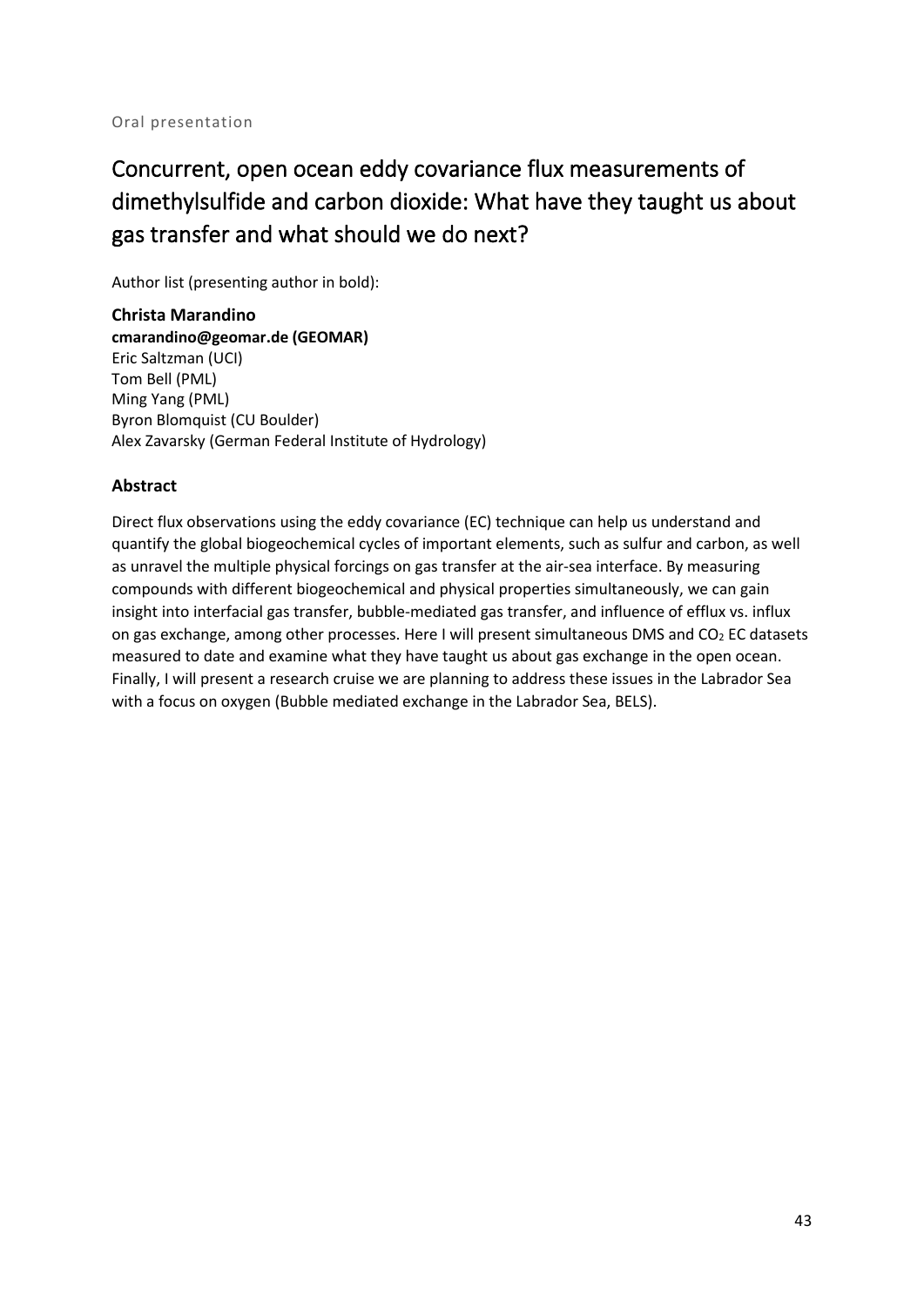# Airborne observations over the North Atlantic Ocean reveal urea is a missing component of atmospheric reduced nitrogen

Author list (presenting author in bold):

#### **Emily Matthews**

#### **emily.matthews@manchester.ac.uk (University of Manchester)**

Thomas Bannan (Department of Earth and Environmental Science, University of Manchester, UK) Archit Mehra (Department of Earth and Environmental Science, University of Manchester, UK) Alexander Archibald (Department of Chemistry, University of Cambridge, UK) Huihui Wu (Department of Earth and Environmental Science, University of Manchester, UK) Paul Williams (Department of Earth and Environmental Science, University of Manchester, UK) James Lee (Department of Chemistry, University of York, UK) Patrick Veres (Earth System Research Laboratory, NOAA, USA) Carl Percival (NASA Jet Propulsion Laboratory, USA) Hugh Coe (Department of Earth and Environmental Science, University of Manchester, UK) Martin Gallagher

#### **Abstract**

Despite the reduced nitrogen (N) cycle being central to global biogeochemistry, there are large uncertainties surrounding its sources and rate of cycling. Here, we present the first observations of gas-phase urea (CO(NH<sub>2</sub>)<sub>2</sub>) in the atmosphere from airborne high-resolution mass spectrometer measurements over the North Atlantic Ocean. We show that urea is ubiquitous in the marine lower troposphere and find that the ocean surface is the primary emission source. Urea is also frequently observed aloft due to long-range transport of biomass-burning plumes, and in instances where the air mass has been subjected to rapid frontal uplift. These observations alongside global model simulations point to urea being an important, and as yet unaccounted for, component of reduced-N to the remote marine environment. Since we show it readily partitions between gas and particle phases, airborne transfer of urea between nutrient rich and poor parts of the ocean can occur readily and could impact ecosystems and oceanic uptake of  $CO<sub>2</sub>$ , with potentially important atmospheric implications.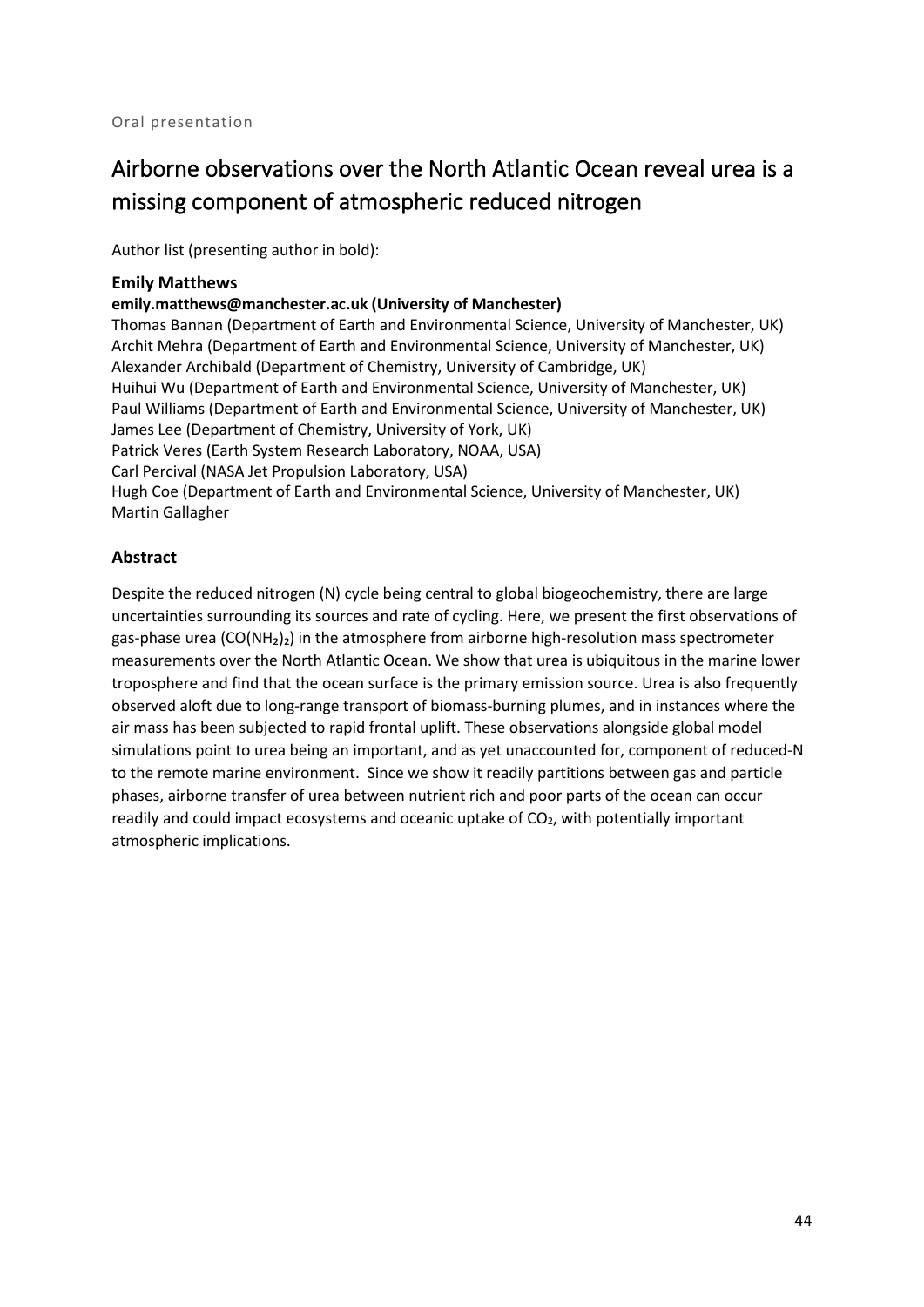## Rethinking Arctic Ocean CO<sub>2</sub> Fluxes

Author list (presenting author in bold):

**Lisa A. Miller lisa.miller@dfo-mpo.gc.ca (Institute of Ocean Sciences/Fisheries and Oceans Canada)** Mohamed M.M. Ahmed (University of Calgary) Tonya M. Burgers (University of Manitoba) Brent G.T. Else (University of Calgary) Tim N. Papakyriakou (University of Manitoba)

#### **Abstract**

The paradigm that the Arctic Ocean is generally a sink for atmospheric  $CO<sub>2</sub>$  is based primarily on bulk flux calculations using underway shipboard data collected in late summer, when sub-surface chlorophyll maxima dramatically reduce  $pCO<sub>2</sub>$  at the base of the winter mixed layer. Regions of  $CO<sub>2</sub>$ outgassing in the Arctic are generally thought to be very localized and specific, e.g., near river mouths and in ice-edge associated upwelling events. However, extreme surface stratification coupled with variable bio-/geochemistry of sea-ice melt and river waters may result in actual fluxes that are very different from what's implied by waters drawn from 5-10 m below the surface. Our work in regions heavily influenced by river run-off and glacial melt, as well as sea-ice melt, has shown that in early spring (when sea-ice melt dominates the surface stratification) the ship-board underway system underestimates  $CO<sub>2</sub>$  drawdown, whereas in late summer (when river waters and warming control stratification), the underway system overestimates drawdown. We have also found that high pCO<sub>2</sub> from remineralized organic matter in river waters can extend over very large distances under the sea ice, across the entire Arctic; high- $pCO<sub>2</sub>$  waters observed in a main outlet from the central Arctic Basin into the eastern Canadian Arctic carried a strong tracer signal from Russian rivers. Our observations of the large temporal, vertical, and horizontal variability in surface pCO2 in the Arctic Ocean emphasize the importance of developing robust methods for directly measuring, and more effective model parameterizations of, air-sea  $CO<sub>2</sub>$  fluxes in polar waters.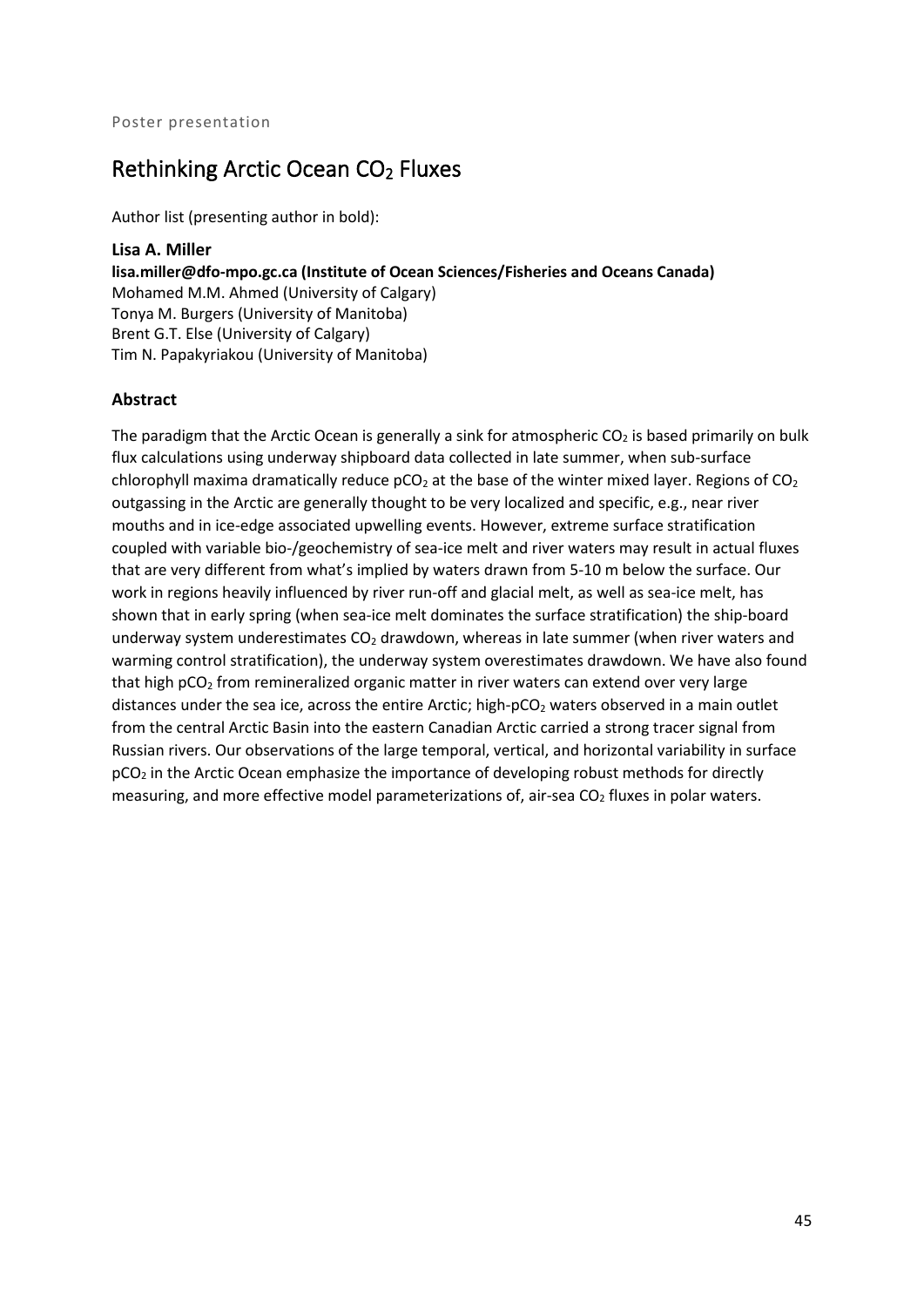# Measurements of surface-cooling induced gas-transfer using fluorescence-lifetime imaging (FLI) technique

Author list (presenting author in bold):

#### **Erni Murniati**

**erni.murniati@kit.edu (Karlsruhe Institut of Technology, Institute for Hydromechanics)** Herlina Herlina (Karlsruhe Institute of Technology, Institute for Hydromechanics, Germany) Allan Philippe (Environmental & Soil Chemistry, Institute for Environmental Sciences (iES Landau), University of Koblenz-Landau, Germany)

Cornelia Lang (Karlsruhe Institute of Technology, Institute for Hydromechanics, Germany) Olivier Eiff (Karlsruhe Institute of Technology, Institute for Hydromechanics, Germany)

#### **Abstract**

Previous studies have shown the significant role of buoyant-convective instability in enhancing the transfer rate of heat and greenhouse gases across the air-water interface. To study the dynamics of such transport processes without disturbing the thin dissolved gas concentration boundary layer, we employed a fluorescence-lifetime imaging (FLI) technique to measure the oxygen concentration distribution. Platinum octaethylphorphyrin (PtOEP) embedded in nanoparticles were introduced into the water as tracer. The measurement area was illuminated by a laser light sheet with a wavelength of 405 nm. The experiments were performed in a 30 cm × 30 cm × 43 cm tank filled with warm (25°C) deionized-water to a depth of 40 cm. Before each experiment, oxygen was purged out of the water. The buoyant convective instability was promoted by exposing the surface of warm water to the cool ambient air. The temperature difference between the air measured at 30 cm above the water surface and the water in the bulk was varied from 5 to 20 °C. The relative humidity in all experiments was about 70-80%.

Sequences of oxygen concentration images showed that shortly after the water surface was exposed to the cool air, at some locations the concentration boundary layer thickened forming relatively large plumes. While sinking, these cool and oxygen-rich plumes deformed into anchor-like structures. The penetration depth of these structures often exceeded the field of view (> 5cm), showing the effective transport mechanism of oxygen-rich fluid from the top into the oxygen-poor bulk region. It was observed that the plumes appeared more frequently and progressed faster with increasing temperature difference, which is positively correlated with the transfer rate. In addition, the setup allowed optical access from the top enabling the coupling of the FLI with an infraredthermal imaging technique. Simultaneous measurements of both techniques showed the correlation between the development of convection cells at the water surface and the movement of sinking oxygen-rich plumes.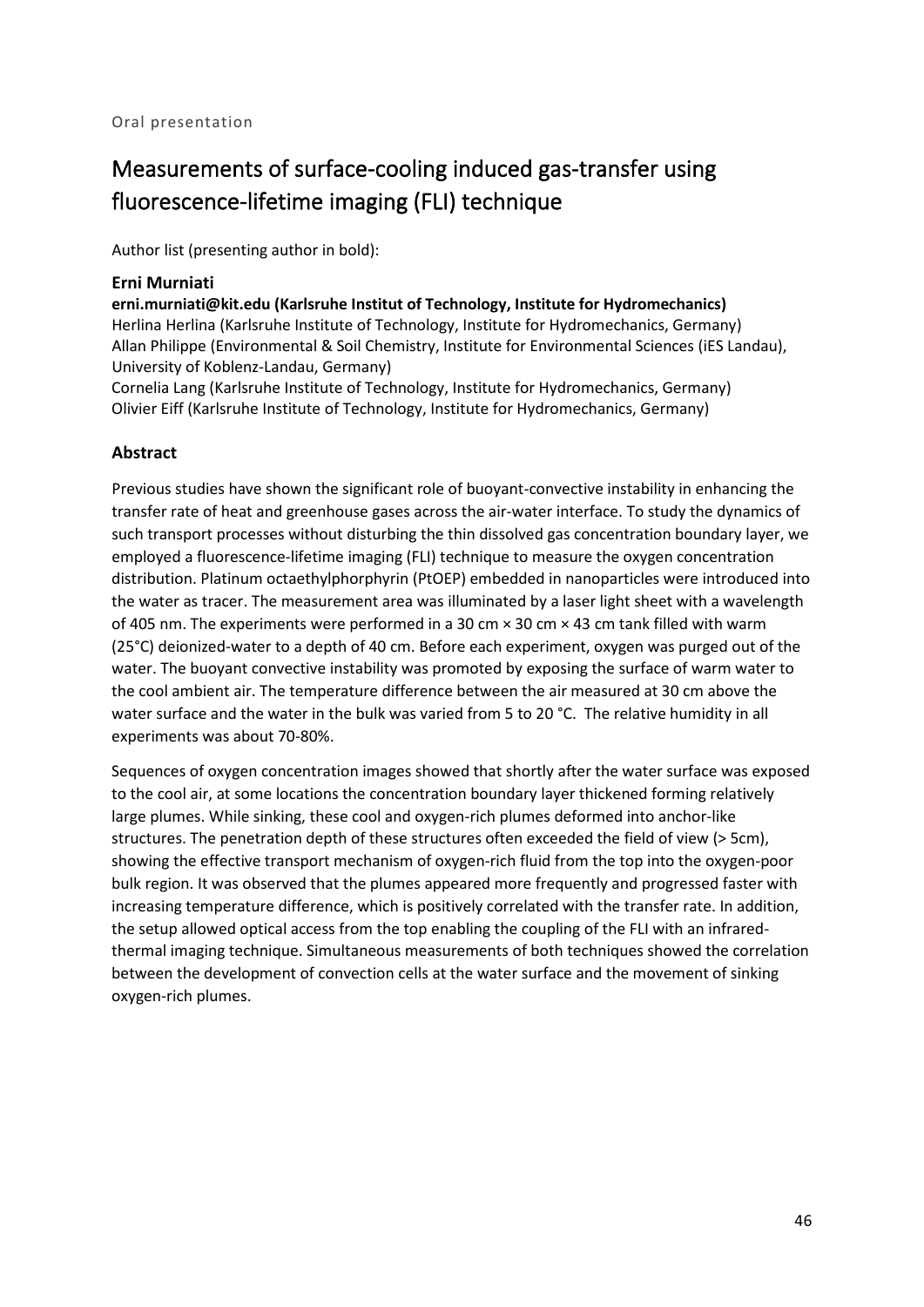# Constraining the role of the surface micro layer in tropical riverine headwaters of Amazonia

Author list (presenting author in bold):

### **Sevda Norouzi Alibabalou**

**sn57@hw.ac.uk (Heriot-Watt University)**

Thomas Wagner (Lyell Centre, Heriot-Watt University, Edinburgh) Alan MacDonald (British Geological Survey, Lyell Centre, Edinburgh) Andrew Tye (British Geological Survey, Environmental Science Centre, Keyworth, Nottingham) Juliane Bischoff (Lyell Centre, Heriot-Watt University, Edinburgh) James Spray (Lyell Centre, Heriot-Watt University, Edinburgh) Sara Trojahn (Lyell Centre, Heriot-Watt University, Edinburgh) Ryan Pereira (Lyell Centre, Heriot-Watt University, Edinburgh)

#### **Abstract**

The interface between the world's atmosphere and hydrosphere, known as the surface microlayer (SML) exhibits many unique properties in comparison to subsurface water (SSW) (Wu et al., 2017). It is subjected to greater environmental and climatic variation than the underlying water column (Hardy, 1982) and is known to be enriched, to varying degrees, in many chemical compounds (Elzerman and Armstrong, 1979; Pellenbarg and Church, 1979; Wurl et al., 2011). The SML is a fundamental control of climate active gas cycling through regulation of the gas transfer velocity (kw). While organic matter (OM) in the SML of marine environments has received attention demonstrating up to a 50% reduction in kw (Pereira et al., 2016; 2018), the role of the SML of inland waters is poorly constrained (Raymond et al., 2013; Regnier et al., 2013).

Inland waters are terrestrial integrators, regulators of climate change (Kokic et al., 2015), and a net source of over 3.9 Pg C year−1 in the form of CO<sub>2</sub>, of which 1.8 Pg C year-1 are emitted from streams and rivers (Marcé et al., 2018; Raymond et al., 2013). Headwaters comprise over 70% of worldwide river networks (Gomi et al., 2002); however, the sparsity of data in temporal regions causes a large uncertainty in outgassing estimates (Drake et al., 2018). Where estimates exist, they typically rely on proxies to infer gas concentration (pH and alkalinity) and kw (river gradient) (Raymond et al., 2013). These estimates are likely compromised by significant secondary factors such as bubbles and OM enrichments in the SML with temporal and spatial variability that will cause variable kw. To address this, we combine high-end analytical dissolved OM (DOM) analysis with home-built  $CO<sub>2</sub>$  samplers specifically designed to estimate kw during variable SML OM compositions.

Our results from Amazonian headwaters of the Essequibo River in 2019 show that while dissolved organic carbon is not enriched in the SML there are compositional changes in OM. Specific UV absorbance at wavelength 254nm (SUVA254) enrichments increase over time indicating an increase in aromatic moieties. This is confirmed by a pioneering liquid chromatography (LC) technique (Huber et al., 2011) which demonstrates increasing aromaticity in the humic fraction of OM. Initial observations suggest that increasing aromaticity likely results in fluctuations of kw with flux estimates impacted by variable SML OM composition changes over time.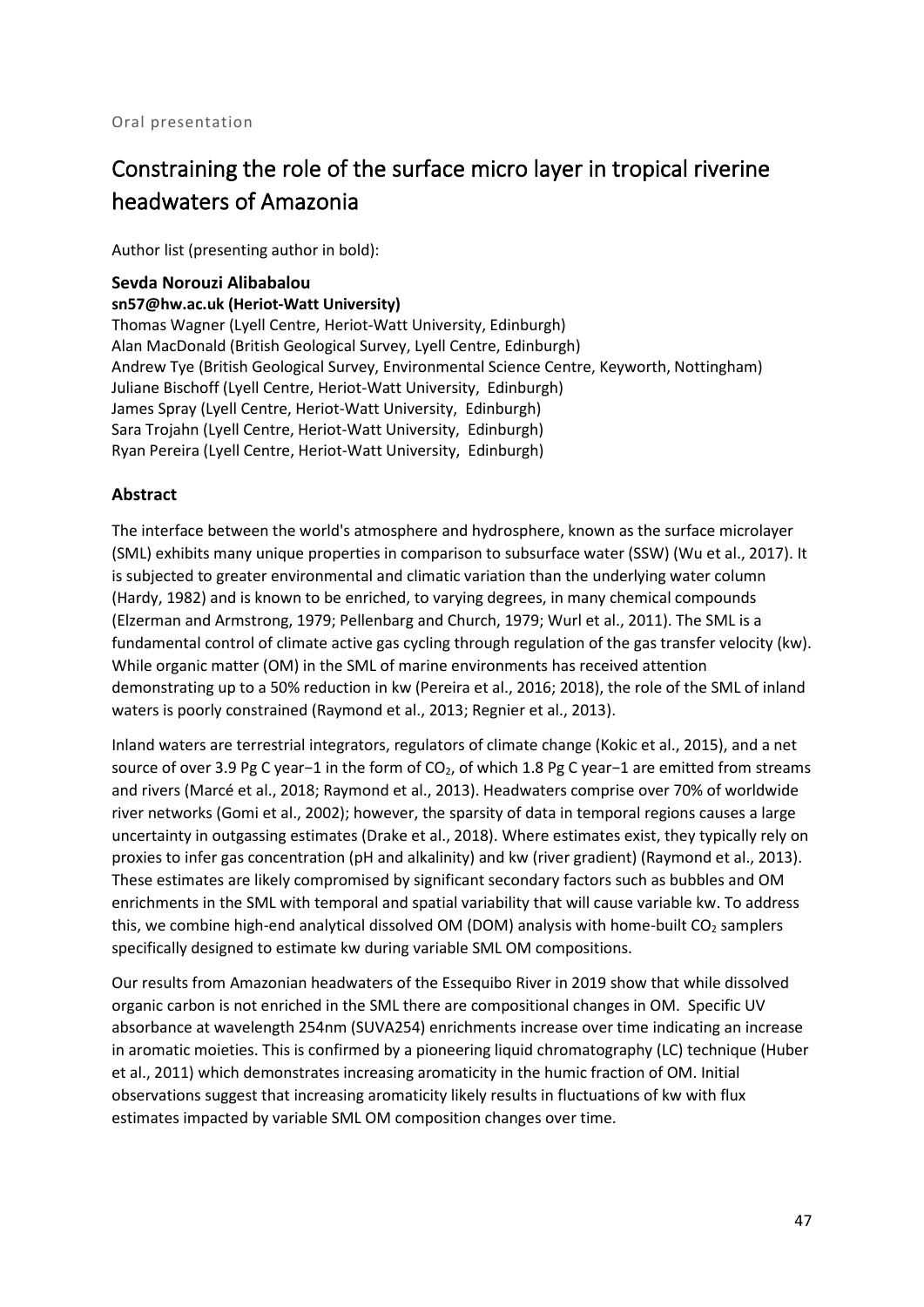# The  $CO<sub>2</sub>$  fluxes at the ocean-atmosphere interface on the Brazilian continental shelf: a review of its behavior as a source or sink of atmospheric  $CO<sub>2</sub>$

Author list (presenting author in bold):

#### **Raquel Oliveira**

**oliveira.raquel\_3@posgraduacao.uerj.br (Faculty and Graduate School in Oceanography (FAOC/PPG-OCN), Rio de Janeiro State University, Rio de Janeiro, Brazil)**

Helen Affe (Faculty and Graduate School in Oceanography (FAOC/PPG-OCN), Rio de Janeiro State University, Rio de Janeiro, Brazil)

Thiago Franklin (Faculty and Graduate School in Oceanography (FAOC/PPG-OCN), Rio de Janeiro State University, Rio de Janeiro, Brazil)

Gizyelle Miguel (Faculty and Graduate School in Oceanography (FAOC/PPG-OCN), Rio de Janeiro State University, Rio de Janeiro, Brazil)

Raquel Avelina (Faculty and Graduate School in Oceanography (FAOC/PPG-OCN), Rio de Janeiro State University, Rio de Janeiro, Brazil)

Luana Pinho (Faculty and Graduate School in Oceanography (FAOC/PPG-OCN), Rio de Janeiro State University, Rio de Janeiro, Brazil)

Leticia Cunha (Faculty and Graduate School in Oceanography (FAOC/PPG-OCN), Rio de Janeiro State University, Rio de Janeiro, Brazil)

#### **Abstract**

Most studies on the global carbon cycle have neglected the Southern Hemisphere oceans, due to the limitations of spatiotemporal sampling, especially in continental shelves and coastal zones. Although Brazil's continental shelf has continental size, it remains poorly studied in terms of the carbonate system and the  $CO<sub>2</sub>$  fluxes between ocean and atmosphere, even in national level. In this study, we prepared a literature review on papers about the ocean-atmosphere  $CO<sub>2</sub>$  fluxes along the Brazilian shelf, including nearshore areas, to characterize the current knowledge about the carbonate system, and to assess the Brazilian coastal zones behavior as a source or sink of CO<sub>2</sub>. We found around 110 articles, published between the years 2000 and 2021, at the Web of Science and Scopus repositories. For methodological purposes, the Brazilian shelf was divided into the regions South-Southeast (around -34°S to -18°S), North-Northeast (around -18°S to 5°N), and we further considered the whole Brazilian continental shelf in the global context. The large-scale studies show that the continental shelf presents latitudinal range of  $CO<sub>2</sub>$  fluxes, where the North region acts as a source of  $CO<sub>2</sub>$  to the atmosphere, the Southeast shows the neutral condition, and the South region acts as a sink of  $CO<sub>2</sub>$ . For instance, the mean  $CO<sub>2</sub>$  fluxes in these large areas during the boreal autumn between 2000 and 2008 were, respectively,  $1.6 \pm 0.6$  mol CO<sub>2</sub> m-2 year-1 (between  $1^{\circ}N-15^{\circ}S$ ), 0.5  $\pm$ 0.7 mol CO<sub>2</sub> m-2 year-1 (between 15°S–31°S) and −3.2 ± 2.7 mol CO<sub>2</sub> m-2 year-1 (between 31°S– 40°S) (Padin et al., 2010). However, locally, the  $CO<sub>2</sub>$  fluxes are widely influenced by seasonality, mesoscale, and synoptic oceanographic and meteorological processes, also by the large plumes from Da Plata and Amazonas rivers, hence the same area can be a source or sink of  $CO<sub>2</sub>$  depending on these different conditions. We highlight the lack of regional information especially between Bahia and Ceara states, and the absence of a consistent temporal data series product for the entire continental shelf. Finally, this study emphasizes the need for long-term observations and monitoring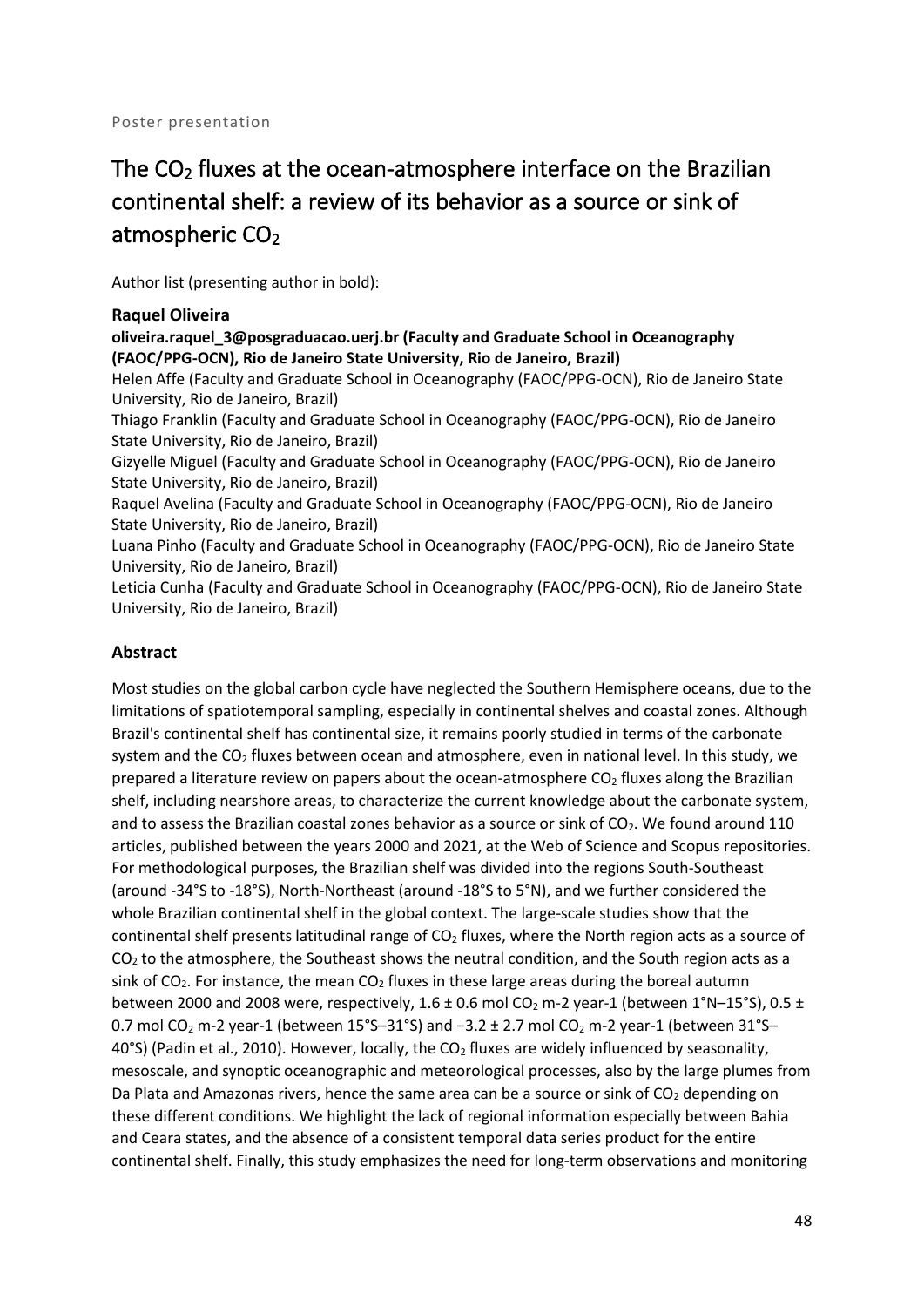initiatives alongshore to better understand the Brazilian continental shelf role on the global carbon budget.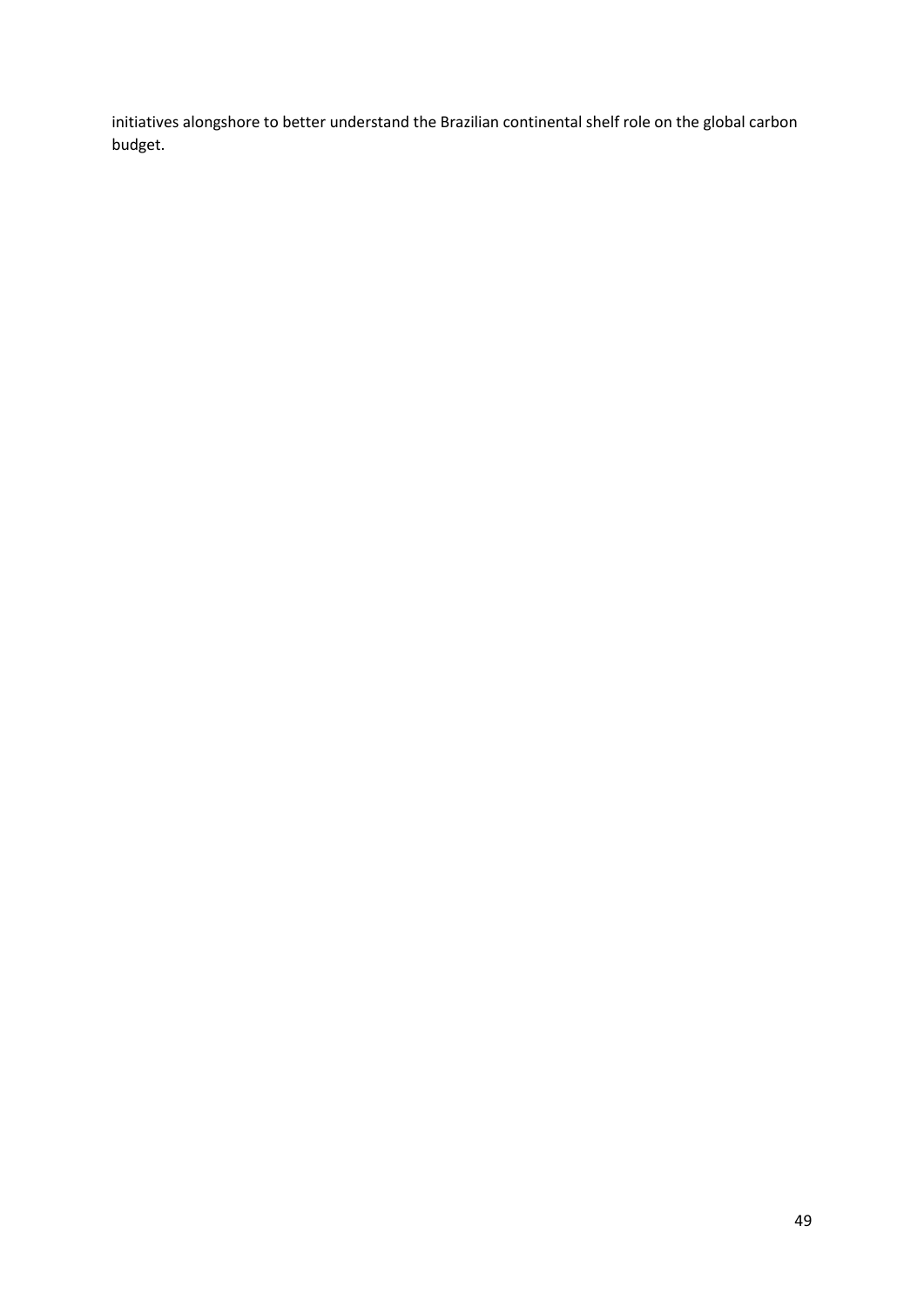# Statistical distributions of whitecap variables using a novel remote sensing technique to detect and track individual whitecaps in digital sea surface images

Author list (presenting author in bold):

**Joe Peach (Imperial College London)** Adrian Callaghan Filippo Bergamasco Alivse Benetazzo Francesco Barberiol

#### **Abstract**

Quantification of air-sea bubble-mediated gas exchange can be enhanced through a better understanding of whitecap air entrainment rates, bubble size distribution and bubble residence times. Sophisticated digital image-based remote sensing techniques of the sea surface are an invaluable tool in providing better descriptions of wave breaking activity on a whitecap-by-whitecap basis. Further, the use of these techniques allows for improved knowledge on the variability of populations of individual whitecaps across a multitude of sea states, of which little is known.

This work uses a stereographic video system mounted on the Aqua Alta oceanographic Tower (AAT) in the Adriatic Sea east of the Venice Lagoon to gather digital images of the sea surface. Using these images, we have developed a novel remote sensing technique that detects and tracks individual whitecaps. To date, data have been acquired in wind speeds ranging from 6 to 16 m/s. The whitecaps are first detected in digital grayscale images with a brightness thresholding technique that utilizes the image pixel intensity histogram. The movement of individual whitecaps is estimated with optical flow and is used to track whitecaps between consecutive frames. After tracking the whitecap throughout its life cycle, various geometric, kinematic and dynamic properties such as the timeevolving foam area [m<sup>2</sup>], breaking speed [m/s], average crest length [m] and foam area growth and decay timescales [s] are extracted from the corresponding frames of the 3D reconstructed sea surface. These extracted quantities are subsequently aggregated and presented as statistical distributions of whitecap variables such as the maximum area, growth timescales and decay timescales.

Distributions of these whitecap variables will be presented and discussed in the context of current understanding of wave breaking activity at the sea surface and relevance to bubble-mediated gas transfer.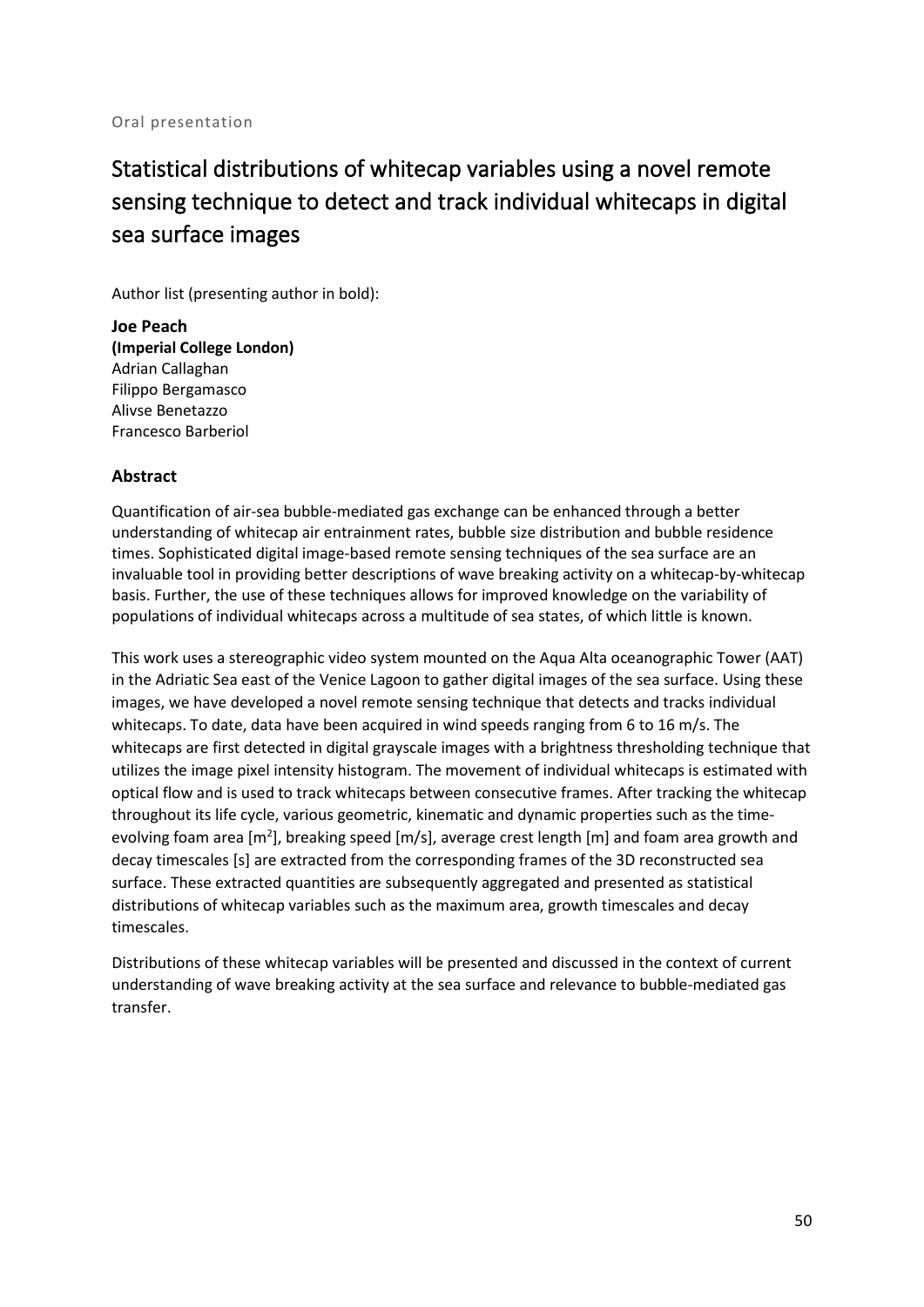# Breathing Oceans: understanding the role of surface-active organic matter composition in the ocean skin layer to modulate gas exchange between the atmosphere and ocean

Author list (presenting author in bold):

**Ryan Pereira r.pereira@hw.ac.uk (Lyell Centre, Heriot-Watt University)** Beth Cowling (Heriot-Watt University) Katrina Walker (Heriot-Watt University) Jamie Shutler (Exeter University) Manuela van Pinxteren (TROPOS)

#### **Abstract**

Oceans are a global reservoir of greenhouse gases estimated to account for 20–40% of the postindustrial sink for anthropogenic carbon dioxide  $(CO<sub>2</sub>)$ . However, quantifying the exchange of key greenhouse gases such as  $CO<sub>2</sub>$ , methane (CH4), and nitrous oxide (N<sub>2</sub>O) across the air-water interface of the ocean is a major challenge.

The oceanic uptake of greenhouse gases is determined by relative differences in gas concentrations of water and air and its transfer velocity (kw), which is controlled by variability of near surface turbulence in the sea surface microlayer (SML). The SML (depth < 400 \meq | is a physically and biogeochemically distinct ocean-atmosphere interface covering the entire ocean surface, containing enrichments in surface-active organic matter (surfactants). Gas exchange suppression by surfactants in the SML, has been shown to reduce the amount of  $CO<sub>2</sub>$  annually stored by ~9% in the Atlantic Ocean (Pereira et al., 2018). Wind speed is a fundamental control of near surface turbulence but known to be a weak kw predictor with other key controlling variables. These uncertainties impede our ability to model and predict the role of the oceans in modulating climate.

Surfactants are derived from multiple organic matter (OM) sources along the land-ocean continuum include in-situ primary production, allochthonous inputs of terrestrial material of either natural or anthropogenic origin, and the photochemical and/or microbial reworking of higher molecular weight material. However, the role of surfactants in the SML is obscured by our current (in)ability to characterise OM. Pereira et al. (2016) demonstrated differences in kw suppression along a terrestrial-marine gradient that is concomitant with a changing OM composition in the North Sea and that OM source and associated composition may have a large control on the supply of surfactants to the SML, which in turn reduces kw. Pereira et al. (2018) further demonstrated up to 50% kw suppression by surfactants was related to sea surface temperature in 'hotspots' of the Atlantic Ocean.

Here we outline a new 5-year European Research Council project (BOOGIE) that builds on our previous work and aims to further understand how the dynamic OM composition in the SML impacts gas exchange over space and through time to improve estimates of oceanic sinks and sources of key greenhouse gases.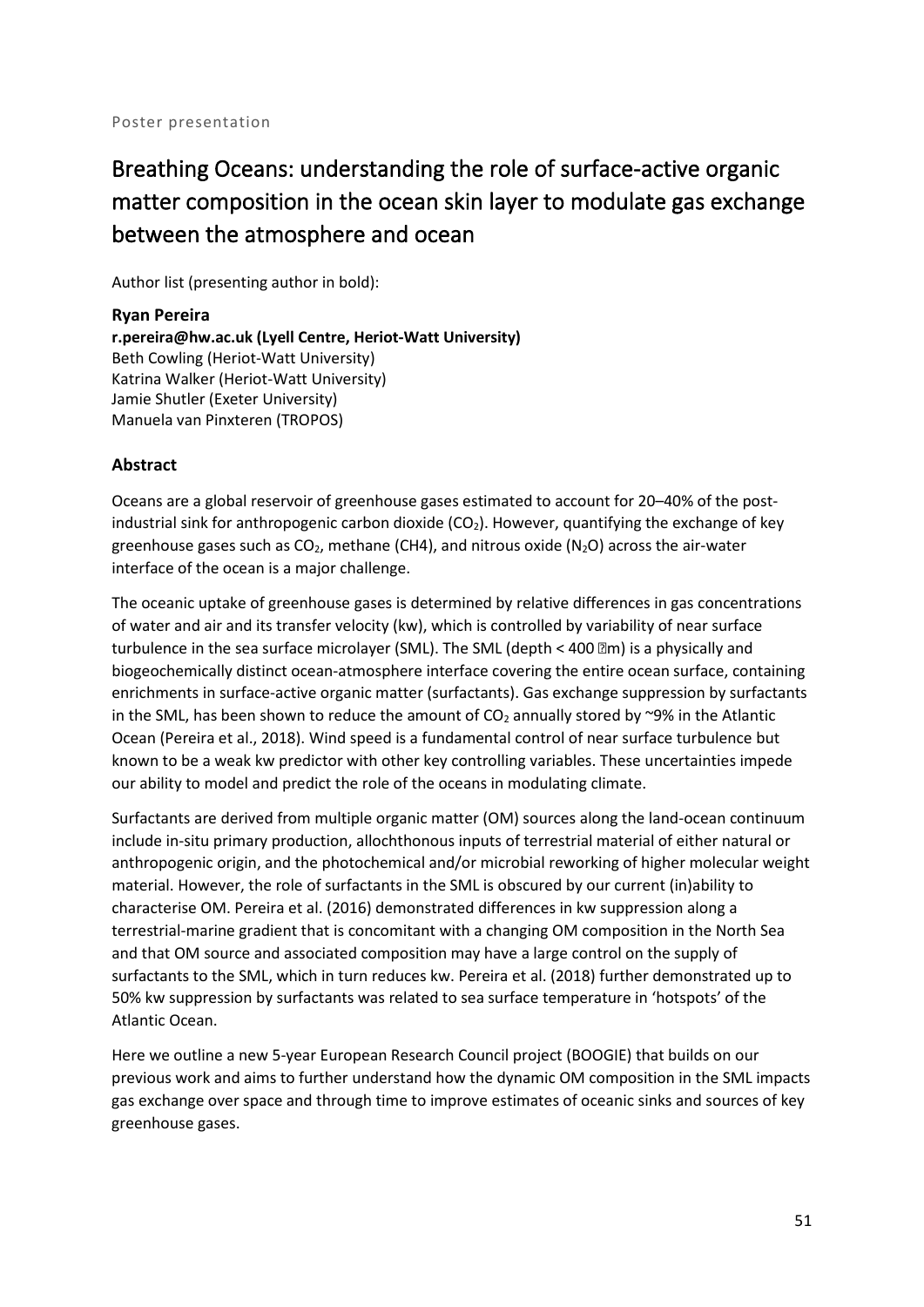#### Oral presentation

## Air-sea exchange of acetaldehyde, acetone and DMS at a UK coastal site.

Author list (presenting author in bold):

#### **Daniel Phillips**

**dph@pml.ac.uk (Plymouth Marine Laboratory)** Frances Hopkins (Plymouth Marine Laboratory) Thomas Bell (Plymouth Marine Laboratory) Charel Wohl (Plymouth Marine Laboratory) Claire Reeves (University of East Anglia) Philip Nightingale (Plymouth Marine Laboratory) Peter Liss (University of East Anglia) Mingxi Yang (Plymouth Marine Laboratory)

#### **Abstract**

Volatile organic compounds (VOC) are important for atmospheric chemistry because they influence the oxidative capacity of the atmosphere by acting as hydroxyl radical sinks. Their subsequent lowervolatility oxidation products can also condense to form particulates leading to cloud condensation nuclei. Large discrepancy remains in the role of the ocean towards the global VOC budget due to incorrectly understood, missing or poorly scaled sources and sinks.

We present air–sea fluxes of acetaldehyde, acetone and dimethylsulfide, quantified simultaneously by eddy covariance using a proton transfer reaction quadrupole mass spectrometer, at a coastal observatory in the south-west UK during the spring phytoplankton bloom (Apr-May 2018). Comparisons are made between an open-ocean (North Atlantic Ocean) and urban-dominated (Plymouth Sound) wind sector. We demonstrate the quadrupole mass spectrometer can be used to resolve eddy-covariance fluxes of acetaldehyde, acetone and dimethylsulfide in a highly variable coastal environment. On the other hand, we show isoprene is below our limit of detection using two separate analyte masses and cannot be resolved in this setting.

Mean (± 1 standard error) fluxes of acetaldehyde, acetone and dimethylsulfide from the open-ocean wind sector were 1.21±0.69, 7.94±0.50 and 2.53±0.27 μmol m-2 d-1 respectively (+ sign indicates sea-to-air). Good agreement was shown with other Atlantic Ocean flux studies at the same latitude. In comparison, the urban-dominated wind sector showed fluxes of -5.22±1.14, -12.66±1.32 and 1.19±0.39 μmol m-2 d-1. The greater influxes of acetaldehyde and acetone and the lower efflux of DMS from the Plymouth Sound wind sector were likely driven by higher atmospheric concentrations from the urban environment and reduced wind speed respectively.

Further comparisons are made to fluxes calculated from the two-layer model, using atmospheric and seawater concentrations from the observatory and off-shore L4 marine station respectively. The model results supported our eddy covariance measurements with agreement in expected surface water saturation and flux direction. Generally, modelled values predicted an average flux ≈25% lower than the average direct measurements.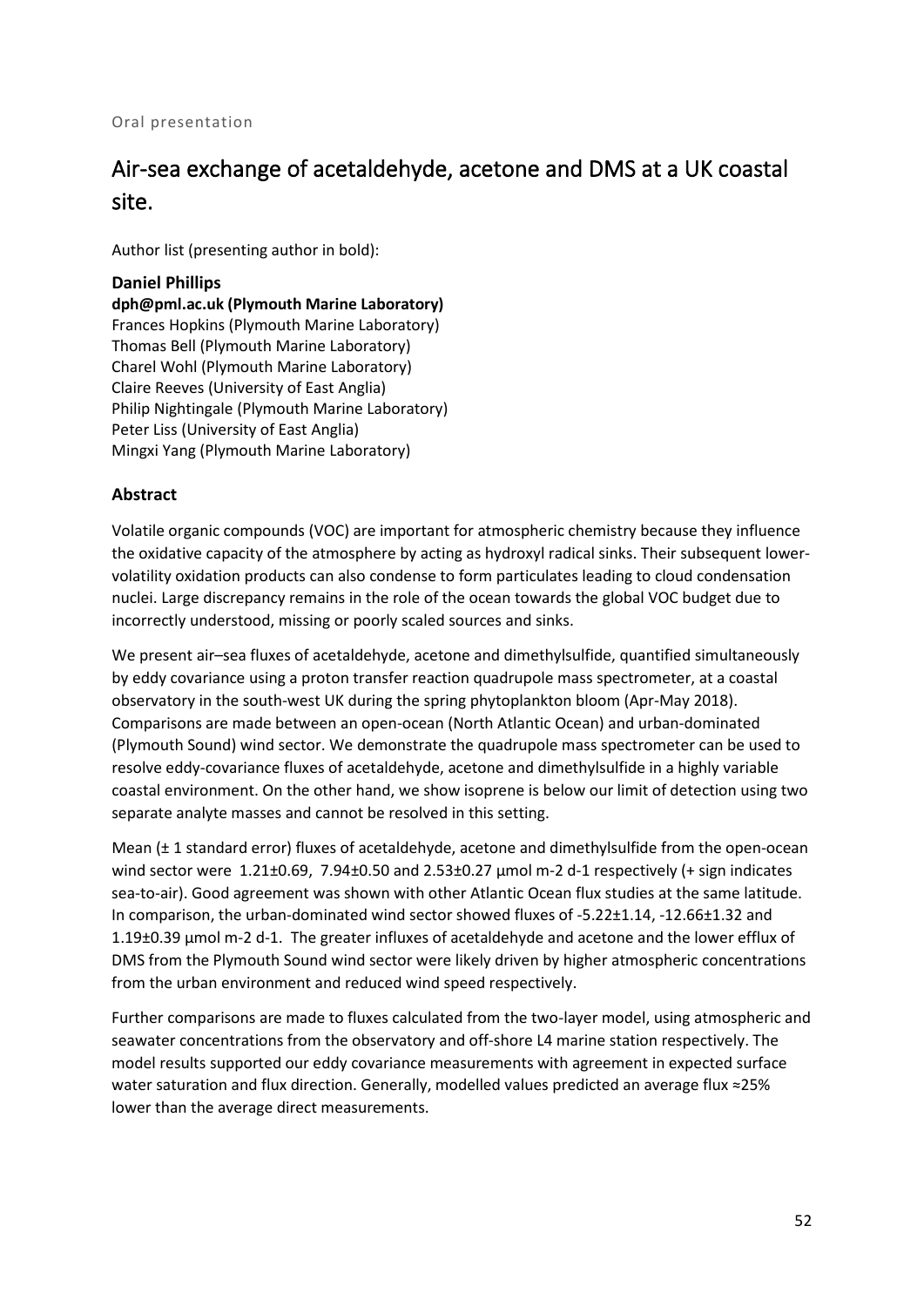## Shipboard Infrared and Visible Remote Sensing of Whitecaps

Author list (presenting author in bold):

**Henry Potter hpotter@tamu.edu (Texas A&M University)** Xin Yang (Texas A&M University) Meng Lyu (Texas A&M University) Brendan Christensen (Texas A&M University)

#### **Abstract**

Under influence from the wind, waves grow until they become unstable and break. Breaking entrains air, creating plumes of bubbles below the surface. Smaller bubbles dissolve into the water, larger bubbles rise and form whitecaps. Whitecaps can be distinguished as either actively generated (stage A), or decaying (stage B). Stage A marks an acoustic period with turbulence, energy dissipation, ocean mixing, increased surface roughness, and bubble-driven gas diffusion. Buoyant bubbles drag water upward bringing surface active material and creating regions of divergence which enhance air-sea gas transfer. Stage A generation also enhances spray through the tearing of wave crests which significantly enhance sensible and latent heat fluxes. At stage B the bursting of bubbles produces small droplets which reside in the air long enough to reach moisture equilibrium and transform into sea salt aerosols which through several pathways impact the climate. Whitecap coverage is used expansively to estimate these processes yet the routinely employed wind speed dependence has an order of magnitude uncertainty that, in large part, is due to significant variations in stage B lifetime. Here we present initial results from two research cruises in the Gulf of Mexico to understanding the factors which influence stage B lifetime and whitecap fraction. Whitecaps were observed using visible and infrared remote sensing which provides clear, unambiguous separation of whitecap stages. Concurrent measurements were made of mean atmospheric and oceanic variables as well as momentum and enthalpy fluxes, surface tension, and subsurface bubble plume characteristics and supplemented with wave information taken from existing buoys networks.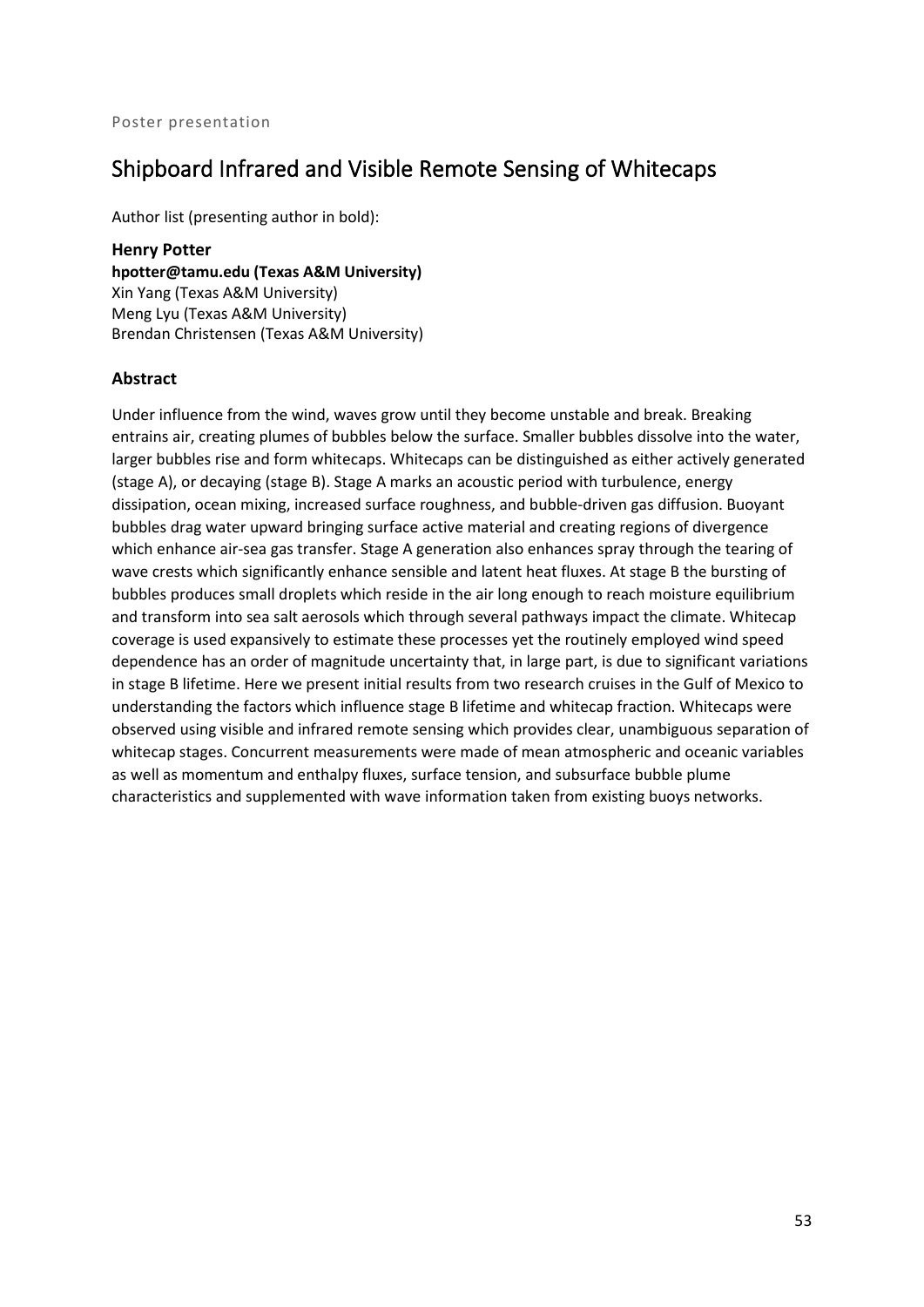# A Field Experiment to Determine the Impact of Nearshore Processes on Air-Sea Mass, Momentum, and Heat Fluxes

Author list (presenting author in bold):

**Henry Potter hpoter@tamu.edu (Texas A&M University)** Meng Lyu (Texas A&M University) Xin Yang (Texas A&M University) Robby Haslett (Texas A&M University)

#### **Abstract**

The accuracy of weather and climate models depends on reliable quantification of air-sea energy transfer. While decades of research and technological advances have led to significant improvements to momentum, mass, and heat flux parameterization, even the most robust models are developed from open-ocean measurements where conditions are spatially uniform and similarity theory generally applies. Nearshore, wave shoaling and breaking, varying wind-swell incidence angles, complex currents patterns, rapid bathymetric changes, and shore-side topographic features all contrast open-ocean homogeneity meaning flux parameterizations are less effective. Therefore, there is a critical need to identify and systematically quantify the impact of coastal processes and features on air-sea exchange over a wide range of wind speeds. The US SOLAS Science Plan (2021) lists Conducting coastal gas exchange experiments to test existing parameterizations and develop new parameterizations in various shallow water environments as an important priority. To this end, we deployed flux packages on the pier and the beach tower at the Army Corp Field Research Facility (FRF) in Duck, North Carolina, as part of DUNEX (DUring Nearshore EXperiment). During the monthslong campaign we recorded momentum, heat, H2O, and  $CO<sub>2</sub>$  fluxes in the nearshore, which are complimented by FRF's extensive metocean observational network. We will present an overview of the experiment and selected results.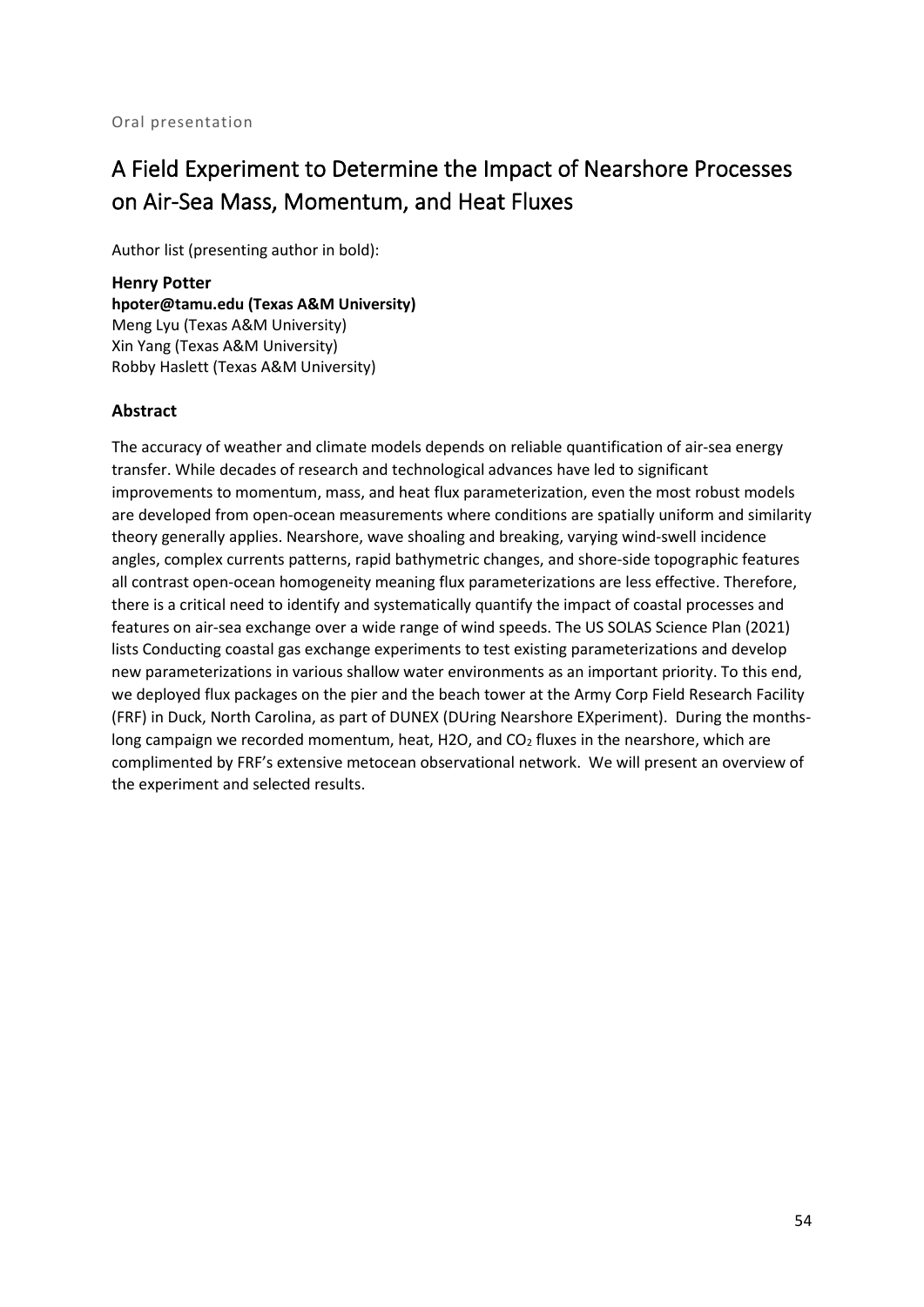# Wind and fetch dependent gas transfer velocity in an Arctic sea-ice lead determined from eddy covariance  $CO<sub>2</sub>$  flux measurements

Author list (presenting author in bold):

#### **John Prytherch john.prytherch@misu.su.se (MISU, Stockholm University)**

#### **Abstract**

Gas transfer velocity of poorly soluble trace gases is driven by near-surface ocean turbulence, which may be enhanced or suppressed by the presence of sea ice. There are few measurements of gas transfer from sea-ice regions, increasing uncertainty in the magnitude of the polar ocean  $CO<sub>2</sub>$  sink.

Here, gas transfer velocity is directly determined from eddy covariance  $CO<sub>2</sub>$  flux measurements at a sea-ice lead in the Arctic Ocean close to the North Pole during the transition between summer-melt and autumn-freeze-up seasons. The flux measurements were made with relatively high precision due to low humidity flux and high ΔpCO<sub>2</sub> conditions. Measurements were made of both lead wateratmosphere and ice/snow-atmosphere fluxes. The ice/snow-atmosphere fluxes are the first direct flux measurements reported for pack sea ice in the summer-autumn season. A flux footprint analysis was used to determine the flux into the lead surface from which the gas transfer velocity was derived.

Gas transfer velocities were determined for wind speeds up to 13.1 m s-1. It is shown that the windspeed dependent gas transfer rate in the lead is approximately quadratic and suppressed by 25% relative to commonly used open-ocean parameterisations. The gas transfer measurements exhibit a dependence on both wind speed and on fetch, demonstrating the importance of lead dimensions and the resulting lead wave characteristics on gas exchange. Conversely, the measurements exhibit little dependence on convection-driven turbulence resulting from buoyancy flux, suggesting this is not a significant driver of gas exchange for this location and season. These results show that current estimates of polar ocean carbon uptake, using open-ocean gas transfer parameterisations scaled linearly by open-water fraction, likely overestimate gas exchange rates in summertime.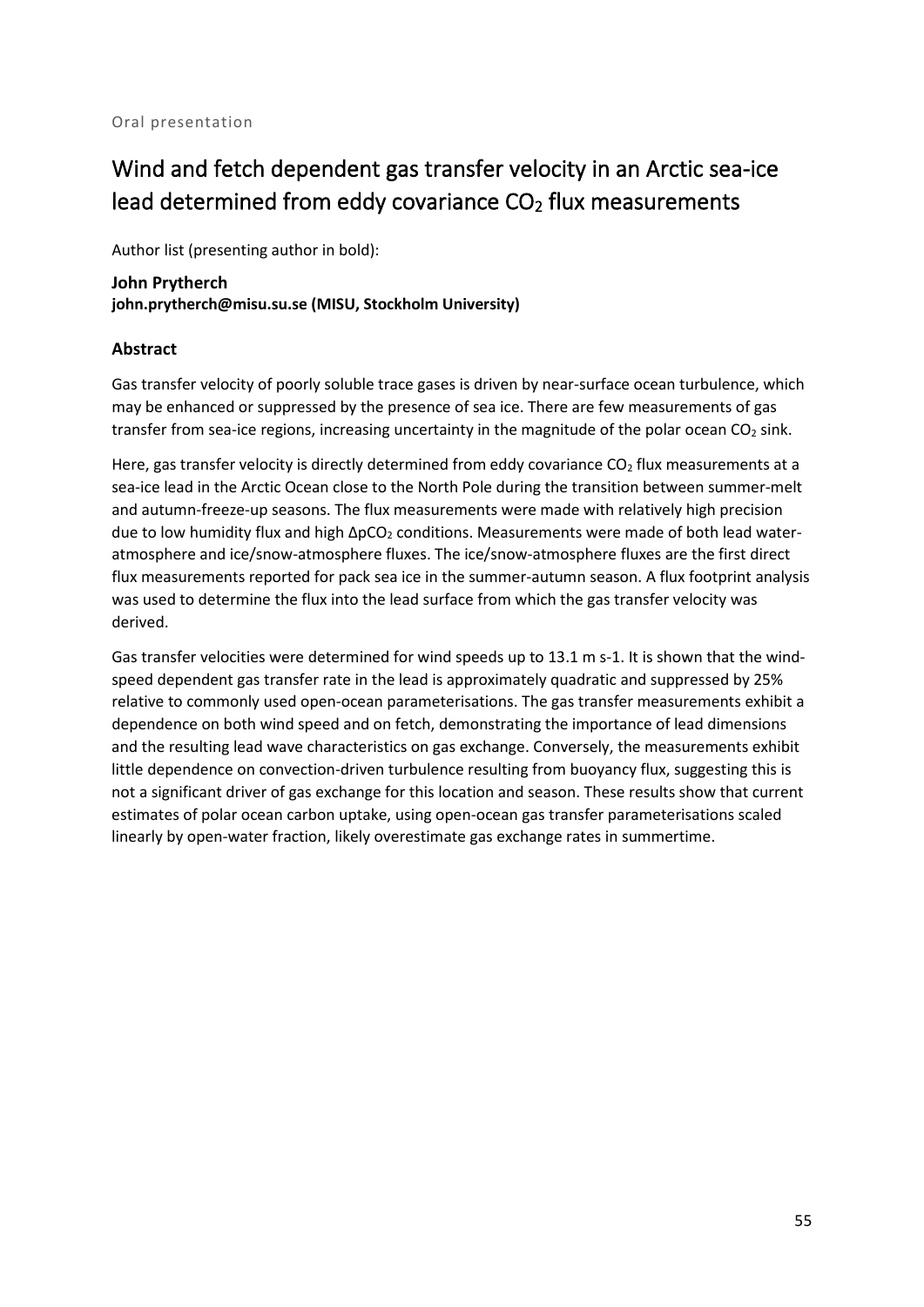# The role of sea ice in CH4 and  $CO<sub>2</sub>$  air-sea gas transfer in the central Arctic Ocean

Author list (presenting author in bold):

**John Prytherch john.prytherch@misu.su.se (Department of Meteorology, Stockholm University)** Michael Tjernström (Stockholm University) Sonja Murto (Stockholm University) Ian Brown (PML) Brett Thornton (Stockholm University) Volker Brüchert (Stockholm University) Patrick Crill (Stockholm University)

#### **Abstract**

The role of sea ice in suppressing or enhancing the air-sea exchange of trace gases is poorly known. Sea ice may enhance near-surface turbulence through ice-edge form drag and shear from ice movement. At the same time sea ice suppresses surface waves through fetch limitation. In addition, sea ice itself plays a complex and important role in gas cycling, with for example brine channels acting as an additional pathway for gases to reach the atmosphere, brine release during freeze up inducing haline convection, potentially enhancing gas transfer, and freshwater release from melting sea ice acting to stratify surface waters, suppressing gas transfer. Here we present recent results from several central Arctic Ocean expeditions onboard the Swedish icebreaker Oden.

In summer 2021 during the Synoptic Arctic Survey 2021 (SAS2021) expedition, a floating chamber system built on a Los Gatos Research (LGR) Cavity Enhanced Laser Spectrometer was used to measure air-sea fluxes of CH4 and CO<sub>2</sub>. To determine gas transfer velocities, flux measurements were combined with atmospheric concentration measurements from an LGR spectrometer-based profiling system on Oden's foremast, and water concentration measurements from GC and membrane-based systems sampling from Oden's CTD, underway line (8 m depth), and near-surface profiles from a Ruttner sampler deployed from the sea ice. Fluxes were measured from leads and melt ponds in pack ice and the marginal ice zone, accessed both from sea ice and from Oden.

Additional measurements of surface-atmosphere CH4 and CO<sub>2</sub> exchange were made using an eddy covariance (EC) system onboard Oden, also based on an LGR spectrometer, mounted at the ship's foremast and with winds corrected for both platform motion and flow distortion using a CFD model of the airflow over Oden. This EC system was also deployed on previous summertime central Arctic Ocean expeditions in 2014, 2016 and in 2018. In 2018 during a five-week ice camp, an additional EC system was also deployed on sea ice adjacent to an open lead system.

Initial analysis from SAS2021 indicates that CH4 formed through biological processes under ice can be released to the atmosphere when sufficient mixing mechanisms (i.e. wind and ice drift) are present. The role of sea ice in gas transfer is further examined using results from earlier expeditions, demonstrating reduced gas transfer rates for  $CO<sub>2</sub>$  in a sea ice lead, and determining a relationship between gas transfer and sea-ice concentration.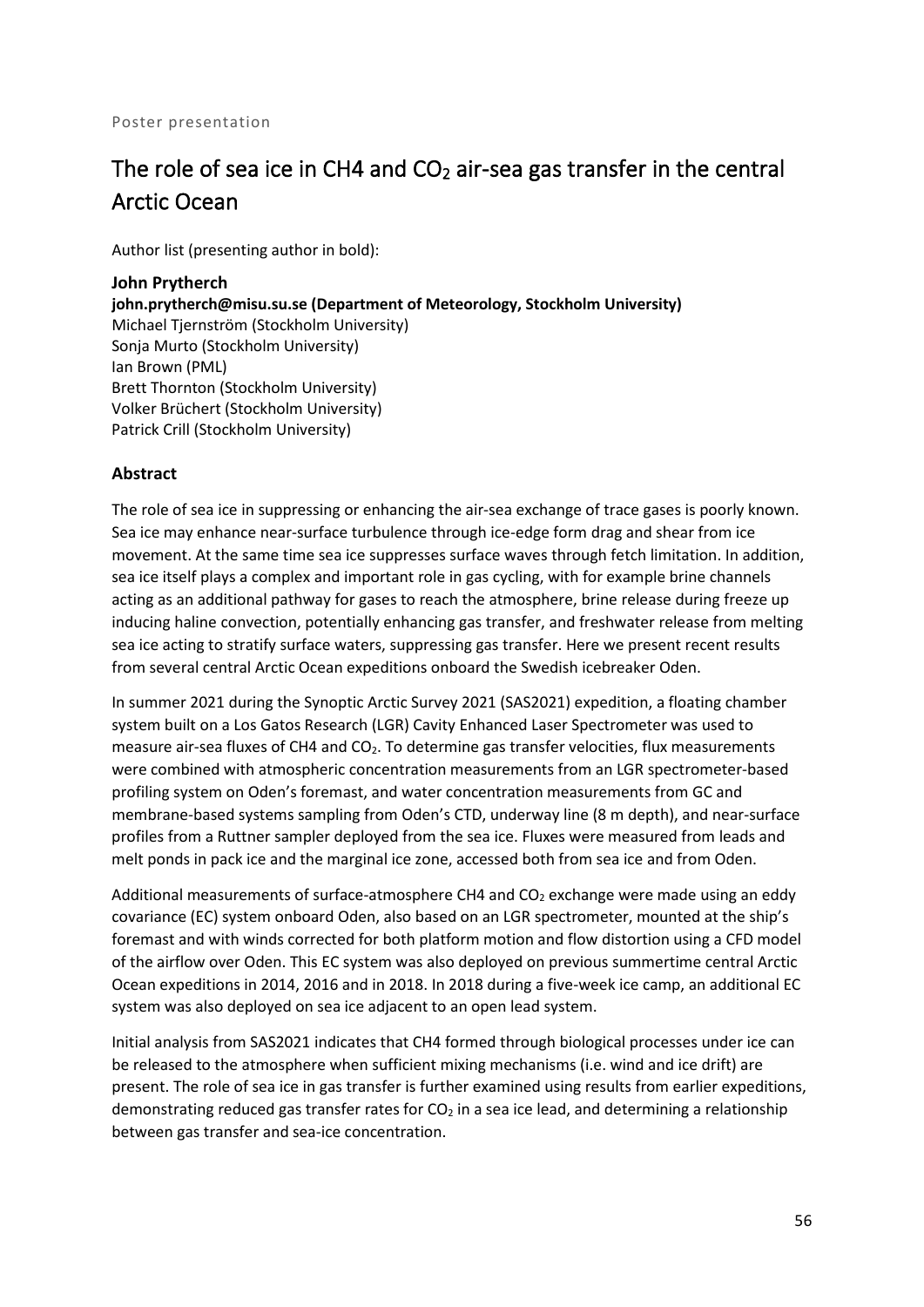## pCO2 gradient in the near surface ocean

Author list (presenting author in bold):

**Mariana Ribas Ribas mariana.ribas.ribas@uol.de (University of Oldenburg)** Oliver Wurl (University of Oldenburg)

#### **Abstract**

Around half of all carbon dioxide  $(CO<sub>2</sub>)$  produced by humans since the Industrial Revolution has dissolved into the ocean. Therefore, understanding how the ocean exchanges  $CO<sub>2</sub>$  with the atmosphere is critical for the prediction of climate change. The global assessment of the air–sea  $CO<sub>2</sub>$ exchange is based on atmospheric and oceanic measurements. For the latter, ship data are generally collected at an approximate water depth of 3–5 m, e.g., the inlet depth of ship-based pipelines or the CTD depth closest to the water surface. The rationale behind this is the assumption that no gas gradient exists in the upper 0–5 m of the surface layer (Figure 1). However, ignoring this surface layer, including the sea surface microlayer (SML) directly at the air–water interface, can cause biases of 20–50% in estimating the exchange rate of  $CO<sub>2</sub>$  (Broecker et al., 1978; Salter et al., 2011; Pereira et al., 2018; Mustaffa et al., under revision). This may lead to strong uncertainties for global and regional CO<sub>2</sub> flux calculations.

Calleja et al. (2013) reported for the first time  $CO<sub>2</sub>$  and O2 gradients in the upper 5 m of the surface layer. They concluded that temperature differences accounted for only 11% of the observed partial pressure of  $CO_2$  (pCO<sub>2</sub>) gradients. Other processes might generate disequilibria in the  $CO_2$  between the ocean and the atmosphere, leading to a gradient-driven  $CO<sub>2</sub>$  exchange. However, the upper surface layer (0–5 m) is poorly characterized in terms of biogeochemistry. The overall objective is to elucidate the importance of the surface layer in the air–sea exchange of climate-relevant gases by comparing air-sea CO<sub>2</sub> fluxes using observed gradients and the assumption that no gradients exist. We propose high-resolution measurements, both in space and time, using a state-of-the-art research catamaran and an autonomous buoy to investigate the short-term variability in the direction and slopes of gradients and air–sea  $CO<sub>2</sub>$  fluxes. Fieldwork have been conducted during a research cruise on the RV Falkor in November-December 2019.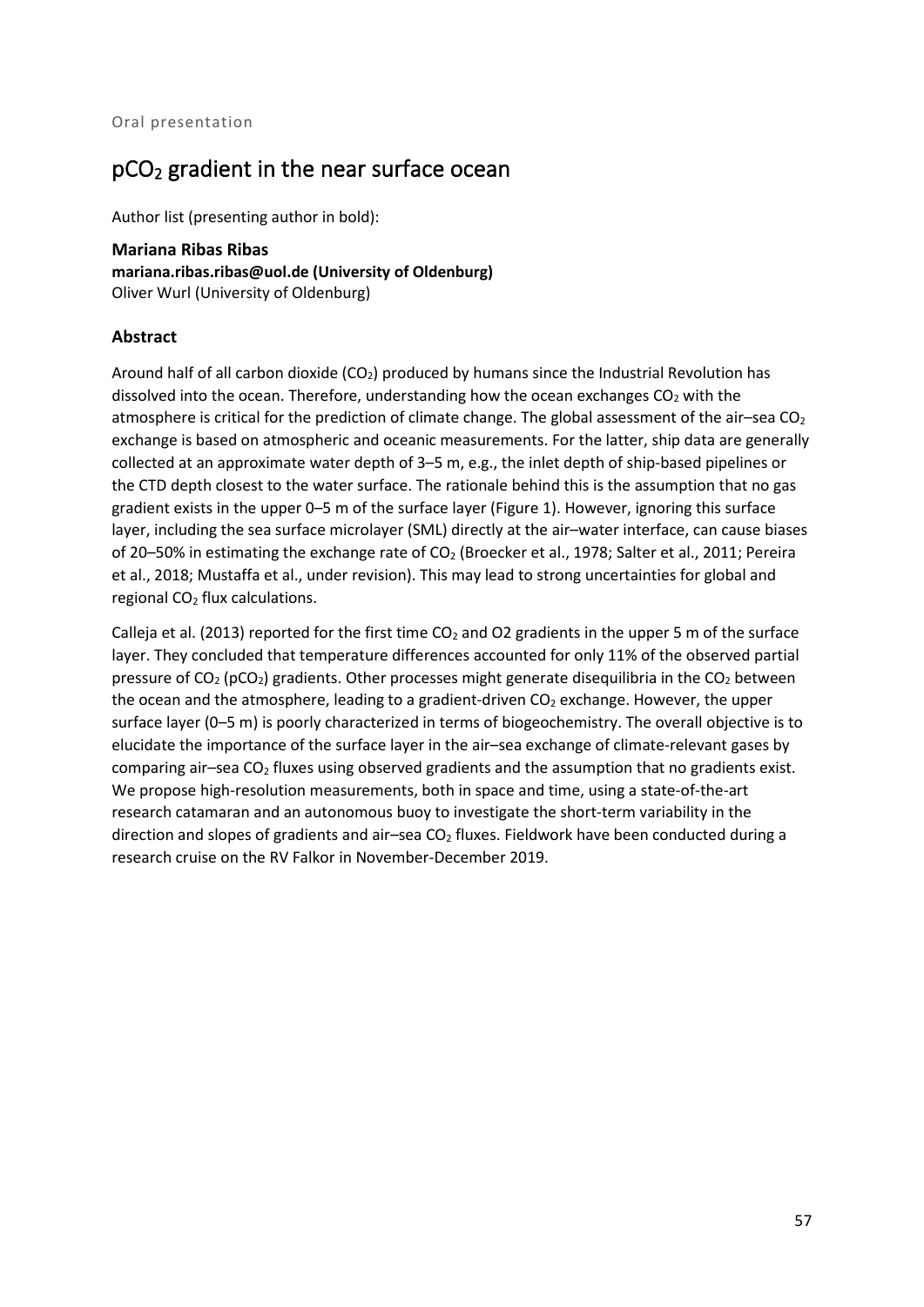### Surfactant control on air-water gas exchange in freshwater lakes

Author list (presenting author in bold):

**Philippa Rickard philippa.rickard@ncl.ac.uk (Newcastle University)** Robert Upstill-Goddard (Newcastle University) Leonie Esters (Uppsala University) Erik Sahlée (Uppsala University)

#### **Abstract**

Suppression of the gas transfer velocity (kw) of  $CO<sub>2</sub>$  by natural biological surfactants at the ocean basin scale is well established but its importance in freshwater systems remains open to question. This is a major issue given the likely freshwater contribution to the global cycles of  $CO<sub>2</sub>$  and other trace gases. For example, it is estimated that the total freshwater emission of gaseous carbon ( $CO<sub>2</sub>$ ) and CH4) might balance its net uptake by the combined marine and terrestrial biospheres. Large variations in local and continental scale emissions are indicated. Small high productivity lakes may play a disproportionality large role, and rapid lake warming in climate sensitive regions is likely to cause accelerated carbon mobilisation. However, our ability to accurately quantify this is seriously limited by a scarcity of data and large measurement uncertainties.

To address this, in an ongoing three-year project funded by the UK Leverhulme Trust we are making the first assessment of seasonal kw control by natural surfactant in a freshwater lake. Our study site is Uppsala University's permanent research station at Lake Erken (Sweden), established in 1946. The site is fully instrumented: a suite of biogeochemical variables is routinely monitored in situ and at high frequency. During 2021-2022 we have quantified total surfactant activity (SA) seasonally onsite, in the microlayer (Garrett screen sampler: uppermost ~400  $\mu$ m) and in subsurface water, with the addition of dissolved organic matter composition analysis. kw for  $CO<sub>2</sub>$  is derived concurrently from Eddy Covariance fluxes measured at a permanently stationed flux tower on the lake (~6 km fetch), and  $CO<sub>2</sub>$  concentrations in surface water. An ADCP mounted in the flux footprint of the tower allows for studies of SA on the surface water turbulence.

Our results should be of value to future estimates of the freshwater-atmosphere exchange rates of CO2 and other climate-relevant trace gases.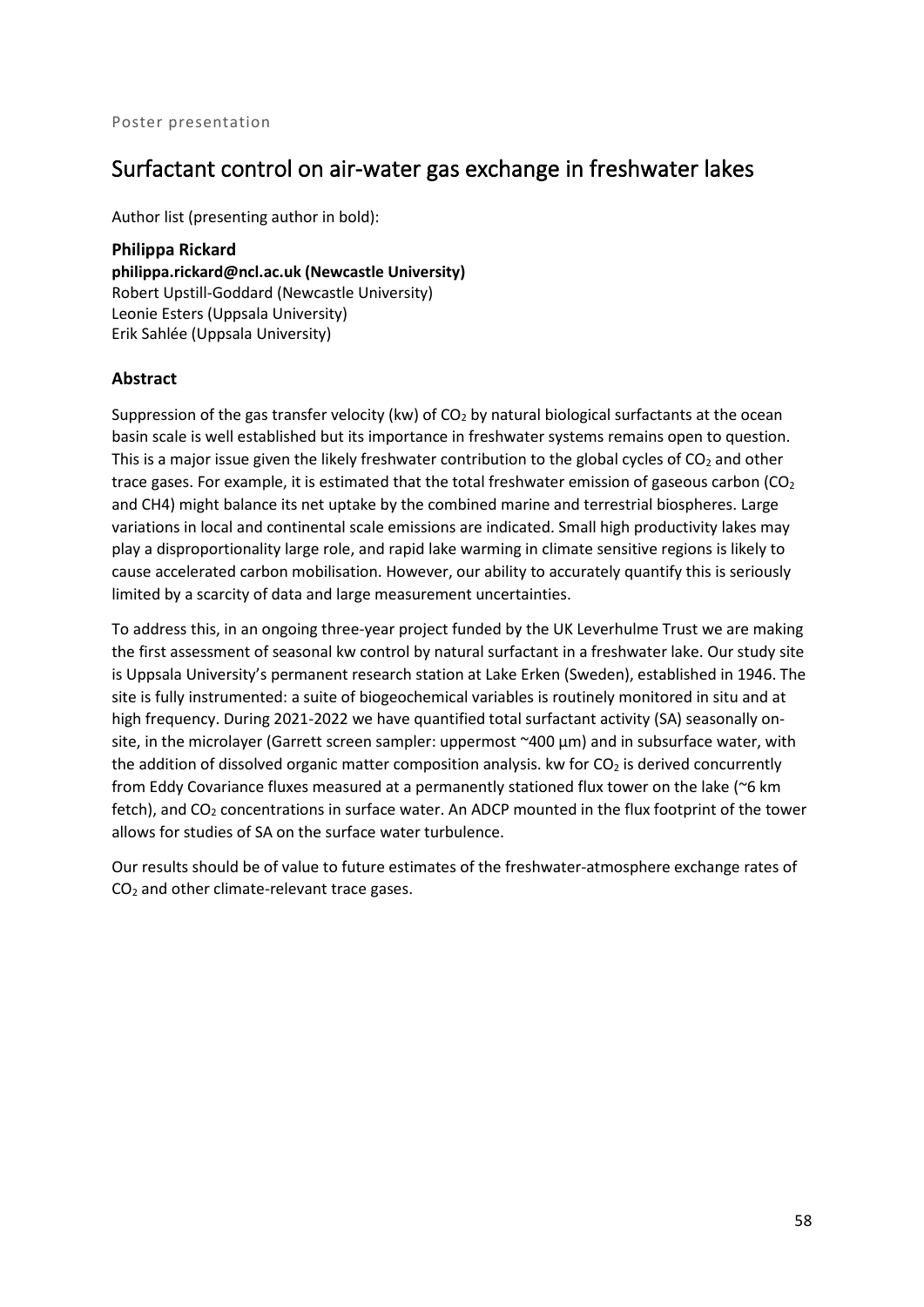#### Poster presentation

## Should we account for the skin temperature effect in model simulations?

Author list (presenting author in bold):

#### **Andrea Rochner**

**ar654@exeter.ac.uk (University of Exeter)** Katy Sheen (University of Exeter) Andrew Watson (University of Exeter) David Ford (Met Office) Jamie Shutler (University of Exeter) Alexander Brearley (British Antarctic Survey) Andrew Meijers (British Antarctic Survey)

#### **Abstract**

Watson et al. (2020) showed that accounting for the cool skin temperature effect in observations increases the ocean's  $CO<sub>2</sub>$  uptake by 0.8-0.9 PgC/yr. We investigate if this effect should be included in ocean models as well. We use two simulations from 1980 to 2017 with an ocean model consisting of NEMO (ocean physics), MEDUSA (marine biogeochemistry) and CICE (sea ice), which is forced with the ERA-Interim atmospheric reanalysis. Physical and biogeochemical fields are initialised from reanalysis or climatology in 1980. The first simulation uses the model's top layer temperature for the  $CO<sub>2</sub>$  flux calculation (hereafter BASE). The second simulation instead uses the skin temperature, which is derived from the upper ocean temperature at each time step (hereafter SKIN). This modification only impacts the biogeochemistry simulation because NEMO and MEDUSA are coupled one-way. Initially, the ocean CO<sub>2</sub> uptake in SKIN is about 15% larger than in BASE in response to the skin SST effect, which increases the CO<sub>2</sub> solubility. This difference decreases to less than 3% within the simulation period. The cause is a build-up of DIC in the surface ocean, reducing the chemical gradient across the air-sea interface and counteracting the skin temperature effect. DIC builds up because the skin temperature effect induces additional  $CO<sub>2</sub>$  entering at the surface but does not increase the export to the deep ocean at the same rate. The DIC build-up probably also causes an enhanced seasonal amplitude of the  $CO<sub>2</sub>$  flux in SKIN compared to BASE, by reducing the ocean's capacity to buffer  $pCO<sub>2</sub>$  changes. These results suggest that the skin temperature effect should be included in models since it affects the  $CO<sub>2</sub>$  flux variability, in particular on seasonal timescales. However, to improve the representation of long-term  $CO<sub>2</sub>$  uptake and storage it is more important to accurately simulate processes driving the export of carbon to the deep ocean.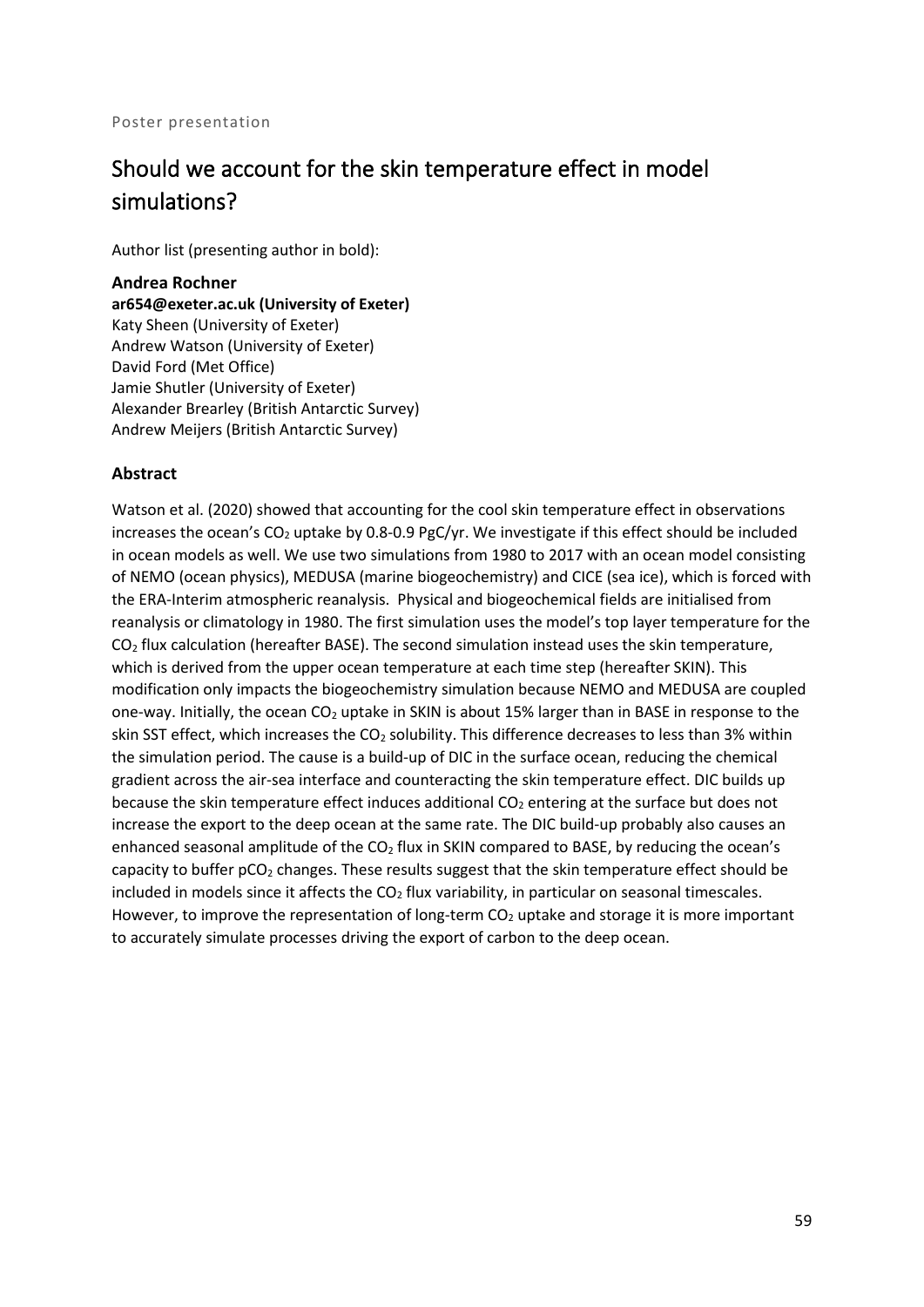# Gas transfer velocities for greenhouse gases ( $CO<sub>2</sub>$ , CH4, N<sub>2</sub>O) along the river-estuary continuum

Author list (presenting author in bold):

**Judith Rosentreter judith.rosentreter@scu.edu.au (Southern Cross University)** Naomi Wells (Southern Cross University) Nyomi Bodley (Southern Cross University) Bradley Eyre (Southern Cross University)

#### **Abstract**

The exchange of greenhouse gases, such as carbon dioxide  $(CO<sub>2</sub>)$ , methane  $(CH4)$  and nitrous oxide  $(N<sub>2</sub>O)$  between the water and atmosphere is of great scientific interest because of its importance in global biogeochemical cycling. However, the physical transfer of gases across the water-atmosphere interface driven by water-side turbulences is system- specific in aquatic ecosystems and to date remains the largest uncertainty in the flux computation. Furthermore, gas transfer velocities (k) of  $CO<sub>2</sub>$ , CH4 and N<sub>2</sub>O are usually estimated from empirical models based on kCO<sub>2</sub>, however, the three gases can behave quite differently at the water boundary layer.

In this study, we compare  $CO<sub>2</sub>$ , CH4 and N<sub>2</sub>O gas transfer velocities along the river-estuary continuum, to evaluate the accuracy of using uniform k values for estimating water-atmosphere fluxes of CO<sub>2</sub>, CH4, and N<sub>2</sub>O, and to identify when an 'estuary' becomes a 'river' for the purposes of evaluating greenhouse gas fluxes.

The k values of  $CO<sub>2</sub>$ , CH4 and N<sub>2</sub>O were estimated from 77 individual 'flying' chamber deployments in the Maroochy river-estuary in Australia in June 2019. Incubations were conducted during spatial surveys across and along the channel, and four time series in different sections from the estuary mouth to the upstream tidal river. Incubations were undertaken over large gradients of water current velocity, wind speed, water depth, temperature and weather conditions. We aim to develop gas-specific k parameterizations for the three greenhouse gases based on physical parameters in the Maroochy river and estuary than can be applied in other river-estuaries in the world.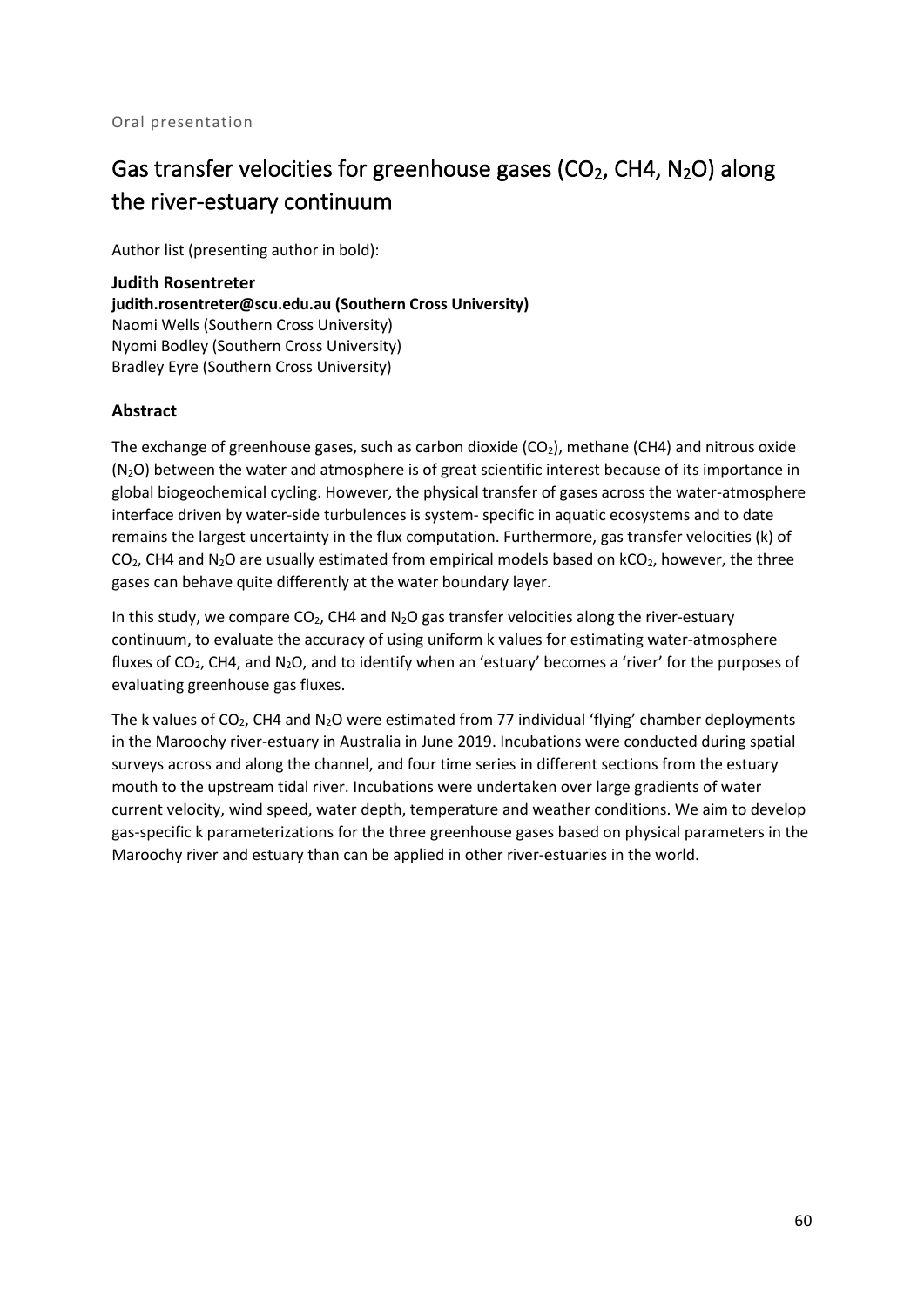# Using land-based stations for air-sea interaction studies, issues with land influence and non-stationarity

Author list (presenting author in bold):

**Anna Rutgersson anna.rutgersson@met.uu.se (Uppsala University)** Marcus Wallin (Uppsala University, Sweden) Erik Sahlée (Uppsala University, Sweden) Erik Nilsson (Uppsala University, Sweden) Lichuan Wu (Uppsala University, Sweden) Larry Mahrt (NorthWest Research Associates, USA) Heidi Pettersson (FMI, Finland)

#### **Abstract**

In-situ measurements representing the marine atmosphere are taken at ships, buoys or stationary moorings, or on land-based towers. By using fixed towers motion correction can be avoided and measurements can be taken over extended periods of time. One needs to make sure the measurements represents the sea area and evaluate the land influence at different scales on the fluxes, in addition there are indications that non-stationarity of the wind field over the sea significantly disrupts the equilibrium between the wind, stress, and wave fields, which potentially can alter the surface drag as well as heat and scalar fluxes.

Measured gas fluxes and turbulence properties from the land-based marine ICOS station Östergarnsholm have shown to well represent open sea marine conditions for specific wind direction intervals. Data from other sectors are usually discarded as they are disturbed by coastal zone. Data is defined according to the following categories:

1) Marine data representing open sea

2) Disturbed wave field resulting in physical properties different from open sea conditions and heterogeneity of water properties in the foot-print of the flux tower.

3) Mixed land/sea footprint of the tower, very heterogeneous conditions and a very active carbon production/consumption.

There are differences between the data for the different categories, and coastal processes influences carbon and heat fluxes (Rutgersson et al., 2020). Limited fetch conditions have an impact on the surface stress and the impact of non-stationarity on the stress and drag coefficient becomes important for wind speeds less than about 6 m s−1 (Mahrt et al., 2020) even for open sea conditions.

Mahrt, L., E. Nilsson, H. Petersson and A. Rutgersson (2020) Sea-surface stress driven by small-scale non-stationary winds. In revision.

Rutgersson, A., Heidi Pettersson, Erik Nilsson, Hans Bergström, Marcus B.E. Wallin, E. Douglas Nilsson, Erik Sahlée, Lichuan E. Wu & E. Monica Mårtensson (2020) Using land-based stations for air– sea interaction studies, Tellus A: Dynamic Meteorology and Oceanography, 72:1, 1-23, DOI: 10.1080/16000870.2019.1697601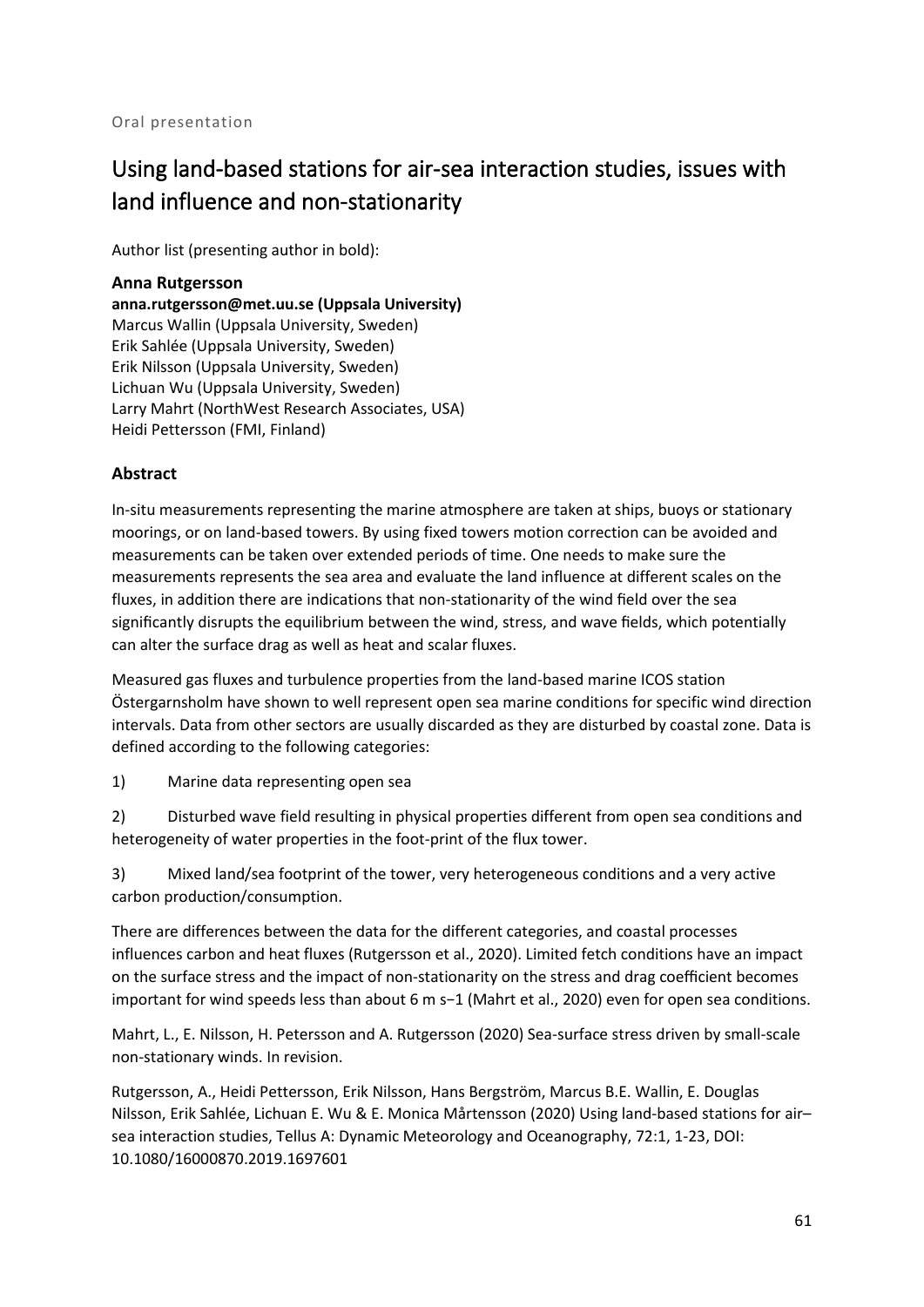# Bubble break-up and the formation of sub-Hinze scale bubbles in turbulence

Author list (presenting author in bold):

**Daniel Ruth druth@princeton.edu (Princeton University)** Wouter Mostert (Princeton University) Luc Deike (Princeton University)

#### **Abstract**

The exchange of gases between the ocean and the atmosphere is mediated by dissolution through the interfaces of bubbles which are entrained by breaking waves. Turbulence in the water induced by wave breaking breaks these bubbles apart, affecting their lifetimes underwater and the amount of surface area available for gas exchange.

Laboratory and numerical experiments have described the size distribution of bubbles under a breaking wave. For bubbles above a critical length scale, the Hinze scale of about 1.5 mm, the size distribution follows a turbulent cascade scaling  $N(r)^{\sim}r^{\wedge}(-10/3)$ , while the distribution below the Hinze scale remains an open question, with large scatter in reported data sets and little theoretical understanding. These small bubbles are particularly important in the transfer of low solubility gases such as N2 and O2.

To understand the formation of sub-Hinze scale bubbles and better understand the physics driving the breakup, we study bubble break-up in an idealized turbulent flow created in the laboratory by the convergence of turbulent water jets. A controlled distribution of bubble sizes is injected into a quiescent region through a needle, and the bubbles are left to rise into the turbulence. Tracking the bubbles in three dimensions with an array of high-speed cameras, an ensemble of breakup events is accumulated, each event consisting of the sizes and trajectories of the parent and its children.

The turbulence is characterized by planar particle image velocimetry performed in a set of planes spanning the turbulent region, which allows the bubbles' trajectories to be used to quantify the turbulence they encounter before and during break-up. Sweeping the sizes of the bubbles injected and the intensity of the turbulence imposed, we find a broad distribution of child bubble sizes created over a range of breakup Weber number. Finally, we apply the measured breakup rates and child size distributions to the prediction of bubble size distributions in an ensemble of bubbles broken apart by turbulence, making comparisons to experimental data.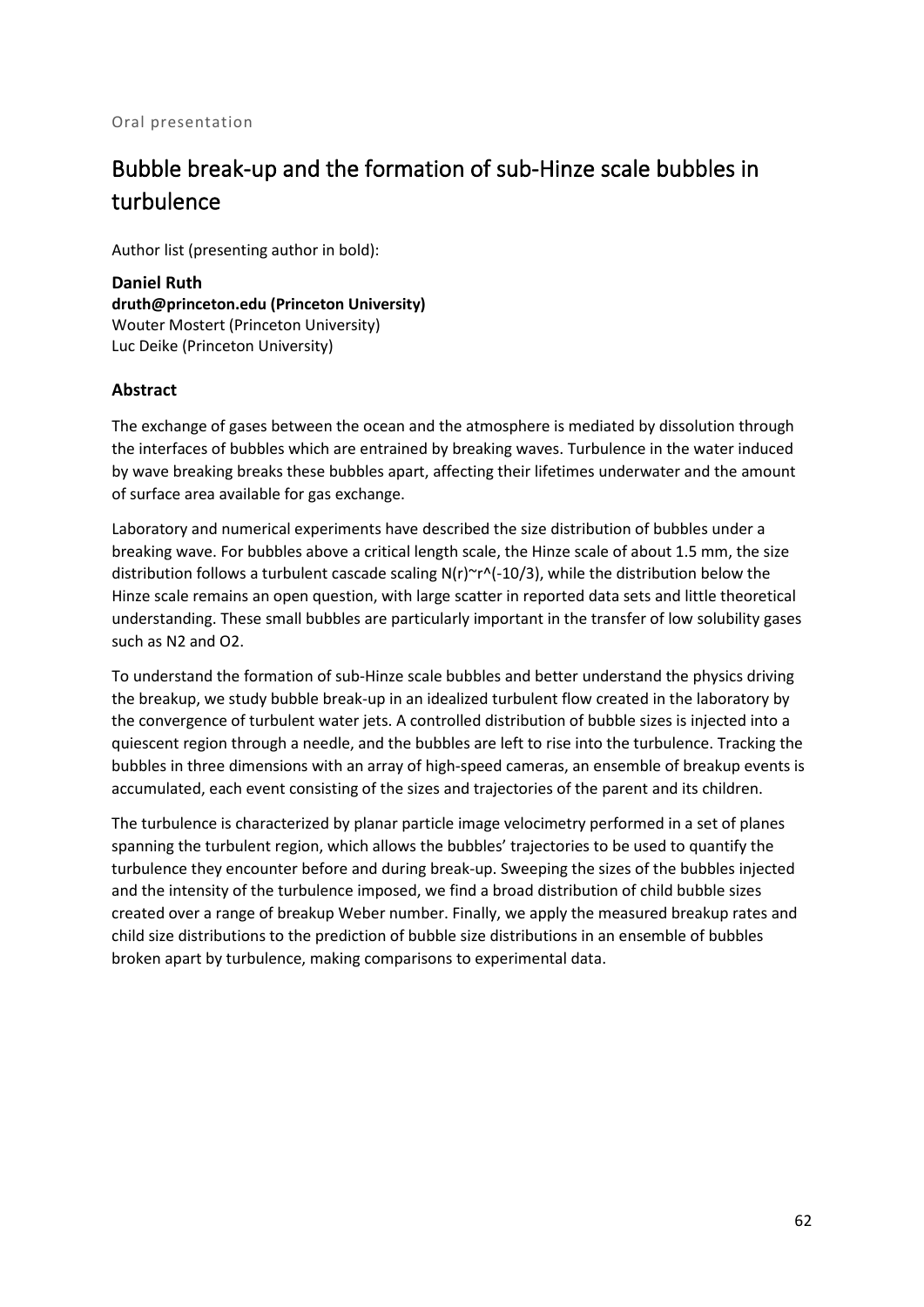# Testing and application of a diffusion-based method for sampling DMS in the Sea Surface Microlayer

Author list (presenting author in bold):

**Alexia Saint-Macary alexia.stmac@gmail.com (NIWA and University of Otago)** Theresa Barthelmess (GEOMAR) Cliff Law (NIWA and University of Otago)

#### **Abstract**

Sampling of trace gases in the sea surface microlayer (SML) is a major challenge as existing sampling methods are not adapted for dissolved gas sample collection and may lead to underestimation of gas concentration. In this study, a method that uses gas-permeable tubing to sample dimethyl sulfide (DMS) in the SML was developed. A silicon tube (diameter 2.41 mm) is filled with Milli- $Q^{\circ}$ water and left in contact with seawater, during which the DMS diffuses into the tube across the concentration gradient. The gas-permeable tubing approach was deployed in semi-controlled conditions using coastal water to determine reproducibility, accuracy and diffusion efficiency. For a 10-minute deployment, DMS concentration in the gas-permeable tube was 61% (10% S.D) of the external seawater concentration, with a reproducibility of 13% (± 9% S.D, n=9). DMS diffusion efficiency was influenced by water temperature, and consequently it is necessary to calibrate the DMS diffusion efficiency under the respective sampling conditions.

The performance of the gas-permeable tube method was compared to that of the plate and the screen, during a time-series study over three months of the SML at 3 stations with differing degrees of coastal and open water influence around Wellington, New Zealand. DMS concentrations were consistently higher with the gas-permeable tubing relative to both the plate and screen, at 41% and 21% respectively, reflecting that DMS loss to the atmosphere is minimized with the tube. The reproducibility and accuracy, combined with the higher concentrations compared to other techniques, confirms the potential of this novel technique for trace gas measurement in the SML.

During the time-series, biological, biogeochemical and physical properties of the SML and subsurface water were also determined to explain the variability in dimethylsulfoniopropionate (DMSP) and DMS. DMSP was significantly enriched in the SML in most sampling events, with an enrichment factor ranging from 0.69 to 1.69. DMS enrichment in the SML was 1.18 (0.63 - 1.80) at the shallow littoral site and decreased to 1.06 (0.63 - 1.50) at the offshore site. Overall, there were no temporal trends or coastal-offshore gradient in DMS or related biogeochemical parameters in the SML. However, DMS concentration, and also DMS to DMSP ratio, were significantly correlated with solar radiation, indicating a role for light as a primary determinant of DMSP and DMS in the SML.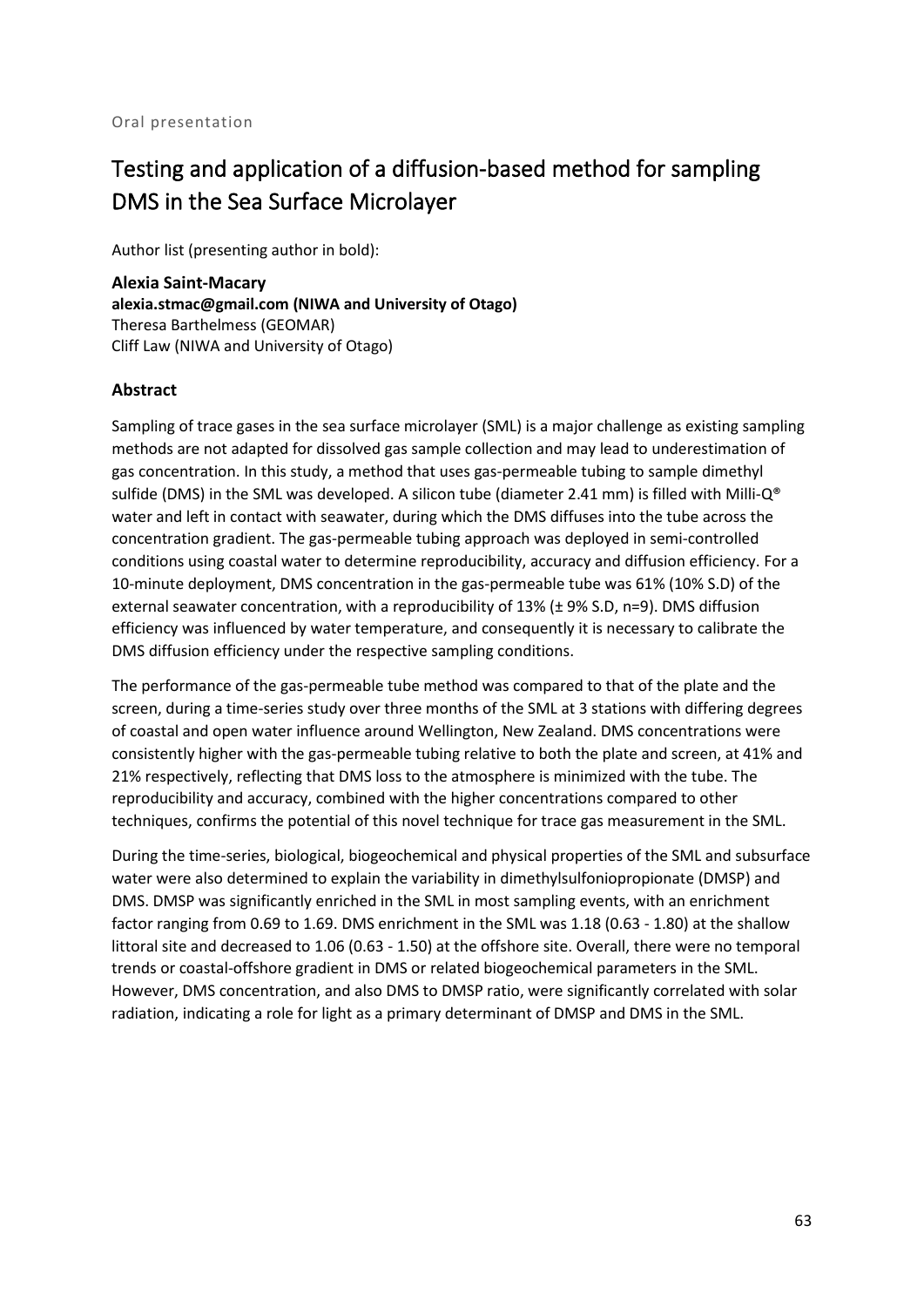# Evidence that differences between the dominant drivers of surface air-sea exchange and those of surface cross-shelf transport are controlling continental shelf-sea carbon sinks

Author list (presenting author in bold):

**Jamie Shutler j.d.shutler@exeter.ac.uk (University of Exeter)** Thomas Holding (University of Exeter, UK) Clement Ubelmann (CLS, Brest, France) Lucile Gaultier (OceanDataLab, Brest, France) Fabrice Collard (OceanDataLab, Brest, France) Fabrice Ardhuin (Ifremer LOPS, Brest, France) Bertrand Chapron (Ifremer LOPS, Brest, France) Marie-helene Rio (European Space Agency, Italy.) Craig Donlon (European Space Agency, The Netherlands)

#### **Abstract**

The highly heterogeneous and biologically active continental shelf-seas are important components of the oceanic carbon cycle. Recent work has identified that these seas are now acting as increasing global sinks of carbon dioxide, but variations exist both within the same seas and across different shelf systems (Laruelle et al., 2018). Imbalances between surface air-sea exchange of carbon dioxide  $(CO<sub>2</sub>)$  and carbon export at depth is one proposed explanation for the evolution of these sinks. Recent findings show that the air-sea exchange of  $CO<sub>2</sub>$  can be the dominating term in a shelf-sea carbon budget and that wintertime conditions control the strength of the sink (Kitidis et al., 2019). Here two 21 year re-analysis datasets are used to identify that geostrophic, wind, and wave driven currents are all important for the transport of water onto many of these shelf seas at the surface, which in turn drives the off-shelf flow of carbon rich water at depth. The importance of each current component appears to vary within seas, across seasons and different shelf systems. The same datasets are used to characterise the wind driven air-sea gas exchange within these shelf seas. The wintertime cross-shelf transport and gas exchange are then placed into context for fourteen continental shelf-seas that are exhibiting differing rates of change in surface water partial pressure of  $CO<sub>2</sub>$ ,  $pCO<sub>2</sub>$ . Generally, shelf-seas with high rates of change in  $pCO<sub>2</sub>$  are experiencing medium to high air-sea exchange, but weak to medium cross-shelf surface transport, consistent with a bottleneck in the offshore transport of carbon. Whereas, shelf-seas with low rates of change in  $pCO<sub>2</sub>$ are experiencing medium to high air-sea exchange and weak to high cross-shelf surface transport, consistent with no bottleneck. Collectively this work supports the hypothesis that imbalances between air-sea exchange and cross-shelf transport, caused by differences in the dominant process driving surface transport or exchange, are likely determining the change in shelf-sea CO<sub>2</sub> sinks. If true, future changes in large-scale geostrophic ocean currents, and wind and wave climate combined with atmospheric CO<sub>2</sub> concentrations will control the strength of the continental shelf-sea sinks and their acidification rates.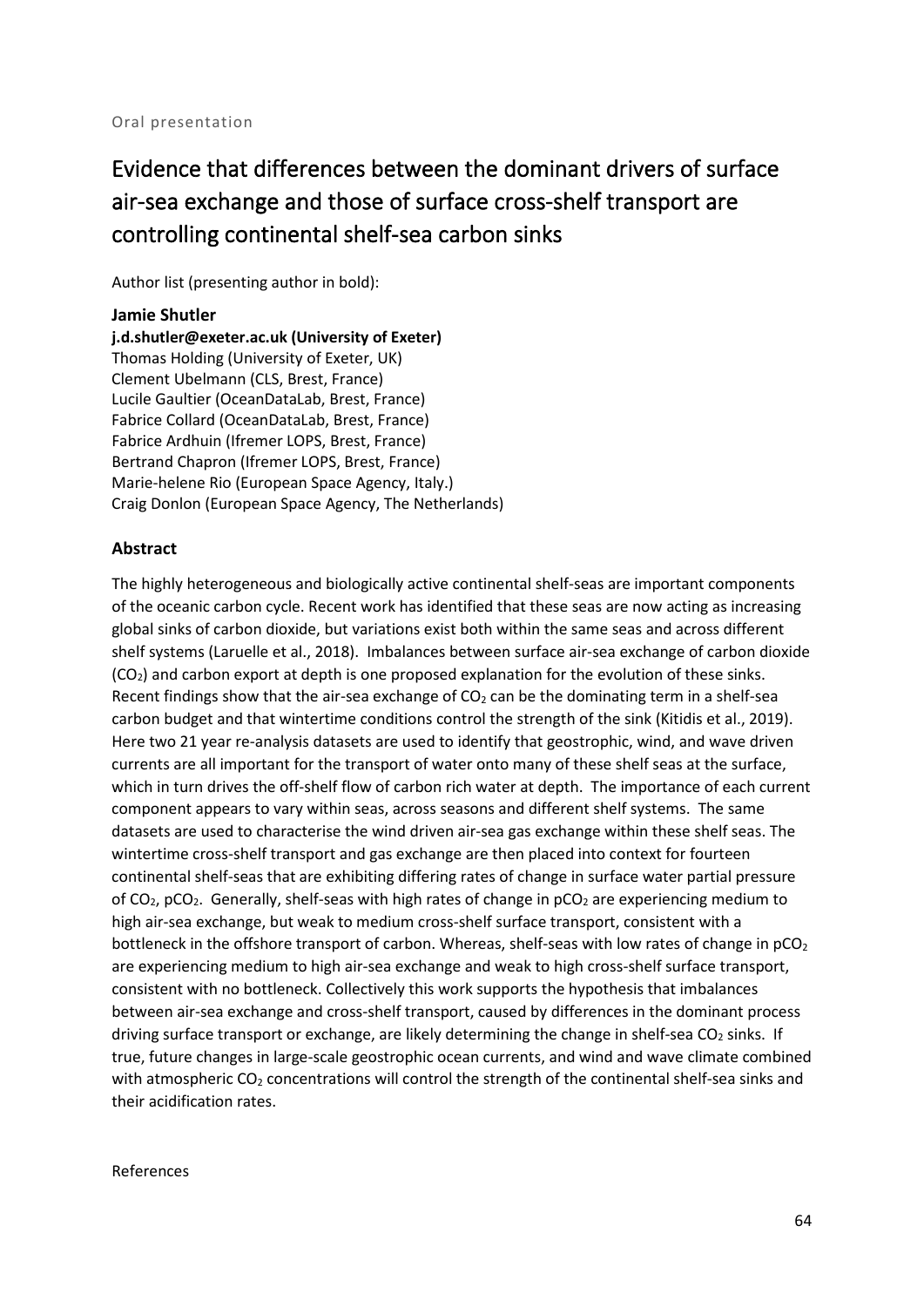Kitidis et al. (2019) Winter weather controls net influx of atmospheric  $CO<sub>2</sub>$  on the north-west European shelf, Scientific Reports, doi: 10.1038/s41598-019-56363-5

Laruelle et al., (2018) Continental shelves as a variable but increasing global sink for atmospheric carbon dioxide, Nature Communications, doi:10.1038/s41467-017-02738-z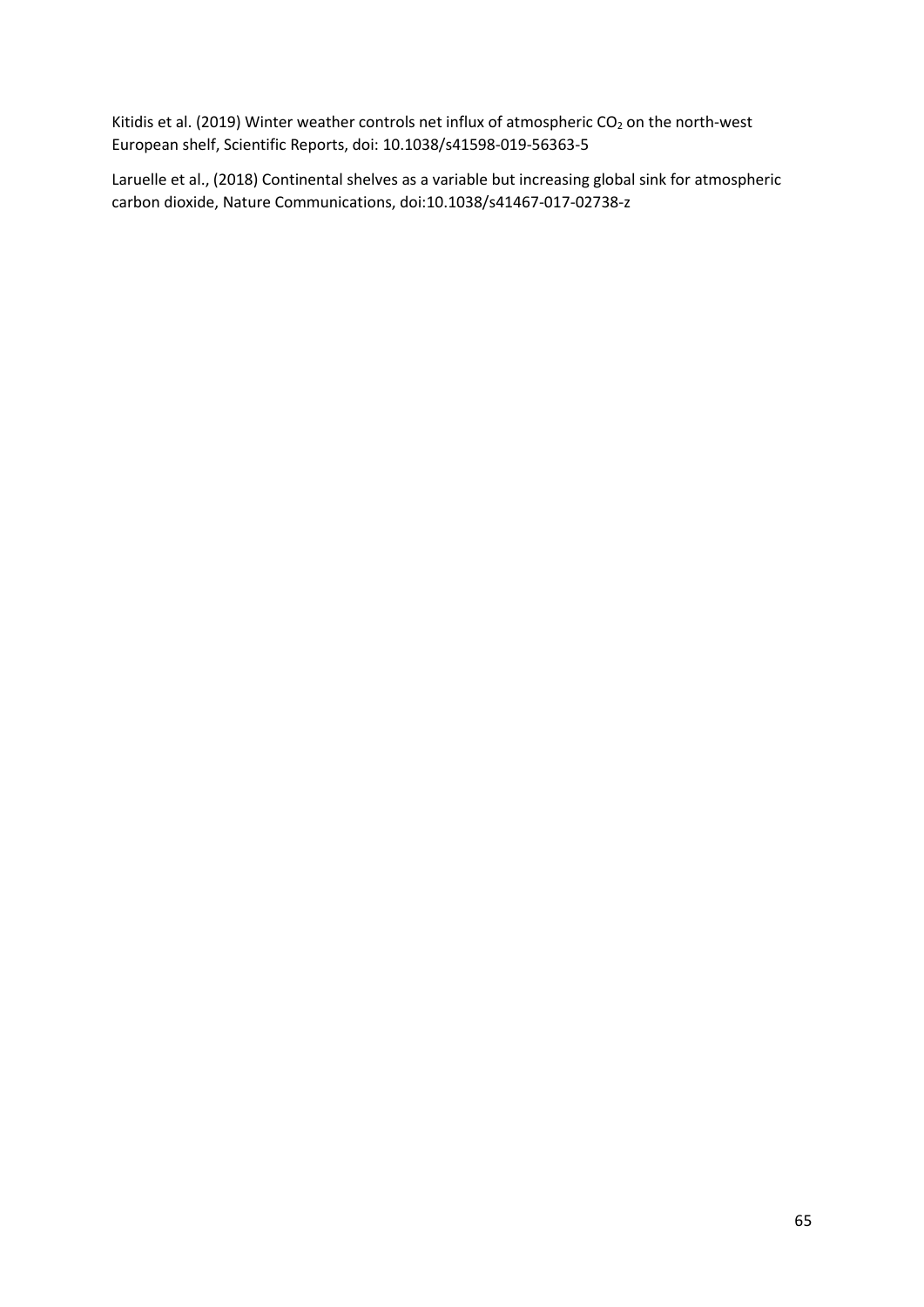# Reassessing the 4.33% / °C constant used for temperature partitioning of the inorganic carbonate system, how do derived constants impact the air-sea  $CO<sub>2</sub>$  flux?

Author list (presenting author in bold):

**Richard Sims richardpeter.sims@ucalgary.ca (University of Calgary)** Ian Ashton (University of Exeter) Thomas Bell (Plymouth Marine Laboratory) Thomas Holding (University of Exeter) Andrew Watson (University of Exeter) Jamie Shutler (University of Exeter)

### **Abstract**

Temperature effects the partitioning of the three inorganic carbonate species that constitute the dissolved inorganic carbon pool of the ocean. For accurate surface seawater air-sea  $CO<sub>2</sub>$  flux calculations, it is necessary to correct the  $CO<sub>2</sub>$  measurement for temperature differences between the in situ sampling depth, the seawater equilibrator and the actual air-sea interface where exchange occurs. To make these corrections the  $CO<sub>2</sub>$  measurements are often corrected twice using a constant of 4.33% /°C, firstly from the equilibrator temperature back to the in situ sampling depth temperature and secondly from the sampling depth temperature to the surface interface temperature. This widely used correction was derived during a single cruise in the North Atlantic Ocean and does not account for regional changes in carbonate chemistry or nonlinearities in the carbonate system, yet is used for calculating global fluxes of  $CO<sub>2</sub>$ . Previous analysis has shown that in the ocean where the temperature can range from  $0-30$  °C, the change in  $pCO<sub>2</sub>$  with temperature can range from 3.7 to 5.3 % / $^{\circ}$ C. We use the SOCAT and GLODAP databases with the CO<sub>2</sub>SYS carbonate package and the FluxEngine toolbox to derive new temperature constants and to then recalculate global air-sea flux of  $CO<sub>2</sub>$ . We compare this newly computed air-sea flux with the equivalent flux estimate using the fixed correction of 4.33% /°C. Spatial differences in the flux and their implications on regional and global scales will be presented and discussed. We will comment on the limitations of using GLODAP data as the input data for these calculations and the large effect that the choice of carbonate dissociation constants can have on determining the derived temperature corrections.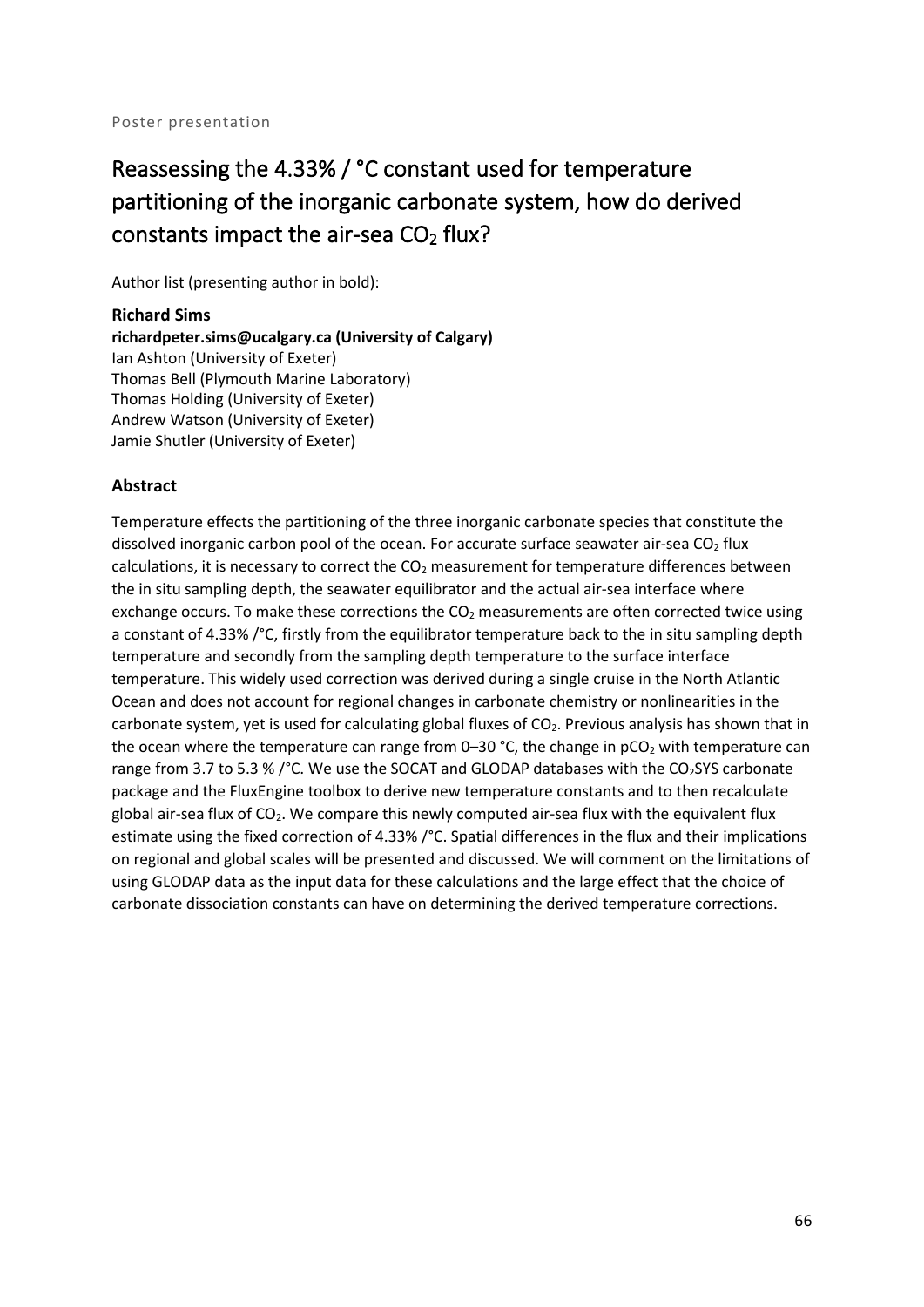# Direct flux measurements of carbon dioxide and methane in the Canadian Archipelago in variable sea ice conditions

Author list (presenting author in bold):

### **Richard Sims**

**richardpeter.sims@ucalgary.ca (University of Calgary)** Brian Butterworth (University of Wisconsin) Tim Papakyriakou (University of Manitoba) Mohamed Ahmed (University of Calgary) David Capelle (University of Manitoba) Cara Manning (University of British Columbia) Philippe Tortell (University of British Columbia) Brent Else (University of Calgary)

## **Abstract**

Remoteness and tough conditions have made the Arctic Ocean historically difficult to access; until recently this has resulted in an undersampling of trace gas and gas exchange measurements. The seasonal cycle of sea ice completely transforms the air sea interface and the dynamics of gas exchange. To make estimates of gas exchange in the presence of sea ice, sea ice fraction is frequently used to scale gas transfer parametrisations that were derived in the open ocean. It remains unclear whether this scaling is appropriate for all regions where there is sea ice and whether it is necessary to characterise gas exchange under different sea ice regimes. Ship based eddy covariance measurements were made in the Canadian Archipelago during the summers of 2017 and 2018 from the icebreaker CCGS Amundsen. We will present fluxes of carbon dioxide (CO2) and methane (CH4) and will show how they change across the archipelago and under different sea ice conditions. We will explore how the flux changes with wind speed and sea ice fraction. These measurements will be compared with other recent measurements made in the presence of sea ice from the Arctic and Antarctica. We will address the suitability of scaling the open ocean flux by sea ice fraction in the Archipelago.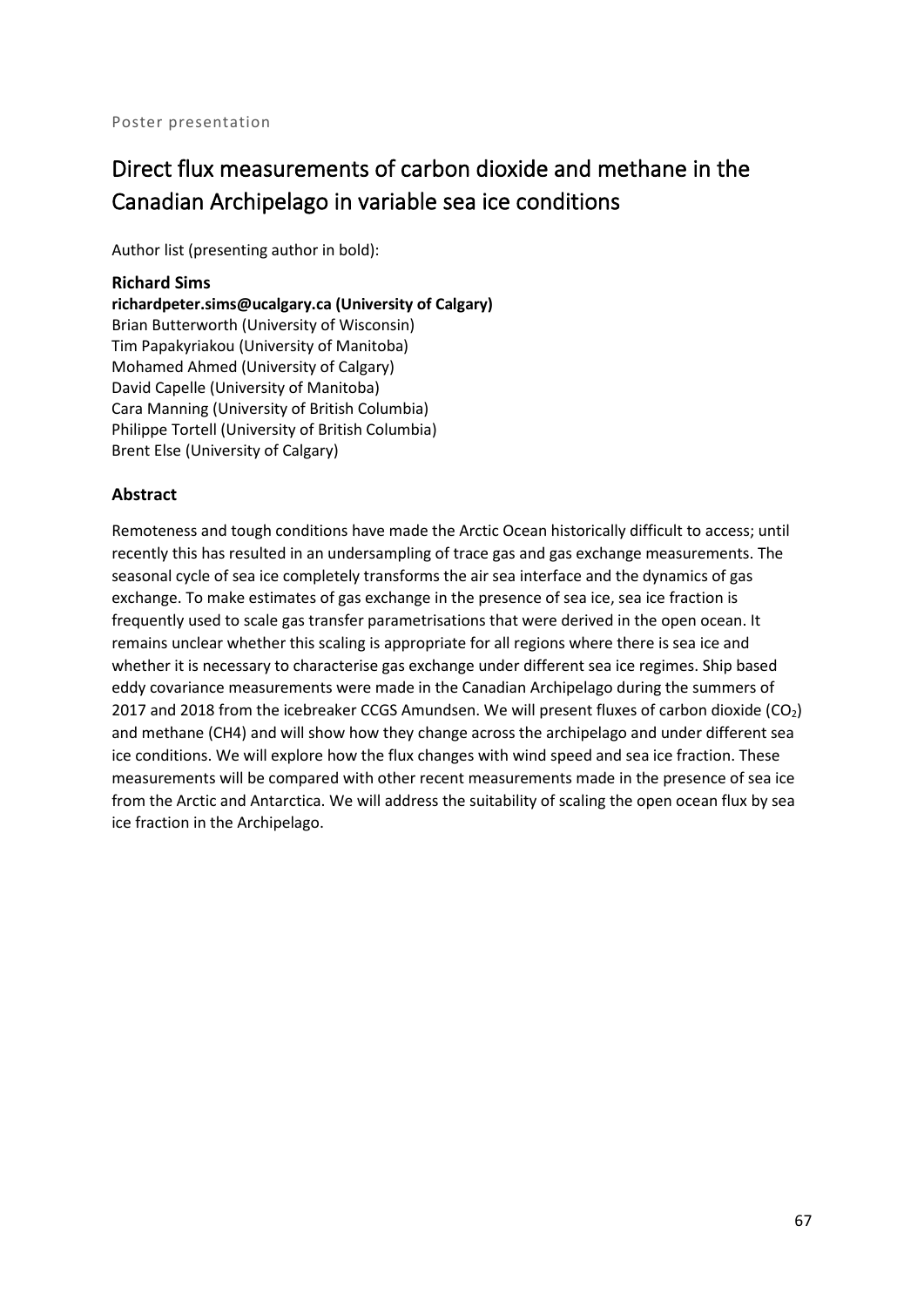# Quantifying the decadal and global scale impact of tropical cyclones on the ocean carbon sink using remote sensing, in situ and models

Author list (presenting author in bold):

#### **Richard Sims**

**r.sims2@exeter.ac.uk (University of Exeter)** Ute Schuster (University of Exeter) Steve Jones (Bjerknes Centre for Climate Research) Jamie Shutler (University of Exeter)

### **Abstract**

Global air–sea carbon dioxide (CO<sub>2</sub>) flux and carbon sink estimates often use monthly mean data. This means that the impact of temporally short extreme events, including tropical cyclones or polar lows, are averaged out and thus not well represented within the calculated ocean carbon sink. Tropical cyclones can impact air–sea gas exchange by changing the local wind field and by altering the sea surface temperature. Temperature driven changes in  $CO<sub>2</sub>$ , and the mixing of nutrients and dissolved inorganic carbon from the deepening of the mixed layer must also be considered. To date, one of the biggest challenges to studying the impact of these storms on the  $CO<sub>2</sub>$  gas fluxes has been the absence of suitable high-resolution datasets. Here we provide a first approximation of the impact of tropical cyclones on the air sea  $CO<sub>2</sub>$  flux using high resolution Earth observation data of detailed storm tracks provided by the European Space Agency Marine Atmosphere eXtreme Satellite Synergy (MAXSS) project. The MAXSS dataset, along with gridded Surface Ocean Carbon Dioxide Atlas data and the FluxEngine gas flux toolbox allow us to calculate  $CO<sub>2</sub>$  fluxes for all individual tropical cyclones between 2010 and 2020. This analysis includes a simple box model to simulate the mixing of dissolved inorganic carbon due each storm deepening the mixed layer. The individual and net impact of the tropical cyclones are determined by comparing the storm driven flux against a reference baseline flux data (calculated using hourly Cross-Calibrated Multi-Platform surface wind data and daily sea surface temperature data). This analysis identifies which processes have the biggest impact on the overall flux (and integrated sink) for each individual storm, and which processes have the largest cumulative impact in specific regions and over time. For example early results using a monthly analysis in the North Atlantic suggest that changes to  $CO<sub>2</sub>$  due to mixed layer deepening had a nominal change on the net flux, cooler sea surface temperatures increased the net ocean uptake by ~-0.01Pg C y-1 and wind speed changes were highly variable altering the magnitude and direction of the net flux by between -0.015 Pg C y-1 and +0.003 Pg C y-1, where the direction of the flux is primarily governed by the carbonate conditions that exist within the underlying water before the storm passes through.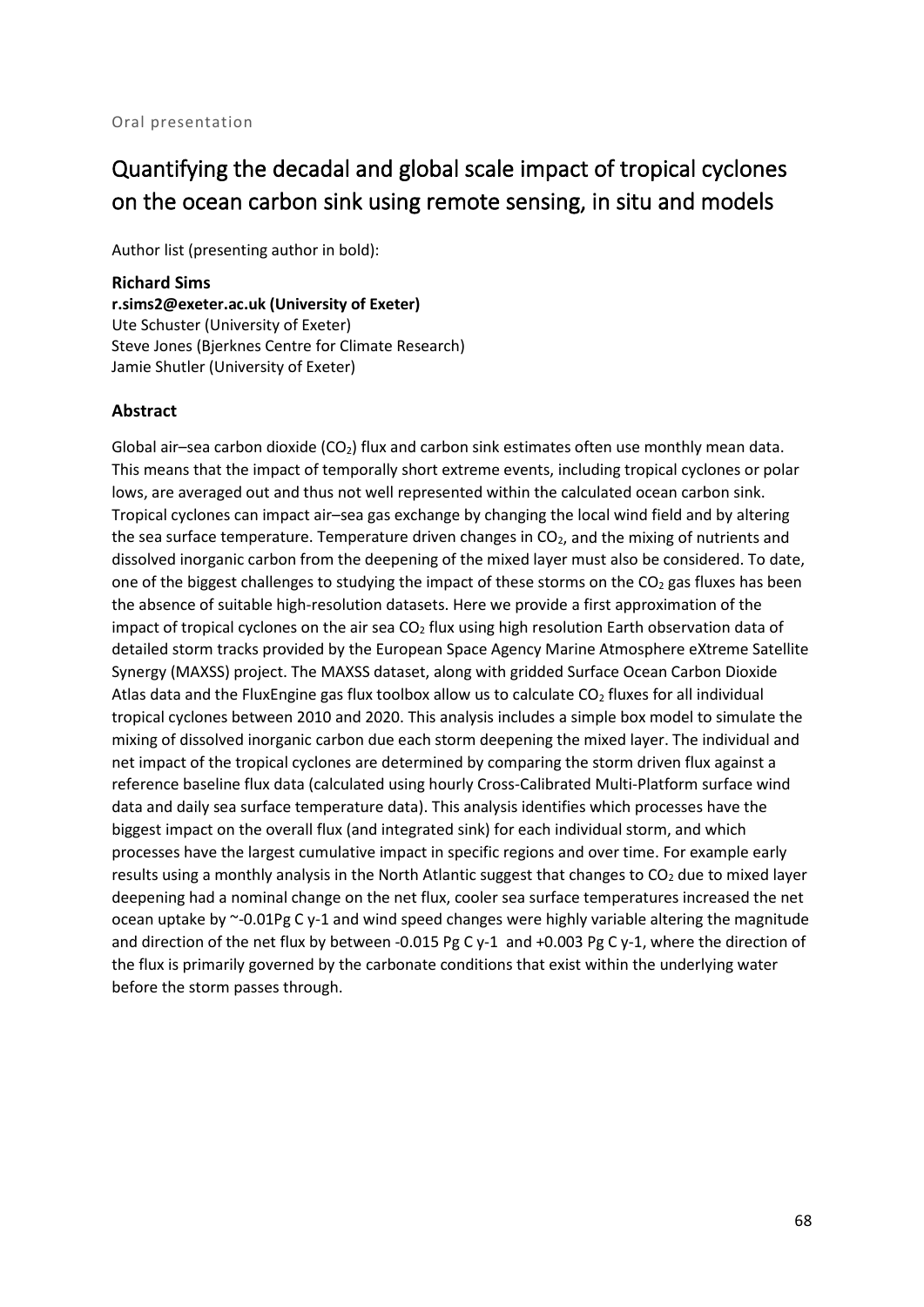# On the parameterisation of air-sea gas transfer of  $CO<sub>2</sub>$  via wave breaking energy dissipation rate

Author list (presenting author in bold):

**Andrew Smith awsmith@ic.ac.uk (Imperial College London)** Adrian Callaghan (Imperial College London) Jean-Raymond Bidlot (European Centre for Medium-Range Weather Forecasts)

### **Abstract**

Air-sea gas exchange of carbon dioxide is a crucial part of both the global climate and ocean biogeochemistry, however a complete characterization of the physical processes needed to model this in all relevant conditions remains elusive. The gas transfer velocity (k) is required to quantify the fluxes and budgets of several important trace gases (e.g.,  $CO<sub>2</sub>$ , DMS, and CH4). Parameterisation of k must account for both diffusive and bubble-mediated components, and despite consensus that diffusive transfer velocity, ks , can be modeled as a power law using wind speed and Schmidt number Sc, substantial scatter exists in relationships invoked for the bubble-mediated gas transfer velocity, kb. Since kb is driven primarily by entrainment of gases through wave breaking, the uncertainty is acutely problematic at high winds where gas flux measurements are scarce. To address the paucity of such data, the High Wind Gas Exchange Study (HiWinGS) directly calculated gas transfer velocity of  $CO<sub>2</sub>$  (kCO<sub>2</sub>) from carbon dioxide flux and concentration gradient measurements taken in the Labrador Sea from October 9 – November 13, 2013, where 10-meter neutral wind speeds were between 1.8 – 25.2 m s-1. We use these data to validate a novel gas transfer velocity parameterization constructed using output from a wave hindcast obtained with the spectral wave model (ecWAM) forced with the European Centre for Medium-Range Weather Forecasts (ECMWF) 5th Generation Reanalysis (ERA5). Our parameterisation uses both a diffusive transfer term based on wind speed and Sc, and a bubble-mediated term based on gas solubility, wave age, and wave breaking energy dissipation rate to determine the gas transfer velocity. We compare our results to common wind-speed-only parameterisations and more recent sea-state based relationships.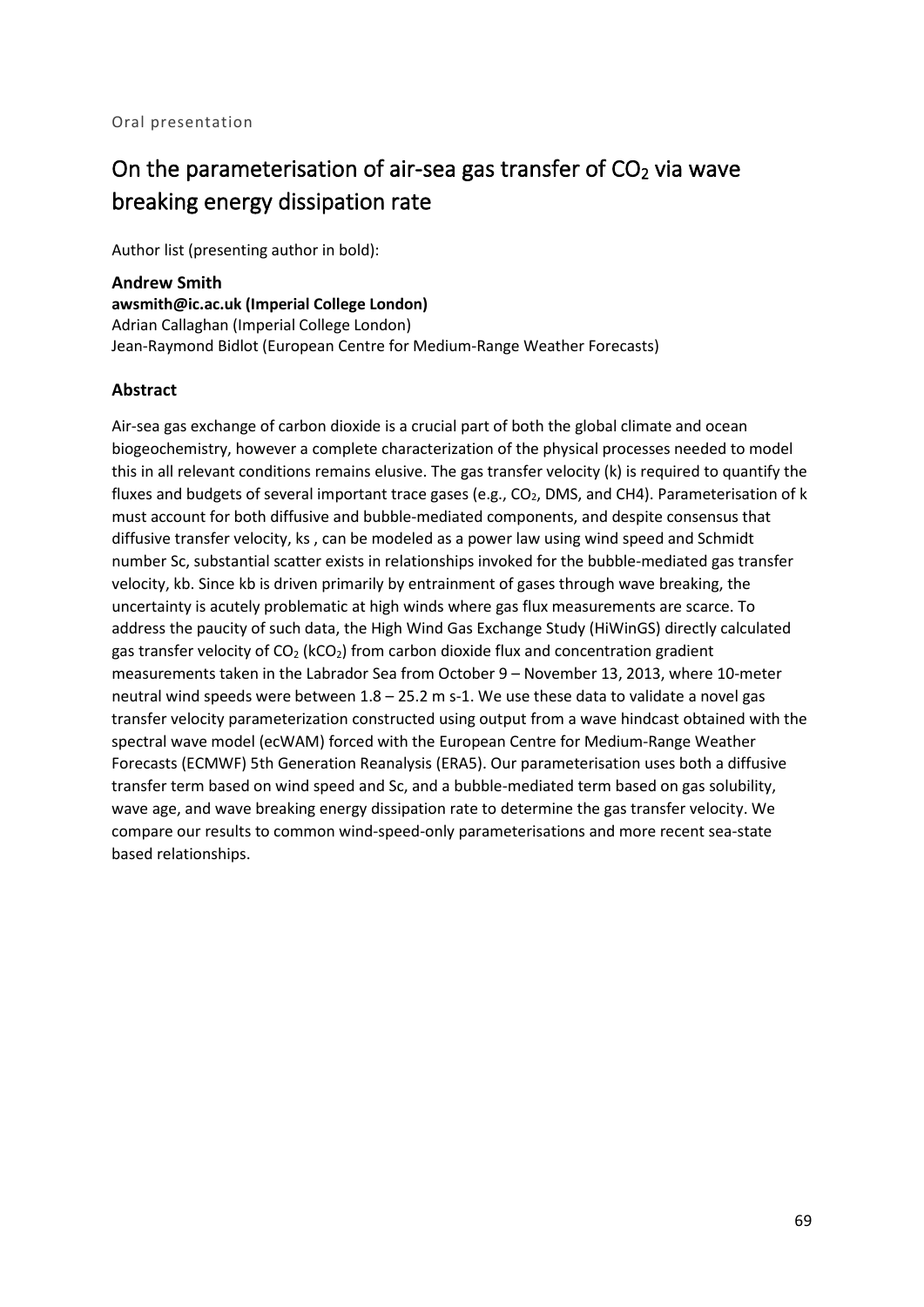# Modeling Air-Sea Gas Transfer Under Tropical Cyclone Conditions

Author list (presenting author in bold):

#### **Alexander Soloviev**

soloviev@nova.edu (Halmos College of Natural Sciences and Oceanography, Nova Southeastern University) Breanna Vanderplow (Halmos College of Natural Sciences and Oceanography, Nova Southeastern

University) Roger Lukas (Department of Oceanography, University of Hawaii at Manoa)

Brian Haus (Rosenstiel School of Marine and Atmospheric Science, University of Miami)

### **Abstract**

The gas transfer velocities for different gases, except for relatively soluble gases like methyl acetate, converge under low wind speed conditions when normalized with the Schmidt number. Substantial differences between various gases exist for higher wind speeds due to the contribution of bubblemediated gas transfer, which depends not only on wind speed but also on gas solubility. Nevertheless, in a series of laboratory experiments conducted in two high-speed wind-wave tanks (Kyoto University and the SUSTAIN facility, RSMAS, University of Miami) with 12 tracer gases, Krall et al. (2019) have shown that during hurricane force winds the dependence of the "surface" (including spray) gas transfer velocity on gas solubility is practically eliminated or significantly reduced. Under hurricane force winds, only 4-5% of the sea surface is covered by whitecaps (Holthuijsen et al. 2012). The rest of the sea surface is covered by so-called whiteout. Soloviev et al. (2017) identified the main component of the whiteout as the spume generated by the local air-sea interface instability by different mechanisms including Kelvin-Helmholtz instability. Andreas (2017) found that spray (spume) can provide a large contribution to the air-sea gas transport under hurricane conditions. In these conditions, the gas flux no longer depends on gas solubility and is proportional to the total surface area or volume of the spray depending on its size and environmental conditions. To gain an insight into the process of the spume generation, we have implemented a multi-phase computational fluid dynamics model, ANSYS Fluent's Volume of Fluid to Discrete Phase Model (VOF to DPM), which converts water parcels to Lagrangian particles representing sea spray and spume. The model also provides spray size distribution. The total amount of spray dramatically increases with wind. The gas exchange flux due to spume appears to be proportional to its abundance. The spray size distribution gives an estimate of the gas exchange enhancement due to spume. Surfactants also play a role in air sea gas exchange. Our laboratory results from an experiment conducted at the University of Miami found that surfactants alter sea spray generation by forming branch-like rather than finger-like structures, which fragment into differing sizes of sea spray or spume. The VOF to DPM model incorporates the effect of surfactants as well. The inclusion of surfactants increases the overall abundance of spray under tropical cyclone winds. This multi-phase model is consistent with Krall et al. (2019) observations.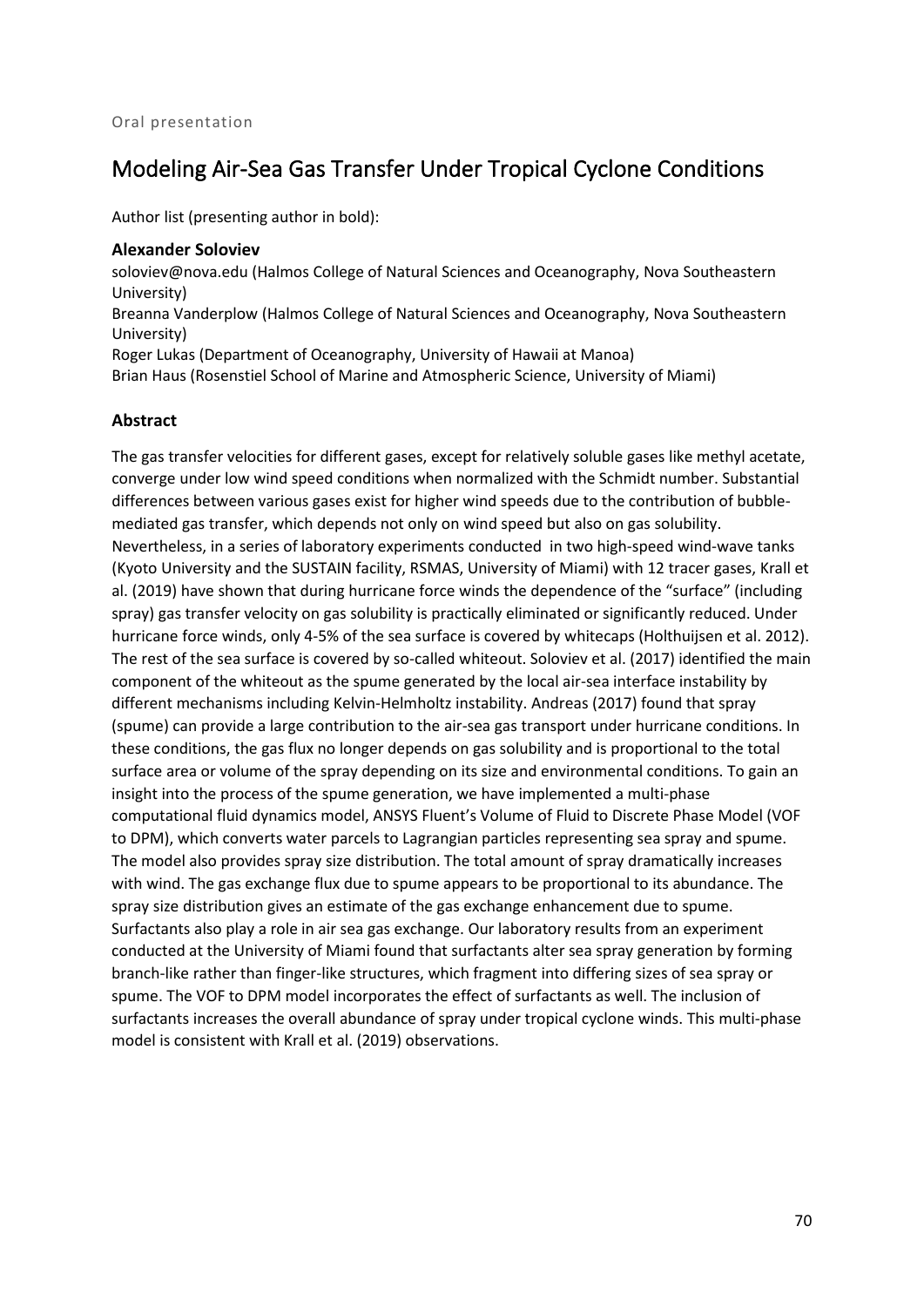# Air-sea gas exchange and connections to bubble fluxes at high wind speeds, as revealed by noble gases

Author list (presenting author in bold):

#### **Rachel Stanley**

**rachel.stanley@wellesley.edu (Wellesley College)** Lumi Kinjo (Wellesley College) Andrew Wyatt Smith (University of Miami) Callie Krevanko (Wellesley College) Helene Alt (Wellesley College) Danielle Aldrett (Wellelsey College) Emily Kopp (Wellesley College) Brian Haus (University of Miami)

### **Abstract**

Air-sea gas exchange is a crucial part of the biogeochemical cycles of many climatically important gases. Air-sea gas exchange parameterizations differ from each other widely at high wind speeds. In addition, bubbles become increasingly important as wind speed increases, but the gas flux due to bubbles is not explicitly represented in many commonly-used air-sea gas exchange parameterizations. We sought to learn more about gas exchange at high wind speeds and the direct connection between bubbles and overall gas transfer by analyzing a suite of noble gases in a wind wave tank at wind speeds between 20 and 50 m s-1.

Noble gases are ideal tools for studying air-sea gas exchange since they are biologically and chemically inert and hence changes in noble gas concentrations are due primarily to air-sea gas exchange. Thus, in order to improve understanding of air-sea gas exchange at high wind speeds, we measured the gas flux of five noble gases (He, Ne, Ar, Kr and Xe) and oxygen, as well as the steadystate saturation anomalies of these gases, at wind speeds of 20 to 50 m s-1 in the University of Miami's SUrge STructure Atmosphere InteractioN (SUSTAIN) salt-water wind-wave tank. Experiments were conducted with monochromatic and with spectral waves, and at water temperatures warmer, equivalent to, and colder than atmospheric temperatures in order to examine different atmospheric stability regimes. We observed an expected increase in noble gas fluxes and noble gas steady state saturation anomalies as wind speeds initially increased but then we found an intriguing and surprising flattening of air injection and steady state saturation anomalies at wind speeds greater than 40 m s-1.,We relate this flattening, as well as the gas fluxes in general, to observations of bubble size distribution, turbulent kinetic energy, and wave characteristics (significant wave height, steepness, etc.) that were measured concurrently with the noble gases. We interpret the observed fluxes and steady state saturation anomalies of all five noble gases and oxygen through the use of a simple bubble model, which is based on observed bubble distributions.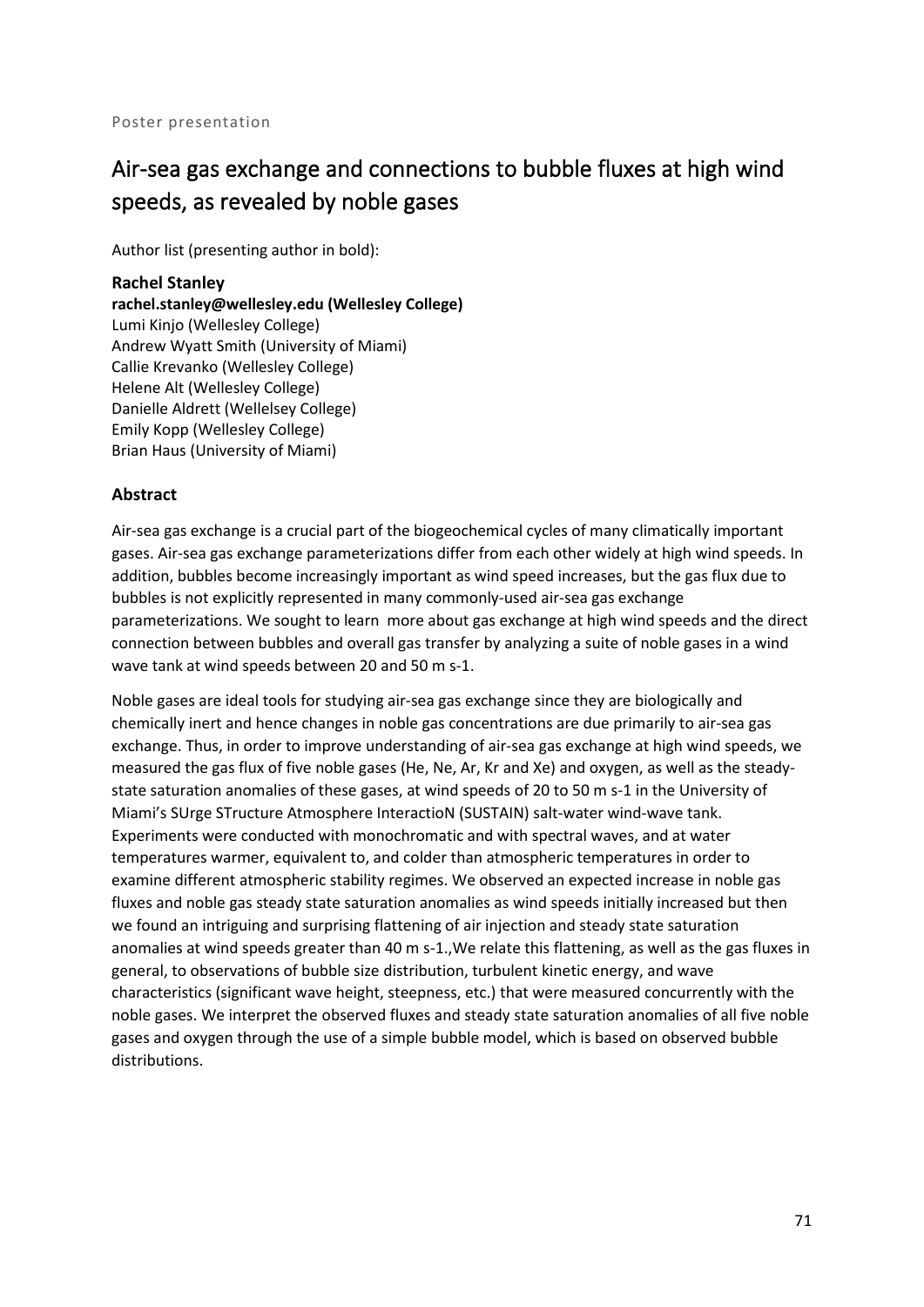# Air-sea gas exchange fluxes and steady state saturation anomalies at very high wind speeds, as revealed by noble gases

Author list (presenting author in bold):

#### **Rachel Stanley**

**rachel.stanley@wellesley.edu (Wellesley College)** Lumi Kinjo (Wellesley College) Andrew Wyatt Smith (University of Miami) Helene Alt (Wellesley College) Callan Krevanko (Wellesley College) Danielle Aldrett (Wellesley College) Emily Kopp (Wellesley College) Brian Haus (University of Miami)

### **Abstract**

Air-sea gas exchange is a crucial part of the biogeochemical cycles of many climatically important gases. Air-sea gas exchange parameterizations differ from each other widely at high wind speeds. In addition, bubbles become increasingly important as wind speed increases, but the gas flux due to bubbles is not explicitly represented in many commonly-used air-sea gas exchange parameterizations. We sought to learn more about gas exchange at high wind speeds and the direct connection between bubbles and overall gas transfer by analyzing a suite of noble gases in a wind wave tank at wind speeds between 20 and 50 m s-1.Noble gases are ideal tools for studying air-sea gas exchange since they are biologically and chemically inert and hence changes in noble gas concentrations are due primarily to air-sea gas exchange. Thus, in order to improve understanding of air-sea gas exchange at high wind speeds, we measured the gas flux of five noble gases (He, Ne, Ar, Kr and Xe) and oxygen, as well as the steady-state saturation anomalies of these gases, at wind speeds of 20 to 50 m s-1 in the University of Miami's SUrge STructure Atmosphere InteractioN (SUSTAIN) salt-water wind-wave tank using both discrete measurements of noble gases and a continuous noble gas equilibrator mass spectrometer. Experiments were conducted with monochromatic and with spectral (i.e. JONSWAP) waves, and at water temperatures warmer, equivalent to, and colder than atmospheric temperatures in order to examine different atmospheric stability regimes. We observed an expected increase in noble gas fluxes and noble gas steady state saturation anomalies as wind speeds initially increased but then we found an intriguing and surprising flattening of air injection and steady state saturation anomalies at wind speeds greater than 40 m s-1. Noble gas fluxes and steady state saturation anomalies are correlated most strongly with bubble volumes for the less soluble noble gases (He, Ne and Ar) and with wind speed and wave Reynolds number for the more soluble noble gases. In the JONSWAP experiments, significant wave height was also highly correlated with gas saturation anomalies (R>0.92, P<0.05). Moreover, invasion fluxes (i.e. gas fluxes into the water) were larger than evasion fluxes when other experimental conditions were similar. Taken together, these lab-based experiments suggest more attention should be paid to parameterizations based on wave characteristics and bubbles and that current windspeed based gas exchange parameterizations should not be applied to conditions with very high wind speeds.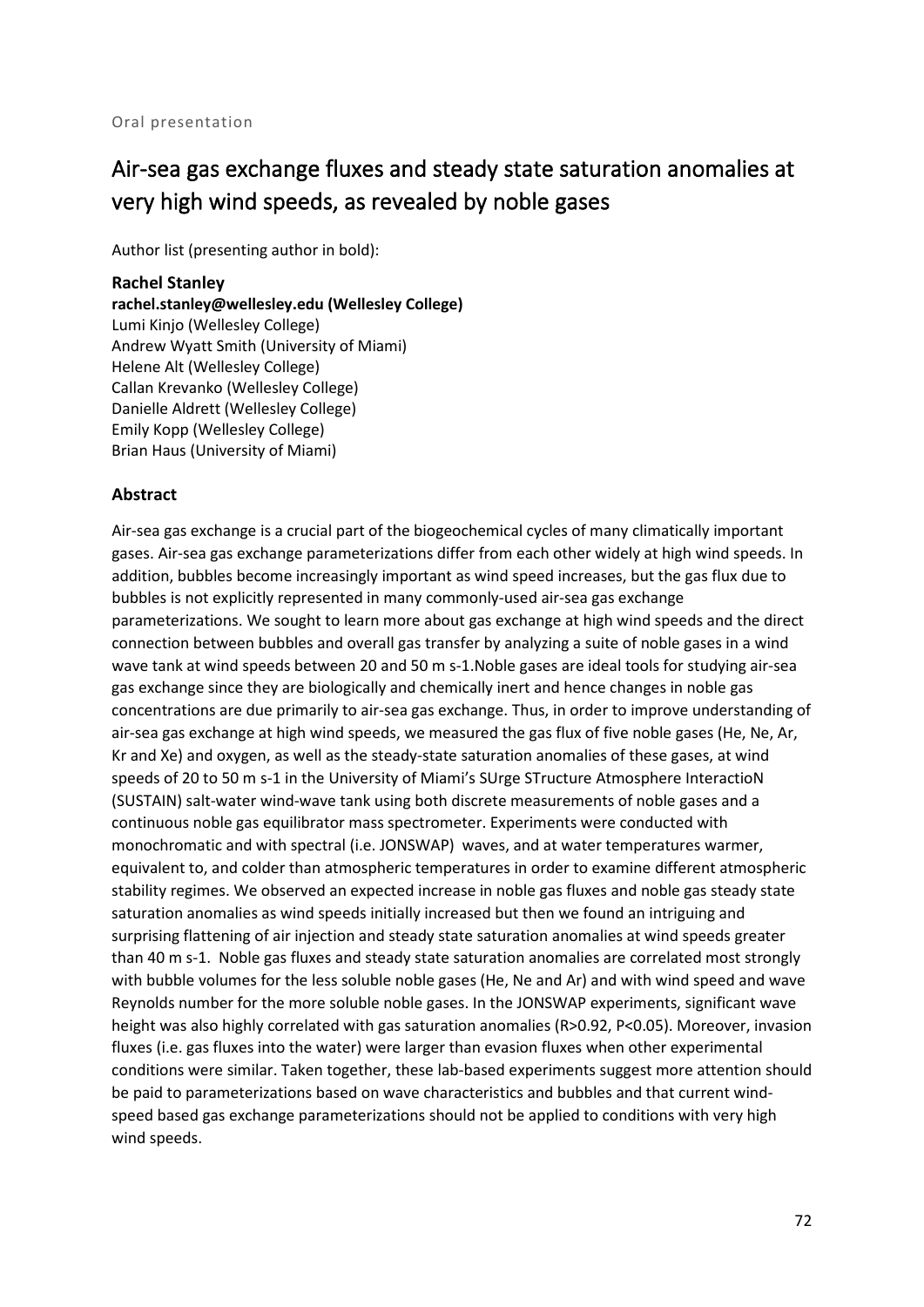#### Oral presentation

# Greenhouse gas fluxes over a boreal river measured with eddy covariance

Author list (presenting author in bold):

#### **Aki Vähä**

**aki.vaha@helsinki.fi (University of Helsinki)** Sofya Guseva (University of Koblenz-Landau) Kukka-Maaria Kohonen (University of Helsinki) Anders Lindroth (Lund University) Andreas Lorke (University of Koblenz-Landau) Sally MacIntyre (University of California, Santa Barbara) John Melack (University of California, Santa Barbara) Anne Ojala (University of Helsinki) Timo Vesala (University of Helsinki) Ivan Mammarella (University of Helsinki)

### **Abstract**

There is a considerable knowledge gap regarding direct greenhouse gas flux measurements from boreal rivers. To reduce this gap, the Kitinen Experiment (KITEX) was set up in northern Finland in May-October 2018. The goal of the experiment was to use the eddy covariance technique to measure and quantify greenhouse gas fluxes on a boreal river throughout the entire growing period, and to measure the physical drivers of the fluxes in order to gain more knowledge on the physics of the riverine gas transfer.

The river Kitinen runs approximately 260 km in northern Finland. Its catchment area consists mainly of northern boreal forest and wetlands. Although the catchment area is sparsely populated, the river is heavily built with altogether seven hydropower plants and at the experiment site, the flow velocity is almost completely controlled by dam operations nearby. Fluxes and gas concentrations over Kitinen were measured on a floating platform, anchored in the middle of the river. Eddy covariance measurements took place on 15/06-02/10. After data quality and wind direction screening, the temporal coverage was 26% for the carbon dioxide flux and 33% for the methane flux. The mean carbon dioxide flux from the river was 0.7 μmol m^-2 s^-1 and the mean methane flux was 3 nmol m^-2 s^-1. The fluxes were highest in August but the differences between months were small.

The gas exchange coefficient k and its normalised value k600 were calculated from the carbon dioxide flux and concentrations in water and above the surface. The mean k600 over the entire campaign was 20 cm h^-1, which is of the same order of magnitude as estimates from earlier river flux studies. The data analysis will continue with parameterising the calculated fluxes and the gas exchange coefficient with the measured physical quantities, such as total heat flux and water surface turbulence.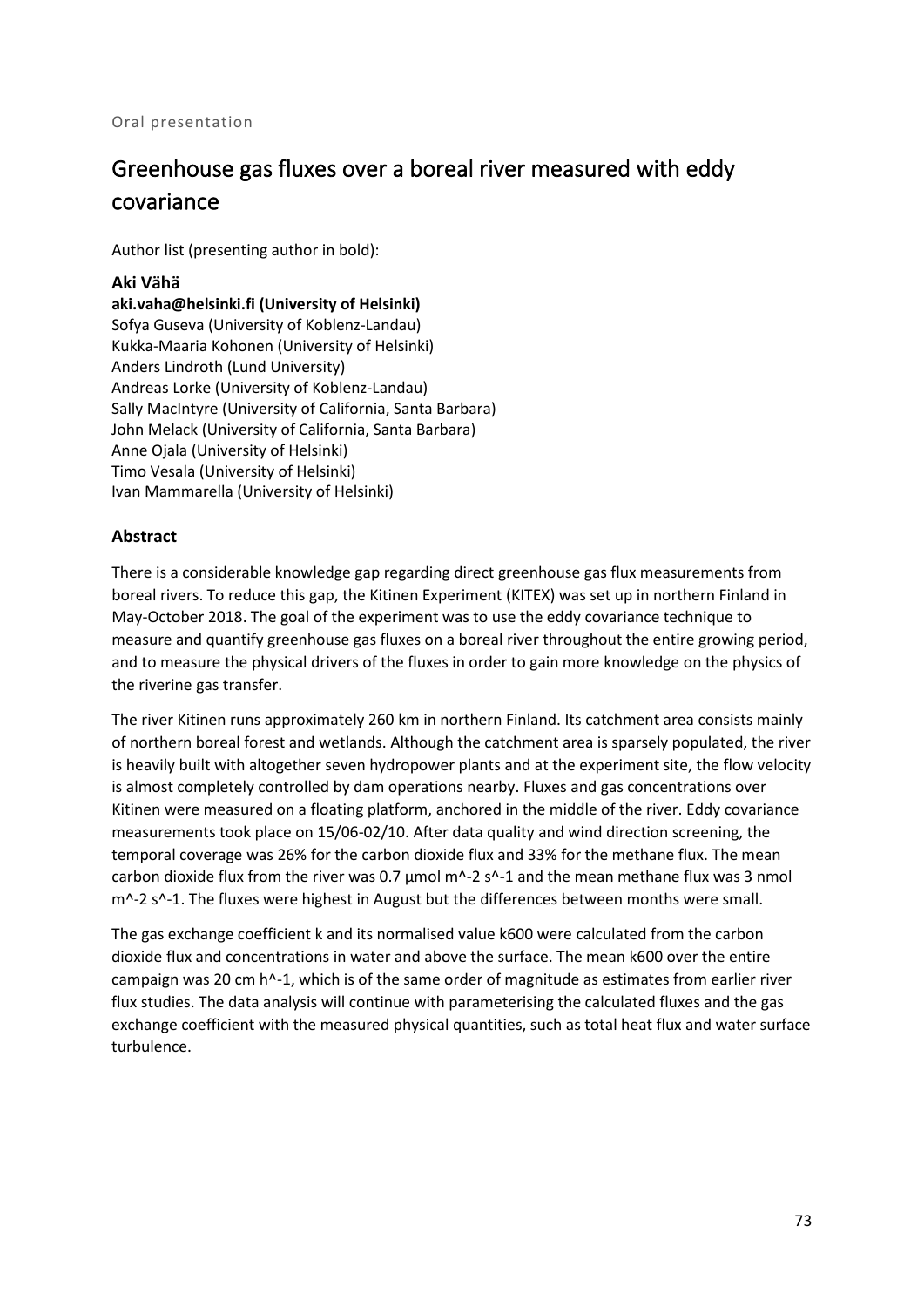# Greenhouse gases (CO 2 , CH 4 and N 2 O) emissions from a tropical micro- tidal estuary (Cochin, India)

Author list (presenting author in bold):

**Sudheesh Valliyodan sudhikeloth13@gmail.com (Central University of Kerala)** Gupta GVM (Centre for Marine Living Resources and Ecology)

### **Abstract**

Greenhouse gases (GHGs) emissions from human activities are an important trigger of observed climate change since the mid-20th century. Carbon dioxide (CO 2 ), methane (CH 4 ) and nitrous oxide (N 2 O) are the three primary GHGs and the inland aquatic systems also contribute significantly to global GHGs emissions. Estuaries, particularly those in the tropical zones act as an important source of GHGs, attributed to anthropogenic activities apart from receiving large terrestrial inputs. However,

processes regulating annual GHGs emissions from these systems remain poorly constrained. The present study was conducted in a tropical Cochin estuary (CE) located on the southwest coast of India (Ramsar site:1204). Apart from the annual monsoonal input of terrestrial organic matter, largescale

developmental activities along the banks of this system induced eutrophication. Surveys during early monsoon (April), monsoon (September) and post-monsoon (December) of 2012 showed pCO<sub>2</sub> supersaturation in the upstream but gradually decreased towards the sea. The strong negative correlations with pH (r=0.78) and salinity (r=0.57) pointed out riverine inputs as the main source of  $CO<sub>2</sub>$  in the estuary. The significant seasonal variation in  $pCO<sub>2</sub>$  (p=0.005) could be attributed to substantial heterotrophic activities and the riverine inputs. On the other hand, the weak negative correlations for CH 4 with salinity ( $r = -0.43$ ) and  $pH$  ( $r = -0.43$ ) seemed to suggest that the riverine

inputs were only a mild source. A higher concentration of dissolved CH 4 in bottom waters as compared to that in surface waters and its significant positive correlation (r=0.65) with ammonia indicates that sediment methanogenesis could be the major contributor of CH4 in the estuary. N 2 O recorded higher

values during the monsoon season. The positive correlation of N 2 O with NO 3 - + NO 2 - during the monsoon season indicates that it originates from the nitrification process. The annual flux was estimated to be 1.01, 0.62 and 0.03 Gg y -1 for respective CO 2, CH 4 and N 2 O during the study period shows CE is a significant source of GHGs to the atmosphere. These gaseous export fluxes from CE to the adjacent coastal waters were significant mainly during the monsoon probably as a result of the

increased heterotrophic activities fuelled by the input of a large amount of allochthonous organic matter.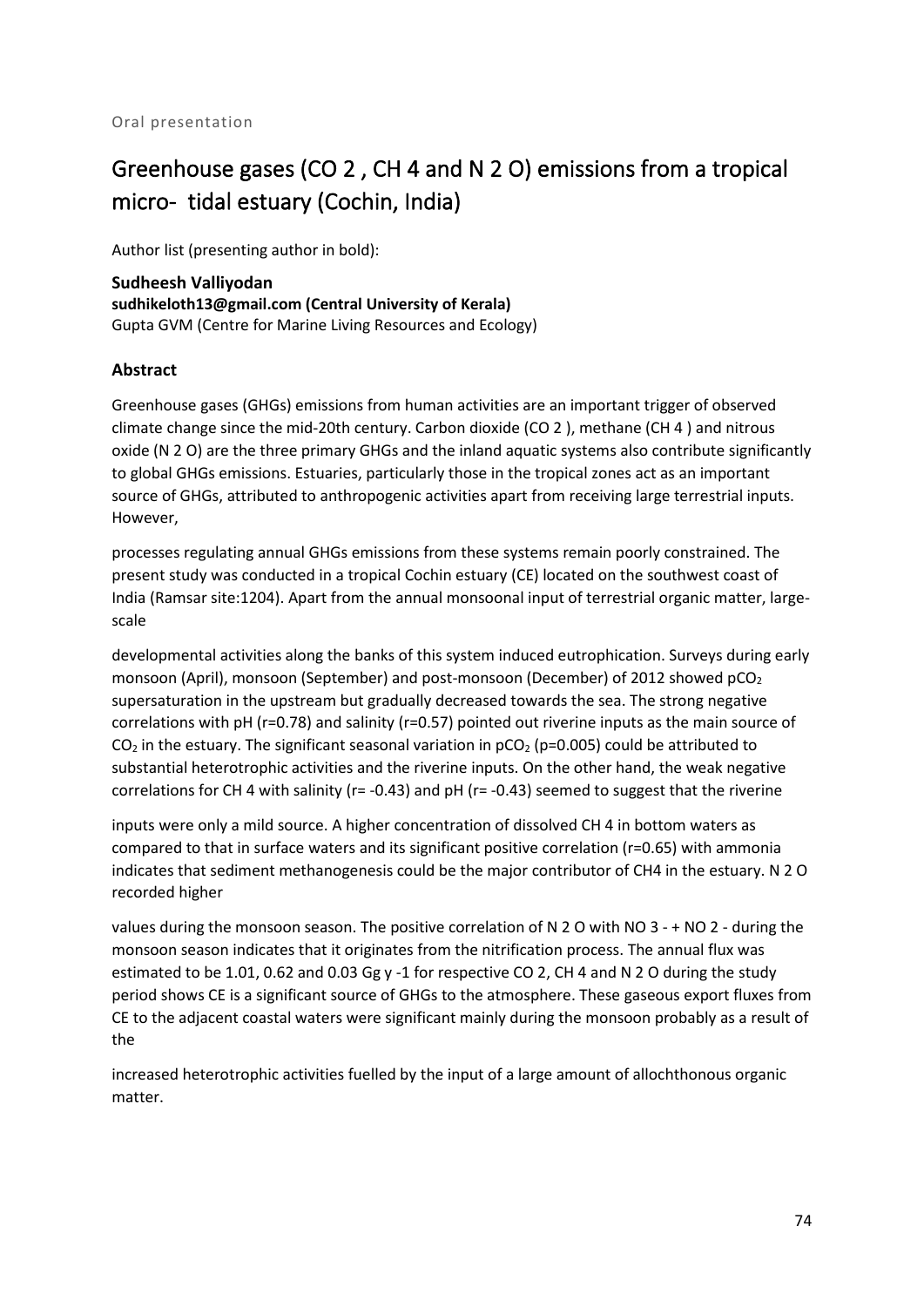# A thermographic approach to measure the wind shear stress at the water surface

Author list (presenting author in bold):

#### **Philipp Immanuel Voigt**

### **philipp.voigt@iup.uni-heidelberg.de (Institute of Environmental Physics, Heidelberg University, Germany)**

Bernd Jähne (Institute of Environmental Physics and Heidelberg Collaboratory of Image Processing, Heidelberg University, Germany)

### **Abstract**

Under a wide range of conditions the wind blowing over the water surface is the driving force for the exchange of volatile chemical species and heat across the air-water interface. Considering only the wind speed is not sufficient to understand the mechanisms of mass transfer at the air-sea interface, because the wind stress is partitioned into the viscous shear stress, which determines the thickness of the viscous boundary layers on both sides of the interface, wave-induced shear stress and pressure forces. The two latter are feeding the waves, resulting in a second source of near-surface turbulence by turbulent dissipation of wind waves.

Measuring the viscous shear stress by velocity profiles within the viscous boundary layer at a wavy surface using particle imaging velocimetry or related techniques is very demanding, and there are only a few wind-wave tunnel studies available [1]. Here, a new non-invasive technique which does not need any seeding with particles but tags the water-sided flow with a heat profile induced by a laser line, is reported. The temporal development of the heat profile is measured using a 512x640 pixels, 100-200fps thermal camera. In pilot setups at the Heidelberg Aeolotron, 1450nm laser diodes illuminated one to three narrow, 20-35mm long lines on the water surface perpendicular to the wind direction, with laser power per length of line of approximately 1W/cm. A short heating pulse of 10 to 15ms resulted in a maximum temperature increase of 0.4K, penetrating 320 microns into the water. A velocity gradient at the water surface leads to an enhanced broadening of the line due to Taylor dispersion. Hence the velocity gradient and consequently the viscous shear stress can be determined. First results with a flat water surface as well as in the presence of wind generated waves will be presented, and show a good agreement with direct measurements of the velocity gradient in the water-sided viscous boundary layer using particle streak velocimetry [2, 3]. Following this initial success, systematic measurements at the Aeolotron are planned using a 1567nm 100W erbium fiber laser.

#### References

[1] Maximilian Bopp, 2018. Air-Flow and Stress Partitioning over Wind Waves in a Linear Wind-Wave Facility, Heidelberg University, doi:10.11588/heidok.00024741

[2] Philipp I. Voigt, 2019. Simulation and measurement of the water-sided viscous shear stress without waves, Heidelberg University, doi:10.11588/heidok.00026653

[3] Philipp I. Voigt, 2021. Investigation of the water-sided shear layer at a wind-driven wavy surface by active thermography, Heidelberg University, doi:10.11588/heidok.00030834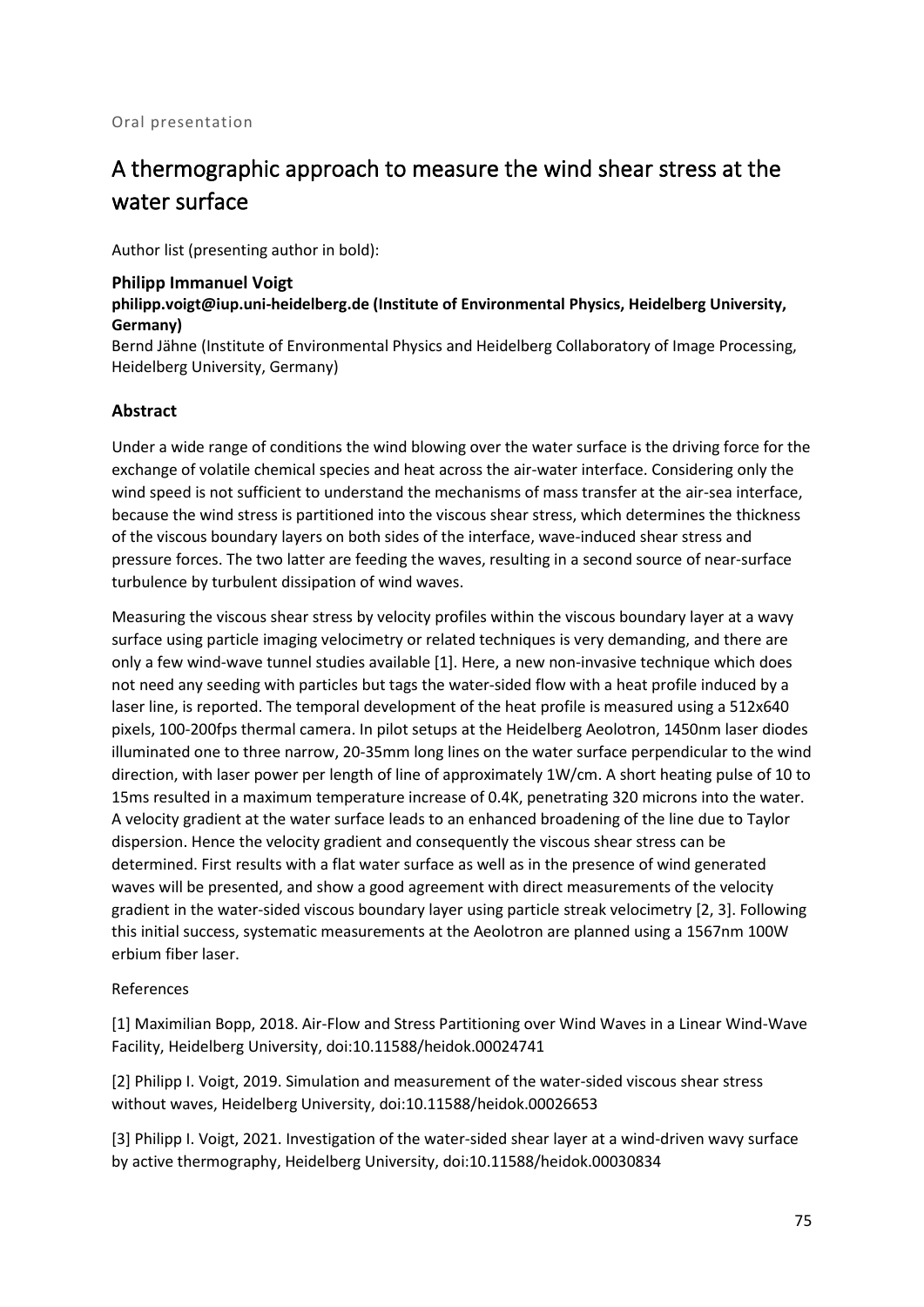# Diurnal BOOGIE: An investigation into spatiotemporal and climate change effects on organic matter in the sea surface microlayer and its movement between marine and atmospheric environments

Author list (presenting author in bold):

**Katrina Walker kjw2001@hw.ac.uk (Heriot-Watt University)**

### **Abstract**

The Sea Surface Microlayer (SML) is a complex boundary layer between the ocean and atmosphere that modulates the air-sea gas exchange and has biological, chemical and physical properties that are significantly different from Subsurface Waters (SSW) (Engel et al., 2017). Currently, there is a large uncertainty on how the SML composition of the ocean impacts fluxes of climate active gases and how climate change may influence this process in the future (Woolf et al., 2019).

Previous work has revealed organic matter in the SML, including surfactants (surface-active agents) can suppress the air-sea gas exchange, known as the Surfactant Suppression Effect (SSE; Mustaffa et al., 2019; Pereira et al., 2016; Schmidt and Schneider, 2011). The SSE has been related to Sea Surface Temperature (SST) but the rate of suppression across the oceans is variable and likely due to variances in surfactants and their composition in the SML (Pereira et al., 2018). The BOOGIE program (Breathing Oceans: understanding the organic skin that modulates the exchange of greenhouse gases between the atmosphere and the ocean) will explore the spatial and temporal effects of organic matter in the Atlantic Ocean, and its effects on the air-sea gas exchange over time.

Diurnal BOOGIE (PhD project within BOOGIE) aims to understand spatiotemporal challenges, through the production of a SML time series to investigate key processes that drive organic matter changes over time. Here we will present first results from the first field campaign in 2022 that explores seasonal influences (SST and atmospheric deposition) and selective transfer mechanisms between the ocean and atmosphere (van Pinxteren et al., 2020). The effect of these changes on the SSE and air-sea gas exchange will be explored in the Cape Verde region of the Atlantic Ocean using a variety of techniques (e.g. Garrett screen, Air-sea gas exchange tank, Polarograph, LC-OCD-OND-UVD) to examine the SSE and surfactant composition of the SML, SSW, and aerosols in collaboration with the Cape Verde Atmospheric Observatory (CVAO) and Cape Verde Ocean Observatory (CVOO).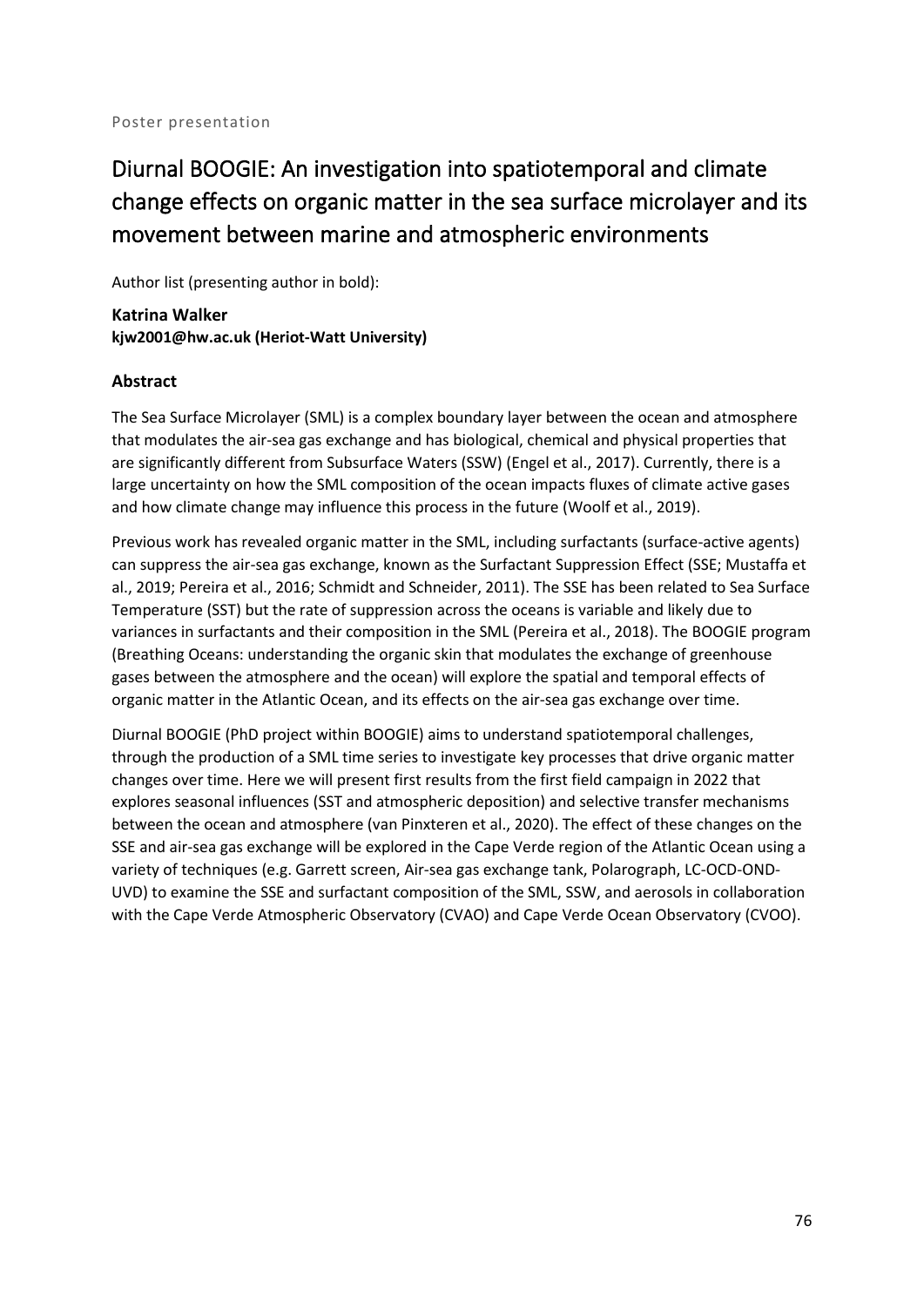# Global estimates of air-sea  $CO<sub>2</sub>$  fluxes: Contributions of Wallace Broecker and Taro Takahashi

Author list (presenting author in bold):

**Richard Wanninkhof rik.wanninkhof@noaa.gov (NOAA/AOML)** Colm Sweeney (NOAA/ESRL/GMD)

### **Abstract**

Here we describe the fundamental contributions that Wallace Broecker and Taro Takahashi of LDEO/Columbia University made towards determining air-sea  $CO<sub>2</sub>$  fluxes through observations and insights on use of radio-isotopes, air-water  $CO<sub>2</sub>$  concentration differences, and inorganic carbon chemistry of seawater. The transfer of  $CO<sub>2</sub>$  between atmosphere and ocean is a key aspect of the global carbon system, for instance in its use to determine the amount a anthropogenic  $CO<sub>2</sub>$ sequestered by the ocean. The first estimates to measure this transfer took advantage of natural radio isotopes, Radon-222 (222Rn) and Carbon-14 (14C). The global exchange using natural 14C was based on the global disequilibrium between atmosphere and ocean. Subsequently, local estimates of gas transfer were obtained based on the deficit of 222Rn in surface water compared to its parent, radium-226, 226Ra. A general agreement between local and global estimates of transfer were obtained. However, the 222Rn estimates did not show any strong correlation with environmental forcing. Subsequent global exchange estimates relied heavily on utilizing the bomb-14C inventories in the ocean and atmosphere. The initial estimates of bomb 14C inventories have been revised downward by ≈30 % through better means to separate the bomb and natural 14C, and improved interpolation methods. The bomb 14C estimate of global  $CO<sub>2</sub>$  exchange is a fundamental constraint for parameterizations of air-sea gas transfer with wind. Estimates of regional and global  $CO<sub>2</sub>$  fluxes have been obtained using wind speed parameterizations, air-water partial pressure difference of CO<sub>2</sub>, and novel interpolation methods. While the global air-sea flux estimates have improved with greatly increased number measurements and new techniques, the contributions of Broecker and Takahashi remain a cornerstone of global ocean carbon cycle research.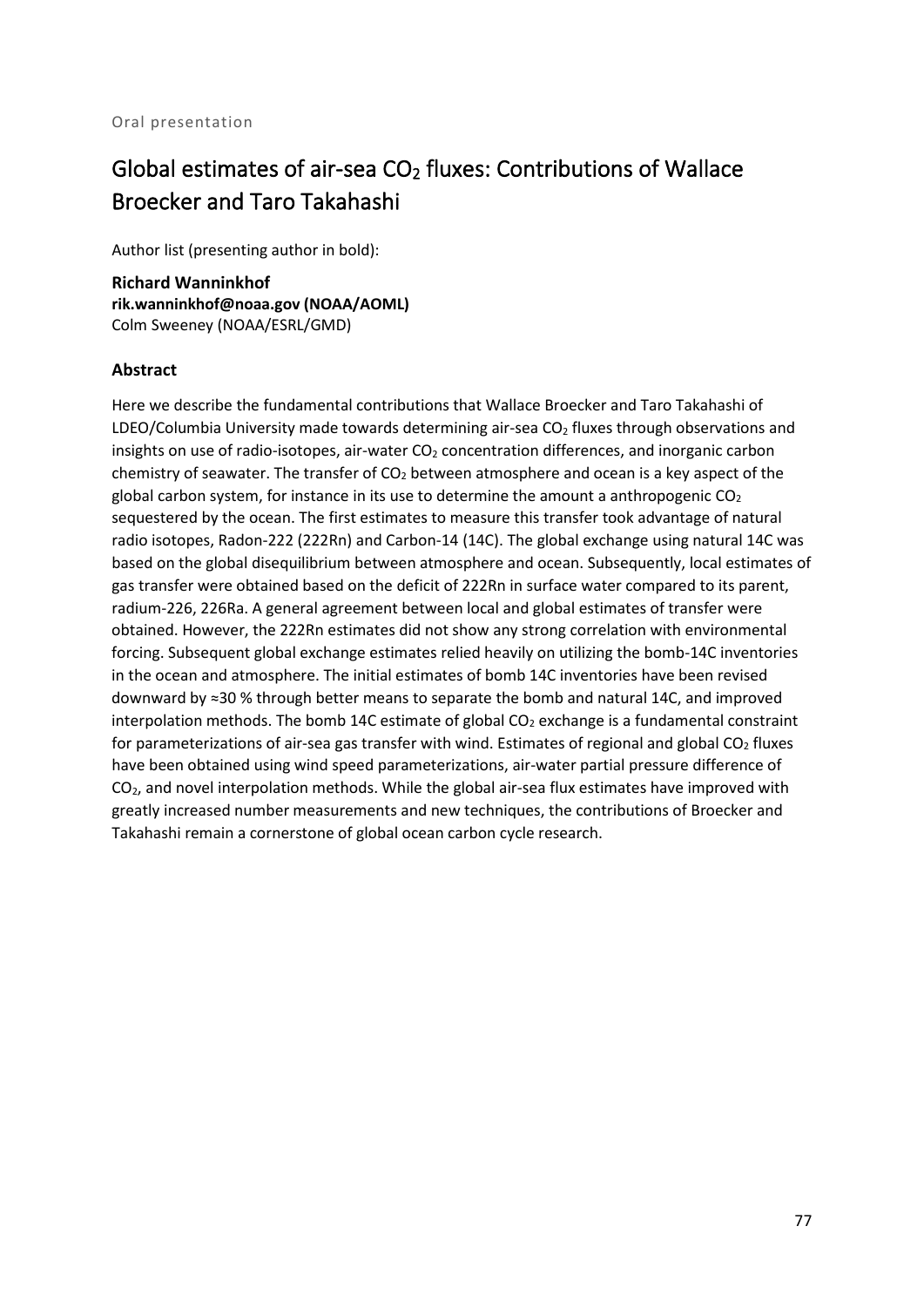# New, substantially larger, estimates of global air-sea  $CO<sub>2</sub>$  flux from surface data

Author list (presenting author in bold):

**Andrew Watson**

**andrew.watson@exeter.ac.uk (University of Exeter)** Ute Schuster (University of Exeter) Jamie Shutler (University of Exeter) Thomas Holding (University of Exeter) Ian Ashton (University of Exeter) Peter Landschuetzer (Max Planck Institute for Meteorology Hamburg, Germany,) David Woolf (Centre for Island Technology, Herriot-Watt University) Lonneke Goddijn-Murphy (Environmental Research Institute, University of the Highlands and Islands, UK)

### **Abstract**

In recent years, an international effort has assembled well-documented and quality-controlled data sets for fCO<sub>2</sub>, the surface ocean carbon dioxide fugacity. The free availability of these data sets has enabled time-resolved calculations of ocean-atmosphere fluxes of  $CO<sub>2</sub>$  from surface observations regionally and globally. However, previous studies have not corrected the data for temperature gradients between the surface and sampling depth at a few metres or for the effect on fluxes of the cool ocean surface skin We calculate a time history of ocean-atmosphere fluxes of  $CO<sub>2</sub>$  from 1992 to 2018 corrected for these effects. These increase the calculated net flux into the oceans by 0.8-0.9 PgCyr-1 over this period, at times doubling the uncorrected values We estimate the uncertainty in our flux calculations by using both simple and sophisticated interpolation methods, but all configurations give convergent results when estimating fluxes globally after about 2000, or over the northern hemisphere throughout the period. Our corrections reconcile surface fluxes with independent estimates of the increase in ocean  $CO<sub>2</sub>$  inventory. Comparison with the inventory suggests that the pre-industrial flux of  $CO<sub>2</sub>$  from the open ocean to the atmosphere was ~0.5 PgC yr-1 and that it exhaled mostly from the southern hemisphere.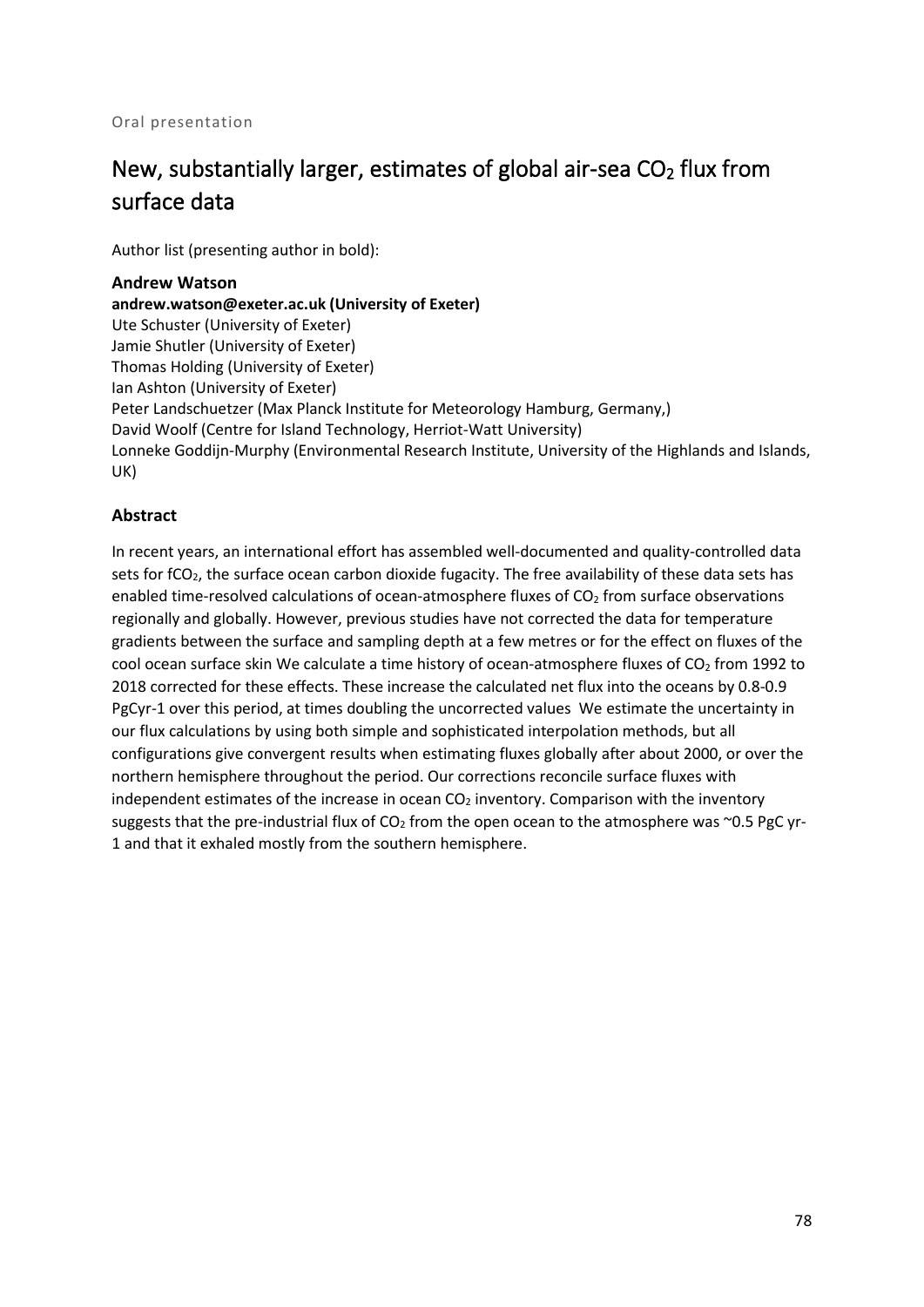# The effects of surfactants on air-water gas transfer.

Author list (presenting author in bold):

**Jan Wissink jan.wissink@brunel.ac.uk (Brunel University London, UK)** Herlina Herlina (Karlsruhe Institute of Technology, Germany) Yasemin Akar (Brunel University London, UK) Markus Uhlmann (Karlsruhe Institute of Technology, Germany)

### **Abstract**

Near-surface turbulence is known to be very effective in promoting gas transfer across the air-water interface. The presence of even small quantities of surfactants, however, can drastically dampen this turbulence, thereby reducing the transfer velocity K\_L. To systematically investigate the aforementioned damping effects, a series of three-dimensional direct numerical simulations (DNS) was performed, in which the level of surfactant-pollution was varied. In order to produce the nearsurface turbulent flow field, isotropic turbulence of fixed intensity was introduced at the bottom of the computational domain.

The presence of surfactants reduces the water-surface tension. Hence, a non-uniform distribution of these surfactants, associated with a nonzero surface divergence, results in a non-uniform surface tension. The latter induces so-called Marangoni forces that act to progressively reduce surface divergence, and consequently the near surface turbulent flow field. In the simulations, the level of pollution is expressed by the ratio of the Marangoni number Ma and the turbulent capillary number Ca\_t. In the DNS, convection diffusion equations for the gas concentration at five different Schmidt numbers were solved simultaneously. This enabled us to investigate the scaling of K\_L as a function of the Schmidt number, K\_L ~ Sc^q . This scaling was found to vary from q=-1/2 for Ma/Ca\_t = 0 (clean surface) to q=-2/3 for large Ma/Ca\_t (very dirty surfaces). The results also show that with increasing Ma/Ca t the portion of the surface that is virtually surfactant-free (the clean surface fraction) becomes smaller and smaller. Using the above scaling results, a Schmidt number independent equation was derived that relates the mean gas transfer velocity to the aforementioned clean surface fraction for isotropic turbulence. The effects of Reynolds number and non-isotropic turbulence still needs to be verified.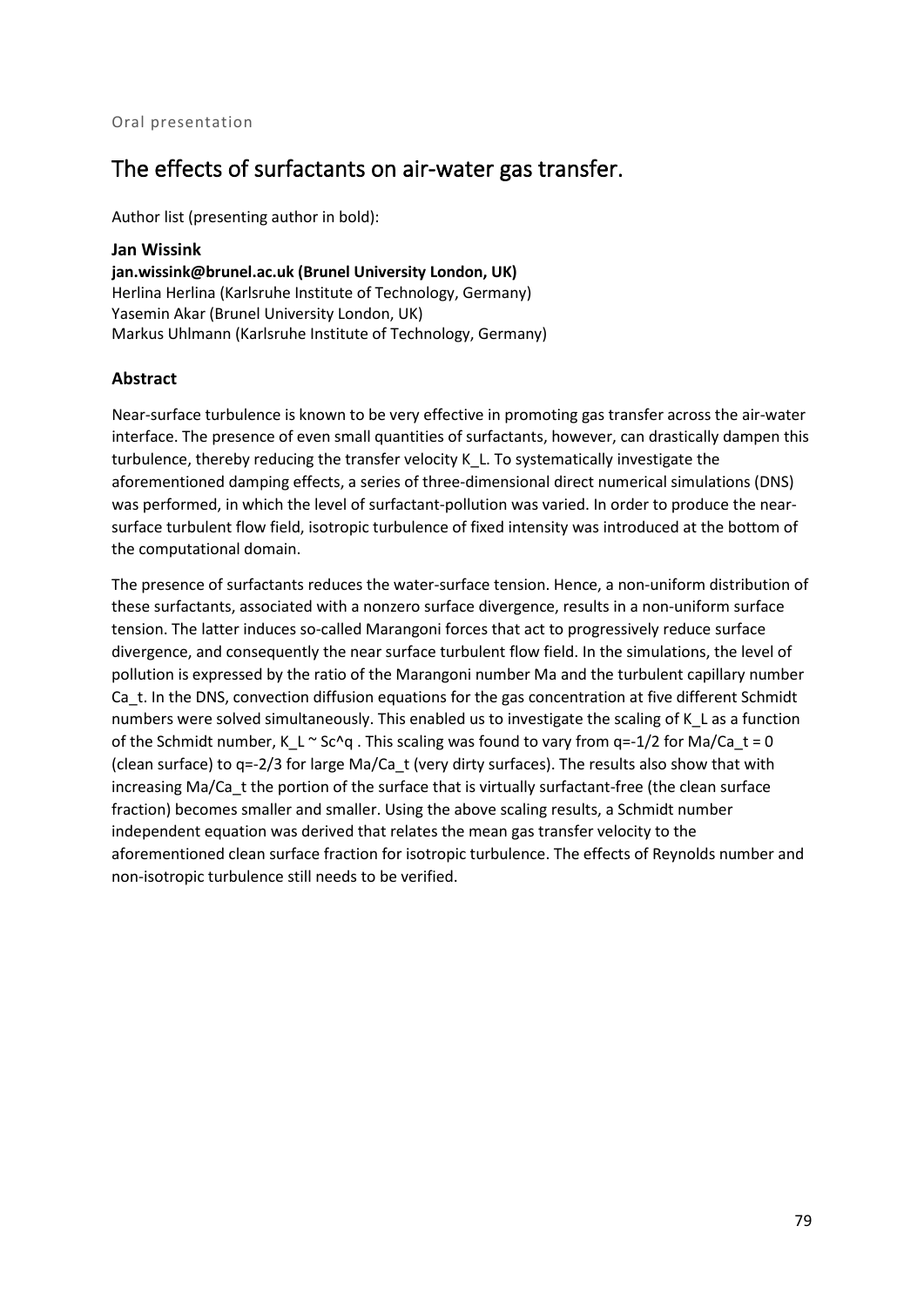# Underway seawater and atmospheric measurements of volatile organic compounds in the Southern Ocean

Author list (presenting author in bold):

### **Charel Wohl**

**chwo@pml.ac.uk (Plymouth Marine Laboratory)** Charel Wohl (Plymouth Marine Laboratory) Ian Brown (Plymouth Marine Laboratory) Vassilis Kitidis (Plymouth Marine Laboratory) Anna Jones (British Antarctic Survey) William Sturges (University of East Anglia) Philip Nightingale (Plymouth Marine Laboratory) Mingxi Yang (Plymouth Marine Laboratory)

### **Abstract**

Volatile organic compounds are present ubiquitously throughout the atmosphere. Particularly over the remote marine atmosphere, they play a role in ozone and particle formation. For gases such as methanol, acetone and acetaldehyde it is unclear whether the ocean acts as a source or a sink. For isoprene and dimethyl sulfide, the oceanic source strength is poorly constrained. This is in part due to a paucity of in situ measurements, especially in remote oceanic regions such as the Southern Ocean.

In this work we present shipborne underway ambient air and seawater measurements of methanol, acetone, acetaldehyde, isoprene and dimethyl sulfide. The ship transected the Atlantic sector of the Southern Ocean at approximately 60° S during March. The measurements were taken using a recently developed Segmented Flow Coil Equilibrator coupled to Proton Transfer Reaction-Mass Spectrometer. Using air and water measurements, hourly fluxes and saturations are computed for a broad range of compounds simultaneously. Binning of the data in 24 hourly bins revealed a diel cycle in acetaldehyde air and water concentrations. A smaller diel cycle was observed for isoprene and acetone surface water concentrations.

Ambient air concentrations of acetone and acetaldehyde were very low, possibly due to the remoteness of the sampling location. The underway measurements suggest that the ocean acts as a net sink for methanol, despite an episode of outgassing observed in an area of high biological activity. Depending on location, the Southern Ocean was either a source or a sink of acetone and acetaldehyde. Using our high temporal and spatial resolution fluxes, we compute that the Southern Ocean is a net weak sink of acetone and acetaldehyde at this time of the year. Underway measurements reveal episodic high concentrations of dimethyl sulfide. Isoprene is supersaturated in the surface ocean and was found to correlate with chlorophyll a. In this dataset, surface isoprene and methanol concentrations correlate, likely due to a common biological origin. Surface acetone, methanol and isoprene concentrations were found to correlate negatively with surface underway fCO2, suggesting a role of biology in the production of these compounds.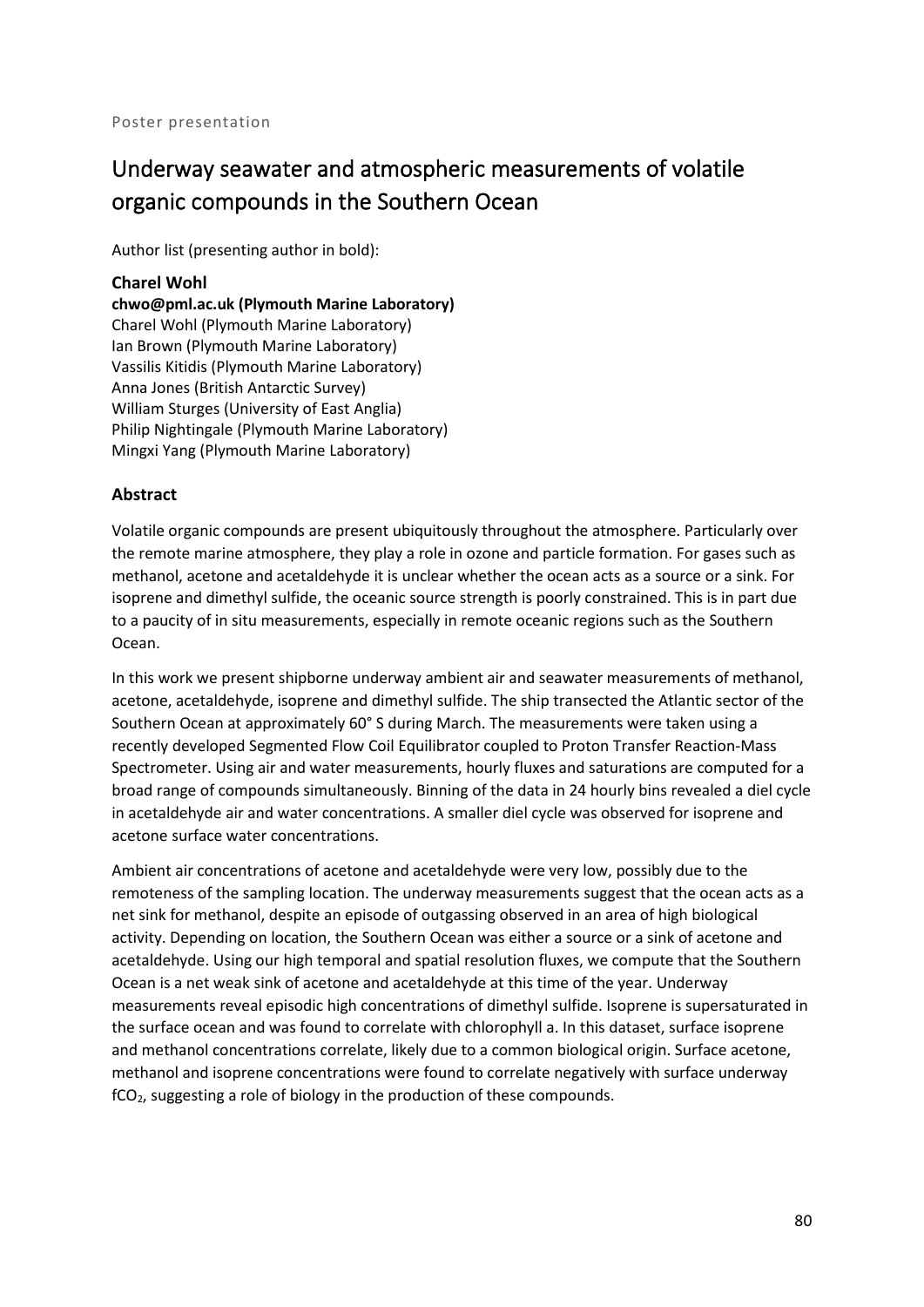# Sea ice concentration impacts dissolved organic gases in the Canadian Arctic

Author list (presenting author in bold):

### **Charel Wohl**

**charel.wohl@gmail.com (Institud de Ciences del Mar)** Anna E. Jones (British Antarctic Survey) William T. Sturges (University of East Anglia) Philip D. Nightingale (Sustainable Agriculture Systems) Brent Else (University of Calgary) Brian J. Butterworth (University of Colorado/NOAA) Ming-xi Yang (Plymouth Marine Laboratory)

### **Abstract**

The marginal sea ice zone has been identified as a source of different climate active gases to the atmosphere due to its unique biogeochemistry. However, it remains highly undersampled and the impact of summertime changes in sea ice concentration on the distributions of these gases is poorly understood. To address this, we present measurements of dissolved acetone and dimethyl sulfide\* in the sea ice zone of the Canadian Arctic from the surface down to 60 m. The measurements were made using a Segmented Flow Coil Equilibrator coupled to a Proton Transfer Reaction Mass Spectrometer. These gases varied in concentrations with depth, with the highest concentrations generally observed near the surface. Underway (3-4 m) measurements showed generally higher concentrations in partial sea ice cover compared to ice-free waters. The combination of a large number of depth profiles and underway measurements at different sea ice concentrations enables proposition of the likely dominant production processes of these compounds in this area. Despite obvious in situ production, we estimate that the sea ice zone is absorbing acetone from the atmosphere. In contrast, DMS is consistently emitted from the ocean, with marked episodes of high emissions during ice-free conditions, suggesting that DMS is produced in ice covered areas and emitted once the ice has melted. These novel measurements and insights will allow us to better constrain the cycling of acetone and dimethyl sulfide in the polar regions and their effect on the oxidative capacity and aerosol budget in the Arctic summertime atmosphere.

\*Methanol, acetaldehyde and isoprene were also measured during this deployment. Please get in touch with the author if these gases are of particular interest to you.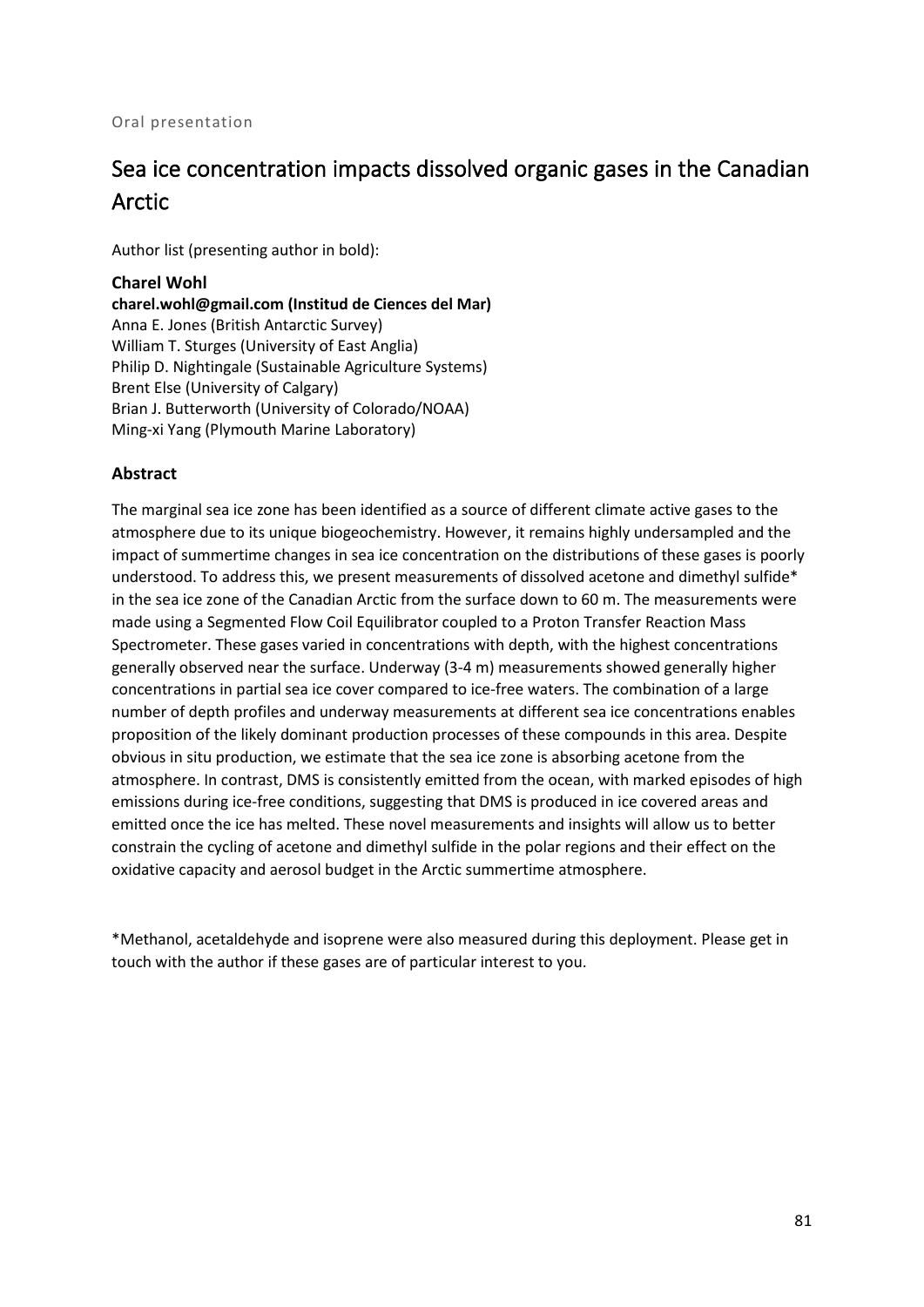#### Oral presentation

# The peculiar characteristics of air-water gas transfer across a broken surface

Author list (presenting author in bold):

**David Woolf (Heriot-Watt University, UK)**

#### **Abstract**

Air-water gas transfer is usually framed as a diffusive process across a defined interface. A "broken surface" implies that instead of a single surface, there is a main interface between the air and water and additional boundaries at the surface of bubbles and particles. Gas transfer across a broken surface is qualitatively different and challenges paradigms derived from the standard framing.

Bubbles and particles can be created in many industrial and natural processes, but the focus here will be on bubbles and drops generated by deep-water breaking on the wind-driven open ocean. When we consider the total effect of the formation of bubbles and drops at the sea surface, we should include the interaction with surface stirring and direct transfer across the sea surface, but the most interesting part is the "mediated" transfer that uses a bubble or particle as an intermediate reservoir in transit between ocean and atmosphere. With some caveats (notably for droplets), we can treat the mediated transfer as a parallel process that adds to the direct transfer. The process is a sequence with important subtleties that differ between bubbles and aerosol. The formation of bubbles and drops depends, at a minimum, on wind speed, sea state and water temperature. The suspension of bubbles and aerosol will also depend on the wind and interactions of the wind with the wave field. The internal dynamics and the transfer at the surface of a bubble depend on hydrostatic pressure, surface tension, the saturation of nitrogen and oxygen and specific bubble and gas properties. For aerosol, similar principles apply, but humidity profiles displace nitrogen and oxygen saturation. Parameterization of mediated gas transfer requires all of the above to be encapsulated. A description is emerging, which provides a complementary perspective to the simpler models of air-water gas transfer.

The peculiarities of transfer across a broken surface are interesting and important. The practical importance is made apparent by considering the calculation of global air-sea fluxes. These calculations are sensitive to the dependence of gas transfer velocities on wind speed, sea state and water temperature; and can be biased by asymmetries in exchange. It is relatively simple, conceptually and computationally, to propagate the uncertainty in the dependence on wind speed to the final flux, but other uncertainties are more difficult to evaluate and to propagate. While we have, for example, credible estimates of the global air-sea flux of carbon dioxide, not all uncertainties are fully explored and some surprises may await. Air-water gas transfer should be studied further, with an emphasis on mechanistic processes such as mediation of transfer by bubbles and aerosol, since the mechanistic insight is essential to confidence in the final result.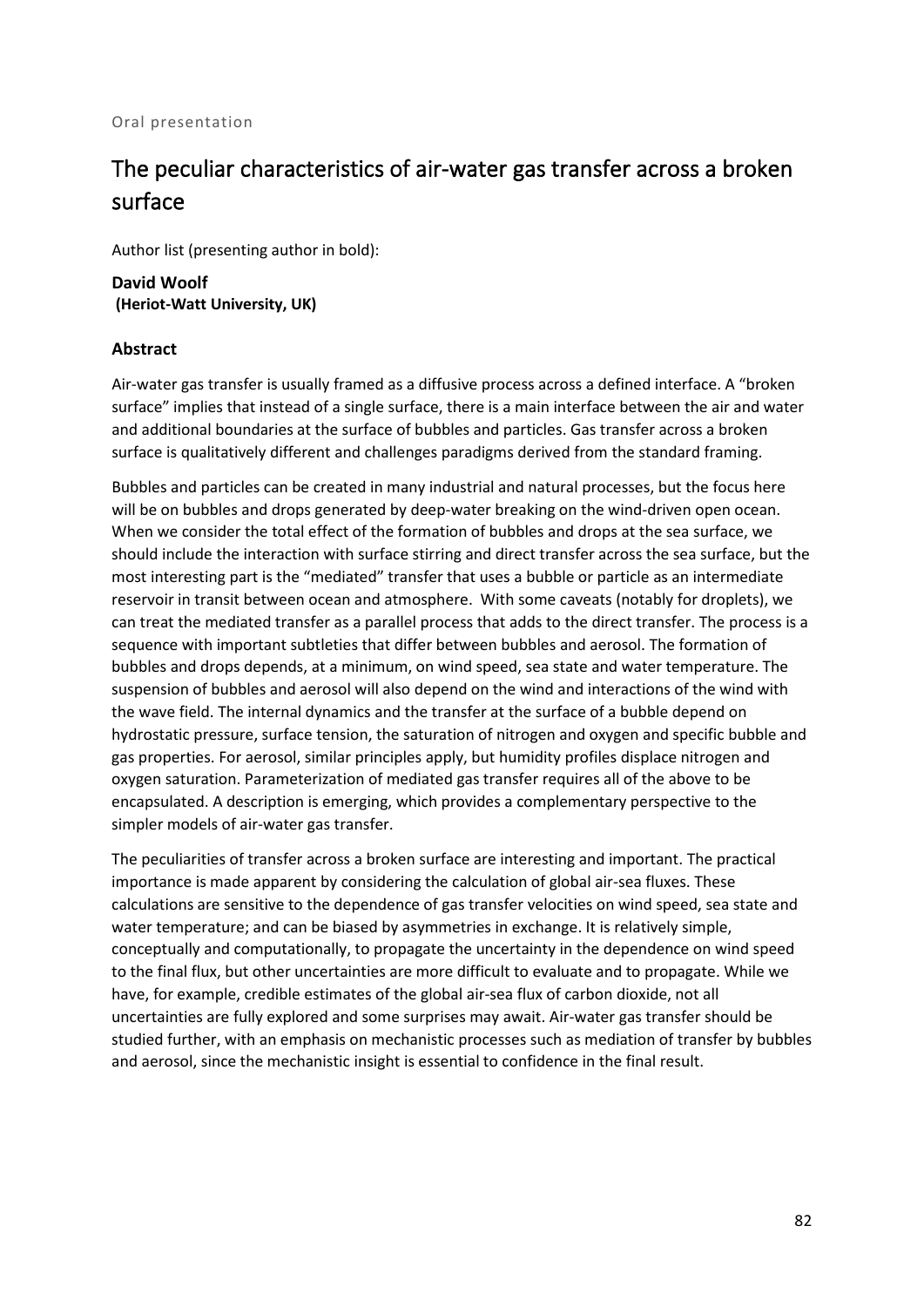# Autonomous eddy covariance system for long-term shipboard measurements of  $CO<sub>2</sub>$  flux - setup, data processing, and uncertainty analysis

Author list (presenting author in bold):

**Mingxi Yang miya@pml.ac.uk (Plymouth Marine Laboratory)** Timothy Smyth (Plymouth Marine Laboratory) Yuanxu Dong (University of East Anglia) Thomas Bell (Plymouth Marine Laboratory)

## **Abstract**

Here we describe an autonomous eddy covariance (EC) system that has been used to continuously measure  $CO<sub>2</sub>$  flux on a research ship from 2018 to present. The large dataset requires streamlining of the data processing steps and enables a better understanding of the uncertainties in EC CO<sub>2</sub> flux measurements.

We find that with an ideal setup (i.e. well exposed and aligned EC system, latest closed-path  $CO<sub>2</sub>$ analyzer with a dryer, high flow rate and accurate delay estimate), the vast majority of the uncertainty in air-sea  $CO<sub>2</sub>$  flux is random. Ambient variability in atmospheric  $CO<sub>2</sub>$  and motionsensitivity of the CO<sub>2</sub> sensor are the largest contributors to the random flux uncertainty, followed by motion-correction of the measured wind velocities. With the latest infrared absorption and cavitybased  $CO<sub>2</sub>$  sensors, the white noise contribution to the random flux uncertainty is relatively minor.

Temporal averaging greatly reduces the random uncertainty, but only to an extent. Natural variability starts to dominate once the temporal averaging period exceeds ~6 hours. The bias in our mean  $CO<sub>2</sub>$  flux measurements is estimated to be less than 10%. These uncertainty considerations are important when comparing EC  $CO<sub>2</sub>$  fluxes against  $CO<sub>2</sub>$  fluxes computed with the bulk formula.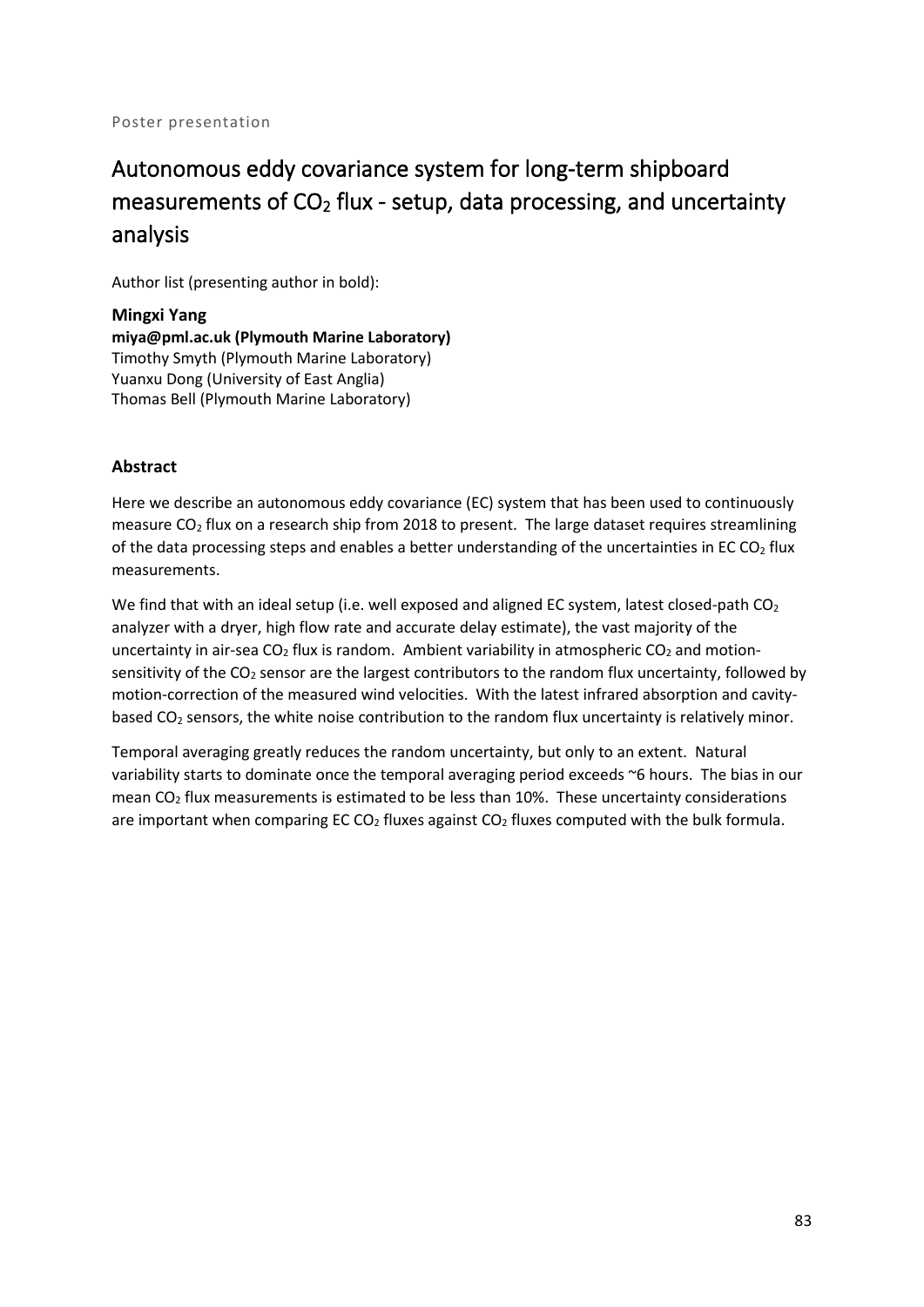## Natural variability in air–sea gas transfer efficiency of  $CO<sub>2</sub>$

Author list (presenting author in bold):

#### **Mingxi Yang**

**miya@pml.ac.uk (Plymouth Marine Laboratory)** Timothy Smyth (Plymouth Marine Laboratory) Vassilis Kitidis (Plymouth Marine Laboratory) Ian Brown (Plymouth Marine Laboratory) Charel Wohl (Plymouth Marine Laboratory) Margaret Yelland (National Oceanography Centre) Thomas Bell (Plymouth Marine Laboratory)

### **Abstract**

The flux of  $CO<sub>2</sub>$  between the atmosphere and the ocean is often estimated as the air-sea gas concentration difference multiplied by the gas transfer velocity (K660). The first order driver for

K660 over the ocean is wind through its influence on near surface hydrodynamics. However, field observations have shown substantial variability in the wind speed dependencies of K660. In this study we measured K660 with the eddy covariance technique during a  $\sim$  11,000 km long Southern Ocean transect. In parallel, we made a novel measurement of the gas transfer efficiency (GTE) based on partial equilibration of CO<sub>2</sub> using a Segmented Flow Coil Equilibrator system. GTE varied by 20% during the transect, was distinct in different water masses, and related to K660. At a moderate wind speed of 7 m s−1, K660 associated with high GTE exceeded K660 with low GTE by 30% in the mean. The sensitivity of K660 towards GTE was stronger at lower wind speeds and weaker at higher wind speeds. Naturally-occurring organics in seawater, some of which are surface active, may be the cause of the variability in GTE and in K660. Neglecting these variations could result in biases in the computed air-sea  $CO<sub>2</sub>$  fluxes.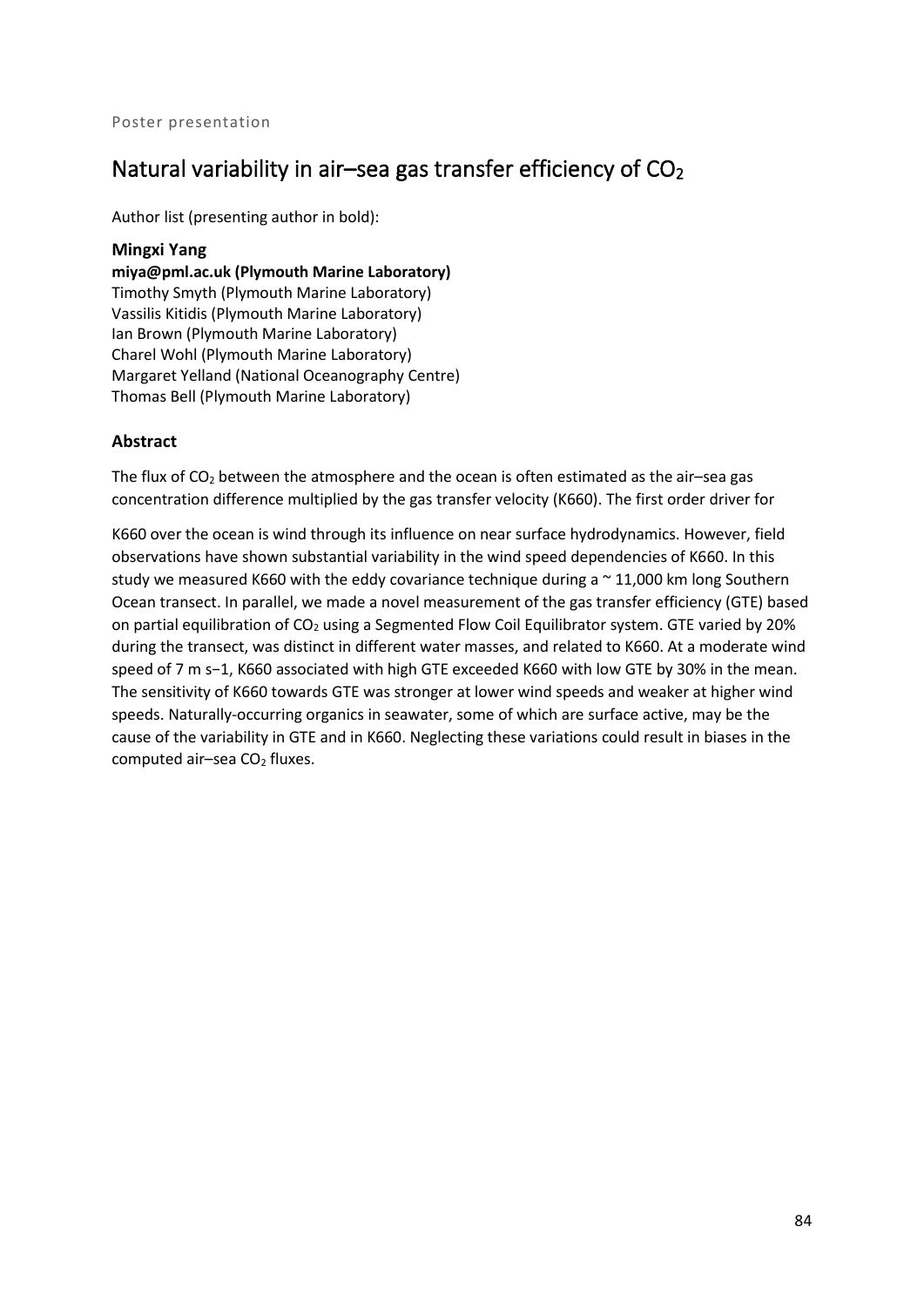# Global synthesis of air-sea  $CO<sub>2</sub>$  transfer velocity estimates from shipbased eddy covariance measurements

Author list (presenting author in bold):

#### **Mingxi Yang**

**miya@pml.ac.uk (Plymouth Marine Laboratory)** Thomas Bell (Plymouth Marine Laboratory) Jean-Raymond Bidlot (2European Centre for Medium-Range Weather Forecasts) Byron Blomquist (3Cooperative Institute for Research in Environmental Sciences, University of Colorado; 4NOAA Physical Sciences Laboratory) Brian Butterworth (3Cooperative Institute for Research in Environmental Sciences, University of Colorado; 4NOAA Physical Sciences Laboratory) Yuanxu Dong (Plymouth Marine Laboratory) Christopher Fairall (4NOAA Physical Sciences Laboratory) Sebastian Landwehr (Formerly at School of Physics and Ryan Institute, National University of Ireland Galway,) Christa Marandino (GEOMAR Helmholtz Centre for Ocean Research Kiel, Germany) Scott Miller (University at Albany) Eric Saltzman

### **Abstract**

The air-sea gas transfer velocity (K660) is typically assessed as a function of the 10-m neutral wind speed (U10n), but there remains substantial uncertainty in this relationship. Here K660 of  $CO<sub>2</sub>$ derived with the eddy covariance (EC) technique from eight datasets (11 research cruises) are reevaluated with consistent consideration of solubility and Schmidt number and inclusion of the ocean cool skin effect. K660 shows an approximately linear dependence with the friction velocity (u\*) in moderate winds, with an overall relative standard deviation (relative standard error) of about 20% (7%). The largest relative uncertainty in K660 occurs at low wind speeds, while the largest absolute uncertainty in K660 occurs at high wind speeds. There is an apparent regional variation in the steepness of the K660-u\* relationships: North Atlantic ≥ Southern Ocean > other regions (Arctic, Tropics). Accounting for sea state helps to collapse some of this regional variability in K660 using the wave Reynolds number in very large seas and the mean squared slope of the waves in small to moderate seas. The grand average of EC-derived K660 (-1.47 + 76.67u\* + 20.48u\*2 or 0.36 + 1.203U10n + 0.167U10n2) is similar at moderate to high winds to widely used dual tracer-based K660 parameterizations, but consistently exceeds the dual tracer estimate in low winds, possibly in part due to the chemical enhancement in air-sea CO<sub>2</sub> exchange. Combining the grand average of ECderived K660 with the global distribution of wind speed yields a global average transfer velocity that is comparable with the global radiocarbon (14C) disequilibrium, but is  $\sim$  20% higher than what is implied by dual tracer parametrizations. This analysis suggests that  $CO<sub>2</sub>$  fluxes computed using a U10n2 dependence with zero intercept (e.g., dual tracer) are likely underestimates at relatively low wind speeds.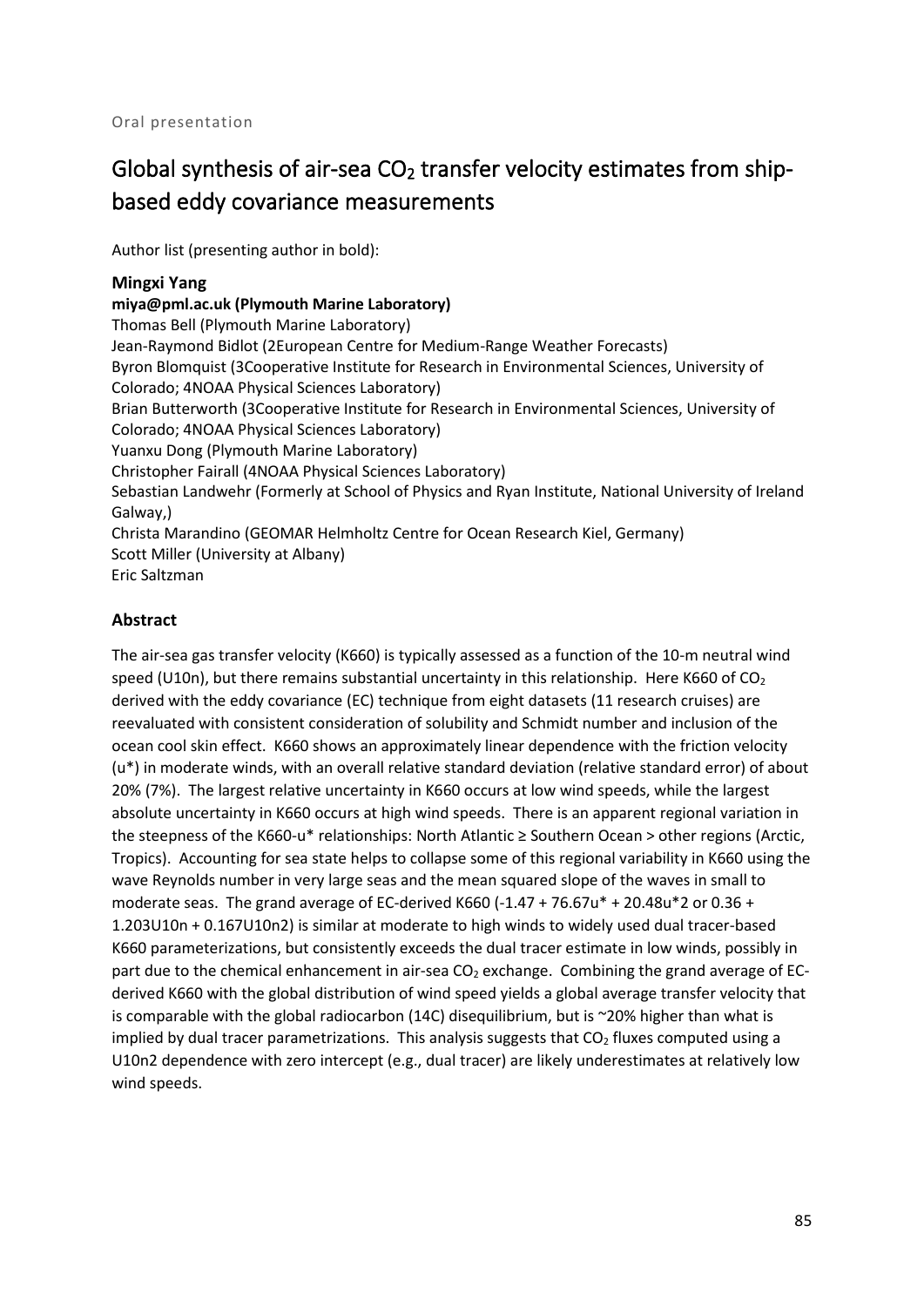# Whitecaps Identification and Extraction in Infrared Imagery Using Machine Learning

Author list (presenting author in bold):

**Xin Yang yang.xin1022@tamu.edu (Texas A&M University)** Henry Potter (Texas A&M University)

### **Abstract**

Whitecaps are the direct manifestation of wave breaking and are often classified as either active (stage A) or residual (stage B). Infrared (IR) imagery provides a reliable and objective discrimination between whitecaps stages based on their unique signals at IR wavelengths. Each whitecap stage is related to different physical and chemical processes which alter the marine boundary layer and have direct or indirect influence on gas transfer. Measurement of whitecap stages is therefore essential to quantify these processes. To this end, we will present results from a whitecap study cruise in the Gulf of Mexico. Over 60 hours of video were recorded by infrared imagery system mounted at the port-side. Whitecap fraction (W), the percentage area of whitecaps over a region of interest, is used to quantify coverage, with both whitecap stages contributing (W = WA + WB). Here we apply machine learning to track individual whitecaps and extract W, WA, and WB. Preliminary analysis shows that machine learning provides a more robust method to identify whitecap stages when compared to simple thresholding which is typically applied. The method will be presented and results will be explored in relation to environmental conditions and compared to previous results.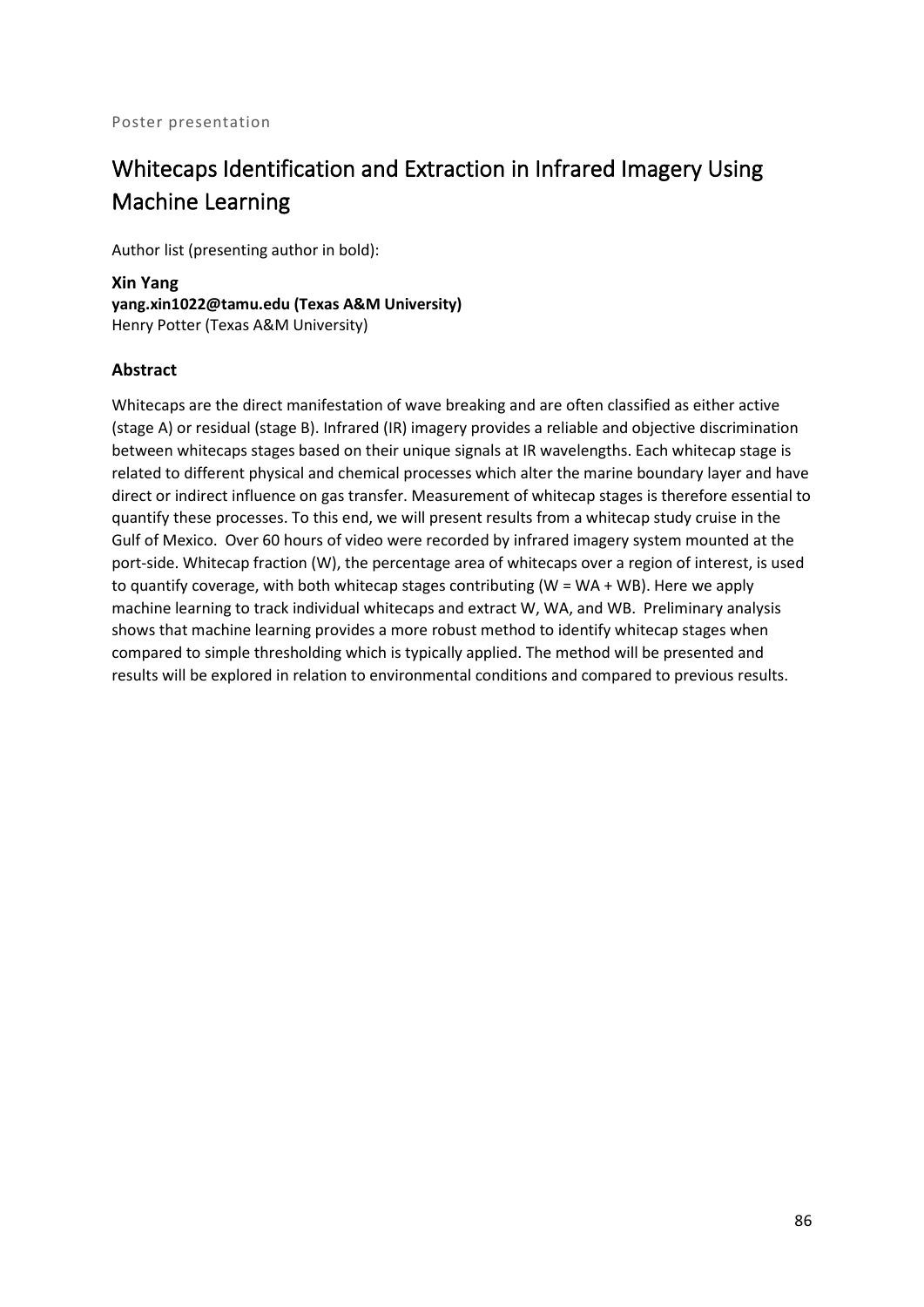# The Impact of Wind Gusts on the Ocean Skin Layer

Author list (presenting author in bold):

**Christopher J Zappa zappa@ldeo.columbia.edu (Lamont-Doherty Earth Observatory of Columbia University)** Nathan J. M. Laxague (Lamont-Doherty Earth Observatory) Sophia E. Brumer (Laboratoire d'Océanographie Physique et Spatiale) Steven P. Anderson (Areté Associates)

### **Abstract**

The thermodynamic and emissive properties of the ocean thermal skin layer are crucial contributors to air-sea heat flux. In order to properly observe ocean surface temperature without disturbing any delicate fluid mechanical processes, thermal infrared imaging is often used. However, wind impacting the ocean surface complicates the extraction of meaningful information from thermal imagery; this is especially true for transient forcing phenomena such as wind gusts. Here, we describe wind gust-water surface interaction through its impact on skin layer thermal and emissive properties. Two key physical processes are identified: (1) the growth of centimeter-scale wind waves, which increases interfacial emissivity and (2) microscale wave breaking and shear, which mix the cool skin layer with warmer millimeter-depth water and increase the skin temperature. As more observations are made of air-sea interaction under transient forcing, the full consideration of these processes becomes increasingly important.